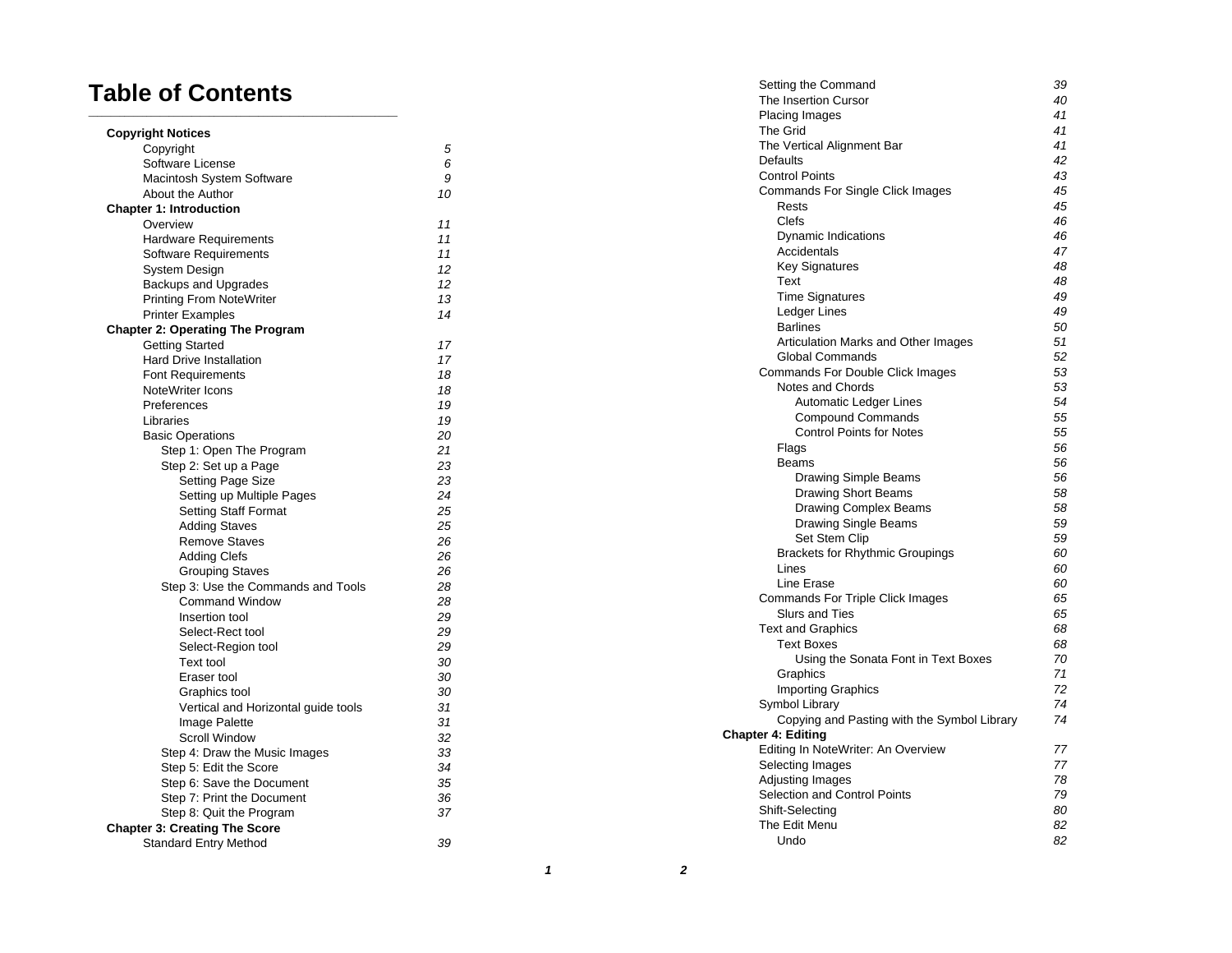| Copy                                       | 82  |
|--------------------------------------------|-----|
| Cut                                        | 83  |
| Delete                                     | 83  |
| Erase                                      | 84  |
| Paste                                      | 84  |
| Adjust                                     | 85  |
| Move                                       | 85  |
| Stretch / Compress                         | 86  |
| Justify                                    | 87  |
| <b>Making Large Selections</b>             | 88  |
| Remove Last Image and Reinstate Last Image | 88  |
| Set / Clear Edit Filter                    | 89  |
| The Modify Menu                            | 90  |
| Modifying Images                           | 90  |
| <b>Beam Notes</b>                          | 90  |
| Flip Beam or Tie                           | 91  |
| Transpose                                  | 92  |
| Free Transpose                             | 92  |
| <b>Transpose Interval</b>                  | 93  |
| <b>Transpose Key</b>                       | 93  |
| Clean Up Accidentals                       | 94  |
| <b>Previous Staff and Next Staff</b>       | 95  |
| <b>Remove Modifiers</b>                    | 95  |
|                                            | 95  |
| Remove Ledgers and Add Ledgers             |     |
| Add Accidentals                            | 95  |
| <b>Add Articulations</b>                   | 96  |
| Change Note Values                         | 96  |
| <b>Tie Notes</b>                           | 96  |
| <b>Flip Beams and Stems</b>                | 97  |
| The Extension Menu                         | 98  |
| <b>Chapter 5: Printing</b>                 |     |
| <b>Printing Modes</b>                      | 101 |
| Page Setup                                 | 102 |
| <b>Draft Printing</b>                      | 103 |
| <b>Laser Printing</b>                      | 104 |
| Tiling                                     | 106 |
| <b>Printing Large Pages</b>                | 106 |
| Changing the Page Size                     | 107 |
| <b>PostScript Settings</b>                 | 107 |
| <b>PostScript Files</b>                    | 109 |
| <b>Chapter 6: Alignment Aids</b>           |     |
| Ruler                                      | 111 |
| Grid                                       | 112 |
| <b>Defaults</b>                            | 112 |
| Vertical Alignment Bar                     | 113 |
| Vertical and Horizontal Guides             | 115 |
| <b>Chapter 7: Advanced Input Methods</b>   |     |
| QuickScrawl                                | 119 |
| <b>Pencil Routines</b>                     | 121 |
| <b>Quill Routines</b>                      | 121 |
| <b>Crayon Routines</b>                     | 122 |
|                                            |     |

| On-screen Keyboard                            | 122 |
|-----------------------------------------------|-----|
| Numeric Keypad Entry                          | 126 |
| Auto-Beaming                                  | 128 |
| <b>Chapter 8: Other Features</b>              |     |
| <b>Command List</b>                           | 131 |
| Overview Window                               | 131 |
| Change Page Size                              | 132 |
| Other File Formats                            | 133 |
| <b>NoteWriter Format</b>                      | 134 |
| PostScript Format and Encapsulated PostScript | 134 |
| Paint Format                                  | 137 |
| Working with Large Documents                  | 138 |
| Page Setup                                    | 138 |
| <b>Entering the Material</b>                  | 139 |
| <b>Printing the Document</b>                  | 139 |
| <b>Extracting Parts</b>                       | 139 |
| <b>Chapter 9: Helpful Hints</b>               |     |
| Rearranging the Windows                       | 141 |
| <b>Editing Hints</b>                          | 141 |
| Creating Custom Symbols and Images            | 144 |
| Designing Images in NoteWriter                | 145 |
| Designing Images in a Graphics Program        | 145 |
| Importing PICT Images                         | 145 |
| <b>Printer Frrors</b>                         | 147 |
| <b>Appendix 1- NoteWriter Menus</b>           | 149 |
| <b>Appendix 2 - QuickScrawl Reference</b>     | 157 |
| <b>Pencil Routines</b>                        | 158 |
| <b>Crayon Routines</b>                        | 159 |
| Crayon Routines (cont)                        | 160 |
| <b>Quill Routines</b>                         | 161 |
| <b>Appendix 3 - NoteWriter Images</b>         | 163 |
| <b>Appendix 4 - Command List</b>              | 167 |
| Index                                         | 169 |

 **3 4**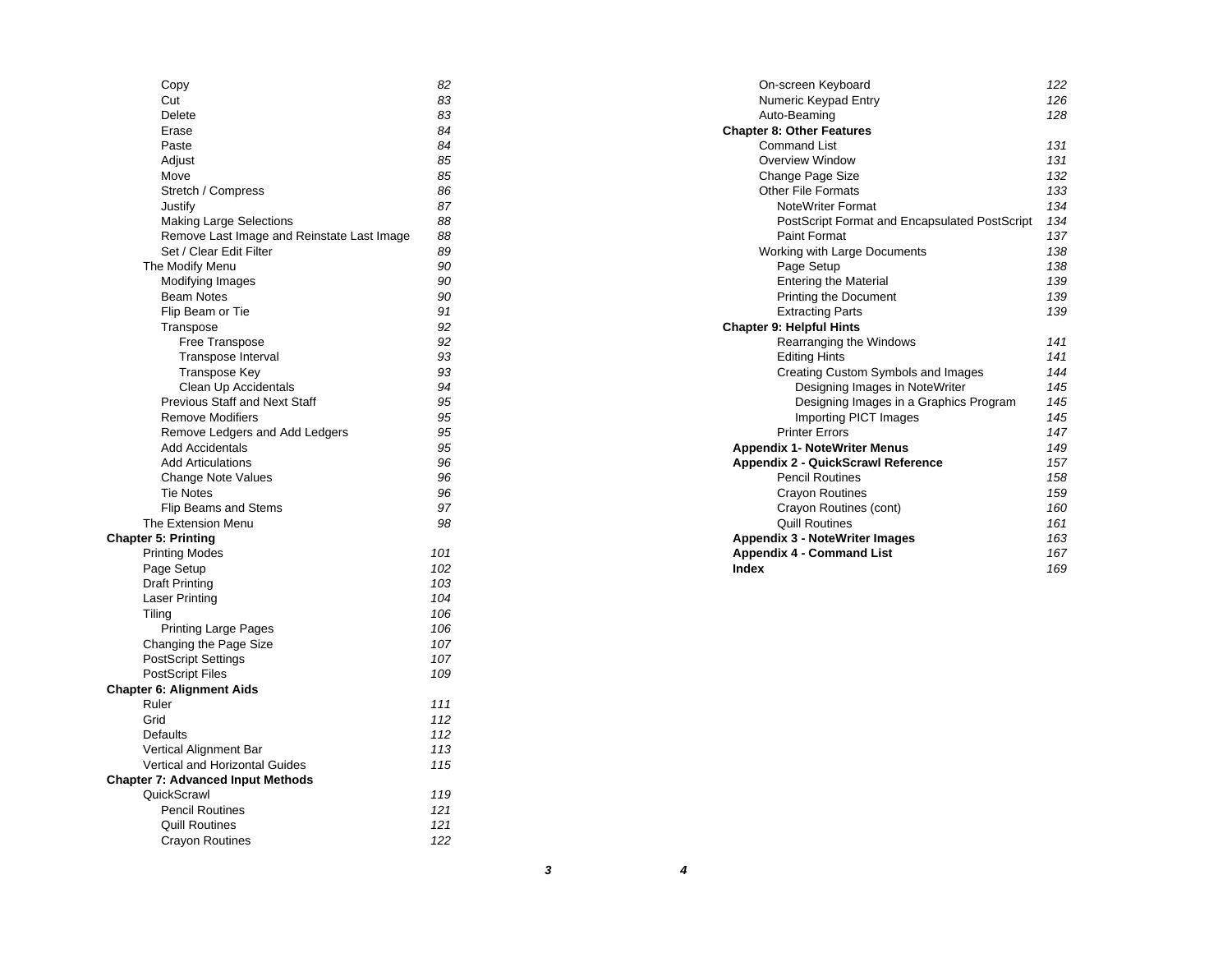# **Copyright**

This manual is copyrighted. All rights are reserved. No part of this manual may be copied, reproduced, translated or reduced to any electronic medium or machine readable form without the written consent of the copyright owner - Keith A. Hamel.

The copyright owner makes no warranties either express or implied with respect to this manual or with respect to the software described in this manual, its quality, performance, merchantability or fitness for any particular purpose.

Keith A. Hamel reserves the right to make improvements or changes in the product described in this manual at any time and without notice. All specifications are subject to change without notice.

#### **NoteWriter Software written by Keith A. Hamel**

Manual written by Keith A. Hamel Editing and Additions by Denis Labrecque NoteWriter Manual Version 3.0 February 1997

All Manual Contents and NoteWriter<sup>™</sup> Software Copyright ©1988 - 97 Keith A. Hamel ALL RIGHTS RESERVED.

Published by:



Opus 1 Music Inc. Hillcrest R.P.O P.O. Box #74049 Vancouver, B.C. CANADA V5W 1E8 (604) 321-1107 email: opusone@unixg.ubc.ca

### **NoteWriter Software License**

1) Grant of License. In consideration of payment of the License fee, which is a part of the price you paid for this product, KEITH A. HAMEL, as Licensor, grants to you, the LICENSEE, a non-exclusive right to use and display this copy of NoteWriter<sup>™</sup> (hereinafter the "SOFTWARE") on a single COMPUTER (i.e., with single CPU) at a single location. KEITH A. HAMEL reserves all rights not expressly granted to LICENSEE.

2) Ownership of Software. As the LICENSEE, you own the magnetic or other physical media on which the SOFTWARE is originally or subsequently recorded or fixed, but KEITH A. HAMEL retains title and ownership of the SOFTWARE recorded on the original disk copy and all subsequent copies of the SOFTWARE, regardless of the form or media in or on which the original and other copies may exist. This License is not a sale of the original SOFTWARE or any copy.

3) Copy Restrictions. This SOFTWARE and the accompanying written materials are copyrighted. Unauthorized copying of the SOFTWARE, including SOFTWARE that has been modified, merged, or included with other software, or of the written materials is expressly forbidden. You may be held legally responsible for any copyright infringement that is caused or encouraged by your failure to abide by the terms of this License. This SOFTWARE product is NOT copy protected.

4) Use Restrictions. As the LICENSEE, you may physically transfer the SOFTWARE from one computer to another, provided that the SOFTWARE is used on only one computer at a time. You may not electronically transfer the SOFTWARE from one computer to another over a network. You may not distribute copies of the SOFTWARE, or accompanying written materials to others. You may not modify, adapt, translate, reverse engineer, decompile, disassemble or create derivative works based on the SOFTWARE. You may not modify, adapt, translate or create derivative works based on the written materials without the prior written consent of KEITH A. HAMEL.

5) Transfer Restrictions. This SOFTWARE is licensed only to you, the LICENSEE, and may not be transferred to anyone without the prior written consent of KEITH A. HAMEL. Any authorized transferee of the SOFTWARE shall be bound by the terms and conditions of this Agreement. In no event may you transfer, assign, rent, lease, sell or otherwise dispose of the SOFTWARE on a temporary or permanent basis except as expressly provided herein.

6) Termination. This License is effective until terminated. This License will terminate automatically without notice from KEITH A. HAMEL if you fail to comply with any provision of this License. Upon termination you shall destroy the written materials and all copies of the SOFTWARE, including modified copies, if any.

7) Update Policy. The software developer may create from time to time, updated versions of the SOFTWARE. At its option, KEITH A. HAMEL will make

**Copyright Notices 5**

**6 Copyright Notices**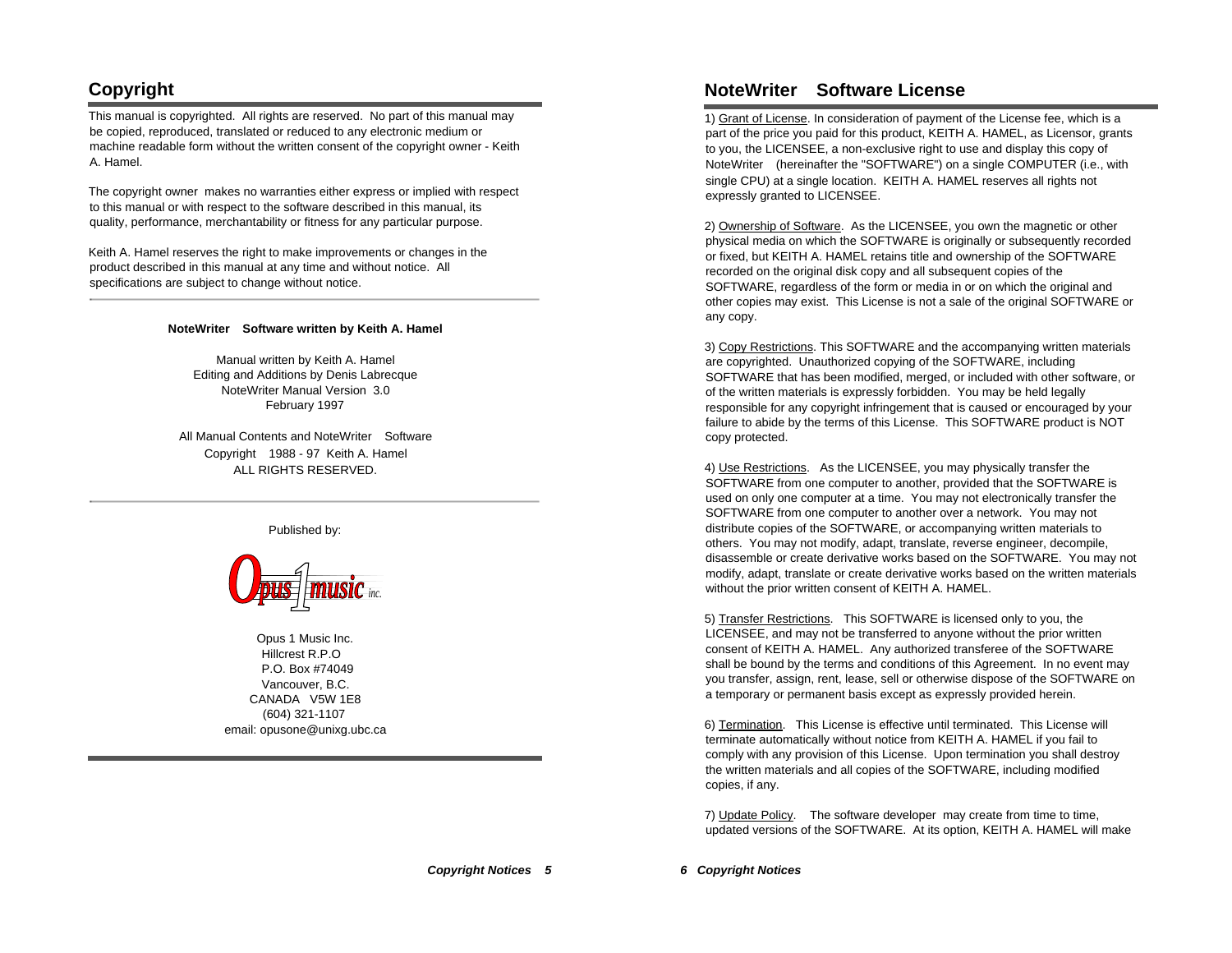such updates available to the LICENSEE.

8) Miscellaneous. This Agreement is governed by the laws of the Province of British Columbia.

#### **DISCLAIMER OF WARRANTY AND LIMITED WARRANTY**

THE SOFTWARE AND ACCOMPANYING WRITTEN MATERIALS (INCLUDING INSTRUCTIONS FOR USE) ARE PROVIDED "AS IS" WITHOUT WARRANTY OF ANY KIND. FURTHER, KEITH A. HAMEL DOES NOT WARRANT, GUARANTEE OR MAKE ANY REPRESENTATIONS REGARDING THE USE OR THE RESULTS OF THE USE, OF THE SOFTWARE OR WRITTEN MATERIALS IN TERMS OF CORRECTNESS, ACCURACY, RELIABILITY, CURRENTNESS OR OTHERWISE. THE ENTIRE RISK AS TO THE RESULTS AND PERFORMANCE OF THE SOFTWARE IS ASSUMED BY YOU. IF THE SOFTWARE OR WRITTEN MATERIALS ARE DEFECTIVE YOU, AND NOT KEITH A. HAMEL OR ITS DEALERS, DISTRIBUTORS, AGENTS OR EMPLOYEES, ASSUME THE ENTIRE COST OF ALL NECESSARY SERVICING, REPAIR OR CORRECTION.

Keith A. Hamel warrants to the original LICENSEE that the disk(s) on which the SOFTWARE is recorded is free from defects in materials and workmanship under normal use and service for a period of ninety (90) days from the date of delivery as evidenced by a copy of the receipt. Further, KEITH A. HAMEL hereby limits the duration of any implied warranty on the disk to the period stated above. Some states do not allow limitations on duration of an implied warranty, so the above limitation may not apply to you.

KEITH A. HAMEL's entire liability and your exclusive remedy as to the disk(s) shall be replacement of the disk that does not meet KEITH A. HAMEL's limited warranty and which is returned to KEITH A. HAMEL with a copy of the receipt or warranty. If a failure of the disk has resulted from accident, abuse or misapplication, KEITH A. HAMEL shall have no responsibility to replace the disk(s) or refund the purchase price. Any replacement disk(s) will be warranted for the remainder of the original warranty period or thirty (30) days, whichever is longer.Defective media returned by the LICENSEE during the warranty period will be replaced without charge, provided that the returned product has not been subjected to misuse, damage, or excessive wear. Following the initial ninety-day warranty period defective media will be replaced for a replacement fee - contact KEITH A. HAMEL for details.

THE ABOVE ARE THE ONLY WARRANTIES OF ANY KIND, EITHER EXPRESS OR IMPLIED, INCLUDING BUT NOT LIMITED TO THE IMPLIED WARRANTIES OF MERCHANTABILITY AND FITNESS FOR A PARTICULAR PURPOSE, THAT ARE MADE BY KEITH A. HAMEL ON THIS PRODUCT. NO ORAL OR WRITTEN INFORMATION OR ADVICE GIVEN BY KEITH A. HAMEL, ITS DEALERS, DISTRIBUTORS, AGENTS OR EMPLOYEES SHALL CREATE A WARRANTY OR IN ANY WAY INCREASE THE SCOPE OF THIS WARRANTY AND YOU MAY NOT RELY ON ANY SUCH INFORMATION OR ADVICE. THIS WARRANTY GIVES YOU SPECIFIC LEGAL RIGHTS. YOU MAY HAVE OTHER RIGHTS, WHICH VARY FROM STATE TO STATE.

NEITHER KEITH A. HAMEL NOR ANYONE ELSE WHO HAS BEEN INVOLVED IN THE CREATION, PRODUCTION OR DELIVERY OF THIS PRODUCT SHALL BE LIABLE FOR ANY DIRECT, INDIRECT, CONSEQUENTIAL OR INCIDENTAL DAMAGES (INCLUDING DAMAGES FOR LOSS OF BUSINESS PROFITS, BUSINESS INTERRUPTION, LOSS OF BUSINESS INFORMATION AND THE LIKE) ARISING OUT OF THE USE OF OR INABILITY TO USE SUCH PRODUCT EVEN IF KEITH A. HAMEL HAS BEEN ADVISED OF THE POSSIBILITY OF SUCH DAMAGES. BECAUSE SOME PROVINCES OR STATES DO NOT ALLOW THE EXCLUSION OR LIMITATION OF LIABILITY FOR CONSEQUENTIAL OR INCIDENTAL DAMAGES, THE ABOVE LIMITATION MAY NOT APPLY TO YOU.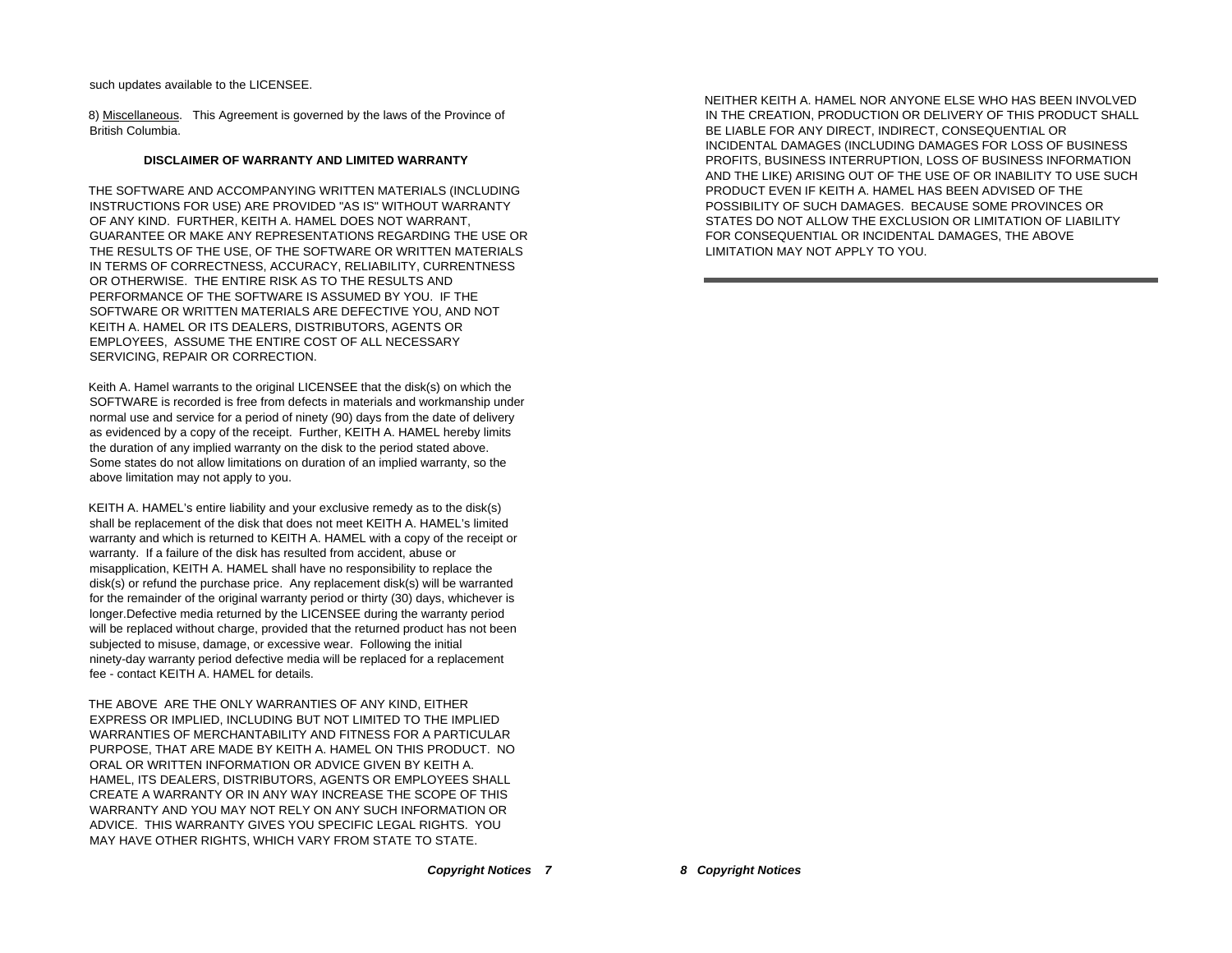# **Macintosh System Software**

Macintosh system files are copyrighted programs of Apple Computer, Inc. licensed to KEITH A. HAMEL to distribute for use only in combination with NOTEWRITER. Apple Software shall not be copied onto another diskette (except for archive purposes) or into memory unless as part of the execution of NOTEWRITER. When NOTEWRITER has completed execution Apple Software shall not be used by any other program.Warranty:Apple Computer, Inc. makes no warranties, either express of implied, regarding the enclosed computer software package, its merchantability or its fitness for any particular purpose. the exclusion of the implied warranties is not permitted by some states. the above exclusion may not apply to you. this warranty provides you with specific legal rights. there may be other rights that you may have which vary from state to state.

- Apple, MacPaint, MacWrite, ImageWriter, StyleWriter, LC and LaserWriter are registered trademarks of Apple Computer, Incorporated.
- • Macintosh, Finder, Font/DA Mover, MultiFinder, LQ, Chooser and Switcher are trademarks of Apple Computer, Incorporated.
- •PostScript is a registered trademark of Adobe Systems, Incorporated.
- •Sonata is a trademark of Adobe Systems, Incorporated.
- Microsoft and Word are registered trademarks of Microsoft Corporation.
- PageMaker is a trademark of Aldus Corporation.
- •SuperPaint is a trademark of Silicon Beach Software, Incorporated.
- •Helvetica and Times are registered trademarks of Allied Corporation.
- Linotronic is a trademark of Allied Corporation.

# **About the author**

NoteWriter was conceived, designed and written by Dr. Keith Hamel at the University of British Columbia. Dr. Hamel is an Professor of Composition at the UBC School of Music and is Director of the UBC Computer Music Studio. He holds a Ph.D. in Music from Harvard University and has written extensively for both acoustic and electroacoustic media. His works have been performed by many of the finest soloists and ensembles both in Canada and abroad. In recent years, he has received commissions from IRCAM in Paris, Ensemble InterContemporain, Vancouver New Music, the Elektra Women's Choir, clarinetist Jean-Guy Boisvert, bassoonist Jesse Read, saxophonist Julia Nolan and pianist Douglas Finch.

As a software developer, Dr. Hamel is also the author of NoteAbility™, a comprehensive music notation program for NextStep / OpenStep computers.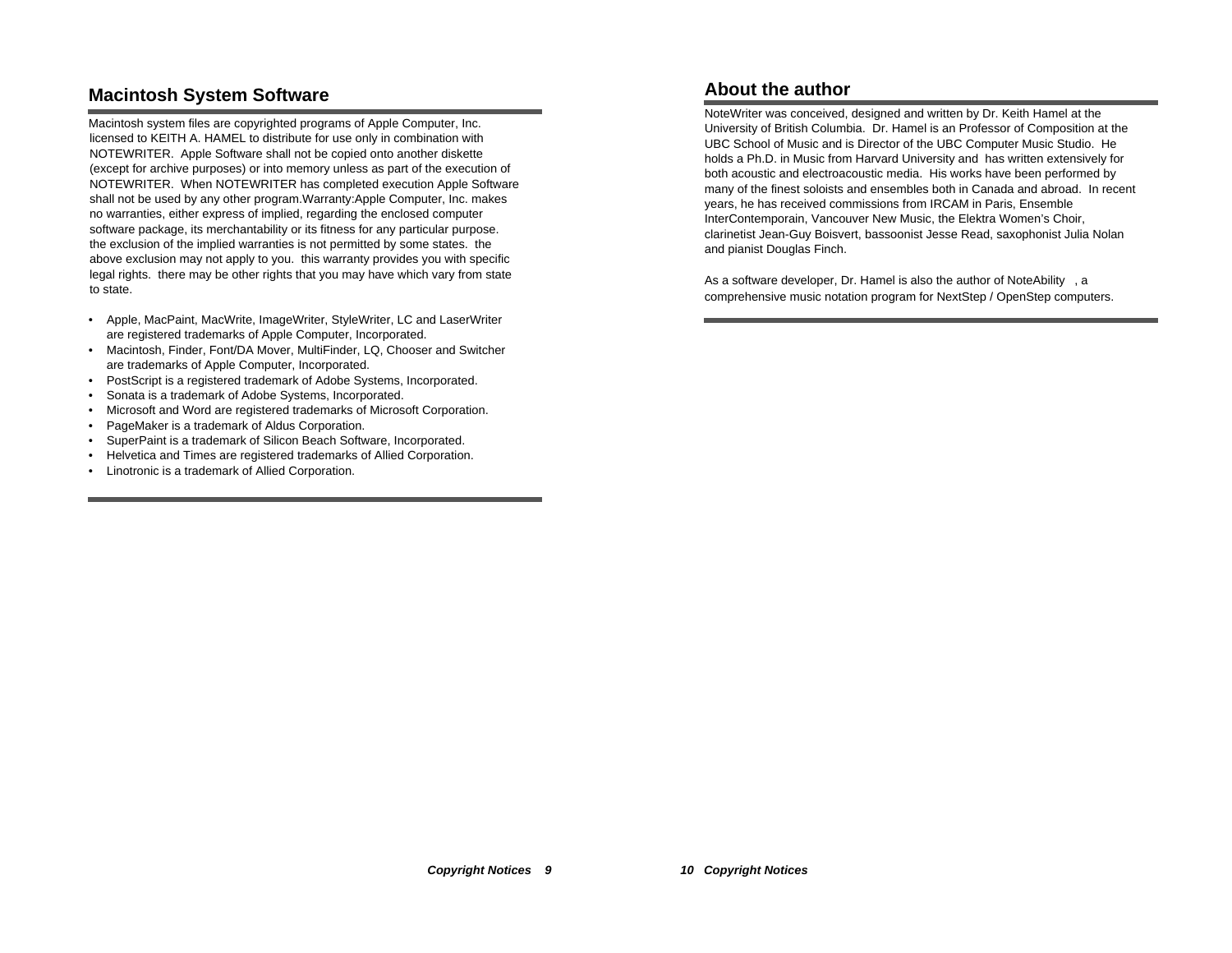# **Chapter 1 - Introduction**

# **Overview**

NoteWriter is a music notation system which allows you to create professional-quality printed scores. The program was designed to be as flexible as possible, in order to accommodate a wide range of compositional styles, musical complexities and page formats. Unlike other notation systems, NoteWriter places you in complete control of the final appearance of your score. You may position any of the available images anywhere on the page (regardless of notational legitimacy) and freely modify the score with the interactive editing routines and imported graphics. The program is compatible with all PostScript® printing devices, enabling a variety of printing qualities to be generated from the same file. In addition, documents or fragments of documents can be saved in Encapsulated PostScript format (EPS) and inserted into most word processors and page layout programs.

# **Hardware Requirements**

NoteWriter runs on all Apple Macintosh computers (from the Macintosh Plus to the most recent Power Macintosh) with a minimum of 1 Megabyte of RAM above that required by the Macintosh System Software.

#### **NoteWriter versions 2.78 and higher are compatible with System 7.0 and versions 2.85 and higher are compatible with Macintosh System 7.5.**

The program supports two printing methods: **Draft-quality printing** (dot matrix) on the Apple ImageWriter®, LQ™, StyleWriter™ and Personal LaserWriter™, and **Laser printing** on any PostScript® printing device such as the Apple LaserWriter™ or Linotronic® L300 phototypesetter.

# **Software Requirements**

In addition to the NoteWriter software included with this manual, the Sonata music font from Adobe Systems, Inc. is required for PostScript printing (i.e. high-quality printing). If you desire high-quality printed output, this font should be purchased and placed in your System Folder for automatic downloading during PostScript printing. Draft-quality printing can be done without the Sonata font on dot matrix or laser printers. Figures 1.1 - 1.3 show the difference in quality between the screen display, draft printing and PostScript printing

(using the Sonata font.)

NoteWriter is compatible with MultiFinder™, System 7.0, System 7.5 and most RAM programs. If you are using a RAM programs, you should allocate approximately 1Mbyte of RAM to ensure sufficient working space for NoteWriter. The program can also be used with external large screens displays - the maximum document window size is 60" X 60".

# **System Design**

The basic philosophy which underlies the design of NoteWriter is that all aspects of all images in a music score must ultimately be controllable by the editor. Normally, NoteWriter will assist in the correct placement and alignment of music images, but will not restrict the user from constructing the score exactly the the way she or he wants. There are virtually no limits to the complexity or variety of music scores which can be represented with NoteWriter.

NoteWriter is oriented towards producing a complete, unrestricted score. Each page of your score can be a different size and have a different staff format if desired. Although the normal working surface of a page is up to 48" X 48", the page origin may be shifted, allowing a maximum size of 96" X 96". Up to 40 staves of any length may be placed anywhere on the working surface. Staves may be grouped and braced in any combination.

NoteWriter is a graphics-oriented program music is represented as a complex collection of images (music and other) which are positioned on the screen with the mouse, and associated with coordinates (or Control Points) on the screen. Selecting and moving the Control Points causes the associated images to be adjusted. Since the system understands relatively little about the syntax of music, any image (or group of images) may be moved or adjusted regardless of the notational legitimacy of the result. It is this feature which gives NoteWriter its flexibility. In order to aid in the accuracy with which the score can be manipulated, NoteWriter images appear slightly enlarged on the screen. When printed in High-quality, the images are automatically scaled to normal size.

# **Back-ups and Upgrades**

Please note that only registered owners will be eligible for backups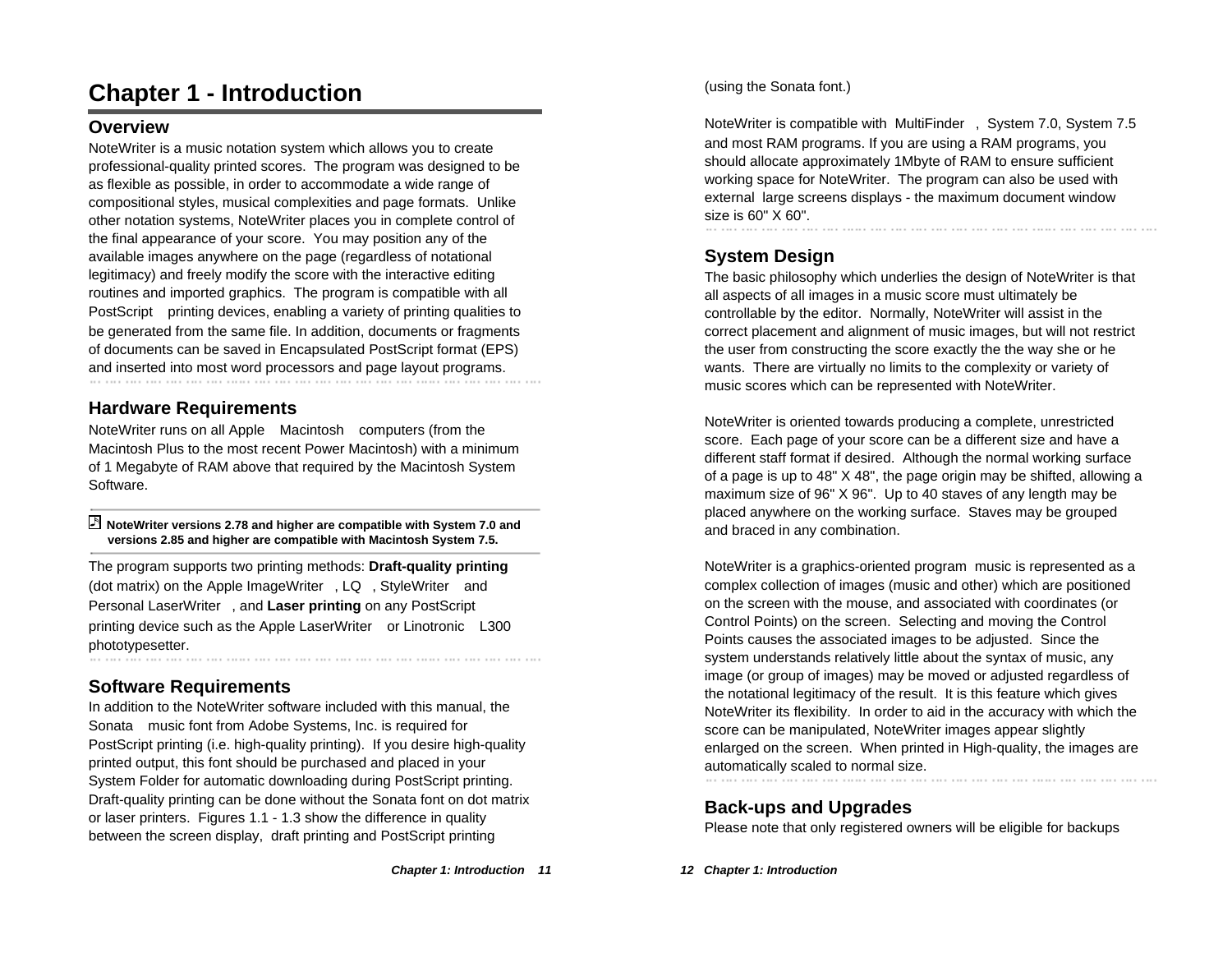and upgrades. A list of registered owners is kept by the distributor of NoteWriter, and notices concerning upgrades will be send when upgrades are ready for distribution.

# **Printing From NoteWriter**

NoteWriter supports a wide variety of printers, but is primarily designed to operate with PostScript printers. During High-quality printing, all images are converted into PostScript code and sent to the printer. This permits greater precision in the placement of images and better appearance of graphics such as slurs and ties. For best results, you should use a PostScript printer in conjunction with the Sonata font. When using an ImageWriter, StyleWriter or non-PostScript laser printer the score will be sent to the printer as it appears on the screen, and the print-out will be less elegant than on a PostScript printer. If you are using a non-Apple PostScript printer make sure you have placed the proper printer driver in your System Folder and that the printer has been properly setup in the Chooser . In some rare cases, it may be necessary to save your NoteWriter documents as PostScript files and download them directly to your PostScript printer.<br>
www.gradina.com/wrate-com/wrate-com/wrate-com/wrate-com/wrate-com/wrate-com/wrate-com/wrate-com/wrate-com/wra

# **Printer Examples**





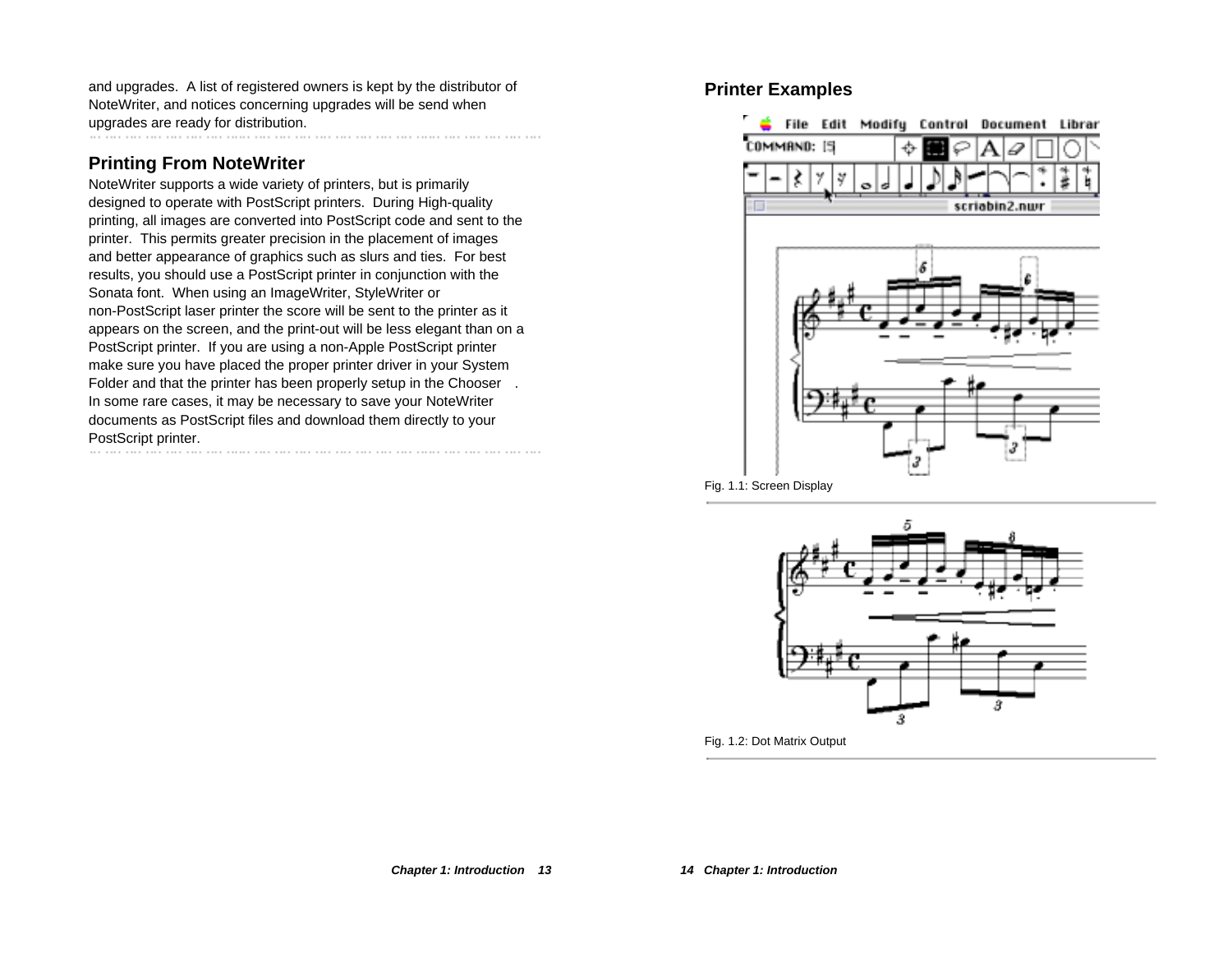

Fig. 1.3: Laser Printer Output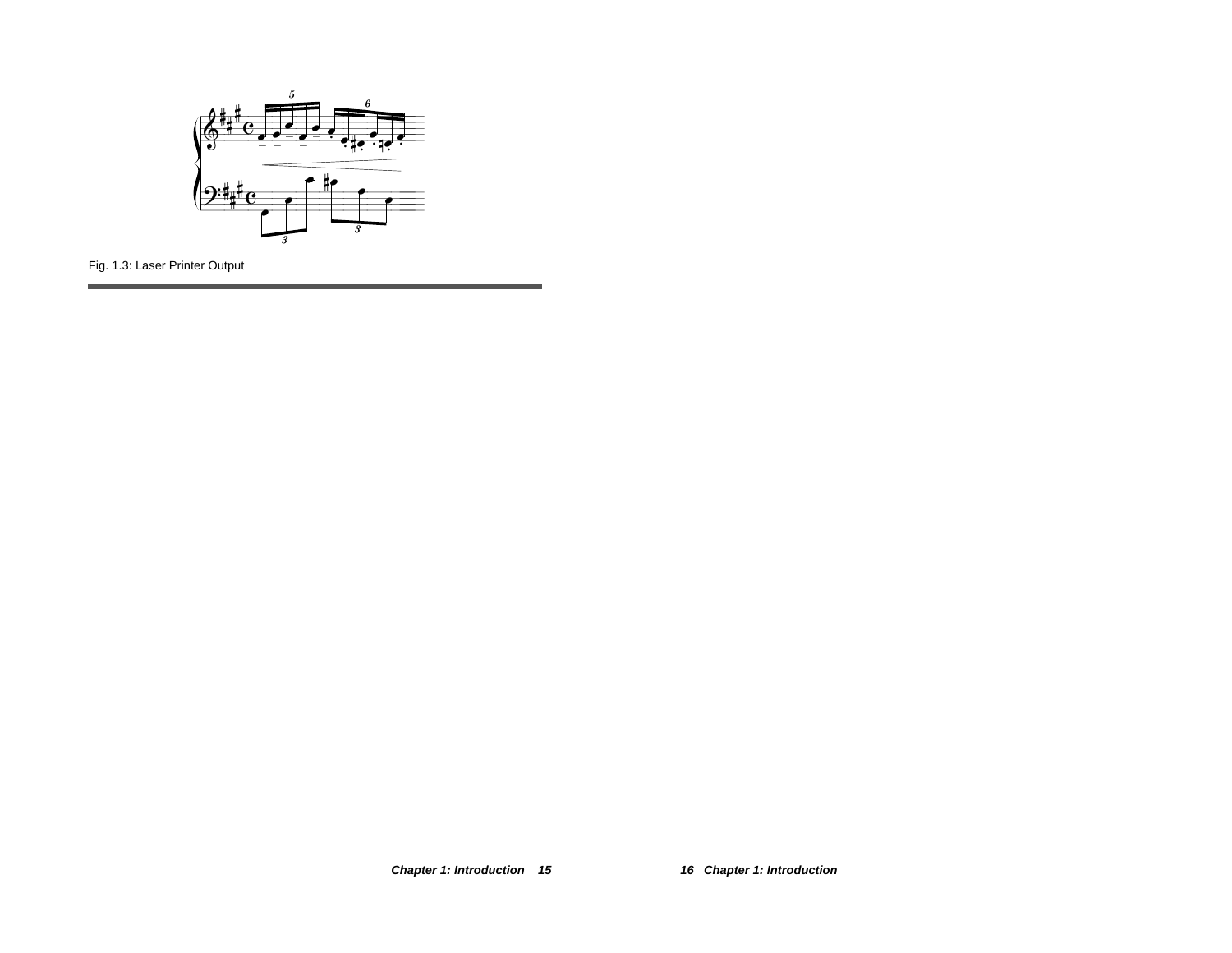# **Chapter 2 - Operating The Program**

This manual assumes that the user is familiar with the Macintosh and with standard editing procedures (e.g. pointing, clicking, and dragging.) For details concerning computer operation refer to your Macintosh Owner's Guide.

# **Getting Started**

The disk included with this manual contains all the files necessary to operate NoteWriter except for the Sonata music font which is required for high-quality printing on PostScript printers. This font must be purchased separately and placed in your System Folder so that it can be automatically downloaded to the laser printer or phototypesetter. Sonata may be purchased from:

Adobe Systems Incorporated 1585 Charleston Road P.O. Box 7900 Mountain View, CA 94039-7900 http://www.adobe.com

# **Hard Drive Installation**

The NoteWriter disk you received is a Key Disk and is copy protected. The Key Disk can always be used to launch the copy of NoteWriter on the original disk or to allow copies of NoteWriter installed on hard drives to be launched. In addition, a program called NWAuthorizer is included on the Key Disk. This application allows a copy of NoteWriter to be authorized on a hard drive so that you can run the program without the Key Disk. NWAuthorizer allows 1 copy of NoteWriter to be authorized on your hard drive, and allows 2 additional authorizations in case your installed copy of NoteWriter is accidentally erased. NWAuthorizer may also be used to de-authorize copies of NoteWriter that are no longer being used. (Remember to de-authorize your installed copy of NoteWriter before re-initializing or replacing your hard drive.)

**NWAuthorizer can only be run from the original Key Disk.**

To install NoteWriter on your hard drive:

1) Insert your Key Disk in your main floppy drive.

- 2) Drag a copy of NoteWriter 2.87 from the Key Disk onto your hard drive.
- 3) Launch the NWAuthorizer program (on your Key Disk)
- 4) Read the instructions and click the Continue button.
- 5) The total number of authorizations will be displayed. Click the Authorize button and locate the copy of NoteWriter that you want authorized (i.e. the one you just placed on your hard drive.)

! **A common error made by users is to authorize the copy of NoteWriter that is on the floppy disk rather than the copy of NoteWriter that you have placed on the hard drive. Make sure you have located the correct copy of NoteWriter!**

- 6) The program will inform you whether or not the authorization was successful.
- 7) Put your Key Disk away in a safe place.

If you have purchased the Sonata font, drag the Sonata screen fonts and the Sonata laser font (called Sonat) into your System Folder.

# **Font Requirements**

If you plan to print documents from NoteWriter, you should ensure that the Sonata font has been placed in the System Folder before launching NoteWriter. During printing, NoteWriter will automatically download the Sonata font if it is correctly installed in the System folder. Optionally, you can download the font manually with the LaserWriter Utility program.

 **If you get regular characters instead of music symbols when you print your score, then the Sonata font was not downloaded to the printer during printing and you may have to use a utility (i.e. LaserWriter Utility) to manually download the Sonata font to the printer. After manual downloading, the font will reside in the printer until it is turned off.**

# **NoteWriter Icons**

There are six desk top icons associated with NoteWriter: one application icon, one document icon, one preferences icon, one library icon and one icon for each of the additional file formats supported by NoteWriter.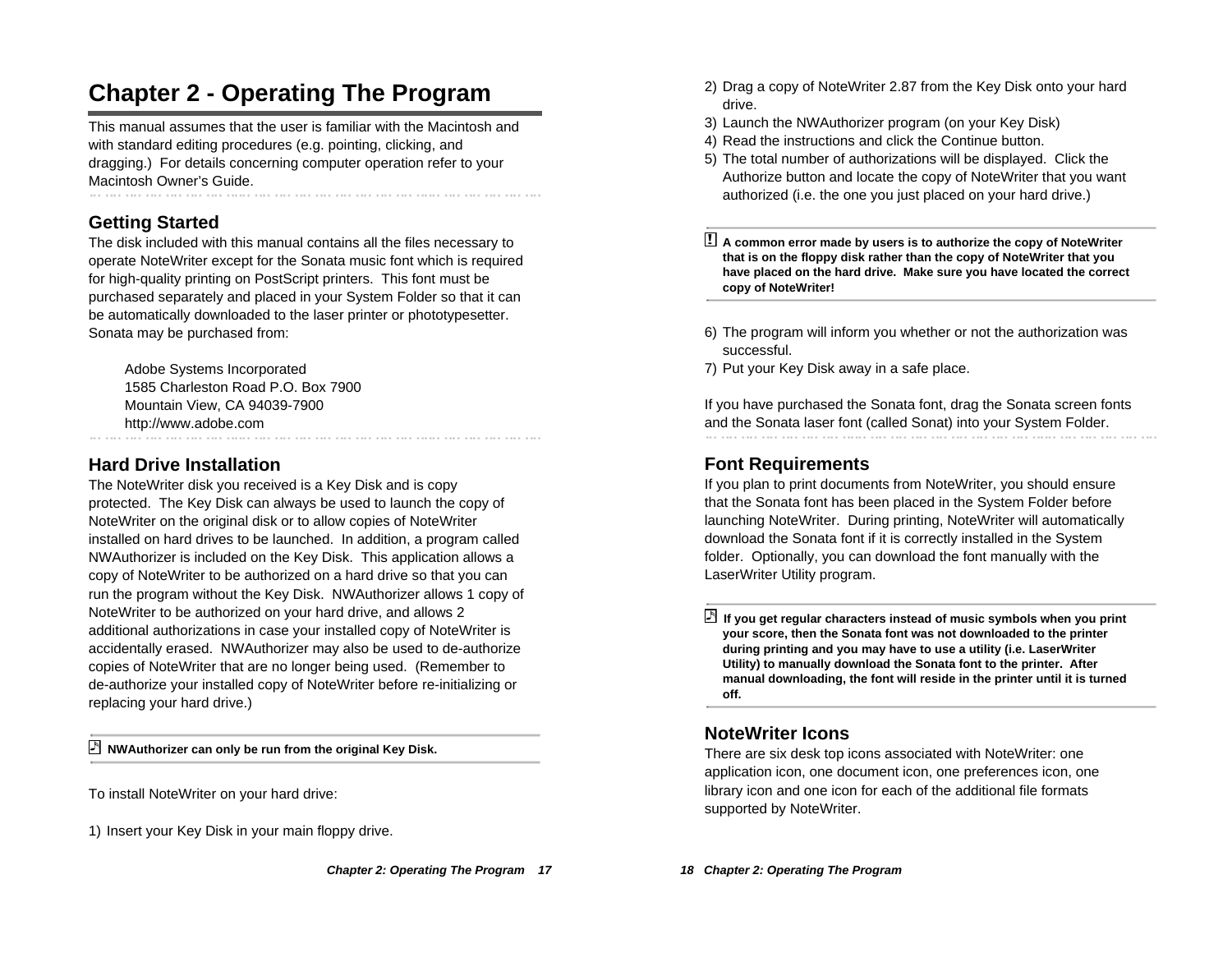

#### Fig. 2.1: NoteWriter Icons

The PostScript and Paint icons are used for exporting musical excerpts to other applications. These files are created by NoteWriter, but the data they contain cannot be read back into the program. Normally, scores are saved as NoteWriter documents. If you wish to save files in PostScript or Paint format, you should also save the file as a NoteWriter document (i.e. NoteWriter format) so that you are able to re-edit the file. The Paint format is included for historical purposes - a picture can also be performed by taking a screen-snap of the computer from the Finder (Command-Shift-3).

#### **Preferences**

The Save Preferences menu item saves the current positions of all windows (including the Keyboard and Show Score windows) and the current PostScript settings in a preference file (called nw-pref). When NoteWriter is launched, these settings are loaded from this file. This feature allows the user to re-define the position of the windows for use on large displays and to set their PostScript printing preferences.

### **Libraries**

Libraries contain collections of customized images or groups of images that have been saved for later use. Essentially, they function much like the Macintosh Scrapbook, but they can be freely created, loaded and saved to disk. They are discussed in detail in Chapter 3.

### **Basic Operations**

The following steps outline the procedure for producing your first music score with NoteWriter:

- Open the program and select New from the File Menu.
- Specify a page format for your document.
- Draw the desired music images using keyboard commands to load the images and the mouse and/or keypad to place them on the page. You may draw material anywhere on the document in any order.
- Edit the document by moving, adjusting, copying and pasting images as necessary.
- Print the finished document in either Draft-quality mode or High-quality mode at a specified reduction or enlargement. Large format documents may be printed in pieces (tiles) and taped together to create large pages.
- • Save the document in NoteWriter II format for further editing. In addition, the document (or fragments of the document) may be saved in PostScript format or Paint format for insertion into word processor, graphics or page layout programs.
- Quit the program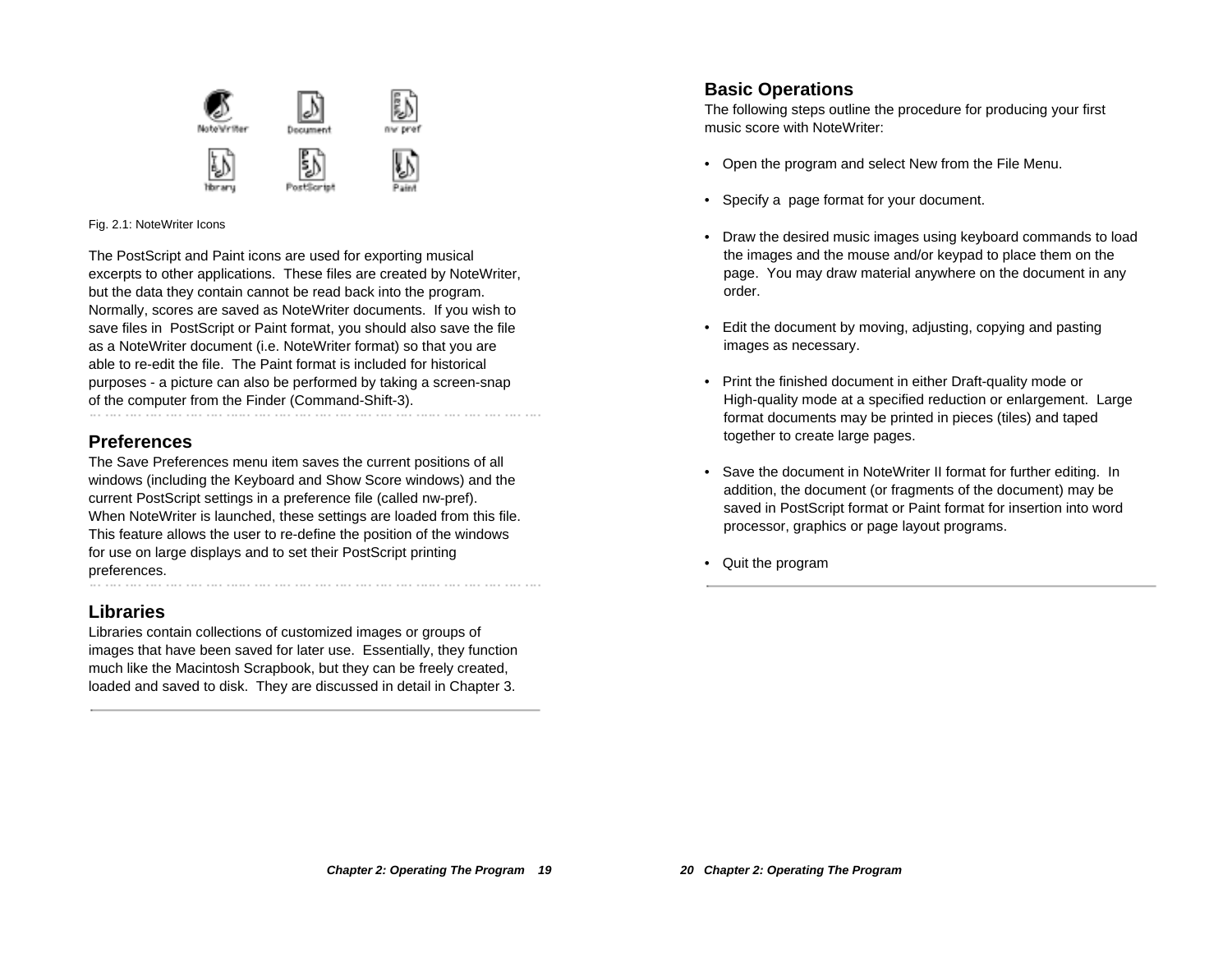## **Step 1: Open the Program**

Turn on the computer and locate the NoteWriter application (which should be installed on your hard drive.) If you have not yet installed a copy of NoteWriter on your hard drive, you can use the copy of NoteWriter on the Key Disk.

To start a new file open the NoteWriter application by double-clicking the NoteWriter application icon or by selecting the NoteWriter icon and choosing Open from the Desktop™ File menu. To open an existing file, you may perform either of the above operations on a NoteWriter document icon.

! **Documents or fragments of documents which have been saved as PostScript files or Paint files should not be used to launch NoteWriter. These files are stored in TEXT (text) and PNTG (paint) format and cannot be loaded into NoteWriter.**

When NoteWriter is loaded, several small windows appear at the top of the screen.



2.2: Initial NoteWriter screen.

The top window (Command Window) contains the command line and function tools. Below is the Image Palette and to the right is the Scroll Window.

All three windows may be moved by dragging the handle in the top-left or lower-right corner. The windows can be positioned anywhere on the screen and may be re-arranged to customize your working space. These positions are saved with the Save Preferences menu item. If these windows get covered up by other windows, you can bring them

to the front by selecting the appropriate item from the Windows menu.

When a NoteWriter file has been opened, or a new file created, the Score Window appears below the Image Palette. In addition, there is a Keyboard Window which may be used to play in notes with the mouse (see Chapter 8).

Unlike most Macintosh programs, NoteWriter allows windows to be active (and editable) even when they are not the front window. This feature allows windows (e.g. the Scroll Window and Keyboard Window) to be overlaid on the Score Window. To bring the score window to the front (which is necessary in order to re-size it or move it), click the title bar of the window.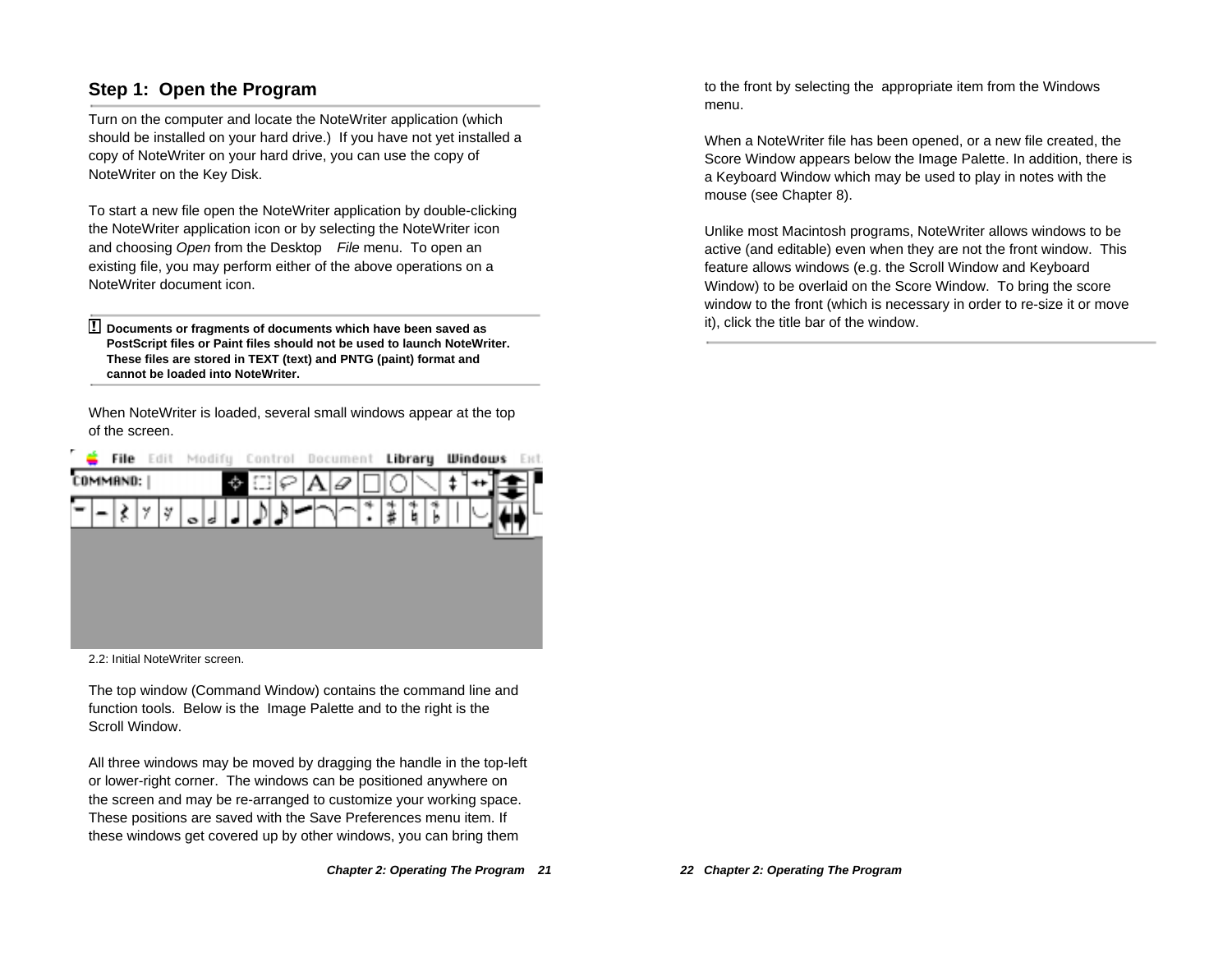# **Step 2: Set up a Page**

To begin working on a new document, select New from the File menu. The following dialog box appears:



Fig. 2.3: Page Set-up Dialog

This dialog box allows all aspects of the basic NoteWriter page to be specified. Each page of a NoteWriter document can be set to have a physical size of from 3.5" to 32" in height and from 3.5" to 24" in width (in increments of .5"). If you prefer to work in centimeters rather than inches, click on the centimeter radio button.

### **Setting Page Size**

Before beginning, you should know (or set) the paper size and page orientation you intend to use when printing. By default, you will be printing on letter size paper in portrait orientation (11" tall, 8-1/2" wide). If you intend to print in landscape orientation or to use another paper size, use the Page Set-up... menu item to indicate this before setting up your new page.

The initial page size can be set either by typing the number in the Page Height and Page Width text boxes or by dragging the page outline by the handle in the bottom-right corner. (Each square in the grid is equivalent to 1 square inch in the document.) If you type values into the Page Height and Page Width boxes, you can see the resulting document size by clicking the Show Score Size button.

**24" X 32". If you require a larger page, you can enter a number (up to 48) in the Page Height and Page Width text boxes and click Show Score Size.**

You can also select the number of staves you want on a page and NoteWriter will automatically calculate the page size for you.

 **Pages set-up this way will normally be printed at some degree of reduction so that they will fit properly on the printed paper. Since some dot matrix printers do not allow variable reduction sizes, this method is recommended only for use with laser printers or printers with a wide range of printing reductions.**

You should now set the number of pages you want for your score. (You can, of course, always add or delete pages at any time while working on a score.)

#### **Setting up Multiple Pages**

When a score is set up, you can specify the number of pages (up to one hundred) in the document.

! **The number of pages in NoteWriter documents are limited by the amount of free memory in your computer. In order to avoid excessively large files and reduced efficiency in operating the program, it is recommended that large scores be divided into several smaller files of 10 pages each.**

To scroll through pages, use the left and right arrows in the bottom-left corner of the score window. The current page is displayed in the page icon. The arrows will be black if there are additional pages before or after the current page. To jump to a different page use the Go To Page.. menu item from the Document menu and type the desired page number. To add a page to the end of your document, use the Add Page menu item, The new page will be added with the original page set format (page size, staves, clefs, braces etc.).

**In the Page set-up dialog box, the grid allows a maximum page size of**

**When reading old NoteWriter files (version 1.0 - 1.3), it is possible to add new pages, but not all page format information will be recreated on the new pages. The additional material can be copied from the original page.**

**<sup>24</sup> Chapter 2: Operating The Program**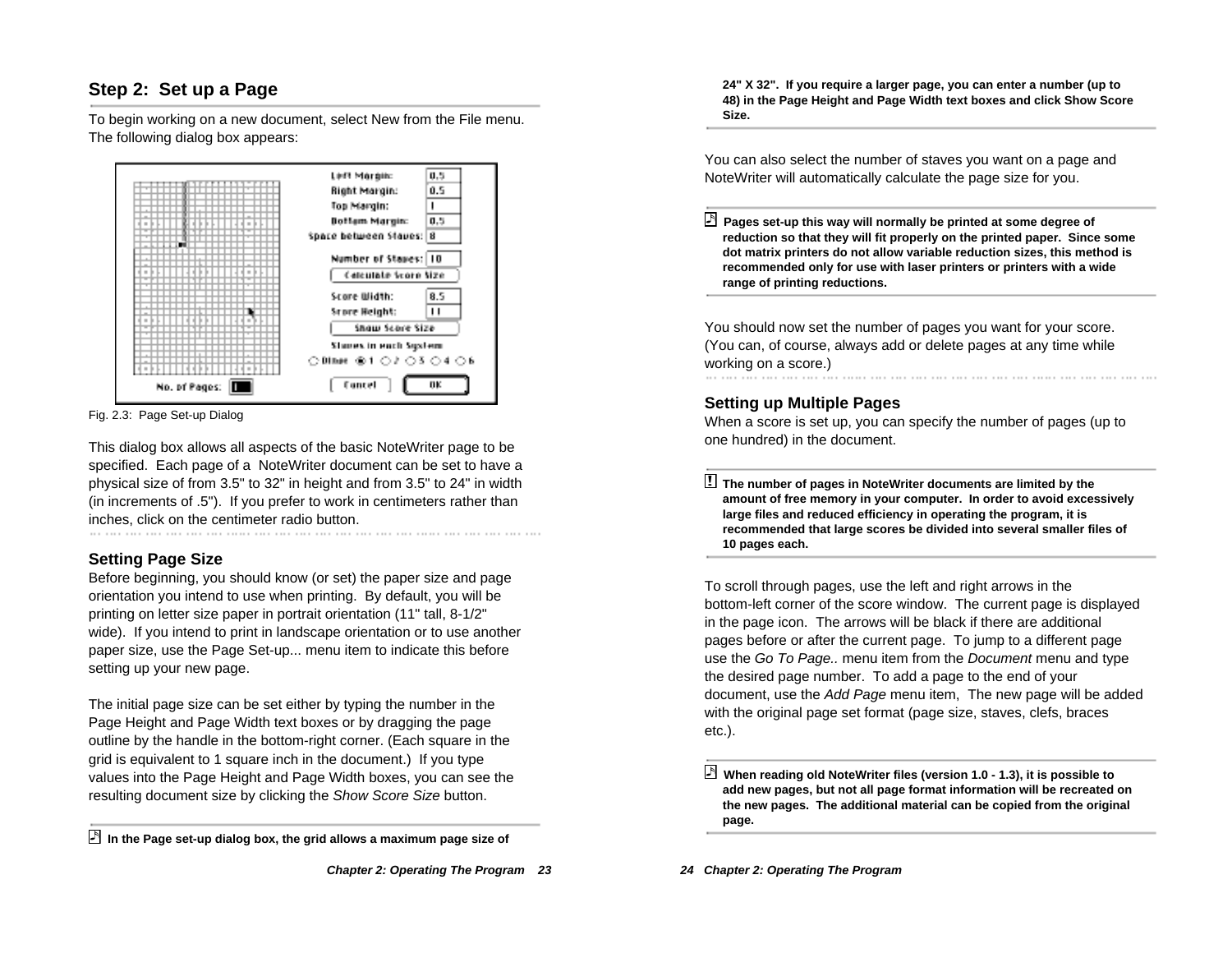To insert a page in the middle of a score use the Insert Page menu item. The page will appear **in front of** the current page. To delete a page, use the Delete Page menu item. A dialog box appears to ensure that you want to remove the page.

#### **Setting Staff Format**

The Space Between Staves item determines the distance (in staff spaces) between the bottom of one staff and the top of the next. The number of staves in each system is also set with this dialog box. The four staff margin boxes determine (in increments of .5") the distance that staves will be inset from the edges of the page.

For standard staff configurations, a series of dialog boxes follow which allow the clefs in each system and the key signature to be set. If a two-staff system is specified, then you will also be asked to choose between straight and piano braces; if single staves are specified, you will be asked whether you want a barline at the left edge of the staves and if a three-staff system is specified, you can choose between vocal-piano or instrumental layout. Click the OK button when you are ready to continue. If you want to create your own staff format or if you want to begin with a completely blank page, you should select the Other button. When Other is selected, the following dialog box appears:

| Click staues on the miniature page. |                                 |
|-------------------------------------|---------------------------------|
|                                     | Straight Brace<br>(lefs:        |
|                                     | Treble<br><b>Curly Brace</b>    |
| ٠                                   | Alto<br>No Brace<br>Tenor       |
|                                     | <b>Bass</b><br>Unde Brace       |
|                                     | <b>Bulg</b>                     |
|                                     | Undo Staff<br>Spacing:          |
|                                     | Restart                         |
|                                     | <b>Rdd Staff</b><br><b>Dune</b> |

Fig. 2.4: Custom Page Set-up Dialog

#### **Adding Staves**

Clicking inside the miniature page adds a staff to the document. In

addition, the placement of staves can be controlled with the Auto Spacing setting. Rather than freely clicking the staves on the miniature page, you can set the distance between staves (number of ledger lines) in the Auto Spacing box and click the Add Staff button. The next staff will be placed the specified distance below the previous staff.

 **To use the Auto Space feature, at least one staff must be entered by clicking on the miniature page.**

#### **Removing Staves**

A staff may be removed with the Undo Staff button, and you may clear all staves and braces by clicking the Restart button.

#### **Adding Clefs**

Clefs can be be specified for each staff entered - the clef button should be selected after the staff has been added to the miniature page. (Clefs are indicated on the miniature page by small rectangles at the beginning of the staff.)

#### **Grouping Staves**

Staves may be grouped (with a Straight Brace, a Curly Brace or with No Brace - a single barline) by clicking the appropriate button. Braces are be drawn from the first non-braced staff to the last entered staff; you indicate braces as you are entering the staves.

Selecting the Done button causes the score to be drawn.

 **Barlines joining the left edges of the staves may be added directly on the score with the Draw-Line tool. Single (or multiple) horizontal lines for percussion parts may also be added with this tool.**

 **If your page does not turn out exactly the way you want it, you may alter the staff positions by dragging them (refer to the editing procedures in Chapter 4). Also, you can change the size of the entire score or an individual page by selecting Change Page Size from the Document menu.**

After the Custom Page Set-up dialog box has been closed, the Key Signature dialog box appears. To choose Key Signatures, click on the appropriate button and the select Done. You must have a Clef set for a key signature to appear. Staves without a Clef will not have a

#### **26 Chapter 2: Operating The Program**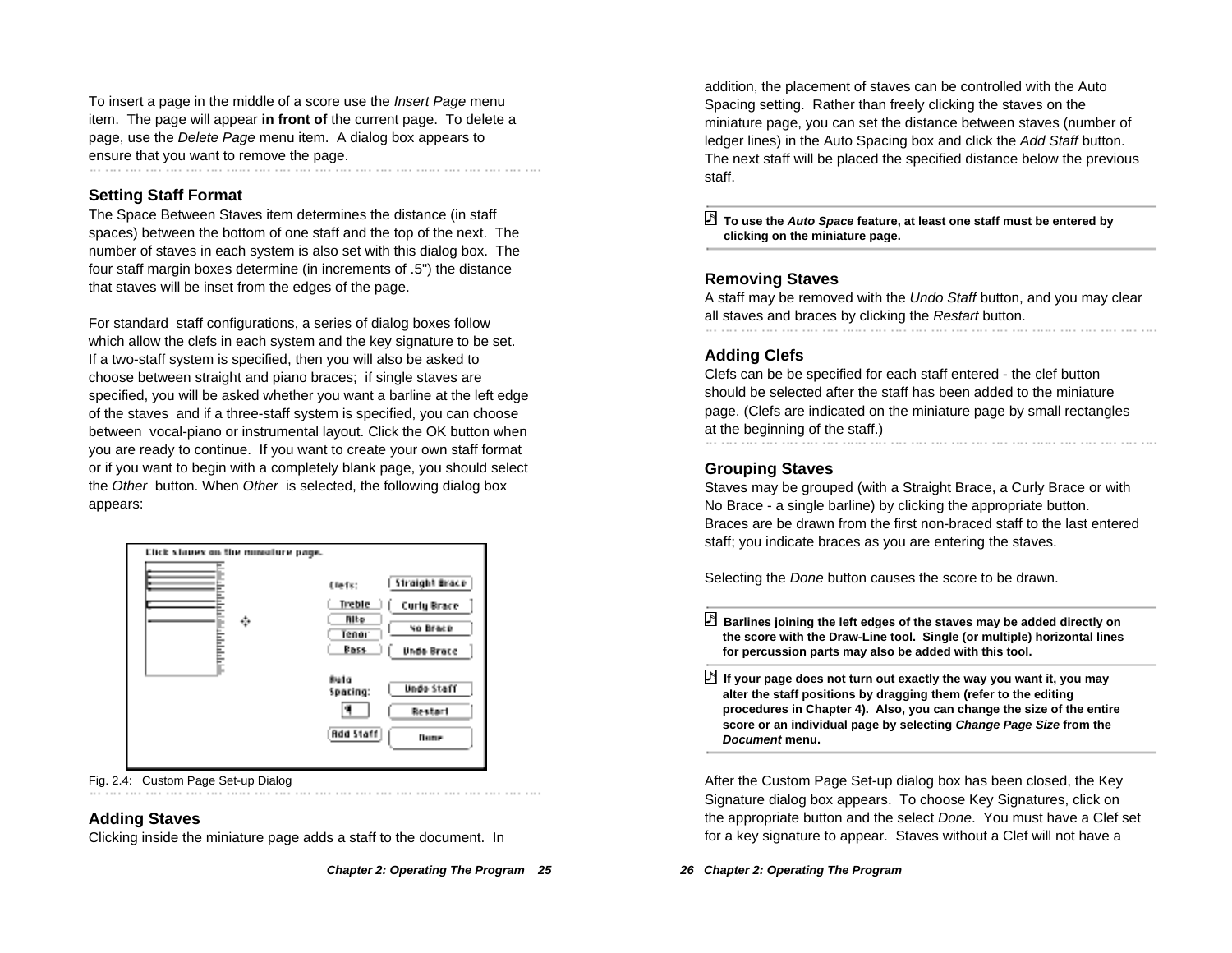key signature assigned. However, once the score has been created, key signatures can be added manually.

 **Key Signatures for treble and bass clefs are transposed to alto and tenor clefs. This means that some key signatures (especially with tenor clefs) require that some accidentals be manually moved to the correct octave.**

### **Step 3: Use the Commands and Tools**

#### **The Command Window**



#### Fig. 2.5: Command Window

The Command Line shows the current Notewriter command. The text which appears here indicates what image will be drawn when the mouse button is clicked. This command remains in effect until it is replaced by a new command. The Image Palette, the Command Window or the Macintosh keyboard can be used to enter the Notewriter command. Since commands are generally short mnemonic codes for the music images, 1 - 4 characters (a maximum of 8) are sufficient.

A display of Notewriter commands along with their associated images is available with the Command List menu item in the Windows menu. Clicking on one of the commands in the Command List dialog automatically places it on the Command Line.

The palette of tools located to the right of the Command Line indicates the current function mode of Notewriter. Each of the tools has a specific drawing or editing activity associated with it. The active tool (i.e. the current Notewriter function) appears highlighted on the Palette - to change functions, simply click the appropriate box.

The Notewriter tools with their associated cursors (from left to right) are: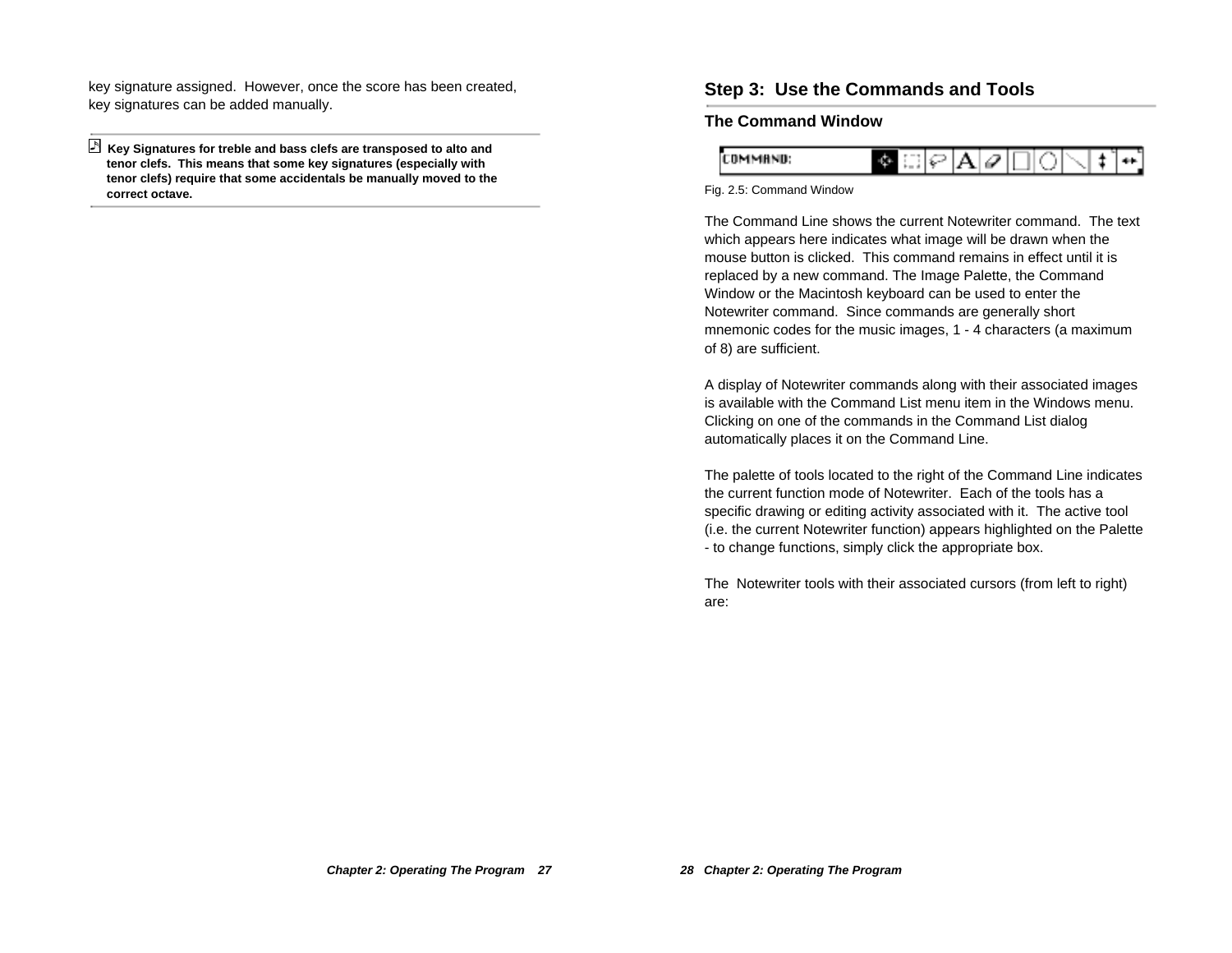| Tool                  | <b>Palette Icon Cursor</b> |   |
|-----------------------|----------------------------|---|
| Insertion             |                            |   |
| Select-Rect           |                            |   |
| Select-Region         |                            |   |
| Text                  |                            | I |
| Eraser                |                            |   |
| Draw-Rect             |                            |   |
| Draw-Oval             |                            | ÷ |
| Draw-Line             |                            |   |
| <b>Vertical Guide</b> |                            |   |
| Horizontal Guide      |                            |   |
|                       |                            |   |

Fig. 2-6: Notewriter Tools and Cursors

#### **Insertion tool**

The Insertion tool (target cursor) is used for adding music images. When the cursor is clicked in the document, the center of the target becomes the current drawing position the image will be placed at this coordinate. This tool is automatically activated when a character is typed on the computer keyboard (except when you are in Text mode) or when an item in the Image Palette is selected. The program begins in Insertion mode.

#### **Select-Rect tool**

This tool (arrow cursor) is used to select Notewriter images for editing. As the cursor is dragged, a highlighted rectangle appears. All Notewriter Control Points within the rectangle are considered to be selected. The document will scroll if you drag the rectangle past the edge of the window.Note: The Return key can be used to switch between Select-Rect and Insertion modes.

#### **Select-Region tool**

This tool (reverse-arrow cursor) is used to select a variable-shaped region for editing. Hold the mouse button down and draw around images with the pencil. The region becomes highlighted when the mouse button is released. As in the case of Select-Rect, all Control Points within the region are considered to be selected. This tool allows precise editing of images in close proximity to one another.

 **When using either the Select-Rect or Select-Region tools, multiple areas can be selected by holding down the Shift Key and selecting another area.**

#### **Text tool**

The Text tool (I-Beam cursor) allows standard Macintosh text boxes to be created. The font, size, style and justification are set by the Text Format menu item in the Control menu. When the Text tool is selected, an I-Beam cursor will flash at the current text insertion point. You may create a new text box by clicking anywhere on the screen, or click within an existing box to edit that text. The initial size of Text boxes can be controlled by the user. If the mouse button is held down during placement of the Text box, the user can move the mouse to the right and create a text box of any length. (The document will scroll if necessary). The height of the text box is set to the current line height. Text will wrap around automatically as the text reaches the right edge of the text box and additional lines are added to and removed from the text box as needed. The size of text boxes is adjusted after a new text format is set. In addition, the overall size of the text box can be adjusted by selecting the bottom-right corner of the text box and dragging it. The position of the entire box may be moved by selecting the top-left corner and dragging it.

 **All text contained in the text boxes, whether or not it is visible on the screen, will appear when the document is printed. This allows you to hide large text fragments (by reducing the size of the text box) if desired.**

#### **Eraser tool**

The Eraser tool removes images whose first Control Point (i.e. first mouse click) is under the cursor while the mouse button is depressed. If you are not sure where the first control point is located, you may display the control points temporarily with the Show Control Points menu item. (First Control Points are displayed in white, others in light gray).

#### **Graphics tools**

The Graphics tools (cross cursor) is used to draw standard graphic images (rectangles, ovals, and lines) on the screen. Selecting the Draw-Rect, Draw-Oval or Draw-Line boxes causes the corresponding image to be drawn while the mouse button is held down and the cursor moved. Holding the shift key down while drawing constrains

**30 Chapter 2: Operating The Program**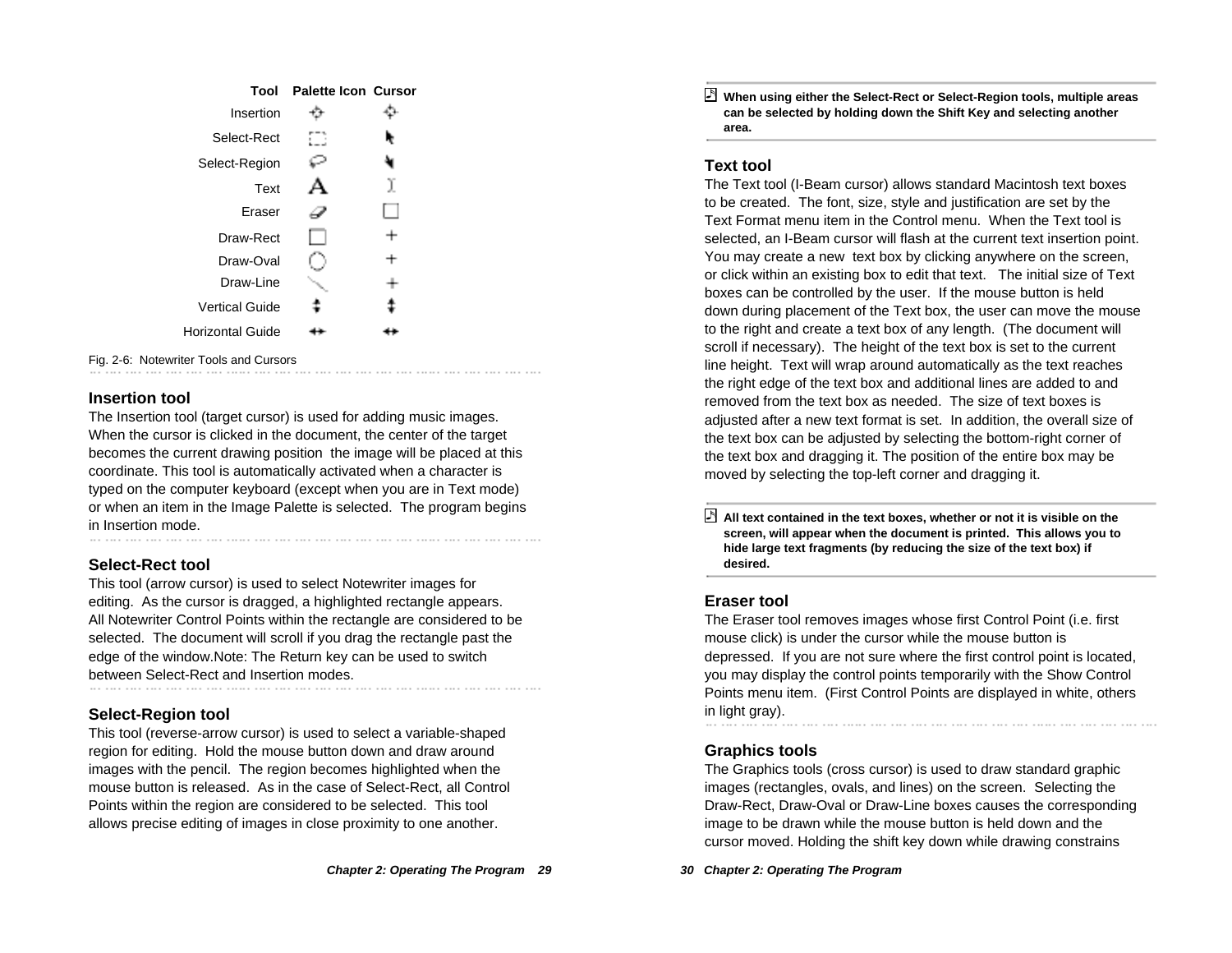the images to squares, circles and horizontal or vertical lines. The current line thickness is controlled by the Set Line Width menu item. Ovals and rectangles can be drawn as framed (with different line thicknesses), filled in black or as erasures.These graphics tools are intended to allow you to create simple images from within Notewriter. To create more complex images you can use a graphics program such as SuperPaint™, import the graphic and store it in the Symbol Library (see Chapter 3).

#### **Although dotted lines may appear somewhat distorted on screen, they will print correctly on the laser printer.**

#### **Vertical and Horizontal guide tools**

These guide tools are used for placing vertical and horizontal reference guides on the document. When this tool is active, a dotted line is drawn the entire length or height of the document. Clicking on the line a second time removes it. Clicking on the small rectangle in the top-right corner of the Guide box clears all the corresponding guides from the page. Vertical guides are very useful for aligning beats, measures and other images down the page.Horizontal guides can be used to line up text boxes or other images across the page. Up to 40 vertical and horizontal guides may be active on each page of the document. All guides are saved with your file. the second contract of the second contract of the second contract of the second contract of the second contract of the second contract of the second contract of the second contract of the second contract of the second cont

### **Image Palette**



Fig. 2.7: Image Palette

The Notewriter Image Palette contains some of the most commonly used music images. When one of the boxes in the Palette is selected, the corresponding command is entered into the command line and the box is highlighted.

Additional characters may also be added to the command with the keyboard. (E.g. Selecting the angled beam box will cause "a" to be entered as the Current Command - if you require two beams, type "2" on the keyboard and the number will be added to the command.)

The accidental and dot items are used to extend the Current Command with "." "sh" "n" and "fl", or to remove the extensions if they exist. (E.g. If you click the quarter note image followed by the sharp image, followed by the dot image, the Current Command will be "qsh." -- used to draw a dotted quarter note will a sharp in front of it. Clicking the sharp image again will cause the Command to be altered to "q.".)

The Image Palette contains only a small subset of available images - a complete list of Notewriter images is available with the Command List menu item. The Image Palette, the Keyboard and QuickScrawl routines (discussed in Chapter 7) may all be used interchangeably to draw images on the score.

#### **Scroll Window**



Fig. 2.8: Scroll Window

The Scroll Window was designed as an enhancement to the standard Macintosh scroll bars. Placing all scrolling functions in one area and making this window moveable reduces the amount of mouse activity during editing. Clicking in the Scroll Arrow boxes causes the document to move by increments left, right, up or down. Clicking the stem of the arrow will nudge the document a short distance in the desired direction. You can also, of course, use the standard Scroll Bars to move your document.

The Miniature Page shows the position of staves and braces in the document and the visible portion of the document (in black). The visible portion of the document can to be moved by dragging the black rectangle to a new location. The Miniature Page and the visible rectangle reflect the current page size and window size.

 **The Notewriter Score Window can be re-sized by selecting the bottom-right corner of the document and dragging it.**

**32 Chapter 2: Operating The Program**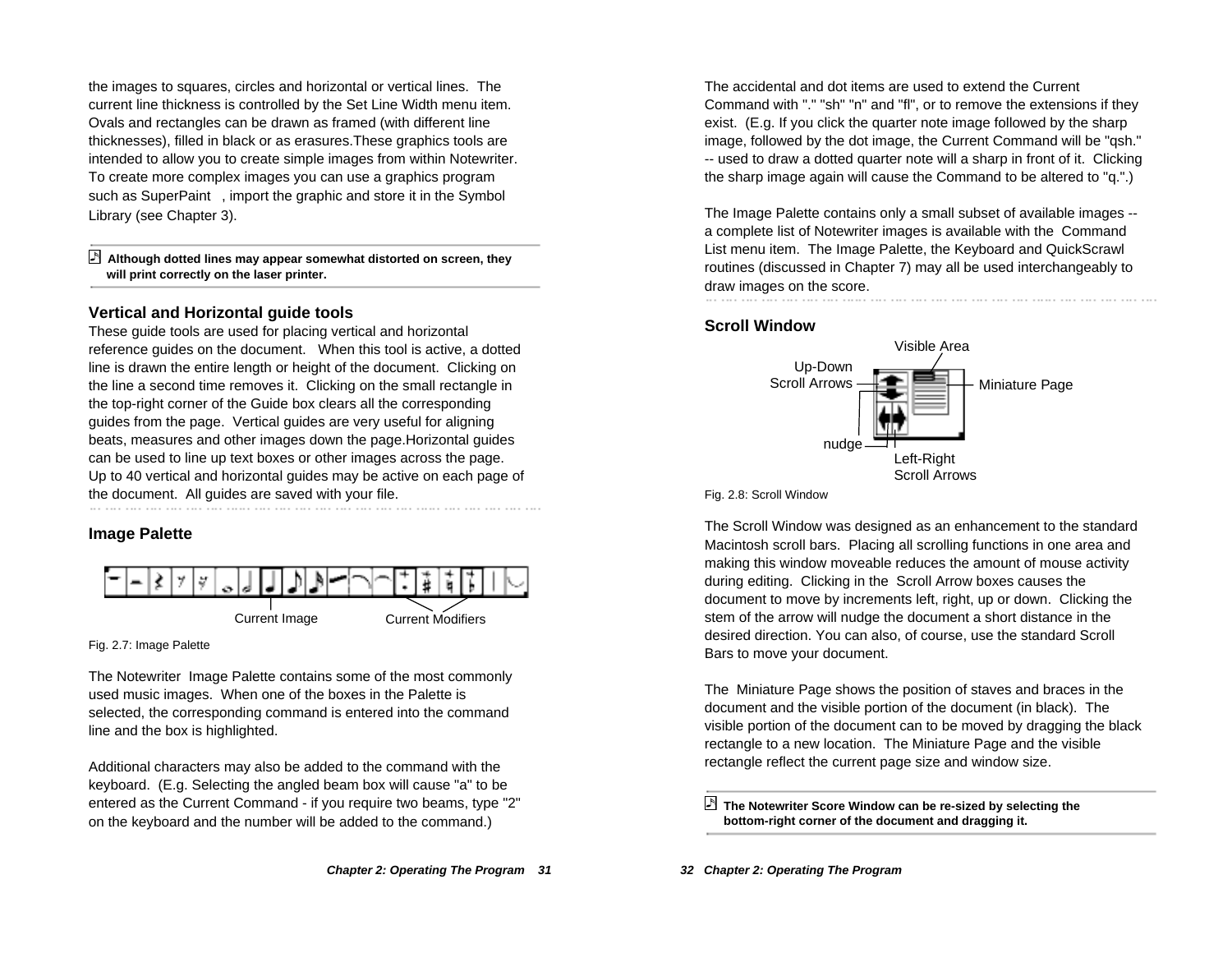### **Step 4: Draw The Music Images**

To draw images on the score, the Insertion tool must be active. As mentioned above, typing at the keyboard, clicking in the Image Palette, or clicking on the item in the Command Window causes the appropriate characters to appear on the Command Line. This text constitutes the Current Command and is used to indicate which image you wish to place on the screen. The mouse is moved to the desired location, and a click (or two or three) of the mouse button will draw the image on the screen. Chapter 3 deals systematically with all Notewriter images and the methods for positioning them. For now, it is sufficient to say that the image specified by the Current Command is drawn when the required number of mouse clicks have been generated.

Generally speaking, images that are fixed to one location (e.g. dynamic markings and rests) require only one mouse click, whereas images which have variable height or width (e.g. notes, beams, staves) require two mouse clicks, and ties and slurs (which have a beginning, an end and a central point) require 3 mouse clicks.

To use Notewriter effectively, you must be familiar with the commands for the commonly used images (many of which are included in the Image Palette) and the number of mouse clicks required to draw those images. You may wish to move ahead to Chapter 3 and experiment with some of the Notewriter images before continuing.

 **You can continue to place copies of the same image while it remains as the Current Command. Also, selecting Undo from the Edit menu will remove the previous change to the screen, but will not alter the Current Command.**

## **Step 5: Edit the Score**

One of the most powerful features of Notewriter is that images may be placed anywhere on the screen in any order, and that all images (or groups of images) may be adjusted or modified at any time. Also, all Notewriter images (including staves, slurs, text and graphics) are subject to the same editing procedures.

The Select-Rect and Select-Region tools are used for specifying the portions of the score to be edited. The Select-Rect tool selects a rectangular area, while the Select-Region tool is used to draw freely around groups of images. In both cases, the selected area appears highlighted.

In addition to the standard Macintosh editing procedures (Cut, Copy and Paste), Notewriter includes Move, Adjust, Stretch-Compress and Delete routines. In accordance with Macintosh conventions, editing is always done on selected images -- you must first indicate (with the Select-Rect or Select-Region tool) what material is to be operated upon, then choose the appropriate menu item. All editing routines are discussed in detail in Chapter 4.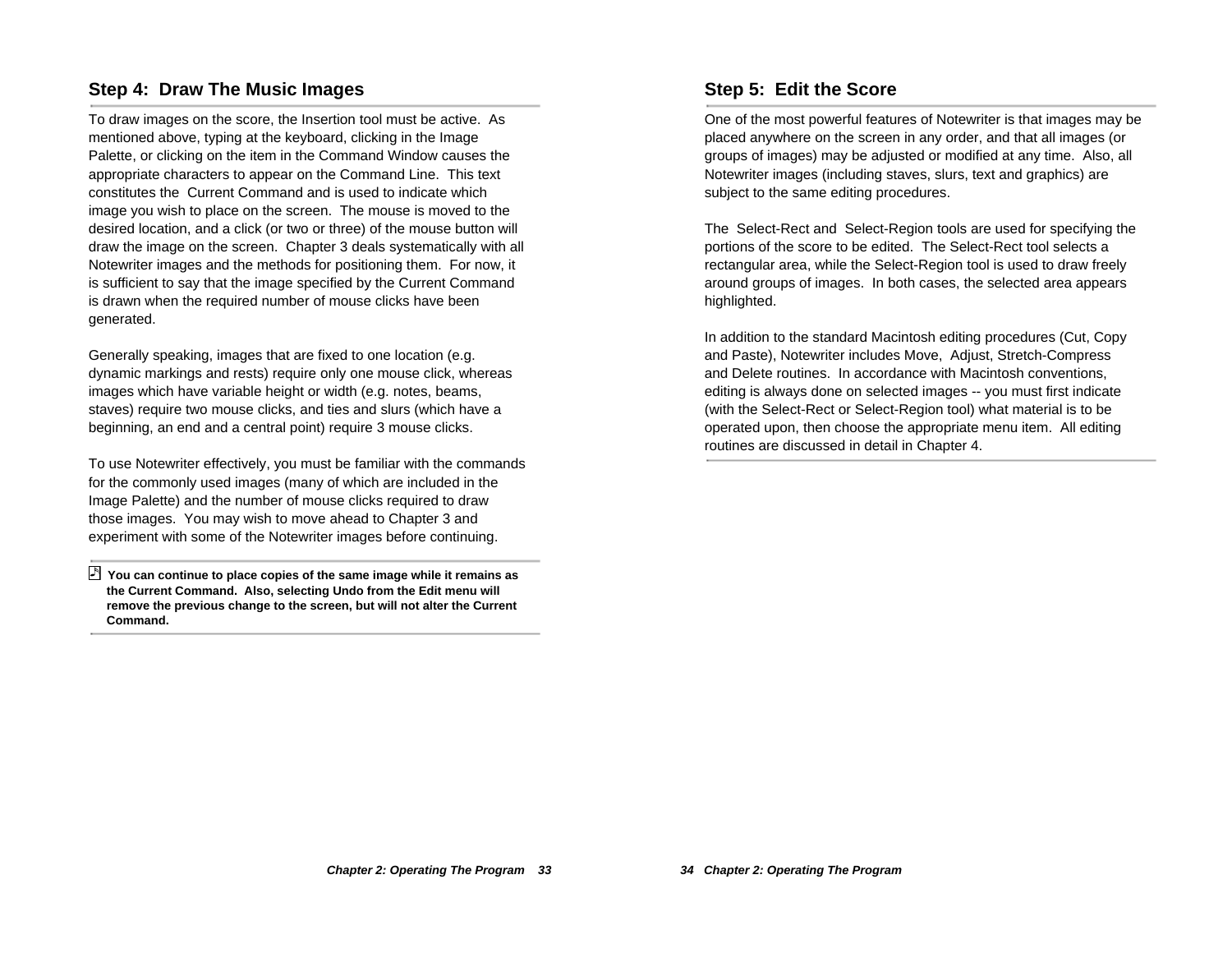#### **Step 6: Save the Document**

you are working on your score your should save it to disk as often as possible. Using Save (from the File menu) will save your score in Notewriter format. When using Save As... you are asked which format you wish to save your document as - NoteWriter format (with a new name), PostScript format or MacPaint format. Choosing the PostScript format will allow you the options of saving your document or the current page of the score as a PostScript document or as an Encapsulated PostScript (EPS) file. PostScript documents are designed for downloading to other PostScript printers or for exporting your score to a non-Macintosh computer. EPS file are designed for exporting pages of score into page layout programs.

W

When a document is saved, the page set-up features (i.e. the paper size, reduction percentage, etc.) and the vertical and horizontal guide positions for each page are saved with the document.

#### **Step 7: Print the Document**

Notewriter documents may be printed at any time provided that the Chooser desk accessory is set for the printer you are using, and that the printer is properly connected. If you are printing to a PostScript printer (i.e. in High-Quality mode), the Sonata font should be located in the System Folder on your start-up disk. To print to a PostScript printer select the Laser Print menu item from the File menu. To print to a non-PostScript printer select the Draft Print menu item from the File menu. It is a good idea to save your document prior to printing.

Notewriter uses the standard Macintosh dialog boxes under Page Setup in the File Menu for printing. In the most recent version of these dialogs, you may set the paper size, orientation, reduction size, the number of copies and other options. A particularly useful setting on the LaserWriter dialog box is Larger Print Area. This option decreases the size of the margins on the page and gives you a full 8 inch width on the printer.

A gray rectangle on the screen indicates the current print area. Changes to Page Setup affect the size and shape of this rectangle. All material within the rectangle will be printed at the current Page Setup specifications. The position of the grey rectangle may be adjusted in the Overview window (select Show Overview from the Windows menu). In the Overview, the current printing area appears highlighted. You may drag this highlighted area to a new location.

Large documents may be printed in pieces (called tiles). Normally, this requires that a portion of the document be printed (at any reduction size) and the origin (i.e. the position of the top-left corner of the work area) be shifted (as described above) and another portion of the document printed. The number of tiles depends upon the size of the document, and the reduction and enlargement percentage. The table in Chapter 5 may be helpful in organizing tiling for large documents.

**If you print a page on a laser printer and get a score with letters instead of music symbols, the Sonata font is not resident in the printer. You should save the file, download the Sonata font to the printer, and try to print the original document again.**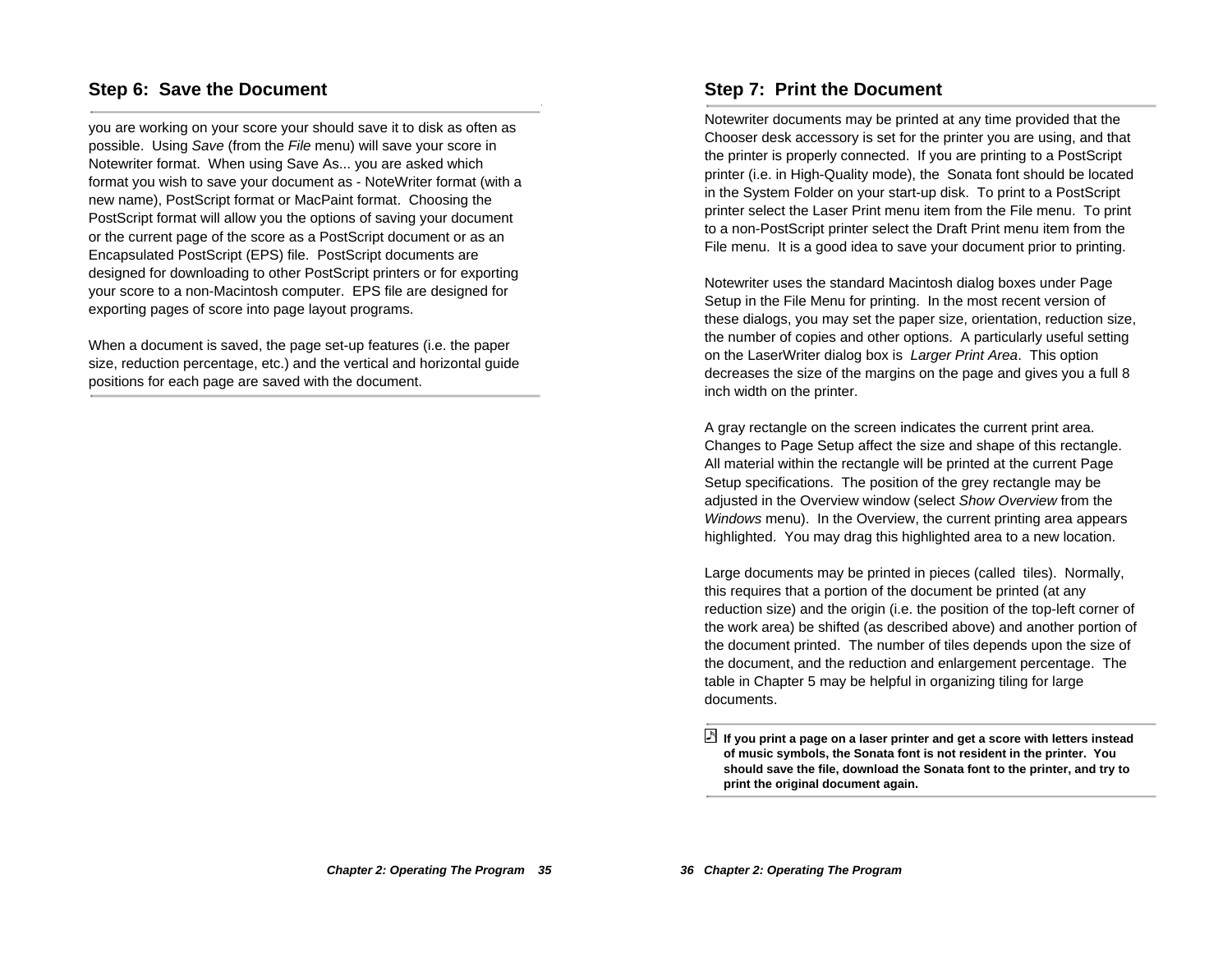# **Step 8: Quit the Program**

When you have finished working with NoteWriter, select Quit from the File menu. You will be prompted to save the document if you have not already done so, and you will return to the Macintosh Desktop<sup>™</sup>. If you want to save the document in Encapsulated PostScript format (EPS) or in Paint format, you should select the Save As... item from the File menu prior to quitting. Remember to save the document in NoteWriter format as well or you will not be able to open the document again from NoteWriter .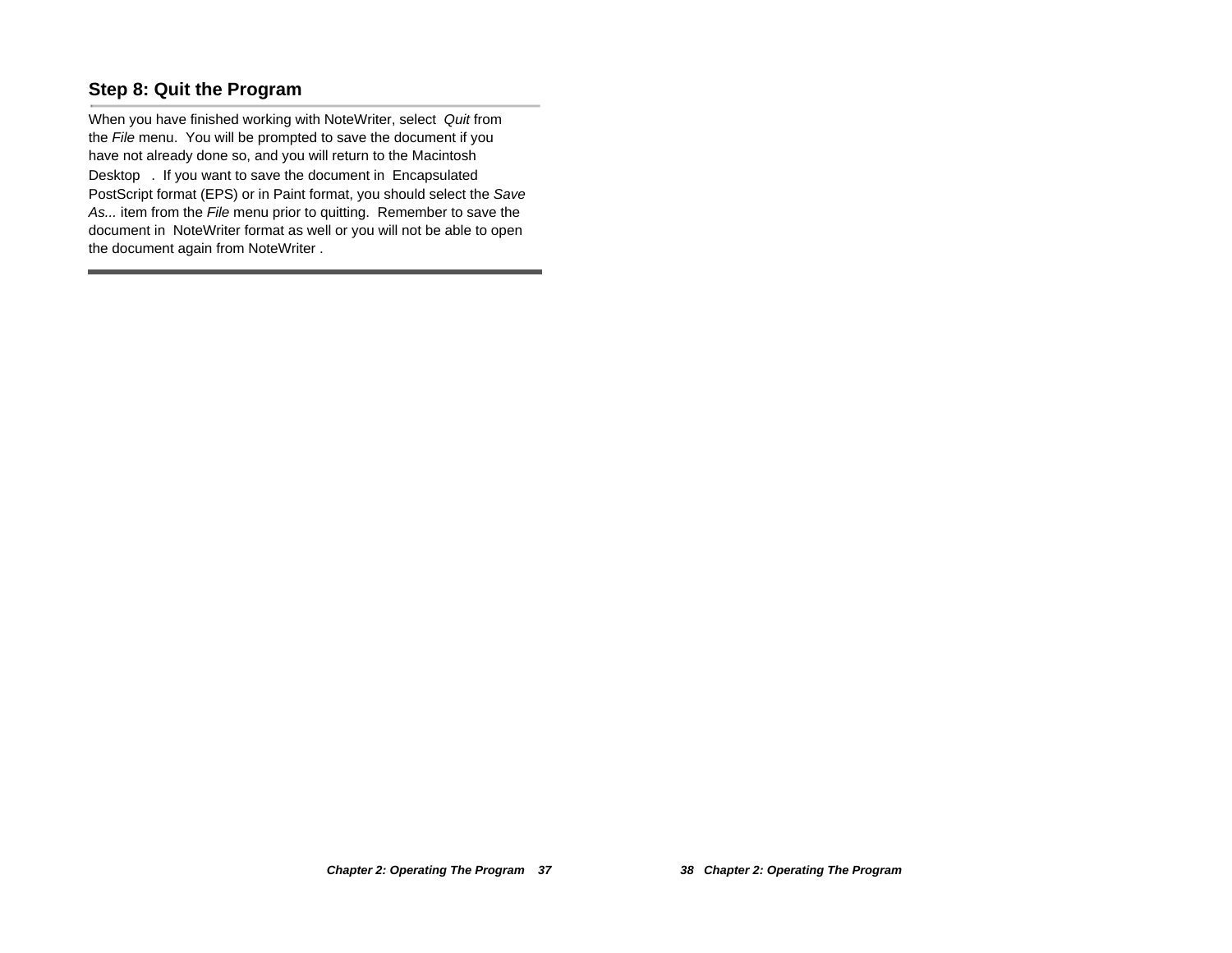# **Chapter 3: Creating the Score**

This chapter discusses the standard score entry procedure for NoteWriter. Although more efficient entry can be achieved using the on-screen Keyboard and QuickScrawl routines (refer to Chapter 7 for details), it is recommended that users begin by becoming familiar with the standard entry method before working with the more advanced input methods.

# **Standard Entry Method**

In order to add a music image to the score, you must be in Insertion mode - click the target icon in the Command Window if it is not already highlighted. The procedure for drawing is to first indicate the image to be added, then move the cursor and click the mouse at the appropriate location or locations on the screen. There are three basic categories of NoteWriter images: those that require only one cursor position for placement, those that require two, and a few that need three or more. The images which require more than one mouse click do so because more than one screen position must be defined before the image can be correctly drawn (beams are an example of a double-click image -- you must specify the left and right boundaries of a beam).

# **Setting the Command**

All typing on the keyboard (except when you are in Text mode) affects the Current Command. The Backspace (or Delete) key may be used to erase letters, or you can use the mouse to insert or delete text as you do in other Macintosh applications. As much as possible, commands were designed either as a mnemonic of the musical term (i.e. "q" for quarter-note,) or they use a character that resembles the image (i.e. "<" for crescendo or decrescendo). Most NoteWriter commands are one to three characters in length, and fit easily on the Command Line.

With the exception of text, Commands should be entered as lower case letters without spaces unless otherwise specified. (E.g. "qsh" is a correct Command "q sh" and "QSH" will not be understood by NoteWriter.) If you discover that a Command is incorrect while you are positioning the image or if the image fails to appear on the screen, the Backspace key will clear the Command and you can re-enter the correct Command. Also, once an image has been drawn, additional

typing will replace the previous Command.



Fig. 3.1: Image Palette

Clicking in one of the boxes on the Image Palette is equivalent to typing the corresponding Command. Except for the modifiers (add-dot, add-sharp, add-natural and add-flat boxes), the new Command replaces the previous one. The four modifier boxes serve as extensions to other Commands. They cause the appropriate text to be added to the existing command if the extension is appropriate. Re-selecting one of these boxes will remove the extension. When the Image Palette is used to enter commands, the current selection and the current modifiers are highlighted.

The Command List (in the Windows Menu) contains other available NoteWriter images in boxes. Clicking on a box automatically loads the image as the Current Command and closes the dialog box. (See Appendix 4 - Command List).

Another method of entering symbols is to paste them into your score from one of the Symbol Libraries. (See the end of this chapter for details on how to do this.)

# **The Insertion Cursor**

The NoteWriter cursor has been designed as a circle with cross-hairs. The hot-spot or active point is the pixel (or picture element) at the centre of the circle. This is the point from which and to which most images are drawn. Notice that the diameter of the circle is the same as the distance between staff lines. When the cursor is superimposed on an existing image, overlapping pixels become white. This allows you to see clearly whether the cursor is properly aligned in a staff space or on a line. (N.B. When you are correctly centred in a stave space, the top and bottom edges of the cursor will disappear.)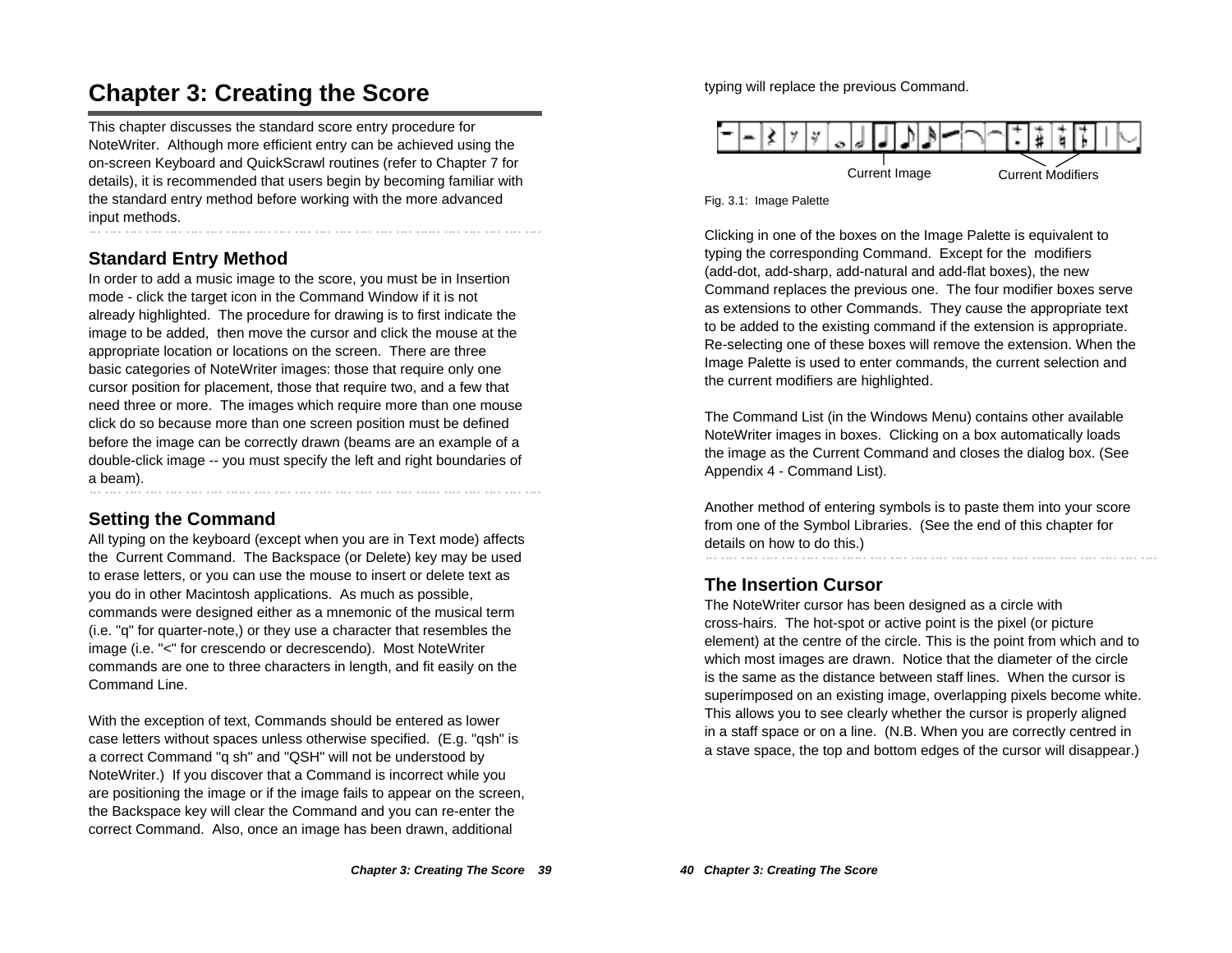

Fig. 3.2: Correct cursor position

As with any Macintosh program, a clean mouse and a smooth working surface make the task of positioning images much easier.

### **Placing Images**

In NoteWriter, the number of cursor positions required to draw an image and the accuracy with which they must be placed has been kept to a minimum. The program will work much more efficiently once you get a sense of what information NoteWriter requires in order to draw accurately and what it can assume or infer from what you give it. In most cases, the first cursor position is the most crucial. The second and third positions (when required) are usually drawn relative to the first. For example, when drawing notes, it is important that the note head (i.e. the first mouse-click) be placed with some accuracy, but the second click (for the stem length) indicates only vertical position of the image. Also, since most images are adjusted to the grid, a certain degree of inaccuracy is tolerated by the system.

# **The Grid**

NoteWriter has an automatic adjustment feature which aligns most images to an invisible grid. When the grid is engaged, images will be vertically adjusted to the closest staff line or space and horizontally to the closest grid point (4 pixels). This compensates for inaccuracies in manual placement and aids in the vertical alignment of images. If desired, this feature may be turned off by selecting Grid from the Control menu.

Disengaging the grid may be necessary for precise placement or adjustment of some images. However, it is **strongly** recommended that the grid be kept on except when fine adjustments are needed. If you enter images with the grid off, you may find that they are not properly aligned or joined when the document is printed

# **The Vertical Alignment Bar**

The Vertical Alignment Bar (V. A. Bar) consists of a vertical dotted

#### line with a box containing a staff and ledger lines affixed to it



Fig. 3.3: Vertical Alignment Bar

When the V.A. Bar is engaged, all notes and rests are aligned on the vertical line -- other images are still drawn at the cursor position. The V.A. Bar may be moved across the page using the Space and Tab keys (reverse direction with Shift-Space and Shift-Tab) and small increments with the  $\sim$  key. The increments of this move are determined by the Alignment dialog box (which is called by selecting the Set Alignment item in the Control menu).

The V.A. Bar sits on the staff, and may be used to enter pitches above and below the staff more accurately. The box may be shifted to other staves by clicking the small arrows in the top-right and bottom-right corners of the box. Moving the box up and down in this manner causes the document to scroll so that the next staff is clearly in view - the current staff number is displayed in the upper left corner of the V.A. Bar. The V.A. Bar is turned on and off by the Alignment menu item in the Control menu

In addition, the Vertical Alignment Bar may be used in conjunction with the on-screen Keyboard. The Vertical Alignment Bar is turned on and off by the Alignment On / Off menu item in the Control menu. The Vertical Alignment bar can be set to increment automatically when notes are entered by setting the Auto-Increment menu item in the Control menu. (See Chapter 6)

### **Defaults**

As an additional alignment aid, many images, such as rests and barlines, are automatically adjusted to their normal drawing position on the closest staff. If unusual positioning is desired then the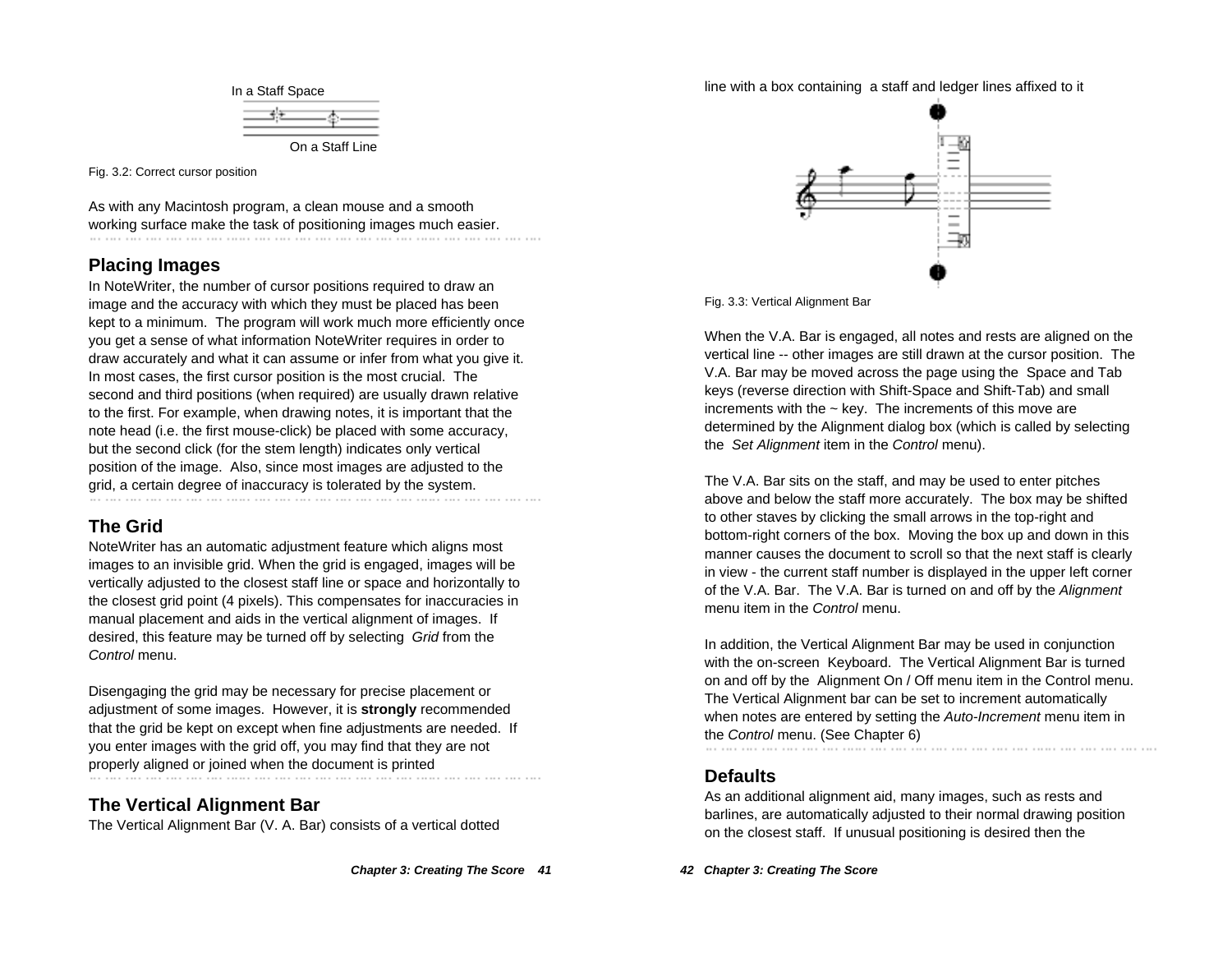Defaults may be disengaged by selecting the Defaults item from the Control menu (and thereby removing the checkmark from the menu item.)



Fig. 3.4: NoteWriter Defaults

Figure 3.4 shows the cursor positions and the resulting drawing positions of an eighth-note rest with Defaults on and off. As you can see, Defaults cause the rest to be placed in normal position in the closest staff.

Another important Default is the automatic association of notes with the closest staff. Normally, NoteWriter will decide which staff a note "belongs to" and draw ledger lines to this staff if needed. If you do not want a note to be associated with any staff, then disable Defaults before adding the note. A complete list of NoteWriter Defaults is given in Chapter 6.

 **As in the case of the Grid, Defaults should remain engaged except when it is absolutely necessary to turn them off.**

# **Control Points**

Every NoteWriter image has one or more Control Points associated with it. These points are the essential drawing coordinates of the image, and are vital to all the editing routines. In most cases, the Control Points are the locations at which the mouse button is clicked when the image is drawn, or where the image initially appears on the screen. Normally, single-click images have one Control Point, double-click images have two, and triple-click images have three. Unlike some other graphics applications, the Control Points (or handles) are not normally visible on the screen. (You may view the Control Points temporarily by selecting the Control Points menu item.

Primary control points are displayed as white boxes, while other points are grey.) The reason for not normally showing control points is that editing can easily be done intuitively with NoteWriter. It is not

necessary to consciously grab handles to adjust images. As the drawing methods for the various symbols are discussed, any unusual locations of Control Points will be mentioned.



Figure 3.5 Control Points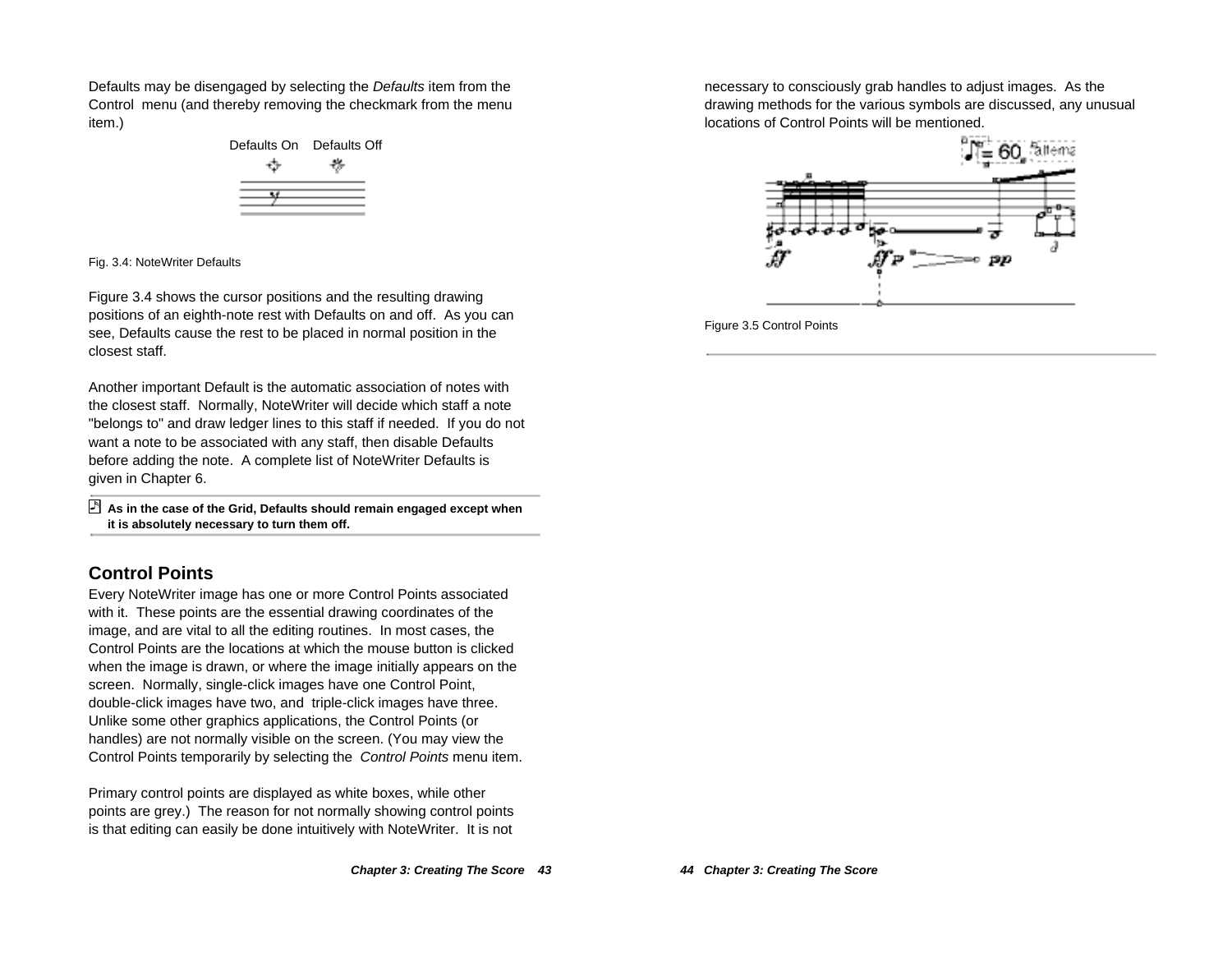# **Commands for Single Click Images**

Single click images are those which require only one cursor position for placement.

As a general rule, they are drawn directly at the cursor position and the Control Point of the image is placed at this location. However, there are some images (e.g. barlines and rests) that will normally be adjusted to the closest staff and some images (e.g. barlines, full staves, rehearsal numbers, and key signatures) have two or more Control Points despite the fact that only one was required to draw the image. The additional control points are provided so that the image can be adjusted more easily.

### **Rests**

The commands for rests all have "r" as the first letter. The second letter distinguishes the kind of rest (i.e. "rq" = a quarter rest). In addition, a dot "." may be added to the command (either by typing or clicking on the Image Palette) to indicate that the appropriate rest is to be drawn with a dot following it.

Rests will default to their normal position on the staff. To position rests elsewhere you must first deactivate the NoteWriter Defaults (by removing the checkmark from the Defaults item in the Control menu), then place the cursor at the desired location and click the mouse button.

Rests are aligned to the Vertical Alignment Bar when it is engaged. Thus, when Defaults are on and the Alignment Bar is active, clicking anywhere on the screen will cause the rest to appear vertically at the centre of the closest staff and horizontally at the Alignment Bar. The Control Point for a rest is located at the centre of the image.



rw. rh. rq. re. rs. rt. rsf.

#### Fig. 3.6: Rests

# **Clefs**

Clefs are drawn to the right of the cursor. When NoteWriter Defaults are engaged, the normal sized clefs will be drawn in normal position on the staff. To place these clefs elsewhere (as is necessary for soprano clefs for example) you should deactivate the Defaults and click the cursor on the appropriate line. The normal drawing position is the centre staff line. Small clefs (which have a "!" prefix) are not automatically adjusted to staves. The Control Point is the located at the left-centre (normally at the centre staff line) of the image.



#### Fig. 3.7: Clefs

# **Dynamic Indications**

The first letter of the dynamic mark is centred on the cursor. The subsequent letters, if any, are drawn to the right of the cursor. Neither the Grid, Defaults, nor the Alignment Bar affect the position of dynamic indications. The Control Point is located at the cursor position.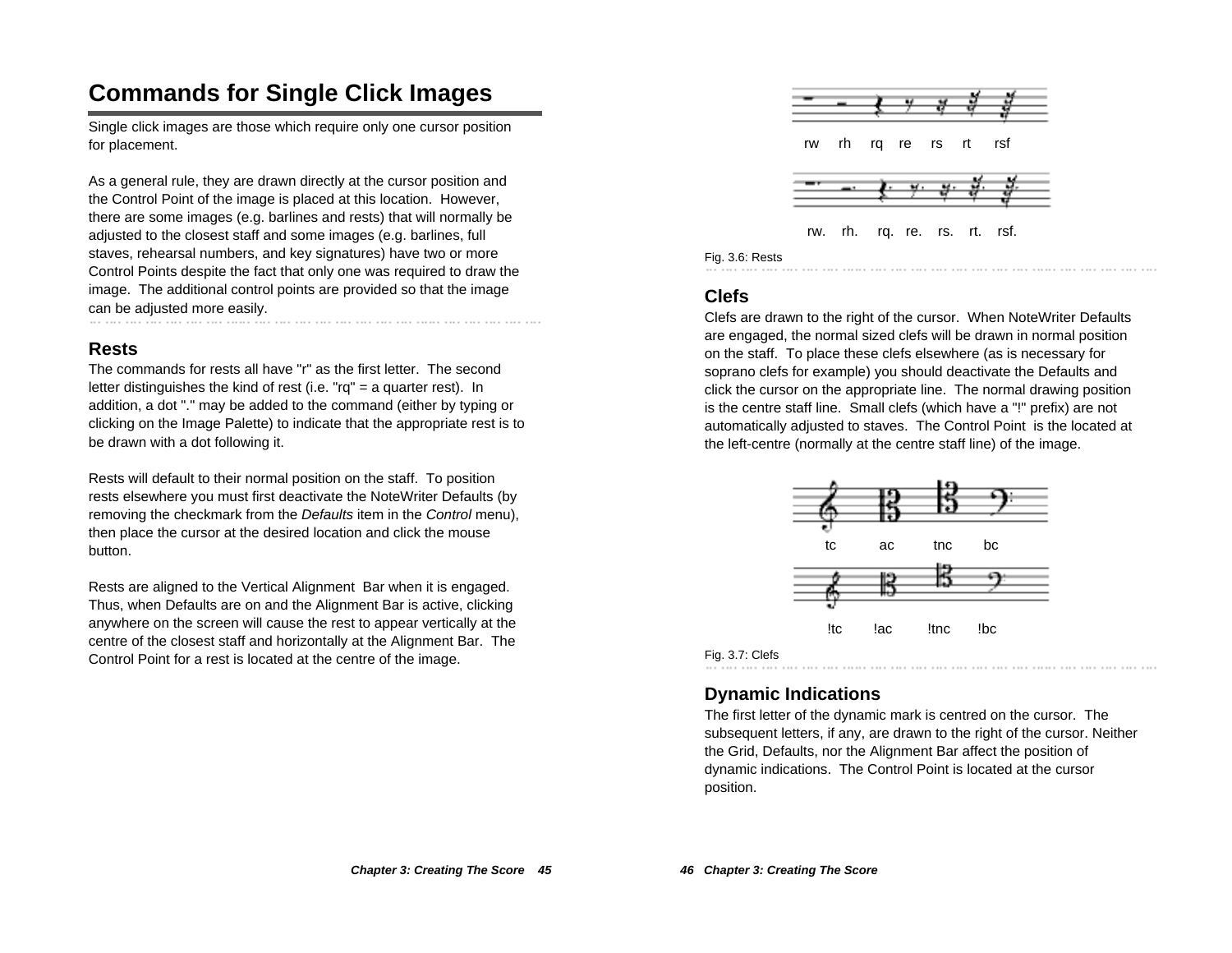|      |     | fffff fff ff f mf mp    |            |  |
|------|-----|-------------------------|------------|--|
| ffff | fff |                         | ff f mf mp |  |
|      |     |                         |            |  |
|      |     | p pp upp uppp uf ufz fp |            |  |

Fig. 3.8: Dynamic Indications

#### **Accidentals**

Accidentals may either be added as independent images, or they may be included as part of a note image. There are certain editing advantages to ensuring that accidentals are associated with notes rather than drawing them as independent images. However, in some instances, it may be necessary (or desirable) to add accidentals as separate images.

To draw an accidental, click the mouse button where you want the image to appear. All accidentals are drawn directly over the cursor at the closest staff line or space. In addition to the regular accidentals, NoteWriter includes two sizes of smaller accidentals for grace notes, and 1/4 sharps and flats for use in contemporary music scores.

The procedure for having accidentals included as a component of a note is to create a compound Command (i.e. a Command which includes both the note command and the accidental command - "qsh"), or to select an existing note (with the Select-Rect or Select-Region tools) and choose the appropriate item in the Modify menu to add an accidental to the selected notes. Also, accidentals may be added with the on-screen Keyboard and with Numeric Keyboard Input.

|    |                      |  |                     | <b>x ž b b b i s d</b>      |  |
|----|----------------------|--|---------------------|-----------------------------|--|
|    |                      |  |                     | dsh sh n fl dfl sh1 sh3 fl1 |  |
| ×. | 吉 貞 卜 孙              |  |                     |                             |  |
|    | !dsh !sh !n !fl !dfl |  |                     |                             |  |
|    | * 11 16 16           |  |                     |                             |  |
|    |                      |  | gds gsh gn gfl gdfl |                             |  |
|    |                      |  |                     |                             |  |

Fig. 3.9: Accidentals

#### **Key Signatures**

Key signatures at the beginning of each staff are normally generated during the initial page set-up routines.

If you want to add a key signature elsewhere in the document, or if you specified your own document layout (without key signatures) you may use the key signature commands. The command "ks" draws sharp key signatures and "kf" draws flat key signatures. The number which follows these characters determines the number of accidentals to be drawn. Thus, "ks2" draws the key signature of D major / B minor. The cursor should be placed on the pitch B (middle line of the treble clef, second line of the bass clef, etc.) at the horizontal position of the first accidental. Some key signatures (in alto and tenor clefs) may require that some accidentals to be shifted up or down an octave -- this is easily accomplished with the Move procedure.



Fig. 3.10: Key Signatures

#### **Text**

The majority of text in NoteWriter should be entered by creating standard Macintosh text boxes with the Text tool. The method for doing this is discussed later in this chapter. There is, however, a second method that can be very useful for adding short fragments of text to the document. The size of the text is taken from the current setting in the Text Format dialog box (in the Control menu.) The font used to draw text is Times-Roman, and the maximum length of the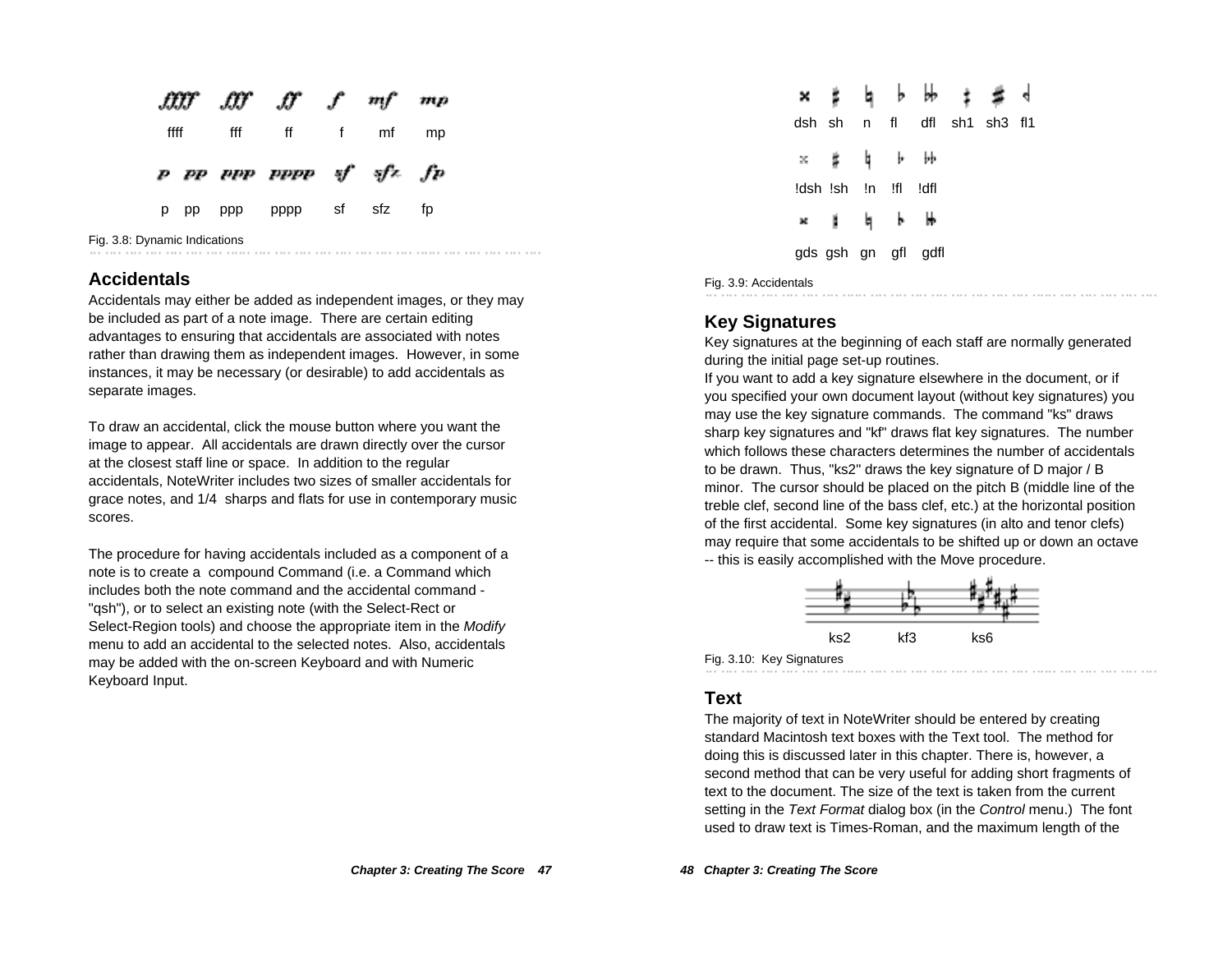text segment is 8 characters.To add text using this method, type a single quote - ' - followed by the text you want displayed, and click the mouse once at the location you wish the text to begin. The bottom-left corner of the first character will be placed at the cursor position. This procedure is very useful for adding fingerings, small measure numbers, analytical letters, single syllables, etc. For longer passages, and to utilize other styles and fonts, use the Text tool. The size of single-click text fragments can later be changed by using the Modify Text items in the Ext. menu.

### **Time Signatures**

The command for time signatures consists of the numerator and denominator separated by a slash - / (i.e. "4/4"). Any time signature with one or two digits in the numerator and denominator is possible in NoteWriter. The cursor should be placed on the centre line of the staff. Common and cut time may be drawn with the commands "c" and "c/".

The time signature images may also be used as numbers (up to 4 digits). This is useful for constructing complex time signatures (e.g. 6 + 3 over 8). These number can be entered separately and the plus sign added with the '-type text routines described above. It is also possible to create a time signature with a number over a musical note if desired. The first digit is centred on the cursor.

Large time signatures (for chamber and orchestral scores) can be created with a large point size in a regular text box. (Try setting the Sonata font to 72 point and typing the numbers.)



Fig. 3.11: Time signatures

# **Ledger Lines**

Although ledger lines are available as separate images, it is not normally necessary to use this command since ledgers are added automatically when notes are entered. Nevertheless, they are available should you require them for any reason.

The command for ledger lines consists of "l" followed by the direction

("u" for up and "d" for down), followed by the number of lines to be drawn. Therefore, the command "lu4" is used to draw four ledger lines above the staff, the command "ld5" is used to draw five ledger lines below the staff). The cursor should be positioned on the top staff line for upper ledger lines, and on the bottom staff line for lower. As with many NoteWriter commands, there is a default. In this case, the default direction is up, and the default number is 1. If either the direction or the number is omitted, the default is used.



Fig. 3.12: Ledger Lines

 **As long as Defaults are engaged, ledger lines will automatically be added to all notes. You may change the staff to which notes are associated with the Next Staff and Previous Staff menu items**.

### **Barlines**

Barlines "bl" and double barlines "dbl" are drawn by specifying the horizontal location in (or above) the appropriate system. NoteWriter will take care of drawing the barline (or barlines) between the top line of the top staff and the bottom line of the bottom staff in any established staff system.

The commands "|." and ".|" are used to draw begin-repeat and end-repeat barlines. The repeat dots appear on every staff in the system. Although barlines are drawn with only one click, they have two control points (at the top and bottom of the line), so that they may be edited more easily.

If you deactivate Defaults, all barlines will be drawn down from the cursor position the standard staff height.

If you wish to group staves differently from the way they are formatted on the page, you may use the Line tool or the command "|" to add vertical lines anywhere in the document.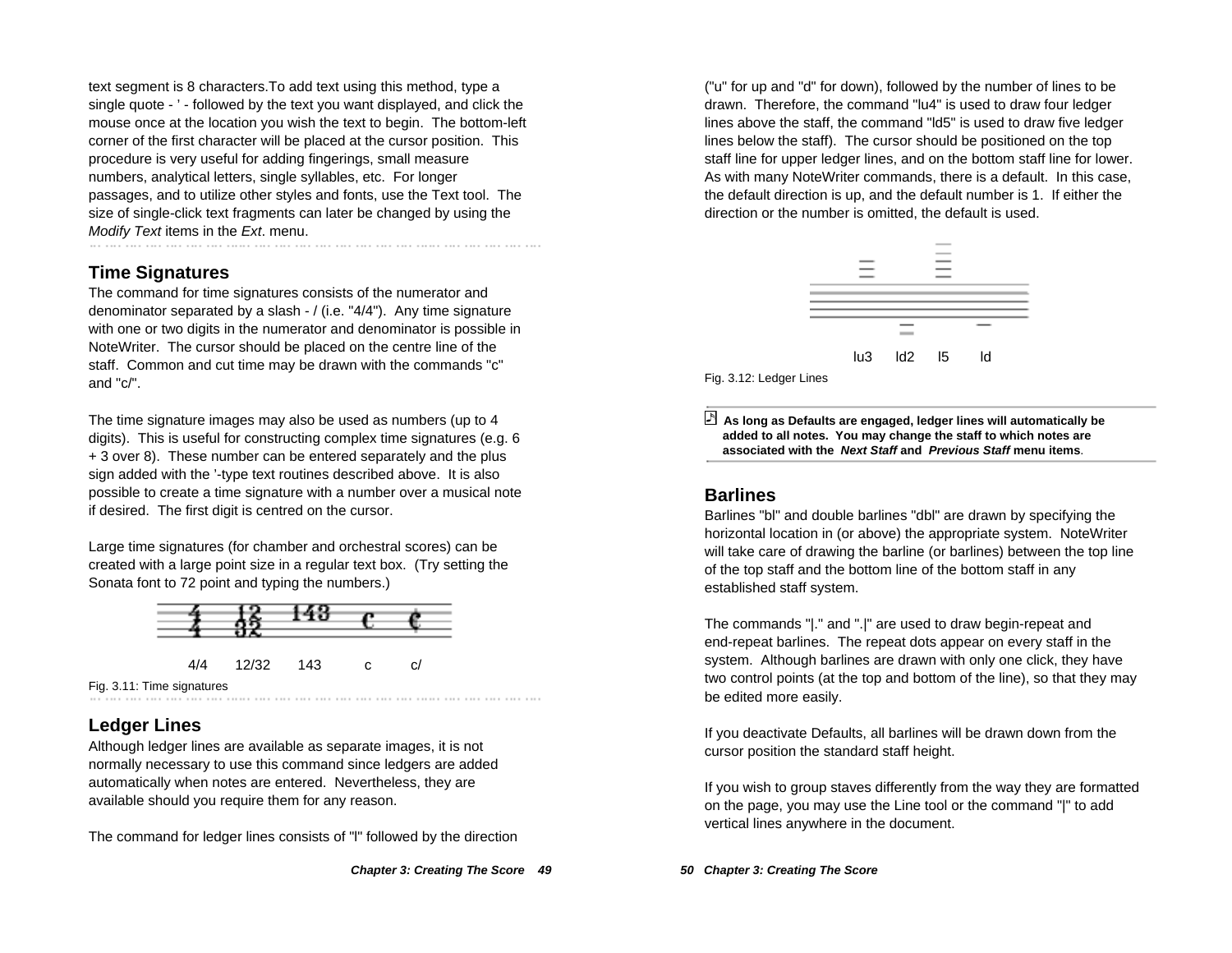

#### **Articulation Marks and Other Images**

Most of the following images are centred on the cursor. The exceptions are grace notes which require the cursor to be centred on the appropriate staff line or space (they are all drawn with flags up) and string tremolo beams which are drawn in a downward direction from the cursor. All of these images have a single Control Point at the cursor location.

| >>                                                                           |
|------------------------------------------------------------------------------|
| , Ra &<br>Ŧ.                                                                 |
| $\mathbf{r}$ and $\mathbf{r}$<br>$\Lambda$<br>$\star$<br>ped<br>$\mathbf{r}$ |
|                                                                              |
| gfd gft gfs gfds gfts<br>gf                                                  |
| ⊕ * ~ ~ * ت                                                                  |
| ferm fermu turn mord \$ coda                                                 |
| <sub>´</sub> ∘ક∡\\©⊡                                                         |
| / // /// % gtr r23 RB                                                        |
| $\mathcal{S}$ (*) $\mathcal{D}$                                              |
| ub db o lv g(; d                                                             |

Fig. 3.14: Other Single-Click Images

The two rehearsal symbols (in a rectangle and an circle) actually consist of two separate images -- the number (or letter) as a '-type text item, and the graphic image (rectangle or circle). Either or both of theses components may be adjusted or moved. The guitar chord image is drawn without any circles for fingers. It is recommended that the circles be added by drawing them with the circle tool. Set the line width to a thick setting to place the solid circles and use the "harmonic" symbol in the Command List for the open strings. You can also use the extensive set of chords provided in the Symbol Library see the end of this chapter for details.

The last image in Figure 3.14 (";" followed by a single character) is for creating lute tablature and uses a lute font (which was designed by Lyle Nordstrum). If require this font, contact Opus 1 Music Inc. for information on how to obtain it. 

#### **Global Commands**

There are a number of single click images which can be drawn on every staff of the page by adding the global prefix "&" to the command. Specifically, the images affected are barlines and time signatures.

| NoteWriter Image      | <b>Command</b> | <b>Global Command</b> |
|-----------------------|----------------|-----------------------|
| <b>Barline</b>        | bl             | &b                    |
| Double barline        | dbl            | &dbl                  |
| Begin Repeat          | ı.             | & .                   |
| <b>End Repeat</b>     |                | &.l                   |
| Common Time           | C              | &c                    |
| <b>Cut Time</b>       | c/             | &c/                   |
| <b>Time Signature</b> | #/#            | 8#/#                  |
| <b>Key Signature</b>  | ks#, kf#       | &ks#, &kf#            |

When any of these commands are altered to global commands (i.e. 4/4 is replaced by &4/4), the image will appear at the horizontal location of the cursor and at the normal location on every staff on the page. These commands are especially useful for adding barlines and time signatures to large scores. In the case of barlines, the lines are drawn between the top and bottom staves of each staff groups that were established when the document was set up. If you disengage the Defaults, barlines will be drawn on all staves individually.

 **Because globals are drawn as a series of separate images, they cannot be removed by selecting Undo. To remove the images select the Remove Last Image menu item repeatedly until all copies of the image are gone.**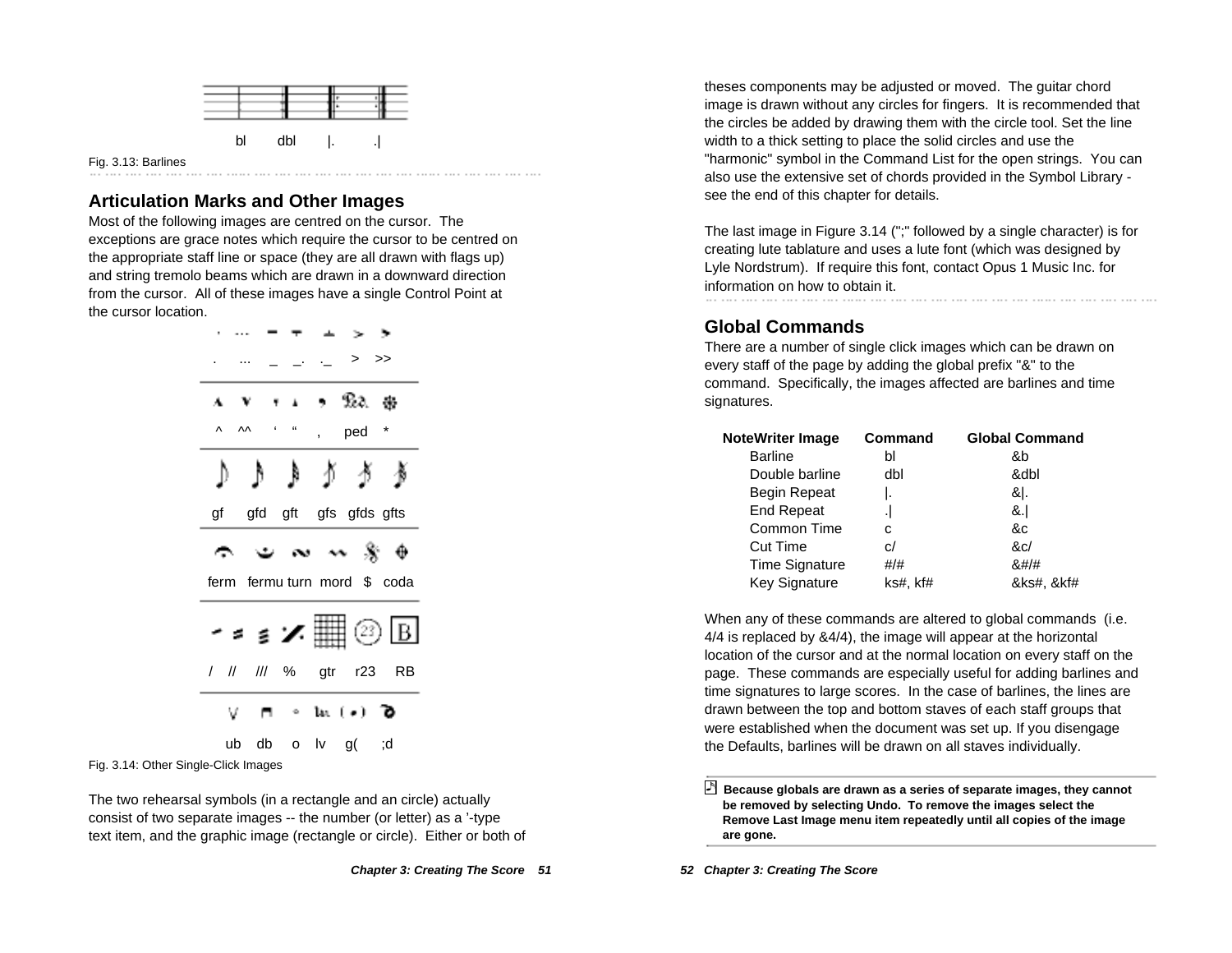# **Commands for Double Click Images**

Double-click images are those which require two cursor positions in order for the symbol to be drawn. Notes and beams are examples of double-click images.

In most cases, more accuracy is required in placing the first mouse position than the second. For example, a quarter-note "q" will always have its stem drawn vertically up or down from the first position even if the second position is not directly above or below the first. Thus, it is important to indicate the correct horizontal and vertical position for the first click, but only necessary to specify the correct height for the second. The two Control Points for double-click images are located at the extremities of the image -- (e.g. note head and end of stem or flag for notes, left and right edges for beams).



Fig. 3.15: Control Points for Double-Click images

As a general rule, you should enter horizontal images by placing the the left position first. Since many NoteWriter editing procedures operate only on images whose first Control Point is selected, following this protocol will simplify editing -- you can assume that the left edge of a beam or horizontal line is the first Control Point.

## **Notes and Chords**

All notes, except the whole note and double whole note (breve), require two mouse clicks. The first mouse click places the head of the note, and the second draws the stem (or flag) to the height of the second cursor position.

 **A double-click with the command "q" or a single click with the command "q1" draws a solid notehead without a stem. You can use this image to add additional notes to a existing stem when creating chords.**

The standard stem and flag height is drawn when the second mouse click is less than octave above or below the position of the notehead. (The height of the stems and flags can be adjusted later if desired.)

The commands "qq" and "hh" can be used to draw shorter stems (in the direction indicated by the second click.) Variable length stems allow you to more accurately draw chords, notes in extreme registers and notes with no stem.)

When beams are added to notes (either manually or with the Beam Notes menu item), the stems will be adjusted to meet with the beam, so it is not necessary to be overly concerned with the initial height of the stem or flag.



Fig. 3.16: Notes

The command "sm" may be used to draw a stem without a notehead on it. It should not be used to extend existing stems - use the Adjust editing procedure to alter the length of stems.

Grace notes appear in two sizes: "g" grace notes are approximately 1/2 the size of regular notes and "G" grace notes are 3/4 the size of regular notes.

 **Immediately after notes have been entered, they may be shifted up or down or right and left with the cursor (arrow) keys on the keyboard.**

### **Automatic Ledger Lines**

When notes are entered, they are normally associated with the staff closest to the note head, and ledger lines are drawn if the note is above or below the staff. The Vertical Alignment Bar can be used to help position notes in extreme registers. Occasionally, when notes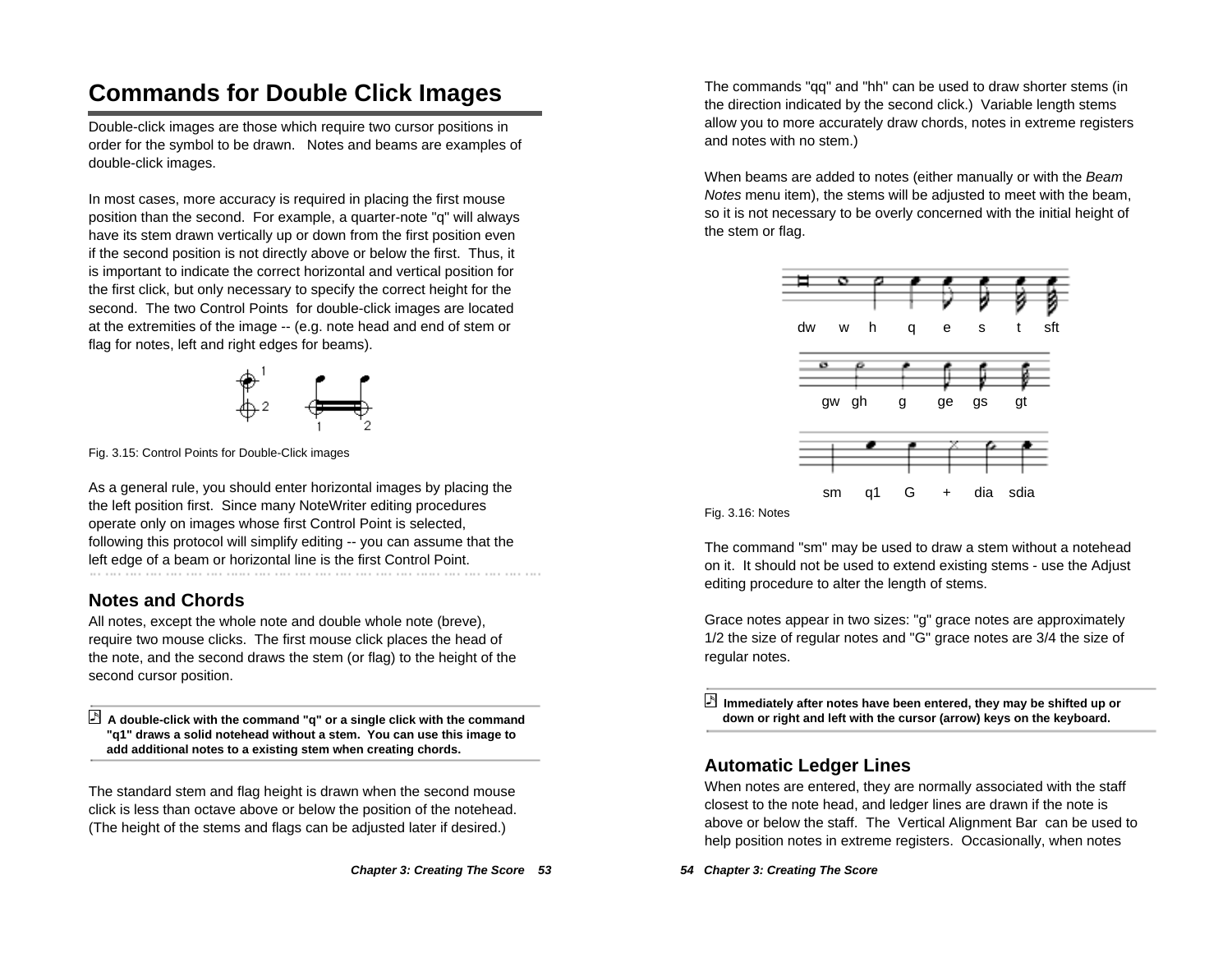are entered (or when pasting notes into the document) they may become associated with the wrong staff -- i.e. ledger lines will be drawn up to the previous staff rather than down to desired staff. If this occurs, select the incorrect notes (with the Select-Rect or Select-Region tools) and choose the Previous Staff or Next Staff items from the Modify menu.

If you do not want ledger lines added automatically, disable the Defaults temporarily.

 **Occasionally unwanted ledger lines may appear. To remove them, use the Remove Ledgers menu item from the Modify menu.**

### **Compound Commands**

The following suffixes may be added to any of the note commands to have a dot or an accidental associated with the note.

| Command addition | Image added |
|------------------|-------------|
| ٠                | Dot         |
| sh               | Sharp       |
| n                | Natural     |
| fl               | Flat        |

These extensions may also be added to the command by clicking the appropriate box in the Image Palette.

Alternatively, it is possible to enter notes without accidentals, and to add the accidentals later by selecting the note and choosing one of the menu items in the Modify menu (e.g. Add Double Sharp or Add Dot). These menu items may also be used to alter accidentals at any time during editing. Accidentals which are associated with grace notes will be drawn as grace note accidentals.

Quarter tone accidentals must be added as independent images.

 **Dots and accidentals associated with notes are considered to be modifiers. To remove these images, select the note (using the Select-Rect or Select-Region tools) and choose the Remove Modifiers item from the Modify menu.**

## **Control Points for Notes**

**Chapter 3: Creating The Score 55**

Since notes are the most important images on most scores, it is important to know where the Control Points are located for these images. The first Control Point is at the **centre** of the note head, and the second is located **directly above or below** the note head at the height of the stem. Please notice that the second Control Point is not located on the stem, but rather is positioned just to the left or right of the stem depending on the stem direction.



Fig. 3.17: Control Points for Notes

## **Flags**

As you can see from Figure 3.17, flags are automatically drawn when you use the commands "e" ,"s" ,"ts", or "sft". Independent flags have also been included in NoteWriter, but will probably be used very infrequently. They are useful for rhythmic indications on tablatures or in contemporary scores. The Control points are located at the start of the stem and at bottom or top edge of the flag.



Fig. 3.18: Flags

### **Drawing Simple Beams**

Beams can be drawn by hand, by selecting notes and choosing the Beam Notes menu item or they can be added automatically (by choosing Auto Beam from the Control menu.) See Chapter 4 for details on Auto Beam.

There are two categories of drawn beams in NoteWriter: angled beams (which use the "a" command) and horizontal beams (which use the "b" command.) Grace beams can be drawn with the "ga" or "gb".

**The beam in the Image Palette is an a-type beam.**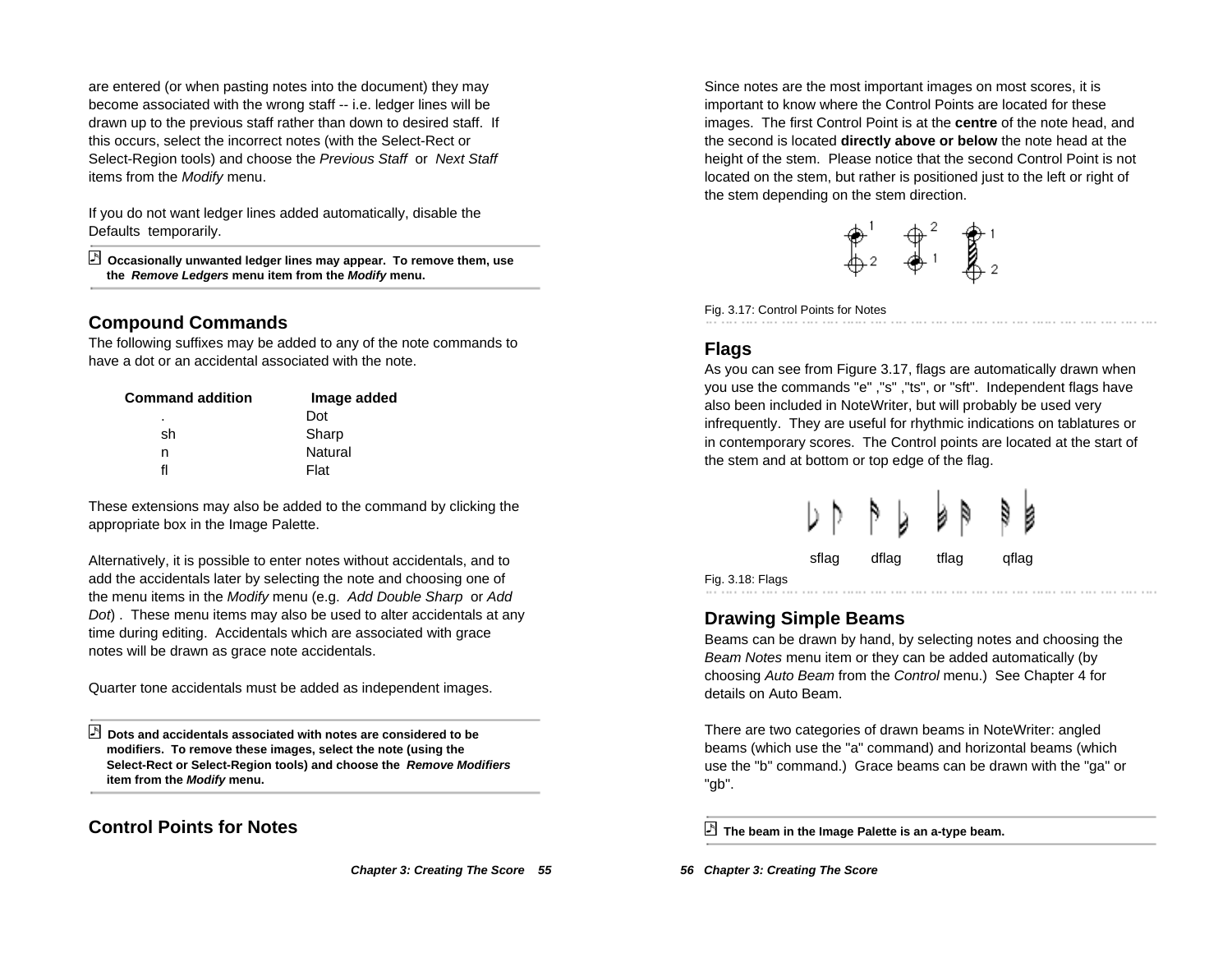To draw multiple beams, the number of beams to be drawn (up to 9) is added to the Command. (E.g. "b3" will draw three beams thirty-second note beams.) Click the mouse on the stems of the first and last notes to be beamed, at the desired vertical positions. The specified number of beams will be drawn either from mouse position 1 to mouse position 2 in the case of a-type beams, or from mouse position 1 horizontally to mouse position 2. The stems of quarter notes, grace notes, x-notes and diamond notes are clipped or extended so that they touch the primary beam.



Fig. 3.19: Beams

 **It is possible that notes may become joined to the wrong beam if they happen to be in too close proximity to the beam when it is drawn. If this happens, the stem of the note can be adjusted back to the correct beam (using the Adjust procedure). Note, however, that if you alter the position of the beam by adjusting, moving or pasting it, the note may again become joined to the beam.**

Normally, NoteWriter decides which direction to draw the beams by looking at the location of the first Control Point. If the cursor was clicked below the middle line of the closest staff, then the program assumes that the notes are above, and beams are drawn in upward direction. It the cursor was above the middle staff line, then the beams are drawn in a downward direction from the Control Points.

 **If a beam is drawn in the wrong direction, you may correct it by selecting the beam and choosing the Flip Beam Direction item in the Modify menu.**



Incorrect Select and Flip Correct

Fig. 3.20: Changing the Beam Direction

If you want control over the beam direction, or if there are no staves on the page, you may disengaged the automatic beam direction routine by selecting (and removing the checkmark from) the Defaults menu item. With the Defaults disabled, the commands "b", "a" "gb" and "ga" cause beams to be drawn in a downward direction (i.e. above the notes) and double letters -- "bb", "aa", "gbb" and "gaa" cause beams to be drawn in an upward direction.

# **Drawing "Short" Beams**

Short beams may be added to the left or right stems by adding "." (for the right stem) or "," (for the left stem) in the command. Short beams may be added to any beam type.



### **Drawing Complex Beams**

Rather than piecing together a series of beams, NoteWriter allows complex rhythmic configurations to be drawn as a single image. This procedure has a Command which begins with "b" or "a" and is followed by a list of the numbers of beams which will appear from left to right in the beam group. To draw the beam, you must click the mouse on the first stem (i.e. the left stem of the group), at every horizontal location where the number of beams changes, and on the last stem (i.e. the right stem of the group). Normally, you will click on intermediate stems which have a different number of beams on either side. A couple of examples will make this clearer: a rhythmic group of an eighth and two sixteenths requires the command "b12" or "a12" and is drawn with clicks on all three stems. A rhythmic group of an eighth, two sixteenths, two eighths and three thirty-second notes requires the command "b1213" or "a1213" and mouse clicks on the first, second, third, sixth and last stems (i.e. at all the places where a change in the number of beams occurs.)

Fig. 3.21: Short Beams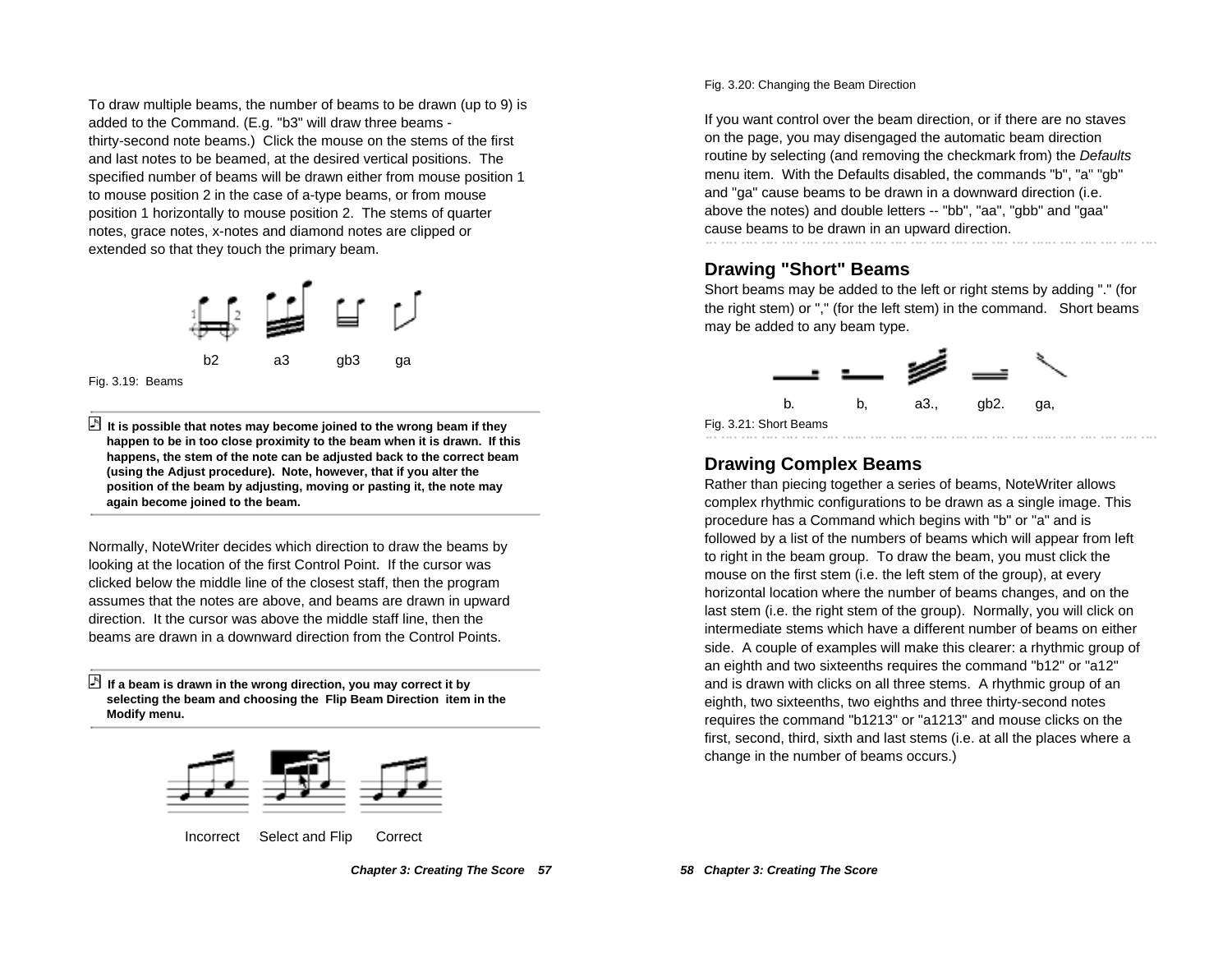

Fig. 3.22: Entering Complex Beam Groups

Complex beams with short beams are drawn with additional mouse clicks a short distance to the right or left of the stem.



Fig. 3.23: Entering a Complex Beam Group with Short Beams

# **Drawing Single Beams**

Single beams may be added with the commands: "sb" (horizontal) and "sa" (angled). These beams do not clip stems, so they may freely used to extend existing beams, or to create rhythmic accelerandi and decelerandi. The drawing positions of single beams are shown below:



## **Set Stem Clip**

This item in the Control menu allows you to set the way that stems are

**Chapter 3: Creating The Score 59**

clipped when beams are added. You can set beams to clip notes in both directions (i.e. above and below the beam), in one direction only (as determined by the position of the beam) or to not clip stems at all.

# **Brackets for Rhythmic Groupings**

Brackets are specified as being upper or lower (i.e. above or below the music) with the commands "[" or "]". To include a number in the centre of your bracket, add it to the command -- any two digit number can appear in a bracket. Alternatively, numbers (e.g. 5:4) may be added as text (using the '... command or with normal text boxes).



Fig. 3.25: Rhythmic Braces

#### **Lines**

Although lines are usually drawn with the Draw-Line tool, they may also be drawn with the following commands:

| Command | <b>Type of line</b> |
|---------|---------------------|
|         | vertical            |
|         | broken vertical     |
|         | horizontal          |
|         | broken horizontal   |
|         | any angle           |

In addition to these basic commands, a number (up to 9) my be added to the command to specify the thickness of the line. For example, the command "--3" would draw a broken horizontal line of three pixels thickness. Thick lines are drawn to the right and below the cursor position. The Control Points are located at the beginning and end of the line.

 **Vertical lines may be used to create various thicknesses and dotted barlines.**

#### **Line Erase**

The commands "x", "y", and "xy" erase a line the thickness of the cursor in the following directions: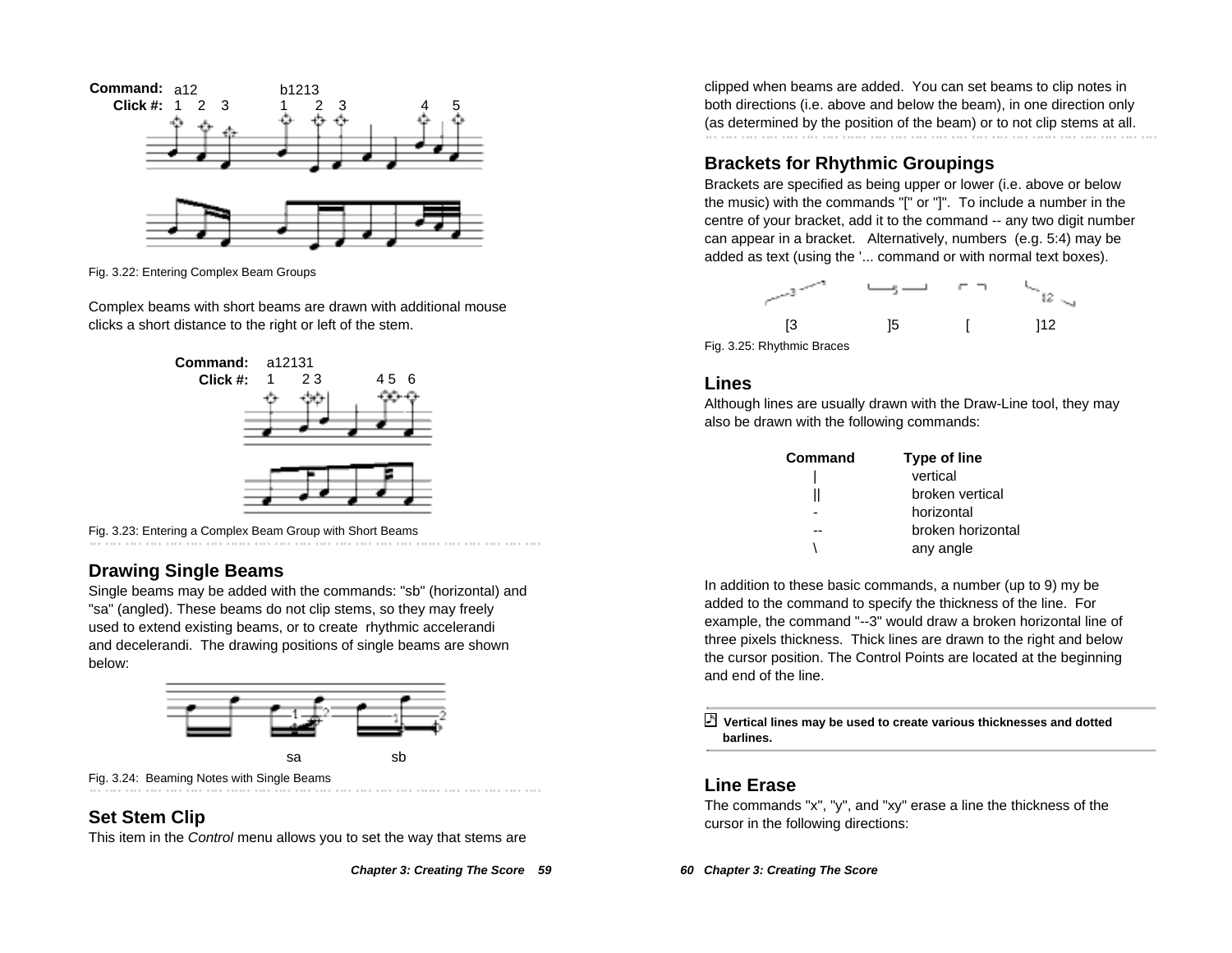| horizontal    |
|---------------|
|               |
| vertical      |
| any direction |
|               |

These commands should not be used to erase images (use the Eraser tool or Delete procedure to do this.) Rather, they are used to block out a portion of an existing image. For example, if you want to make a break in the middle of a beam or a slur (perhaps to avoid a collision), you can use the "y" command and click above and below the beam to make the erasure. Any images which were drawn prior to the erasure will be covered by the line, but additional images may be placed on top of the erasure. Conceptually, the erasures can be thought of as strips of white tape which are placed on the page. All images (including staves) can be covered by erasures.

 **The erasure routines are difficult to work with because you are essentially dealing with invisible lines. These lines may be adjusted, moved and copied like any other NoteWriter image, and can sometimes be altered inadvertently to cover another images. They should, therefore, be used with extreme care.**



Fig. 3.26: Line Erase Procedure

It is also possible to erase rectangular or oval regions by using the Rectangle and Oval tools and setting the Erase Area radio button in the Set Line Width dialog (in the Control menu). With this setting, rectangles and ovals will be drawn as erasures. 

### **Staves**

A staff may be placed anywhere on a NoteWriter document by typing the command "st" and specifying the top-left position of the staff (first click) and the length (second click). Staff lines will always be drawn horizontally and the new staff will appear in the Miniature Page in the Scroll Window.

A smaller staff (height 75% of a regular staff) is available with the "!st" command. This staff can be used with the smaller clefs, grace notes and grace notes beams in a limited way for ossia or ornamentation examples. NoteWriter, however, does not include a complete set of reduced images and it is not recommended that you attempt to enter extended passages of smaller images. If you are adding images to a smaller staff you must disable the Grid since the smaller staff spaces will no longer be aligned to the Grid. It is possible to add other reduced images (i.e. rests, dynamics, etc.) as Sonata text. To do this:

- Set the Text Format to Sonata plain 24 point (use the Text Format item in the Control menu
- Create a text box on the document by selecting the Text tool and clicking on the score.
- Type the keyboard equivalent to the desired image (use either the Key Caps desk accessory or the keyboard map included with the Sonata font package to find the correct character.)
- Make the text box as small as possible, and move the text box (with the Grid disengaged) so that the image appears in the correct position.

A staff drawn from left to right margins (i.e. a full staff) can be added with the "fst" command; this image requires only a single click at the vertical location of the top staff line. The Control Points for all staves are located at the left and right edges of the top staff line.



Fig 3.27: Staves

A staff with wider spaces (designed for use with lute or guitar tablature) can be added with the ":" command. As in the case of "fst", you need only specify the top line of the staff and it will be drawn from left to right margins.

<sup>!</sup> **Staves are assumed to go across the entire page - even if they are only partial staves. It is, therefore, possible to have notes associated with a staff that is not visible at a particular horizontal location in the score. If this causes ledger lines to be incorrectly drawn, you can either remove them with the Remove Ledgers menu item, or associate the notes with**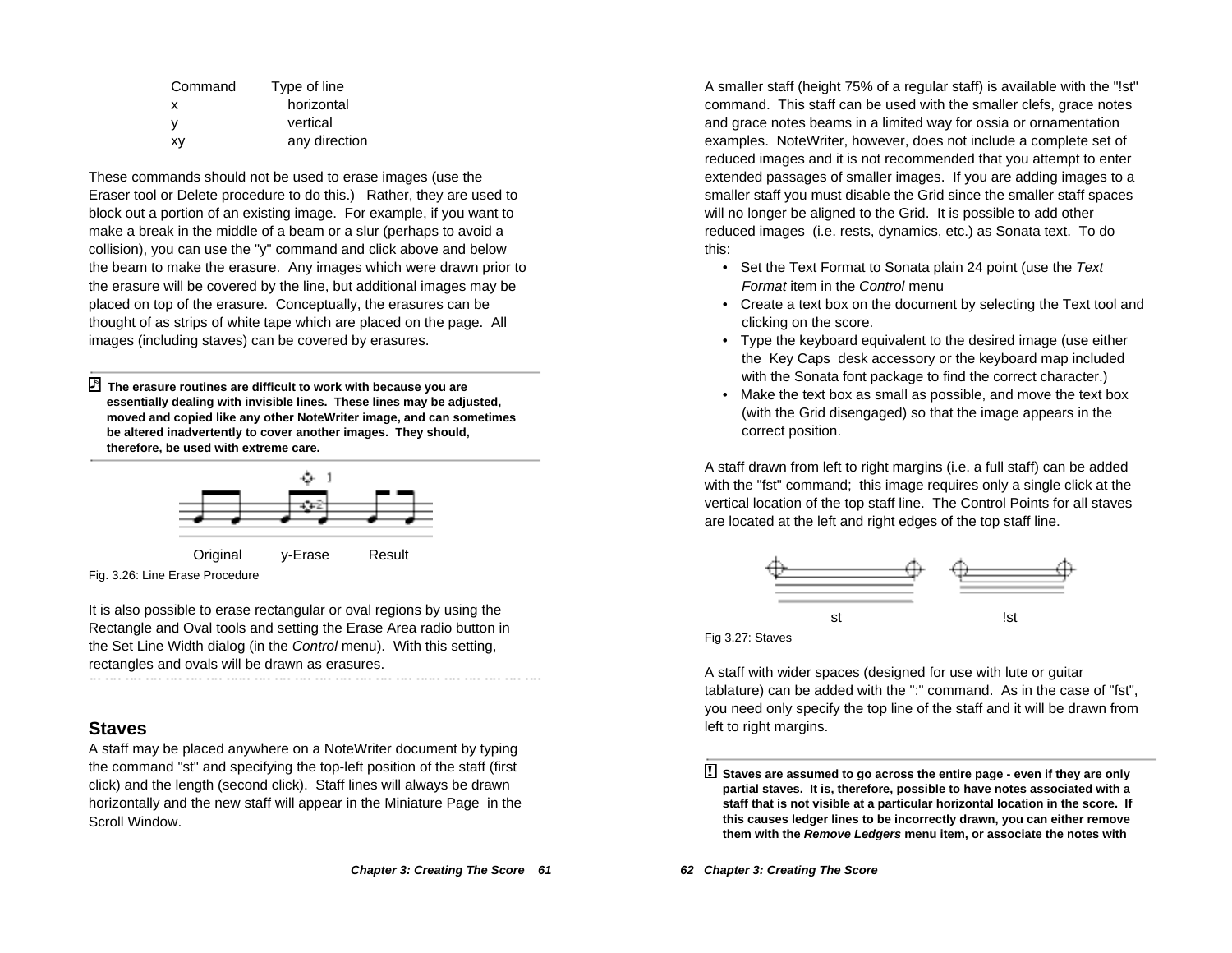## **Staff Braces**

Staff braces of various lengths may be drawn with the "(" command for straight braces and "{" for curly braces. The first cursor position should be the top-right corner of the top staff, and the second cursor position should be the bottom line of the bottom staff. The first Control Point is located at the same position as the staff Control Point, and the second Control Point is located at the base of the brace. Braces may be any length, may be placed anywhere on the page and may include any number of staves.



Fig. 3.28: Straight and Curly Braces

# **Other Double-Click Images**

Arpeggio indications ("arp") are drawn by specifying the top and bottom limits of the arpeggio.

Trills ("tr") are drawn by specifying the start and end points of the trill.

Octava indications are drawn with "oct". The second cursor position determines not only the length of the broken line, but also controls the direction of the end bracket -- if you want the end bracket to turn up then the second cursor position should be higher than the first.

The command "sl" draws a slash (at 45 degrees). The first cursor position is the starting point, the second determines the height and direction of the slash. The slash will be drawn at a 45 degree angle to the height of the second cursor position. This image is intended to be used as a slash across the beams of grace note groups.

Of all the double-click images, the only one with an unusual input

method is the "<" command which is used to draw crescendo and decrescendo marks (or hairpins.) When using this command, you must specify the point of the hairpin as the first cursor position, and one of the outer edges as the second. This will mean that crescendo marks are drawn left to right and decrescendo are drawn right to left. Remember, the second "leg" of the mark will be mirrored above or below the centre point. The length and height of the crescendo may be edited later if needed.

Multiple measure rests for instrumental parts may be added with the "=" command followed by the number to be centred in the image. Specify the left and right edges of the image with the cursor.

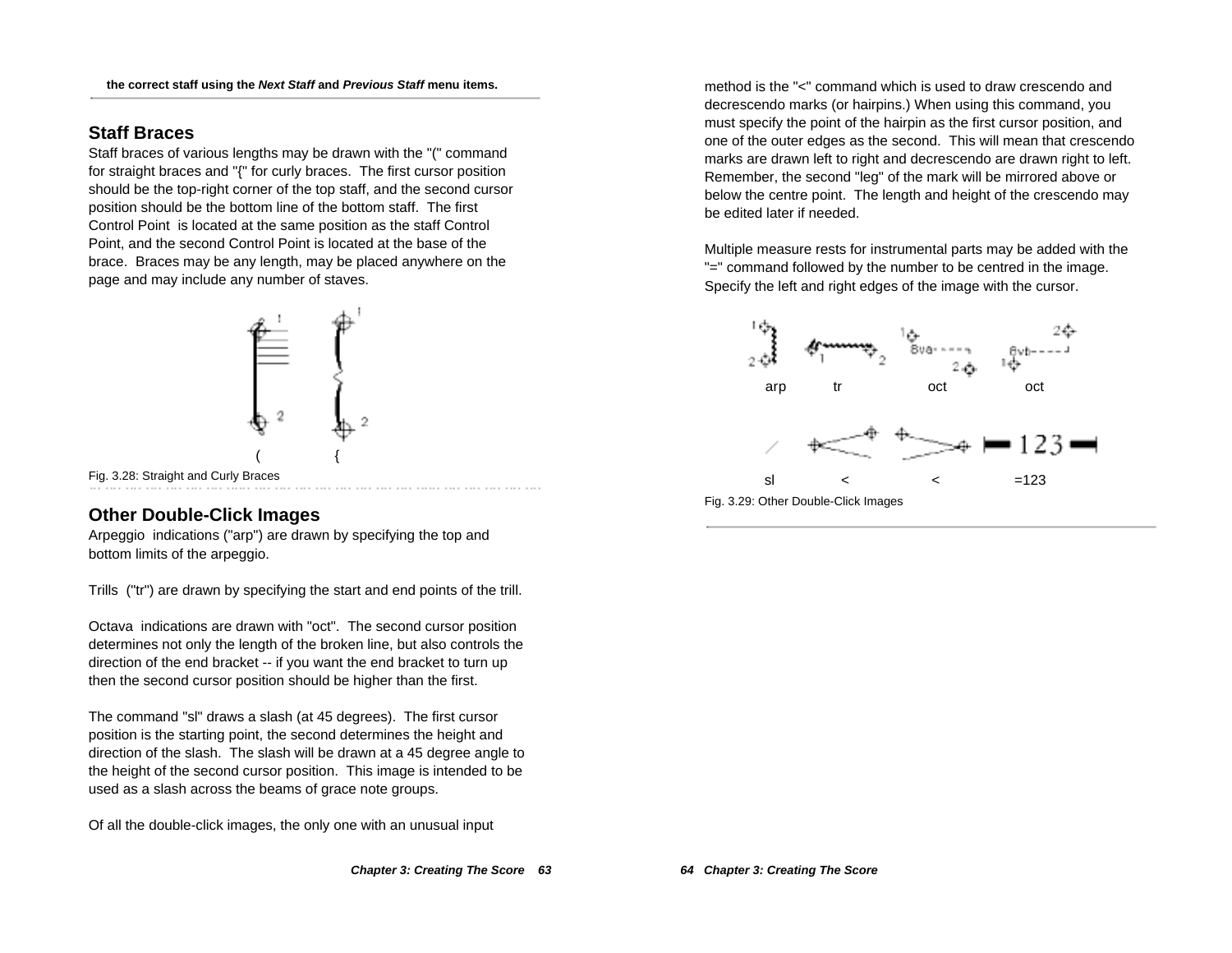# **Commands for Triple Click Images**

There are only three music images which require three cursor positions: slurs, ties and curved lines. Slurs and ties "fatten" in the middle when they are printed, while curves are uniform in thickness. Curves are entered in exactly the same way as slurs are, but can be drawn in various thicknesses (or as dotted lines). To set the characteristics of curved lines refer to the discussion of Graphics later in this chapter.

| Command | Image       |
|---------|-------------|
| slur    | slur        |
| tie     | tie         |
| cur     | curved line |

# **Slurs and Ties**

The distinction between ties and slurs in that ties occur between two notes of the same pitch, while slurs may include two or more different pitches. Ties are drawn to and from the same vertical axis, whereas slurs may begin and end at different vertical locations.

The first cursor position determines the starting point of the image. In the case of the slur, the second mouse click specifies the position of the maximum height (or depth), and the third determines the end point. In the case of ties, since the height is calculated by NoteWriter and they are drawn symmetrically, the second cursor position merely indicates the direction of the tie (up or down), and the third specifies the length of the tie.

#### **The Add Tie item in the Modify menu can be used to draw ties between two selected notes. This is a more efficient and more accurate method of adding ties. Also, Tie direction may be flipped with the Change Tie Direction item in the Modify menu.**

Slurs and curves can be drawn between any starting and ending point in a variety of ways depending on where you place the second cursor position. They are normally drawn on the screen as two arcs - from cursor position one to two, and from two to three. Because of this, slurs which arc upward should have the second cursor position higher than the first and third, and those which arc downward should have the second position lower than the first and third. If you want a

slur with only a single arc from the first point to the third point, you should place two of the clicks at one of the ends of the slur. This causes either the first or second of the arcs to be omitted. Figure 3.30 should make this clear.



Figure 3.30: Slurs with the Locations of Mouse Clicks



Figure 3.31: Ties with the Locations of Mouse Clicks

Control Points for slurs and ties are located at the ends and at the top or bottom of the arc. Normally, the middle point can been located quite easily during editing because the arc becomes flat at this point.

Note: Because of the difference between the methods used to draw slurs and ties on the screen (QuickDraw) and on the laser printer (PostScript), you should exaggerate the arc of slurs and ties slightly when entering them. When printed on a laser printer the shape of the arc will be slightly altered. Figure 3.32 shows the same passage printed on a dot matrix printer and on a PostScript laser printer.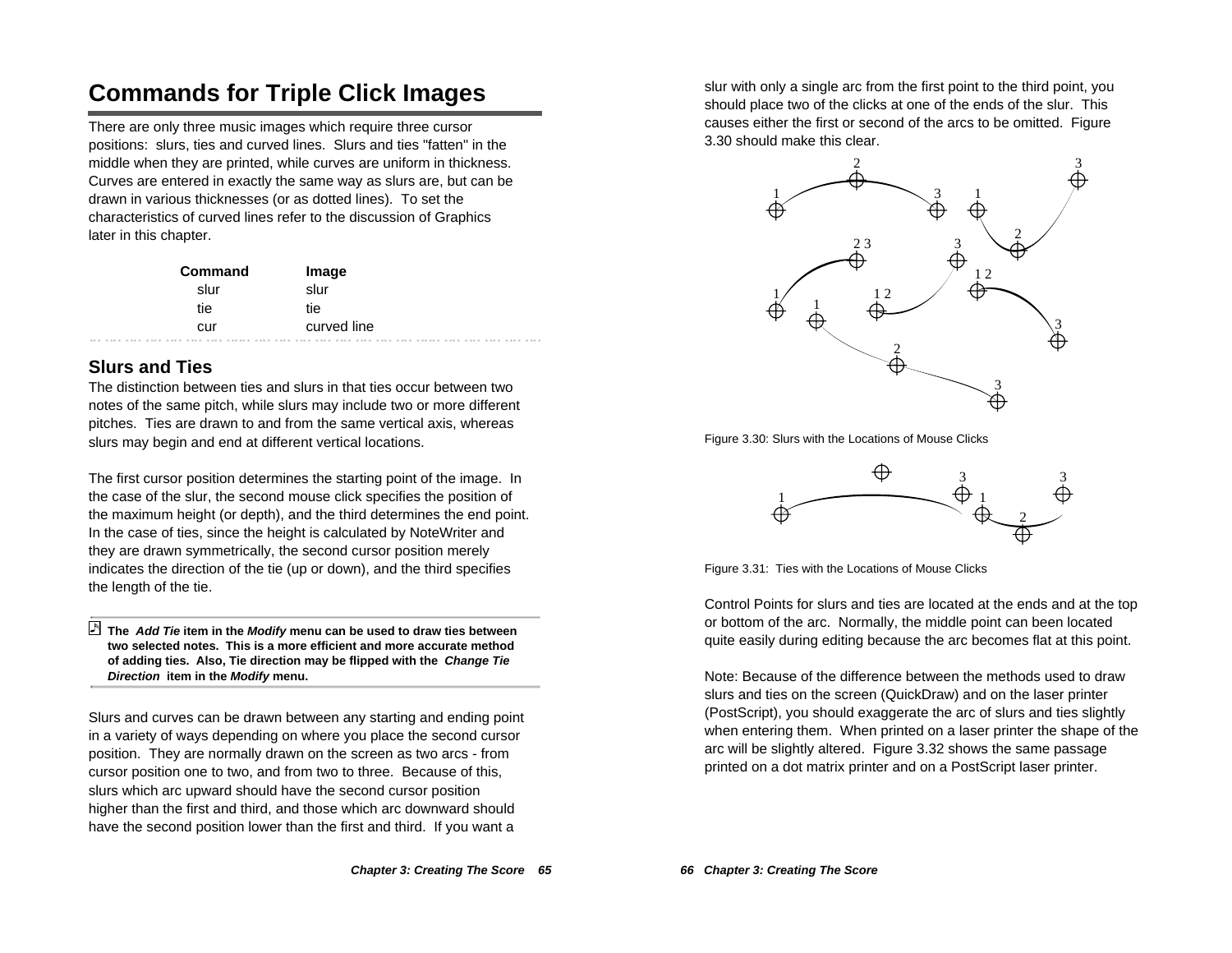

QuickDraw Slurs



PostScript Slurs

Fig. 3.32: QuickDraw and PostScript Slurs.

# **Text and Graphics**

#### **Text Boxes**

Text is normally added in NoteWriter by placing a Macintosh text box on the screen and typing text into the box. Each text box contains text of only one font, size and style although there may be as many different text boxes in the document as memory will allow.

When the Text tool (letter A in the Command Window) is selected the cursor changes to the standard I-Beam text cursor. You may either click in an existing text box to edit the material in that box, or you may click anywhere on the screen to create a new text box. New boxes are created by clicking and dragging the mouse to create a box of any size. The size of the box can then be altered by selecting the bottom-right corner (Control Point 2) of the text box and dragging it. The position of the entire box can be altered by selecting and dragging the top-left corner of the box (Control Point 1).

Text can be imported from other programs by selecting and copying the text in another program, creating a text box in NoteWriter, and (with the cursor flashing in the Text box) selecting the Paste item from the NoteWriter File menu.

! **When the Text tool is selected, all typing at the keyboard is entered into the active text box. If you forget to switch back to Insertion mode before typing the next command, the typed characters will be inserted into the last text box rather than appearing as the Current Command.**

To change any characteristics of the text, select the Text Format item in the Control menu. The dialog box which appears allows justification, font size (up to 99 point) and style to be specified. Click the OK button when you are done.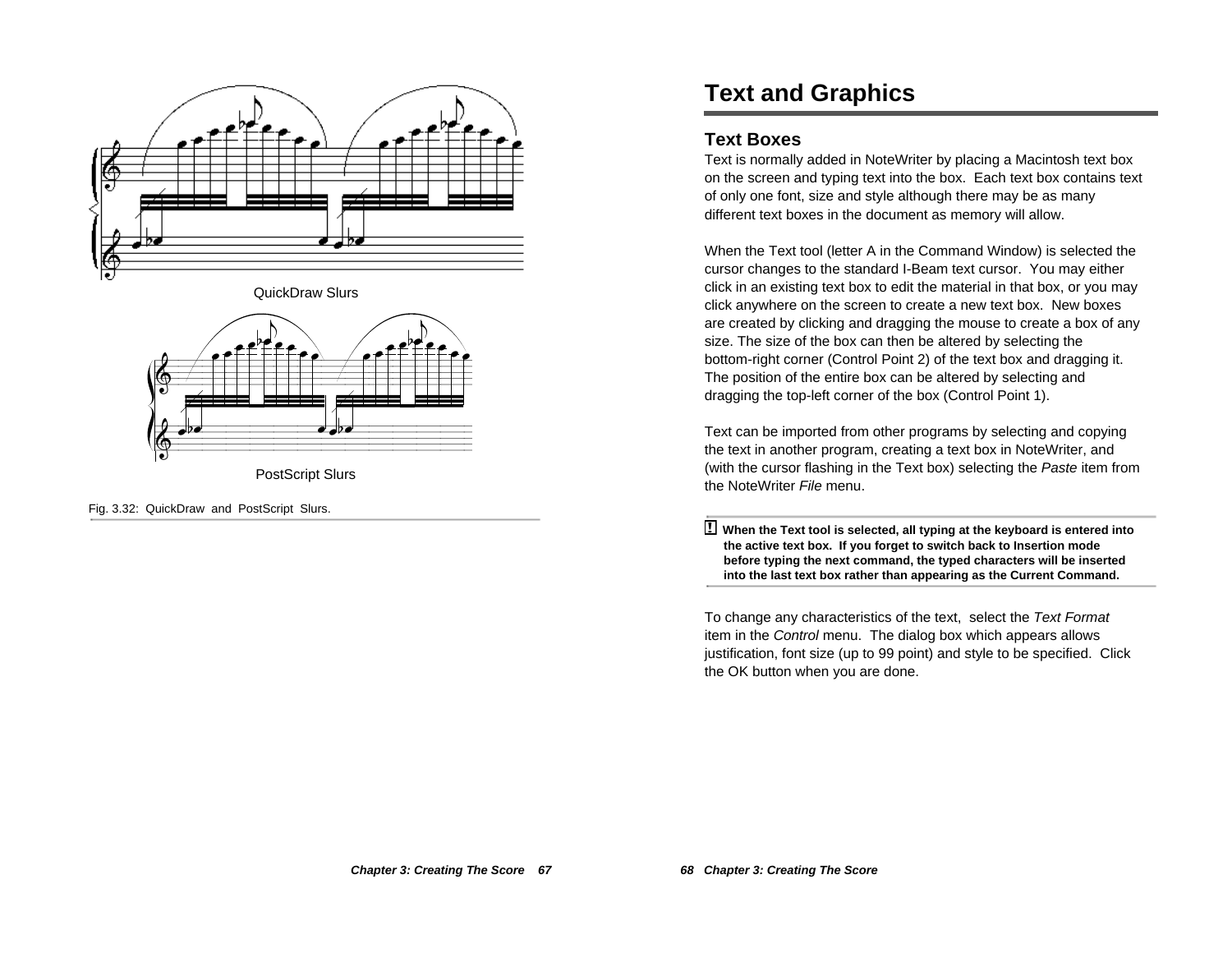

Figure 3.33: Text Format dialog box

 **Since NoteWriter images are enlarged on the screen, and reduced to 75% when printed in High-quality mode, you should use larger text sizes than normal when setting the text format. 16 point on the screen is equivalent to 12 point on the printer.**

When editing existing text boxes, you should treat them as any standard Macintosh text box. You may place the cursor anywhere in the box, delete and add text, or copy and paste text between text boxes using the Cut, Copy and Paste items from the Edit menu. You may perform these operations without affecting the contents of the NoteWriter buffer.

 **Changes made in the Text format dialog box affect the text box that is currently active. A text box is active if the text-insertion cursor (a single vertical line) is blinking.**

! **Do not use Undo to reverse changes within text boxes. Undo is concerned only with NoteWriter Images and not with text within one of the images. Selecting Undo may cause the Text box to be removed.**

The example below shows text boxes (in various fonts, sizes and justifications) as they appear on the screen and as they appear when printed:



16 Point Times Plain Left Justified

**18 Point Helvetica Bold Centre Justified**

**Courier Bold Italic Underline 10 point Right Justified**

Figure 3.35: NoteWriter text boxes when printed.

Text in text boxes automatically wraps around. In addition, you can press the Return key to move to the next line.

Text that is outside the visible area of the text box will still appear when the document is printed. This means that large text fragments may be partially hidden if desired. Since documents with a large number of text boxes in various sizes may slow the speed of screen updates, a Hide Text item (in the Control menu) is available.

## **Using the Sonata Font in Text Boxes**

If you want to add any of the Sonata font symbols at any point size, you may do this by setting the font to Sonata (with the Format dialog box), creating a text box, and typing the key that corresponds to the desired image.

This procedure is very useful for creating large time signatures, or for adding articulation marks, small notes for use as metronome indications, etc.

A keyboard map of the Sonata symbols is included with the font package. As a size reference, NoteWriter images are drawn at the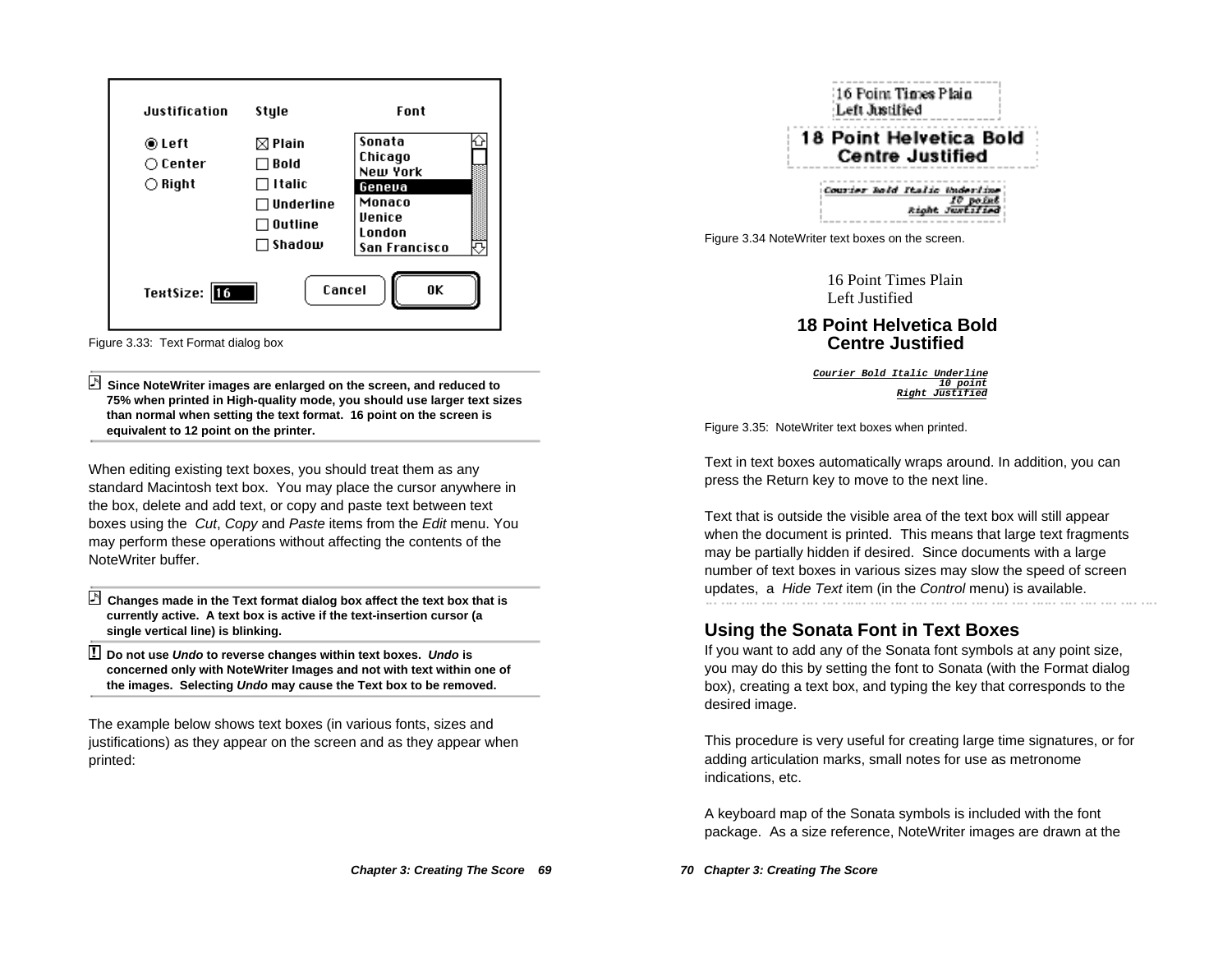equivalent of 32 point size. The example below shows a half note entered as Sonata text (at 18 point) and additional text (of the '-type) placed beside it.

$$
\begin{vmatrix} 1 & 166 \\ 0 & 166 \end{vmatrix} = 166
$$
  
On Screen On Printer

Fig. 3.36: Using the Sonata Font as Text

# **Graphics**

The three Graphics tools: Draw-Rect, Draw-Oval and Draw-Line are used to draw rectangles, ovals and lines on the score. Unlike other NoteWriter images, graphics are drawn by clicking the mouse once and dragging the cursor until the image is the correct shape and size. The thickness of the line (or a dotted line) may be specified with the Set Line Width menu item. This menu sets the characteristics of rectangles, ovals, lines and curves (entered with the Command "cur" and drawn in the same manner as slurs).



Fig. 3.37 Set Line Width dialog

 **When using the Thin Gliss and Thick Gliss line settings, the lines will appear on screen as solid lines, but will appear as wavy lines when printed on a PostScript laser printer.**

When the shift key is depressed, lines are constrained to straight horizontal or vertical lines, rectangles to squares , and ovals to circles. Ovals and rectangles can be set to Frame Area (with various line widths), to Fill Area (which fills the graphic image with black) or to Erase Area (which fills the graphic image with white).







# **Importing Graphics**

Graphics from other programs (in PICT format) can be included in NoteWriter documents. These images may be imported (copied and pasted) from any Macintosh graphics program. PICT images are displayed with dotted lines around them. As in the case of text boxes, you can re-position the images by selecting the top-left corner of the rectangle and dragging the image to a new location. (The rectangle is moved without the image until the mouse button is released.) You can resize PICT images by dragging the bottom-right corner and stretching or compressing the picture.

The procedure for importing graphics is as follows:

- Create the picture in any standard Macintosh graphics program (or on another computer that is capable of saving in PICT format.)
- Copy the picture and paste it into the Scrapbook.

**72 Chapter 3: Creating The Score**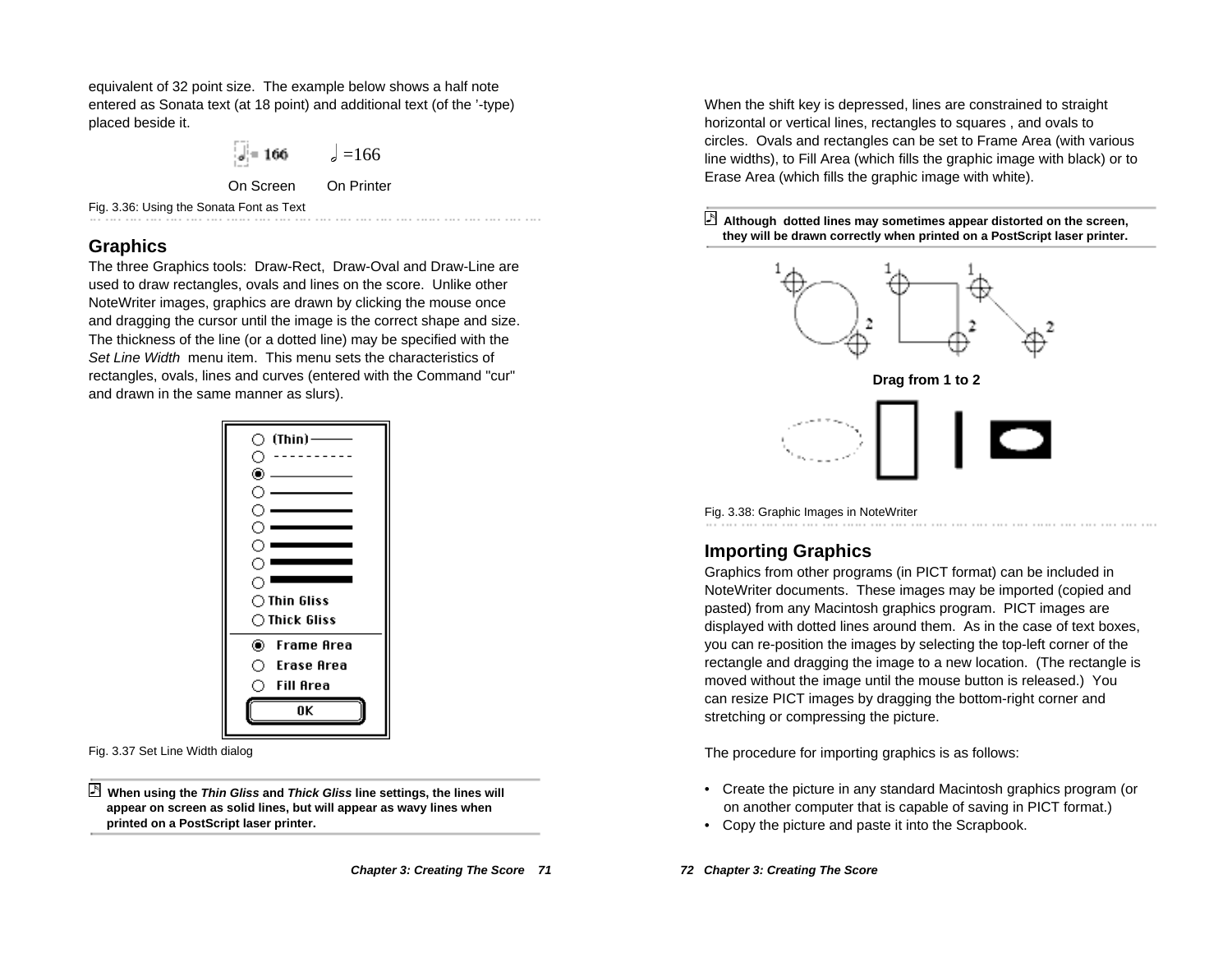- In NoteWriter, open the Scrapbook and copy the image by selecting Copy from the Edit menu.
- Close the Scrapbook and choose Paste from the File menu.
- • Drag the PICT (which initially appears as a rectangular region) into place.

# **Symbol Library**

Symbol Libraries contain collections of NoteWriter images (including PICT and text images.) The Symbol Library normally appears down the left side of the screen although the window may be enlarged or moved elsewhere. The library is divide into numbered segments (usually 50) with each segment containing an single image or collection of NoteWriter images. (Any amount of material can be placed in each segment of the Library - although only a small portion may be visible in the library window.)

The operation of the Symbol Library is controlled from the Library menu:

- New Library creates a new, blank Library, initially set with 50 segments. (When you paste into the last segment of the Library, five more segments are added.)
- Open Library... brings up a dialog box with the existing libraries on the available disks. Select the Library you want to open.

Save Library... - saves the current Library to disk.

Save Library As... - save the current Library under a new name.

Clicking the go-away box in the Library window hides the Library but does not close the Library file. To make the Library visible again, select Symbol Library from the Windows menu.

# **Copying and Pasting with the Symbol Library**

To copy the contents of a Symbol Library segment to use in your score, select the segment you wish to copy by clicking the mouse in the segment. Choose Copy from the Edit menu (or use  $\mathbb{H}$ -C). Select the Paste item from the Edit menu (or use  $\mathbb{H}$ -V) to insert the contents of the segment into your score. You may also use the Cut item from the Edit menu  $(\mathbb{H}^2 X)$  to remove the contents of the Library segment.

To paste a collection of NoteWriter images into the Library, select the images you want to copy (with the Select-Rect or Select-Region tools) and choose the Copy item from the Edit menu. Then click on the segment of the Library you want to store the images in and choose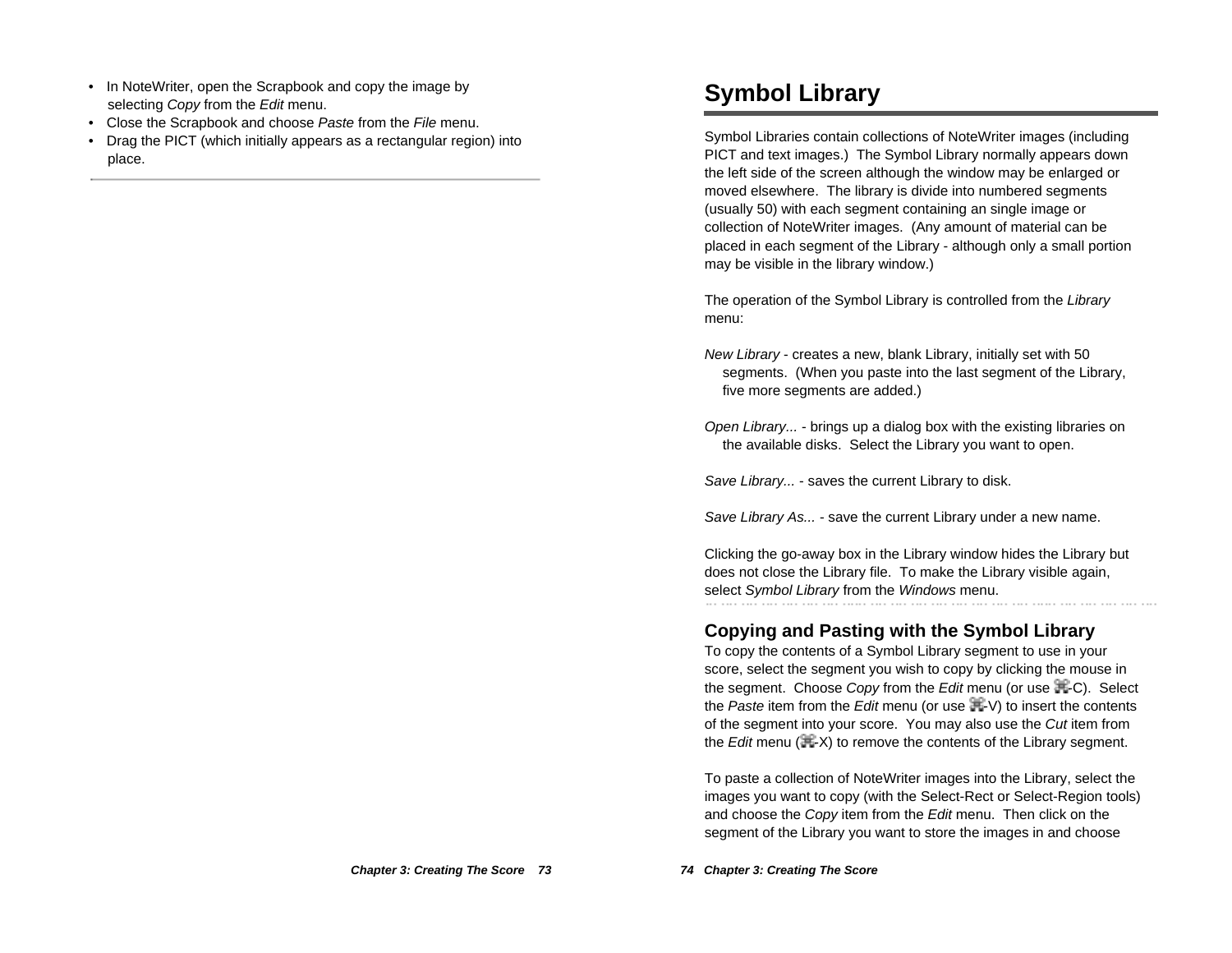Paste from the Edit menu. If you paste into a segment that already contains an image, the old image will be replaced by the new one.



Fig. 3.39: Symbol Library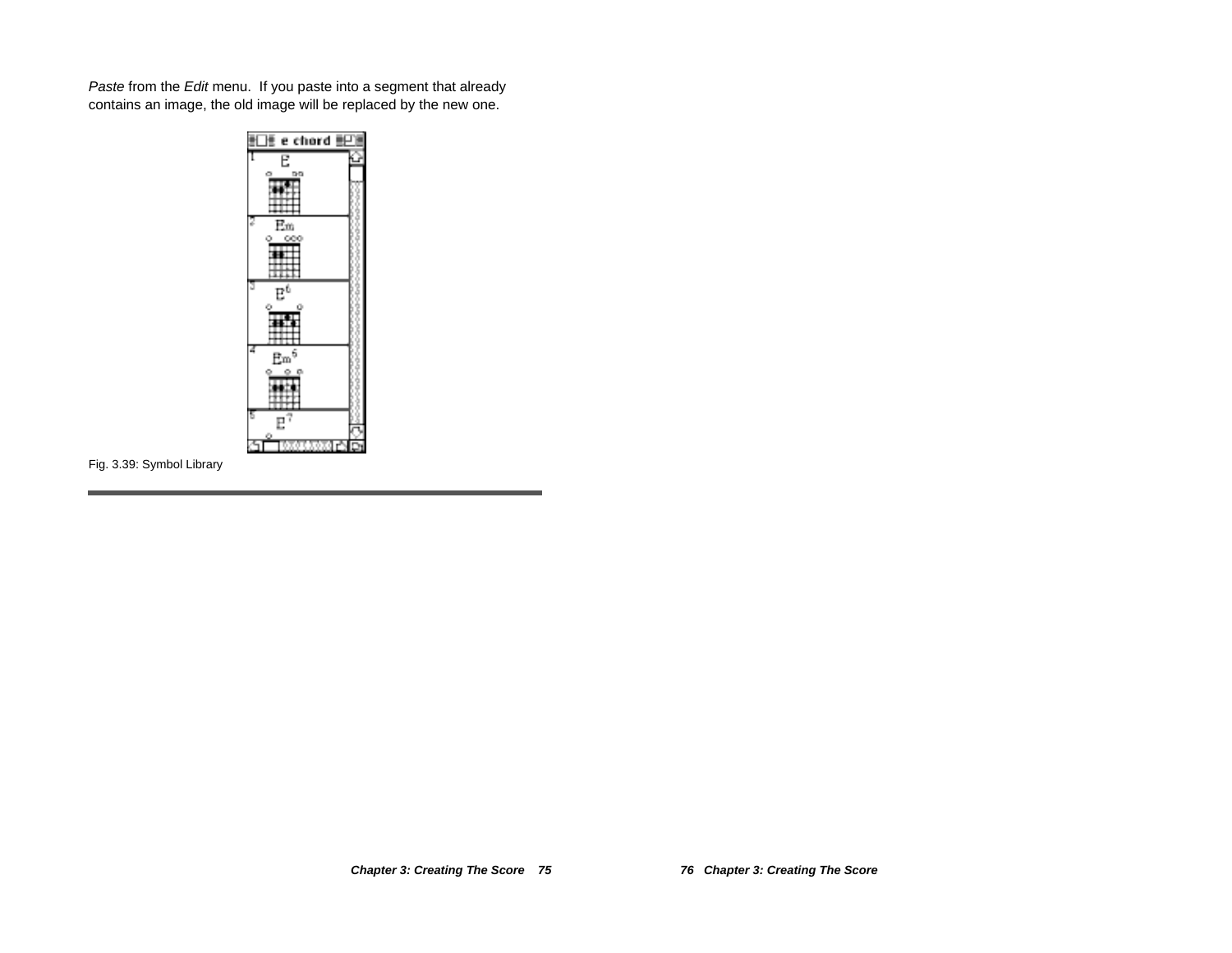# **Chapter 4 - Editing**

This chapter deals with the NoteWriter editing routines. Normally, the user will switch freely between inserting images and editing the score. Modifications to the score may be made at any time.

# **Editing in NoteWriter: An Overview**

NoteWriter was designed with a highly interactive and intuitive user-interface. Entering images is done by specifying the essential drawing positions with the mouse, and editing is done by selecting portions of the score and performing editing procedures on the selected material.

Most modifications to the score are done by dragging images (or portions of images) with the mouse. As the music is altered, the changes are displayed on the screen you are always able to view the current state of your score.

Although editing does not require a knowledge of the underlying structure of NoteWriter, it is useful, especially for complex editing situations, to understand how editing is accomplished by the program. It should already be clear that all images in NoteWriter have Control Points associated with them, and that for most images these Points are the cursor positions used to place the image on the screen. When you select images, you are gathering their Control Points, and when you perform an editing operation, you are adjusting the Control Points, causing the appearance of images to be altered.

# **Selecting Images**

As with most Macintosh applications, you must first select the material you wish to edit, then call the editing procedure. To select material in NoteWriter, you can use either the Select-Rect or Select-Region tools. Click the box in the Command Window top make one of these tools active.

With the Select-Rect tool, you should position the cursor above and to the left of the image or group of images to be selected, then hold the mouse button down and drag the mouse. As you move the cursor, an inverted rectangle appears. When you have enclosed the images or portions of images you want altered, release the mouse button. The Select-Rect tool is a more efficient tool for selecting

**Chapter 4: Editing 77**

portions of the score and should be used for normal editing. If you are using the Select-Rect tool, the document will scroll automatically if you push the cursor to edge of the window.



Fig. 4.1: Selecting with the Select-Rect tool

#### **The Return key can be used to switch between Insertion and Select-Rect modes.**

With the Select-Region tool, hold the mouse button down and move the cursor so that you encircle the image or images you want selected. As you move the mouse, a line appears, and when you release the mouse button, the region you have outlined becomes inverted. The Select-Region tool is useful for selecting some images while excluding other images (whose Control Points are in the same rectangular area of the score.) With the Select-Region tool, you can precisely control which images are selected.



Fig. 4.2: Selecting with the Select-Region tool

When there is no selected area on the screen, the last image entered is considered to be selected, so you can perform any editing operations on an image immediately after entering it without having to change tools and select it.

## **Adjusting Images**

Slight horizontal adjustments can be made to the position of images with the right and left arrow keys on the keyboard. The procedure operates upon currently selected images, or upon the last image added to the page if there is no selection. The distance of the adjustment is 2 pixels, and the procedure can be used repeatedly to move the images across the page. The main purpose of this editing

**78 Chapter 4: Editing**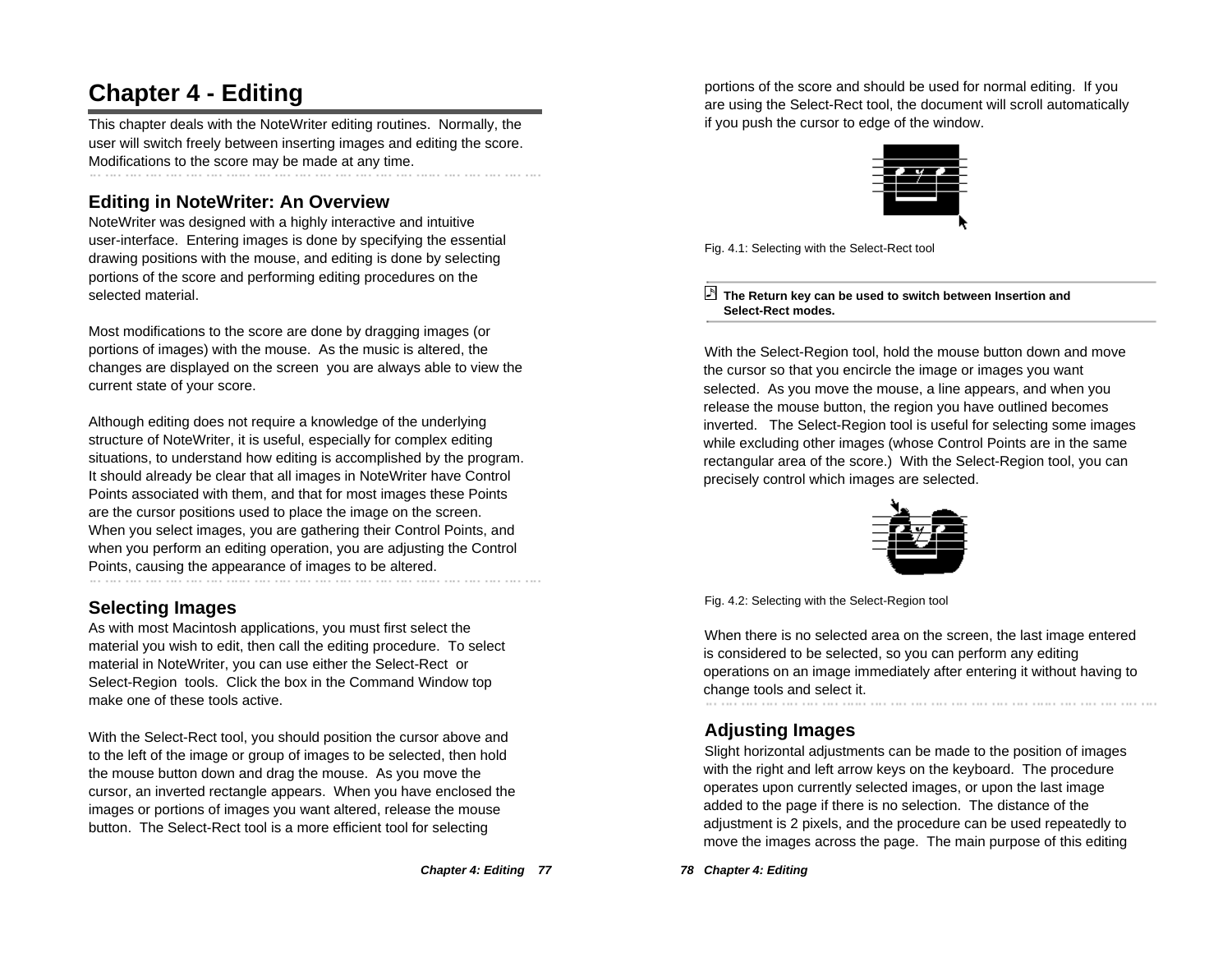routine is to quickly adjust images in order to avoid collisions between notes and accidentals.

The horizontal position of accidentals can be adjusted to avoid collisions between accidentals in chords. Select the note or notes whose accidentals you wish to modify and depress the left or right arrow keys while holding down the Shift key. The left arrow causes the accidental to shift to the left and the right arrow causes them to shift to the right. The arrow keys can be depressed repeatedly until the accidentals are in position. You can also alter the position of accidentals by choosing Shift Accidental Left or Shift Accidental Right from the Note Modifiers sub-menu of the Modify menu.

 **Only accidentals that were entered as part of the note (with compound commands such as "qsh" or with the Modify menu items) can be re-positioned in this manner. If accidentals were added as separate images, they can simply be dragged to a new position.**

## **Selection and Control Points**

Some editing routines (specifically Adjust and Stretch-Compress) operate on all Control Points selected, while others affect only images whose primary Control Point (i.e. first Control Point) is selected. For the sake of consistency, it is recommended that you enter horizontal and vertical images (i.e. beams and lines) from left to right or top to bottom. If you follow this guideline, you can assume that the top or left edge of the image is the primary Control Point, and when using editing routines which require only the first Control Point to be selected, you can simply the process by selecting a small area around the primary Control Point rather than selecting the entire image.

- **You may display Control Points on the screen temporarily with the Show Control Points item in the Control menu. Primary Control Points are drawn in white, others in light gray.**
- **As a short cut, when selecting a single Control Point, you can simply click on the point without dragging the mouse. A small rectangle is drawn around the cursor, and the underlying Control Point will be selected.**

Since NoteWriter has been designed to work intuitively, you should not be too concerned with the positions of Control Points. When you select the images or portions of images you want to modify, the

appropriate Control Points will be selected. It is only when images are in very close proximity that you may want to display the Control Points before selecting the image. Figure 4.3 shows a number of selections on a single note with an indication of what editing procedure might subsequently be performed.



- **1. Selecting the note head -- for changing the pitch or the horizontal placement of the note**
- **2. Selecting the note stem -- for changing the length or direction of the stem**
- **3. Selecting the entire note -- for moving the note or copying into the buffer.**

Fig. 4.3: Selecting Portions of an Image.

In the next example, groups of images are being selected and edited. Notice that any collection of Control Points regardless of what image they belong to can be edited simultaneously.



# **Shift-Selecting**

If you hold the Shift key down while using the Select-Rect tool, you can make multiple selections of non-contiguous images. When you make a new selection with the Shift key held down, the previous rectangle changes from being highlighted to a framed rectangle, and the new area is highlighted. All Control Points in all of the rectangles drawn are selected and ready to be operated upon. However, only the last rectangle is active, so operations which require that the cursor to be placed in the selected area will only work when you place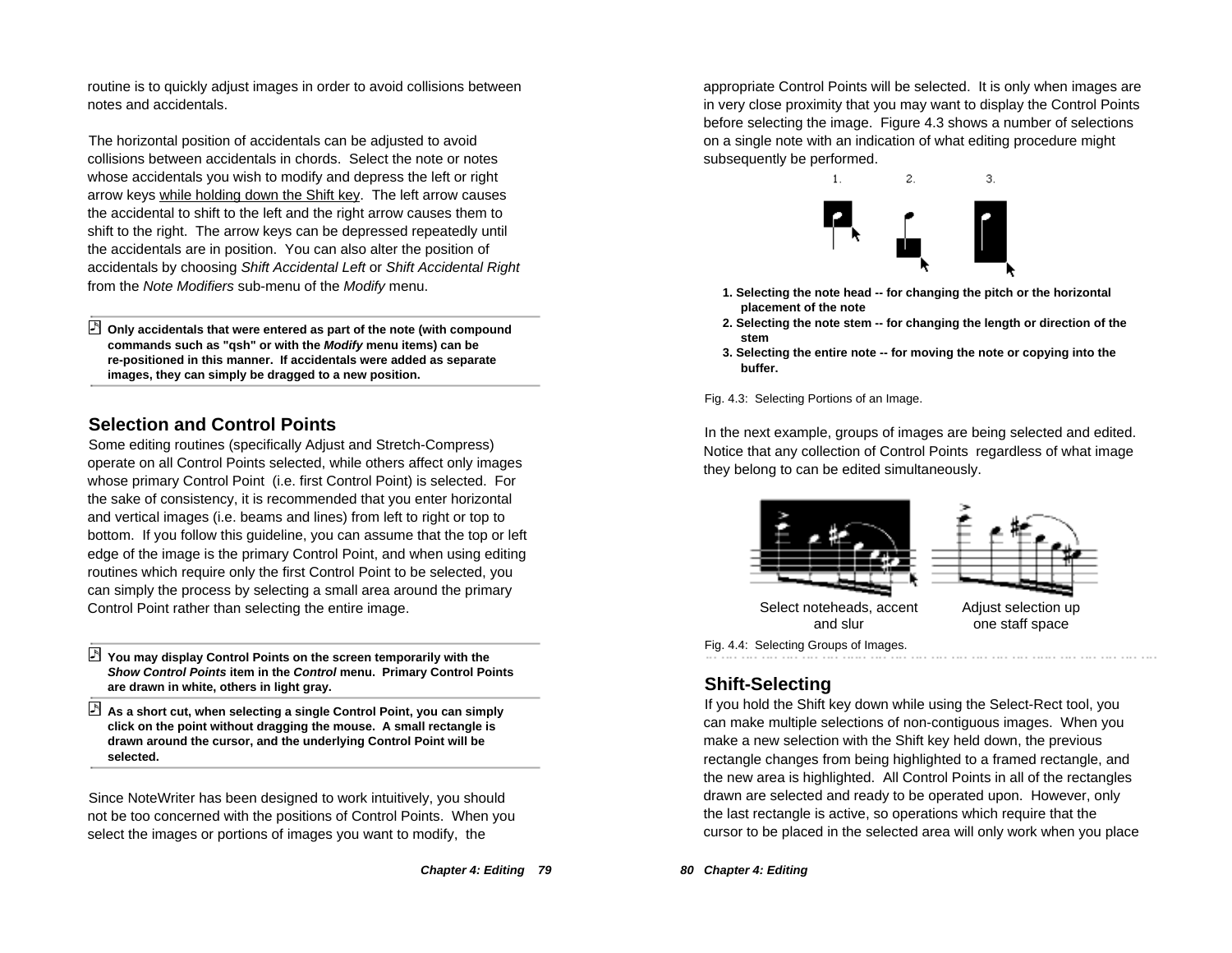the cursor in the last rectangle drawn. This procedure is particularly useful for modifying notes. For example, you can Shift-select all the B pitches on the page and choose the Add Flat menu item to change all the notes to Bb.

After and editing operation, all areas remain selected for further editing. They automatically become un-selected when you change tools, or enter a new command in the Command Line.

# **The Edit Menu**

| Edit                  |     |
|-----------------------|-----|
| Undo                  | 寒乙  |
| Cut                   | 冰楼  |
| Сорц                  | жp  |
| Paste                 | 軍則  |
| Clear                 |     |
| Move                  |     |
| Adjust                |     |
| Stretch-Compress      |     |
| Justify               | 387 |
| Select To Right Edge  | ×7  |
| Select To Bottom Edge | 米B  |
| Remove Last Image     | 369 |
|                       | 360 |

Fig. 4.5 The Edit Menu

## **Undo**

The Undo routine is an extremely useful procedure and should be used to repair any mistakes made during insertion or editing. The last change to the document is un-done, and the screen is redrawn in its previous state.

To call Undo, you may either select Undo from the Edit menu or use the  $\mathbb{H}$ -Z keyboard short-cut. You are strongly urged to use this routine frequently -- it is a clean and efficient way of fixing errors in many cases it is faster to Undo an incorrectly placed image and redraw it, than to move the image to its correct location.

#### **Copy**

In accordance with Macintosh editing conventions, you must first select the material you want copied (with the Select-Rect or Select-Regions tools), then perform the operation.

To copy a selected area or region, choose the Copy item in the Edit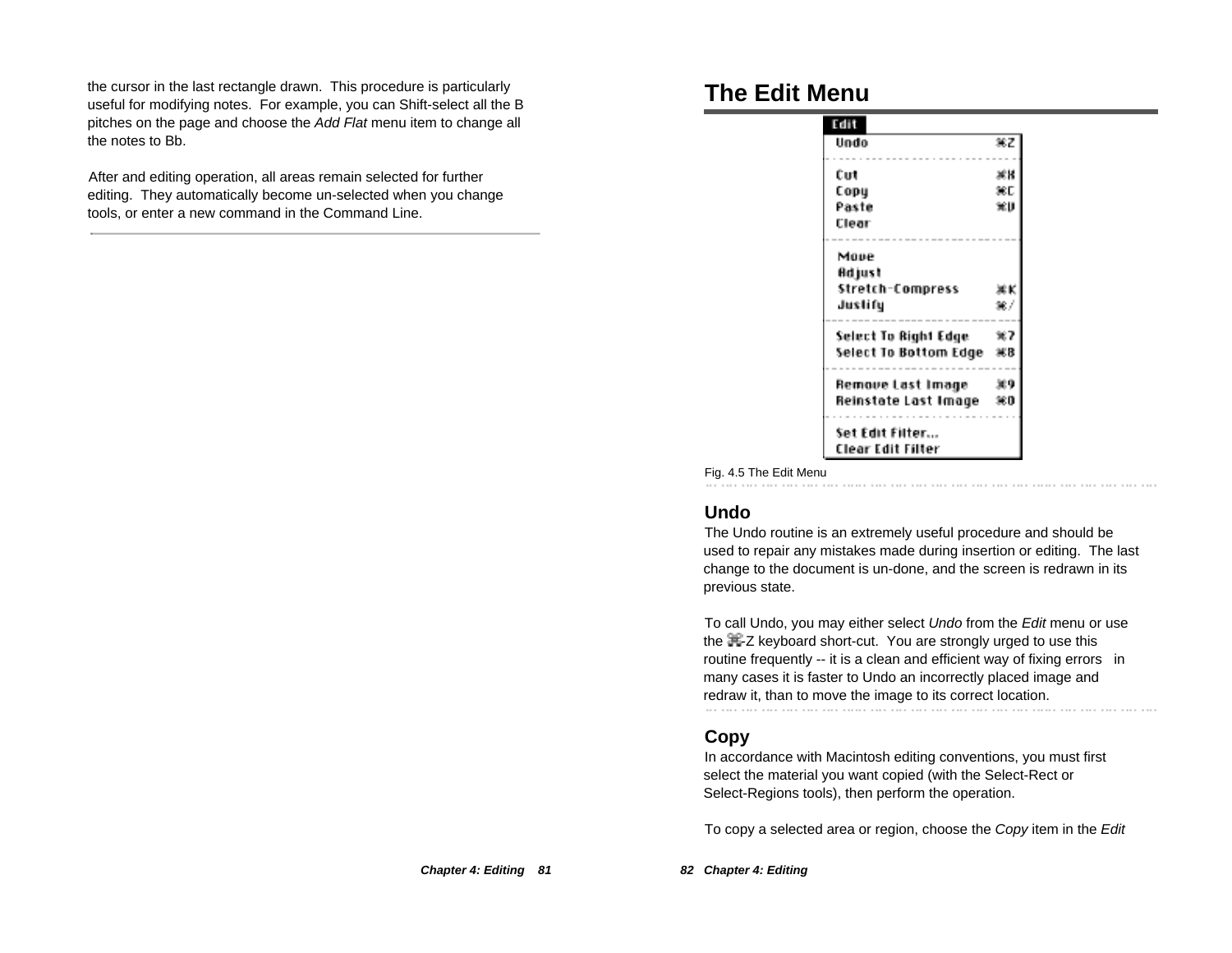menu or use the  $\mathbb{H}$ -C short-cut. All images whose primary Control Point has been selected are copied into the NoteWriter buffer. These images may be pasted elsewhere in the score, into another NoteWriter document, or into the Symbol Library. At present, it is not possible to transfer NoteWriter data directly to other applications - to do this you must save the document either in Paint or PostScript format.

It is important to remember that NoteWriter does not collect all the images that are partially enclosed in the selected area, only those whose primary Control Point has been selected. In the following example, the four notes, the beam, the slur and the second tie have been copied. The staff, the first note, the last note and the first tie are not included in the copy.



## **Cut**

A Cut is performed either by choosing Cut from the Edit menu or by typing the  $\mathbb{H}$ -X short-cut. All images whose primary control point is within the selected area are loaded into the NoteWriter buffer and are removed from the screen. Any image (including a staff or a text box) may be removed from the document. Removing a staff does **not** remove the notes that were on the staff unless they also were selected. An incorrect Cut can be reversed with Undo.

### **Delete**

Selecting a area of the score and pressing the Backspace (or delete)

**Chapter 4: Editing 83**

key removes all images whose primary Control Point has been selected. Unlike Cut, the images are not loaded into the buffer. An incorrect Delete can be reversed with Undo.

### **Erase**

In addition to Delete, you may erase images by selecting the Eraser tool from the Command Window, placing the cursor (which becomes a white square) on the first Control Point of an image and pressing the mouse button. While the mouse button is down, all images whose primary Control Point is under the cursor will be removed from the document. You may reverse the Erase with the Undo command. Delete and Erase essentially perform the same task, but their method of operation is different.

### **Paste**

When the Paste menu item (or  $\mathbb{H}$ -V) is chosen, the contents of the buffer appear in an inverted rectangle on the screen.

You should place the cursor in the inverted rectangular area and drag the images to the desired location. If you reach the edge of the window while dragging, the document will automatically scroll.

When images are dragged during the Paste procedure, they are drawn without ledger lines. When the mouse button is released, ledger lines are drawn from each note to its closest staff. If a note becomes associated with the wrong staff, you can correct the error by selecting the note and choosing the Next Staff or Previous Staff menu items.



Fig. 4.7: The Paste procedure.

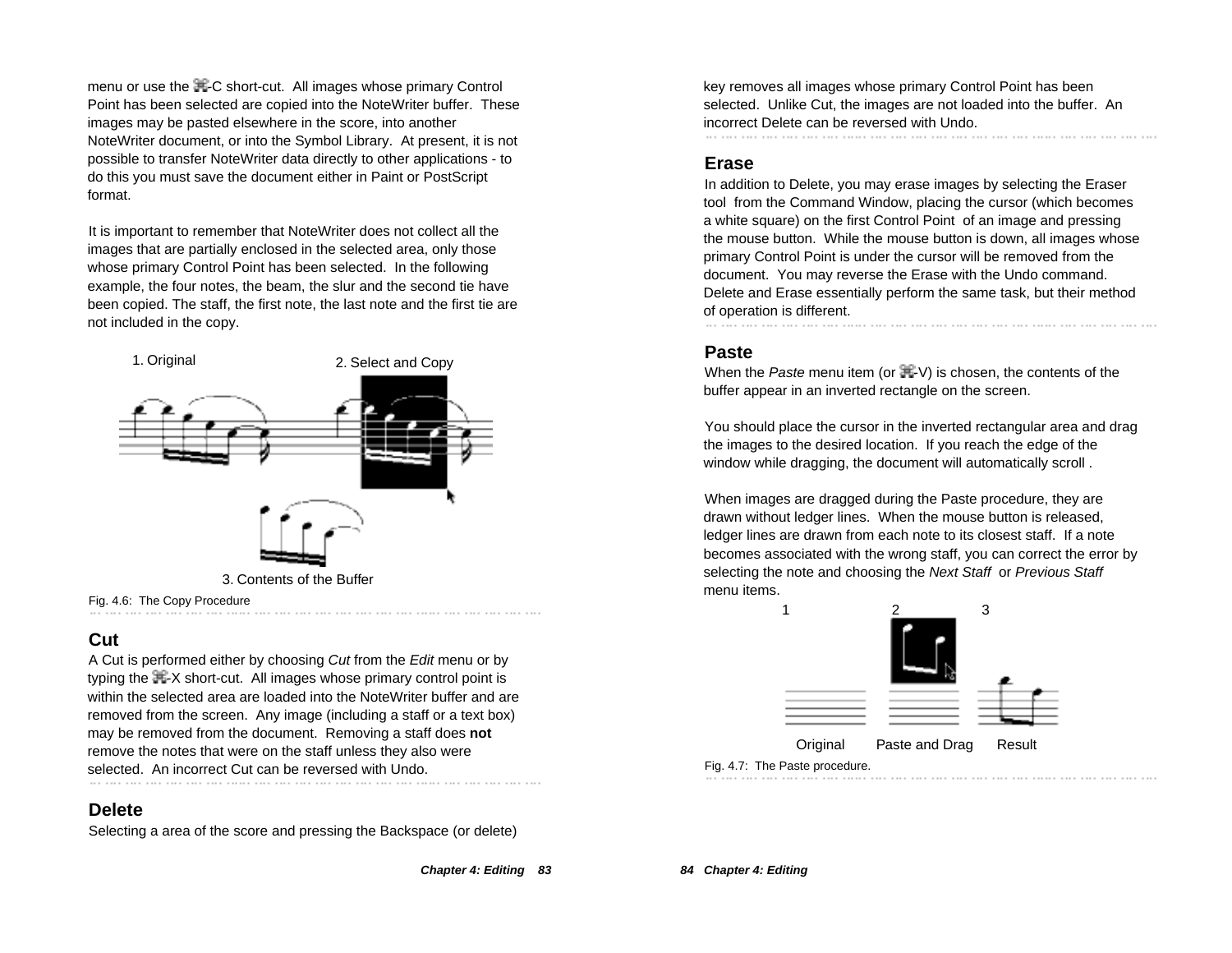## **Adjust**

The Adjust editing procedure is the most powerful and useful of all. This routine allows you to modify the position of an image easily and precisely.

Although there is an Adjust item in the Edit menu, the normal method of invoking the procedure is to select an area (or region) of the document, and simply place the mouse in the selected area and hold down the mouse button. As you drag the mouse, all collected Control Points will be adjusted correspondingly. Since Adjust operates on all the Control Points selected, the routine can be used to alter any image in any reasonable way.

For example, if you select a note head and adjust it, you will cause the pitch to change, but the stem will still be drawn to its original vertical location - you have not altered this Control Point. Likewise, if the end of the stem is selected, the height or direction of the stem can be altered without changing the pitch. If you select the second Control Point of a slur, the arc and direction of the slur can be altered without affecting the start and end points. Of course, it is also possible to collect all Control Points of an image (or many images) and cause entire objects or groups of objects to be moved. If you drag images past the edge of the window, the document will automatically scroll.

After an Adjust, the images can be returned to their original position by selecting Undo from the Edit menu.



Fig. 4.8: Adjusting Images

 **The direction of adjustment can be constrained to the horizontal or vertical axes if the Shift key is held down when the mouse button is placed in the selected area.**

#### **Move**

Move is very similar to Adjust except that the position of entire images rather than portions of images are altered.

You may use the Move menu item in the Edit menu, or you may simply select an area, place the cursor in the area, and depress the cursor button with the Option key held down. As you drag the mouse, the all images whose primary Control Point has been selected will be moved with the cursor. As in the case of Adjust, the Shift key constrains the drag to horizontal or vertical axes. Images altered with this procedure are moved without changing their relative coordinates in other words, the object or objects are moved as a block. You can return the images to their original position with the Undo menu item.

#### **Although Adjust (with all Control Points selected) can be used to Move images, you will get more reliable results if you use the Move procedure when you are relocating a block of images.**

The example below (Figure 4.9) shows the distinction between Adjust and Move. The same area (enclosing a single note and the right edge of a beam) is selected in both cases. Notice that Adjust allows the note to be moved and the beam to be stretched, while Move causes the note to moved without the modifying the beam (since only its second Control Point was selected). In fact, the Move could have been done with only the note head selected.



### **Stretch / Compress**

This procedure causes the images within a selected area to be adjusted proportionally. This routine is very useful for adjusting the score so that the music is aligned at the right margin. The procedure is analogous to full justification in a text editor. It allows you to alter the spaces between images without altering the shape or size of the images themselves. To perform a stretch or compress, select the material to be adjusted, then choose Stretch-Compress  $(\mathbb{H} - K)$  from the Edit menu, then place the cursor in the selected region (towards the right edge of the selection). As you drag the mouse, the images will be adjusted horizontally according to their proportional position within the selected area. Conceptually, you should consider the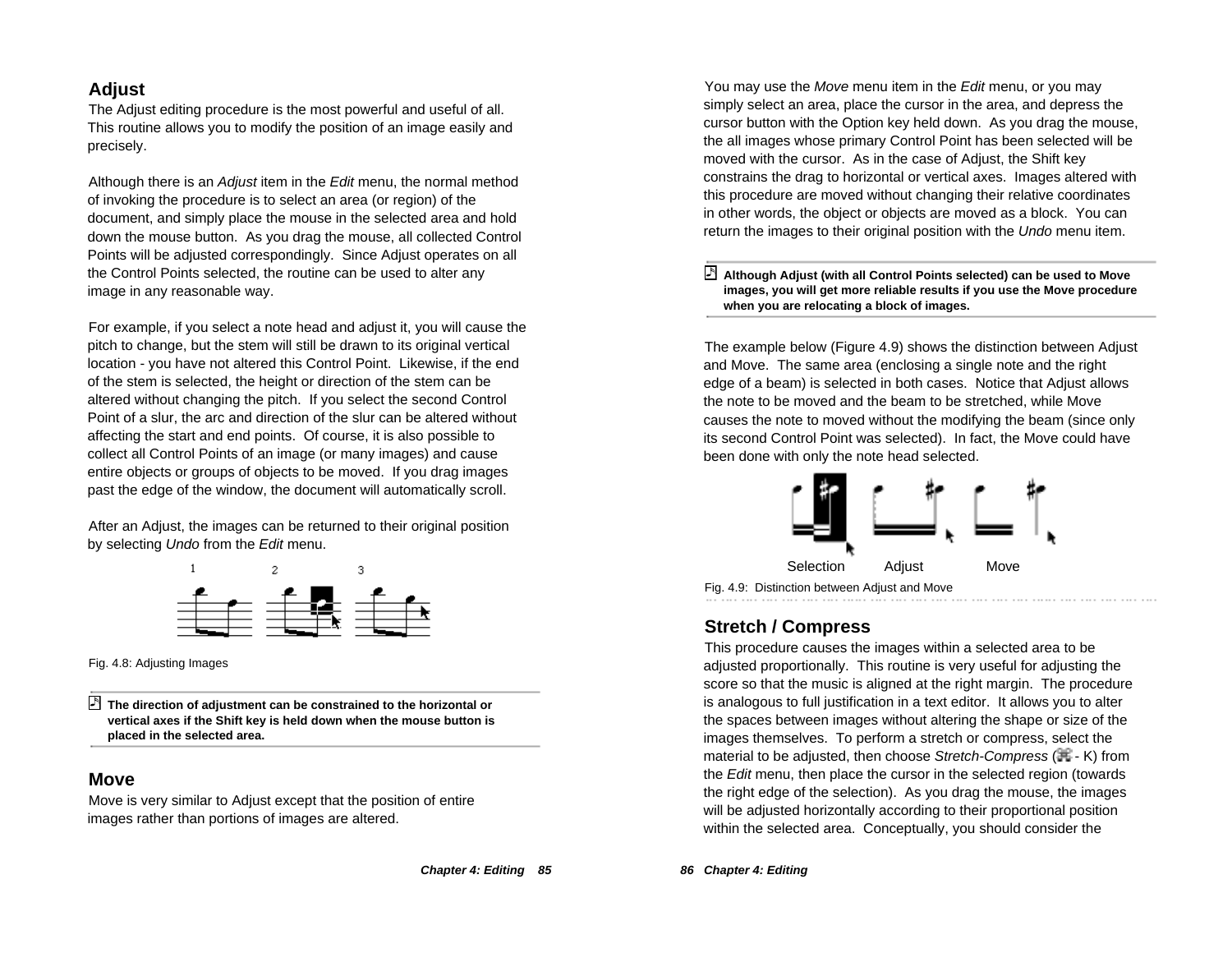cursor position to be the new right edge of the selected area: as you drag to the right, the selected images will become further apart, and as you drag to the left, the images become closer together. Vertical movement of the mouse is ignored. When the Grid is on, all stretching and compressing is aligned to the Grid. The following example demonstrates how a group of notes can be stretched so that they fill the entire measure.



Fig. 4.10: Stretching a passage.

# **Justify**

As an extension to the Stretch / Compress operation in NoteWriter, there is a Justify menu item (in the Edit menu) which can be used to stretch or compress a line or system of music so that the last barline is aligned with the right edge of the staff. To justify a line (or system) of music, follow the procedure outlined below:

- **1** Enter a line or system of music WITH the final barline (which may be before or beyond the right side of the staff).
- **2** Set Select to Right Edge using the menu item in the Edit menu and select all the notes on the staff or system (drag the cursor on the

left of the first note on the staff).

**3** Select the Justify item in the Edit menu. The right-most barline will be aligned to the end of the staff, and all other images adjusted proportionally. If a barline (or double-barline) is not the right-most image, the last image is placed a short distance to the left of the end of the staff.

# **Making Large Selections**

The Edit menu has two items which alter the operation of the Select-Rect tool. If you set the Select to Right Edge feature (by choosing it in the menu), the Select-Rect tool will automatically enclose the area from the cursor position to the right edge of the page. This feature is extremely useful for selecting entire lines of music in order to extract parts from a score. Likewise, setting the Select to Bottom Edge feature will cause the selection rectangle to be drawn from the cursor to the bottom of the page. You should turn these features off (by selecting the menu item again) when you are finished using them.

 **When there is no selected area on the screen, the last image entered is considered to be selected. You can then perform editing operations after entering an image without having to select it.**

This feature also works for copy and cut, so that an image may be placed on the screen and immediately copied.

 **If you set both the Select To Right Edge and Select to Bottom Edge features, you can select the entire score by simply clicking in the top-left corner of the document.**

# **Remove Last Image and Reinstate Last Image**

Selecting the Remove Last Image item from the Edit menu removes the last image in the data structure. Unlike Undo, you may continue calling this routine and remove additional images from the document. Reinstate Last Image is the complementary routine -- it sequentially restores the removed images. These routines can be used to eliminate or restore the most recent additions to the score. For example, if you add an image, then select Undo, you can undo the undo by selecting Reinstate Last Image.

**If accidentals and dots were added as separate images, they will be stretched and compressed away from their associated notes. If they were entered as part of the note (with compound commands such as "qsh" or with the Modify menu items) they will remain in the correct position relative to the note.**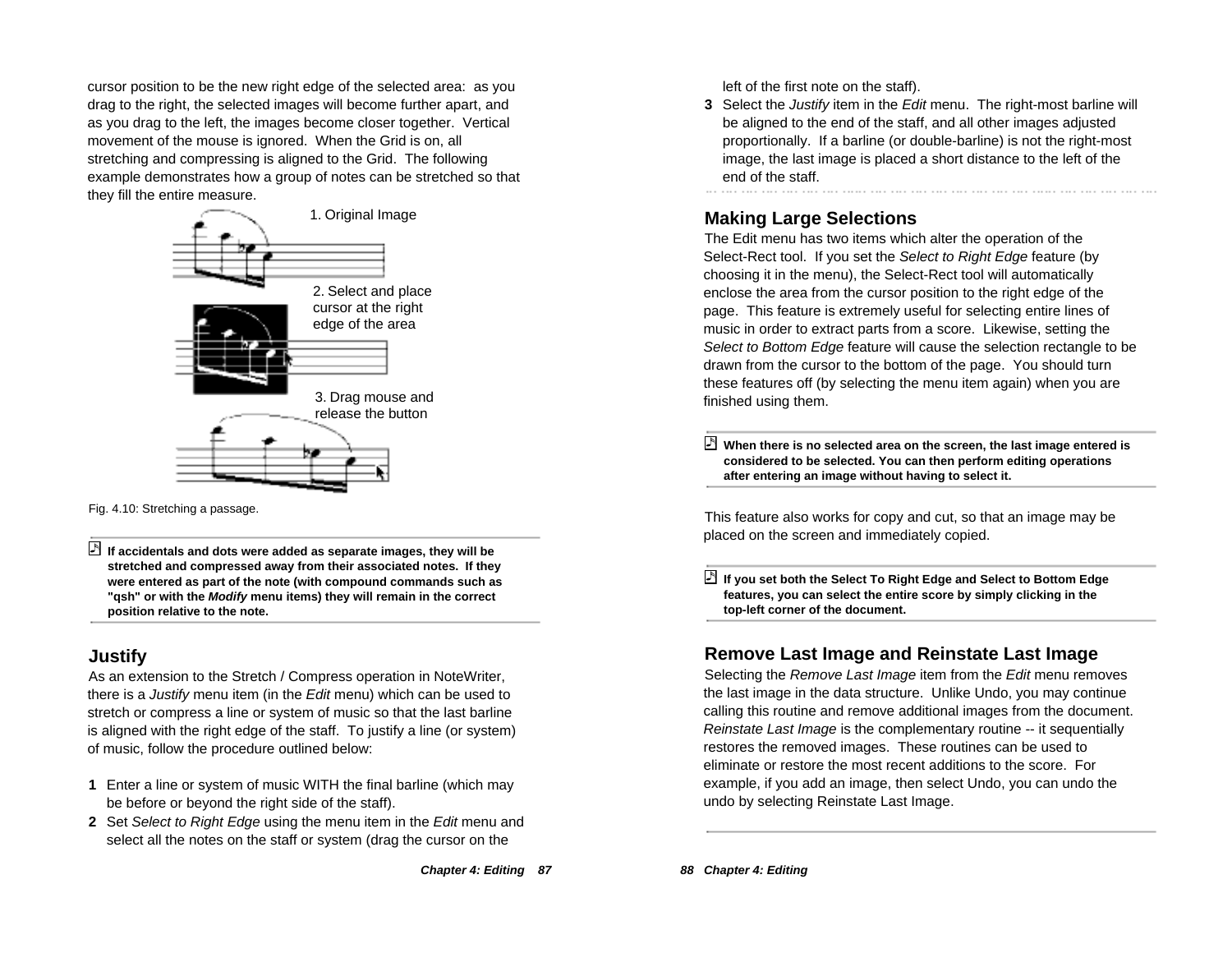! **The Remove Last Image procedure cannot remove Text boxes - they must be erased or deleted.**

### **Set / Clear Edit Filter**

An Edit Filter is provided for instances (such as transposition) where certain images ( e.g. barlines and rests) should be left where they are, while other images (e.g. notes, beams, slurs etc.) are moved. Selecting the Set Edit Filter item causes a dialog box to appear with a series of image types listed (e.g.rests, barlines etc.). Setting these items causes the associated images to be omitted from cut and copy selections. The Clear Edit Filter item clears the current filter settings.



Fig. 4.11: Edit Filter

# **The Modify Menu**

| Modify                                                        |                |                                                              |     |
|---------------------------------------------------------------|----------------|--------------------------------------------------------------|-----|
| <b>Beam Notes</b><br><b>Un-Beam Notes</b><br>Flip Beam or Tie | жв<br>光井<br>жı | <b>Free Transpose</b><br>Transpose Intervol<br>Transpose Key | 家山  |
| Transpose                                                     | ь.             | Clean Up Accidentals                                         |     |
| <b>Previous Staff</b><br>Next Staff                           |                | <b>Remove Modifiers</b>                                      | 案件  |
| Remove Ledgers                                                | 第一             | Add Double Sharp                                             |     |
| <b>Add Ledgers</b>                                            | 第三             | Add Sharp                                                    | 383 |
|                                                               |                | Add Natural                                                  | 筆4  |
| Note Modifiers                                                |                | <b>Add Flat</b>                                              | 35  |
| Note Values<br><b>Tie Notes</b>                               | ЖT             | Add Double Flat<br>Add Dat                                   | ×.  |
| Flip Notes and Stems                                          | 30.1           | Shift Accidental Left<br>Shift Accidental Right              |     |
| Change to Quarters                                            |                | Add Staccato                                                 | 黒。  |
| Change to Eighths                                             |                | Add Accent                                                   | 寒血  |
| Change to Sixteenths                                          |                | Add Tenuta                                                   | жI  |
| .<br><b>Double Note Values</b><br>Halve Note Values           |                |                                                              |     |

Fig. 4.12: Modify Menu and Submenus

## **Modifying Images**

In addition to the routines outlined above, there are a number of items in the Modify menu which can be used to alter the characteristics of images or collections of images. Like the Edit procedures, you must first select the material to be modified before calling the routine. All images whose primary Control Point is selected will be modified.

### **Beam Notes**

The Beam Notes menu item in the Modify menu allows for automatic beaming of selected notes. The procedure (invoked by choosing the menu item or Control-B) causes all selected flagged notes (8th, 16th, 32nd and 64th notes) to be altered to a beamed group. The routine is capable of joining up to 32 notes in a group. The main beam is drawn from the end of the flag on the first note to the end of the flag on the

**90 Chapter 4: Editing**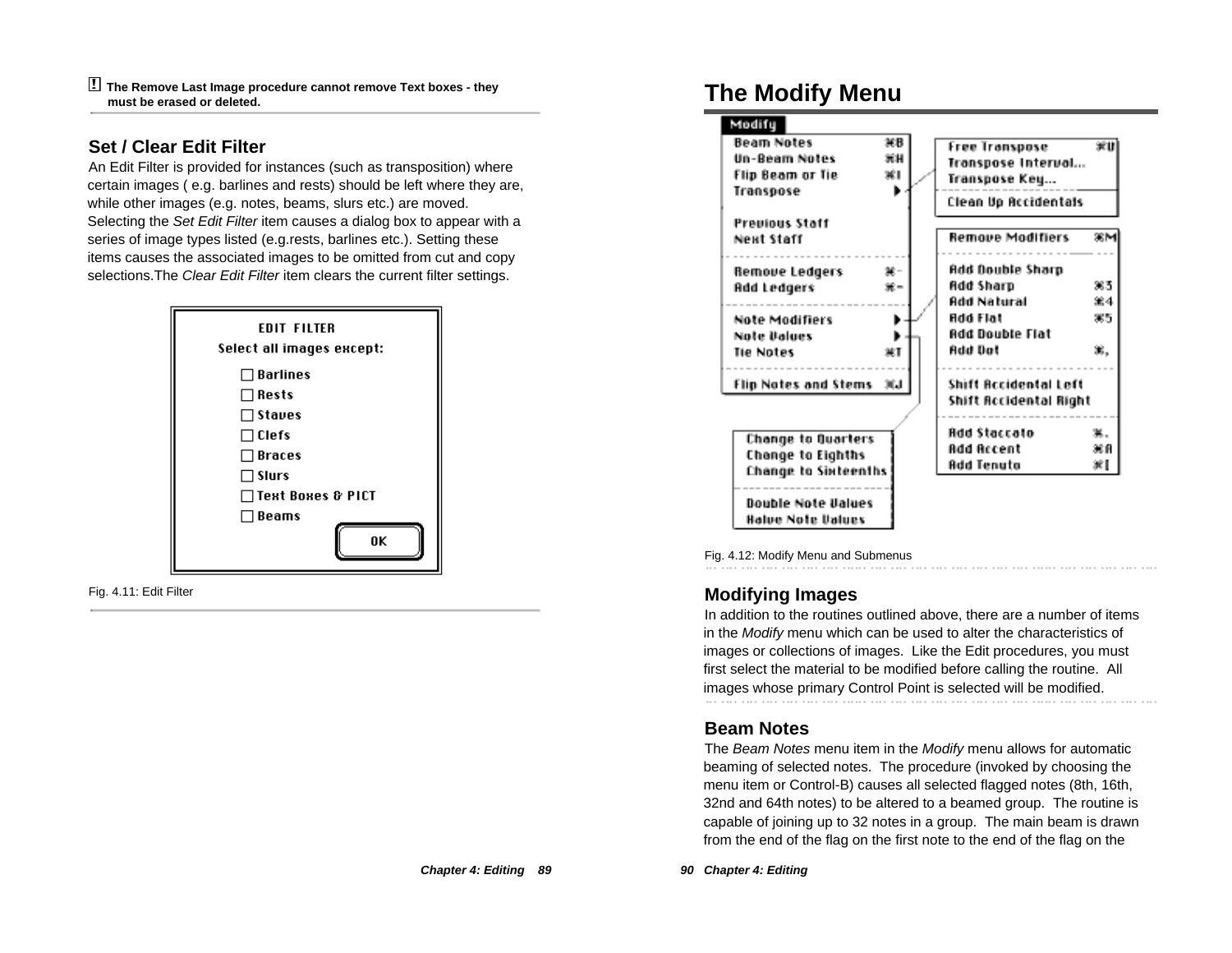last note, with all intermediary beams being calculated accordingly. This routine can be a tremendous time-saver when used in conjunction with the on-screen keyboard and Vertical-Alignment Bar since it allows you to enter notes with flags, and form them into beamed groups later.

 **Remember that the main beam is drawn from the tip of the flag of the first note to the tip of the flag of the last note in the selected group. You should normally ensure that the positions of the flags are appropriate before beaming the group - the stems of the outside notes will not be adjusted.**

It is also possible to have beams automated added while you are entering notes. Refer to the section on Auto-beaming in Chapter 7 for more details.

The UnBeam Notes menu item  $(H-H)$  in the Modify menu changes notes which have previously been beamed with the Beam Notes menu item into flagged notes. Both the notes and the beams should be included in the selection - if the beam is not included, it will remain on the screen even though the notes are altered.<br>
We have all the notes in the north process with the north process with the north process with the north proces

## **Flip Beam or Tie**

#### **For Beams:**

This procedure (in located in the Modify menu) allows you to reverse beams that have been drawn in the wrong vertical direction by default. The position of the beam is not altered, merely the side of the beam on which secondary beams are drawn (i.e. above or below the main beam) . It is possible with complex beams (i.e. beams which are constructed with multiple segments) to change the direction of some of the beam segments and not others. In the example below, all beams were originally drawn in an upward direction. The middle beam segment (the second group of sixteenth beams) was selected and the direction changed.



Fig. 4.13: Flipping the Direction of a Secondary Beam.

#### **For Ties:**

This feature is intended to be used in conjunction with the Tie Notes menu item to reverse the drawing direction of ties. Select the left edge of the tie (i.e. the primary Control Point), then choose this menu item. A downward tie will flip to the other side of the note and be drawn in an upward direction, and vice versa. This procedure may also be used with slurs, although the position of the altered slur may still require some adjustment.

### **Transpose**

A number of transposition features are present in NoteWriter: Free Transpose, Interval Transpose and Key Transpose.

! **Transposition will only work properly when accidentals are associated with notes. If you have added accidentals as separate images the notes they refer to will be treated as if the accidental is not present.**

#### **Free Transposition**

To perform a transposition (by interval) on a portion of your score, select the material to be altered, choose the Free Transposition menu item  $(\mathbb{H}-U)$ , place the mouse in the selected area and drag the mouse up and down. As the mouse is dragged, the notes will be altered to different transposition intervals. Release the mouse button once the desired pitch level has been reached. Staves, barlines, rests, dynamic markings, etc. will be unaffected by the transposition. Slurs, ties, beams and articulation marks will be adjusted with the notes.

**92 Chapter 4: Editing** 

**Notes are adjusted to include all normal pitches. Therefore, many semitones have two enharmonic equivalents. The note C when ascending will appear as:**

**C - C# - Db - D - D# - E - F - F# - Gb - G - G# - Ab - A - A# - Bb - B**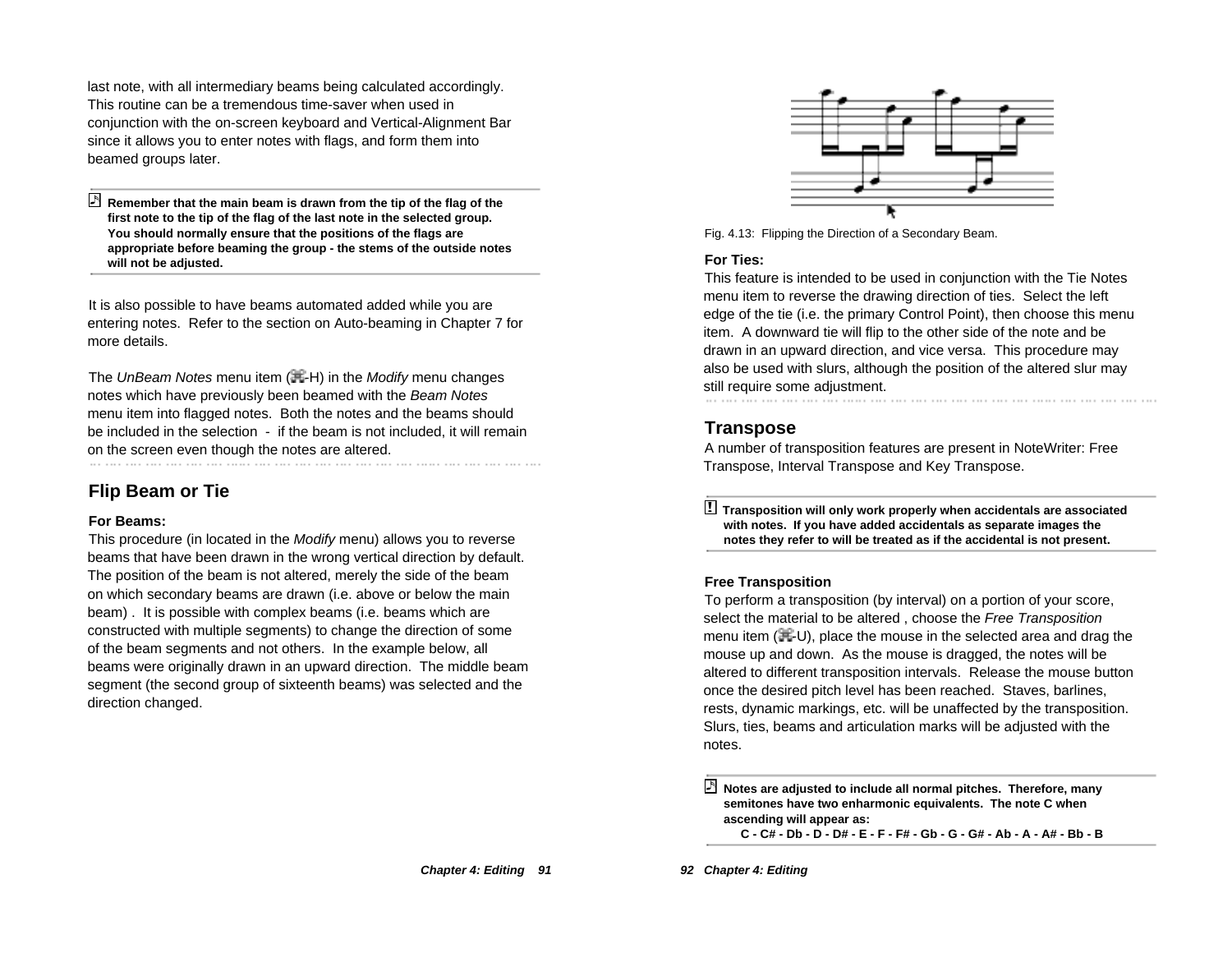#### **Transpose Interval**

To transpose a passage by a a specific interval, select the material to be transposed and choose the *Transpose Interval...* menu item. A dialog box allows you to set the transposition interval and direction.

| Transpose Interval:              | $\bigcirc$ Down<br>⊛ Up-        |
|----------------------------------|---------------------------------|
| $\bigcirc$ aug unison (C - C#)   | $\bigcirc$ perfect 5th (C - G)  |
| $\bigcirc$ dim 2nd (C - Dbb)     | $\bigcirc$ aug 5th (C - G#)     |
| $\cap$ minor 2nd (C – Db).       | $\cap$ dim 6th (C - Abb).       |
| $\circledcirc$ major 2nd (C - D) | $\bigcirc$ minor 6th (C - Ab)   |
| $\bigcirc$ aug 2nd (C - D#)      | $\bigcirc$ major 6th (C - A)    |
| $\bigcirc$ dim 3rd (C – Ebb).    | $\bigcirc$ aug 6th (C – A#)     |
| $\bigcirc$ minor 3rd (C - Eb)    | $\bigcirc$ dim 7th (C - Bbb)    |
| $\bigcirc$ major 3rd (C - E)     | $\bigcirc$ minor 7th (C - Bb)   |
| $\bigcirc$ aug 3rd (C - E#)      | $\bigcirc$ major 7th (C - B)    |
| $\bigcirc$ dim 4th (C – Fb).     | $\bigcirc$ aug 7th (C - B#)     |
| $\bigcirc$ perfect 4th (C - F)   | $\bigcirc$ dim 8ve (C - Cb)     |
| $\bigcirc$ aug 4th (C – F#)      | $\bigcirc$ perfect 8ve (C - C). |
| ◯ dim 5th (C - Gb)               | 0K                              |

Fig. 4.14: Transpose Interval Dialog

#### **Transpose Key**

To transpose a passage from one key to another, select the Transpose Key... menu item. A dialog box appears which allows you to set the original key, the destination key and the direction of transposition. The selected notes will be transposed to the new key.



Fig. 4.15: Transpose Interval Dialog

This procedure does not change the key signatures. This must be done by deleting the old key signature and entering a new one -- using the key signature commands (eg. ks2) or the global key signature command (eg. &ks2).

! **Since all transposition is done relative to the clefs, clef changes from the original page setup may result in incorrect transposition. When no clef has been entered on a staff, a treble clef is assumed.**

#### **Clean Up Accidentals**

Since NoteWriter scores are not organized into measures, there is no simple way of avoiding repeated accidentals within measures. When transpositions are performed, there may be repeated accidentals or missing naturals. The Clean Up Accidentals menu item is designed to eliminate these errors and redundancies. Select the area to be altered (usually one measure - including multiple staves) and choose the Clean Up Accidentals item. Repeated accidentals will be removed, and any required naturals will be added. If you prefer, you may manually correct the errors using the Add Accidentals and Remove Modifiers menu items.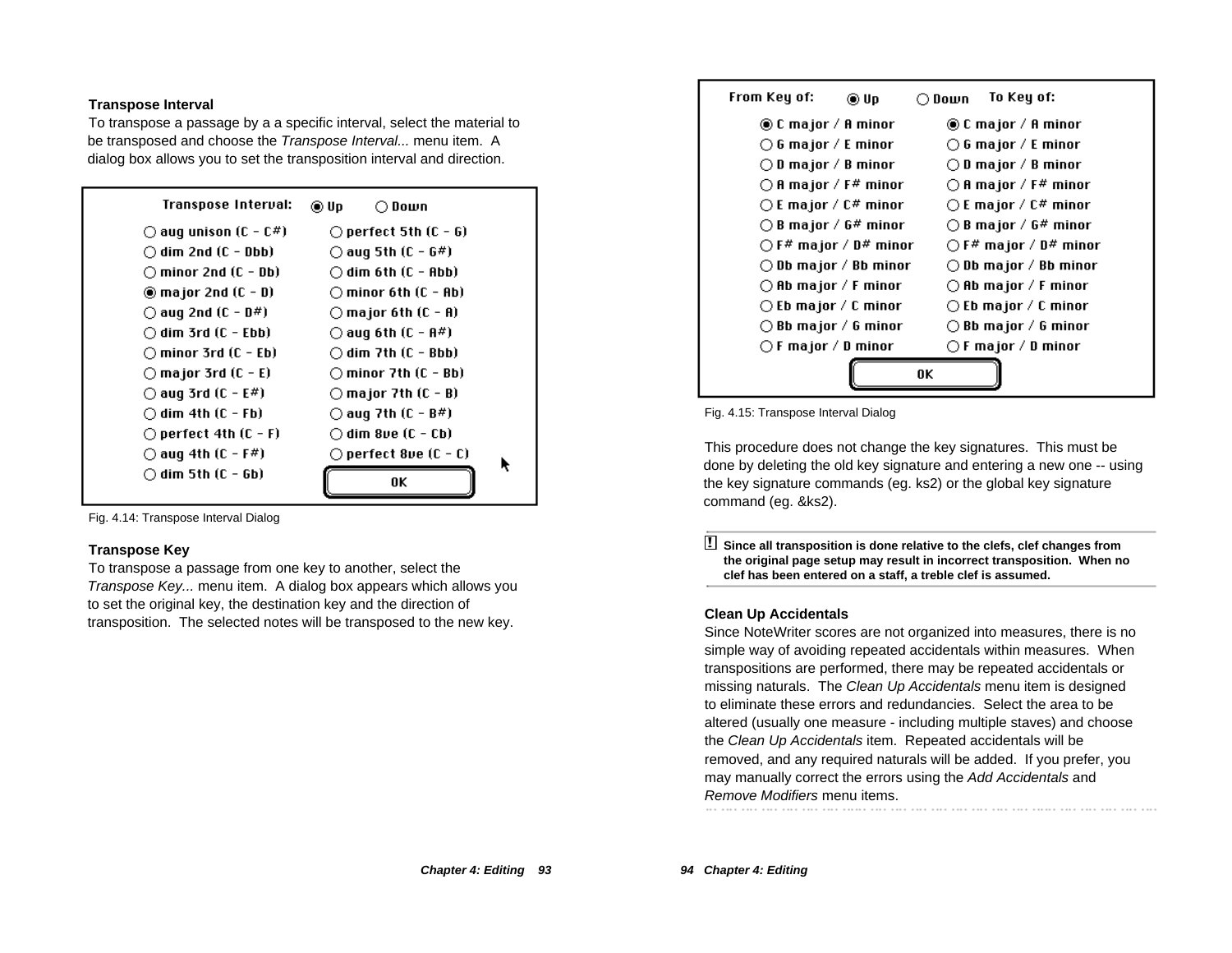## **Previous Staff and Next Staff**

These menu items cause the selected notes to be associated with the closest staff above or below the staff to which they are currently associated.

If ledger lines appear connecting the note to a staff other than the one you intended, use these items to change the staff association and thereby remove the ledger lines. Incorrect association may occur during editing (e.g. if you move a note from one staff to another rather than cutting and pasting.)

! **Since staves are considered to extend across the entire width of the document, you may find that staff associations become confused if you have two short staves at approximately the same vertical location. Adjusting the staff position so that it is directly in line with the other staff should resolve the confusion. Alternatively, you may use the Previous Staff and Next Staff items to associate the notes with the correct staff.**

## **Remove Ledgers and Add Ledgers**

These items, as their names suggest, remove or add ledger lines by either canceling any staff association or creating an association with the closest staff. To stop ledger lines from being added automatically, disengage the Defaults.

# **Remove Modifiers**

The Remove Modifiers (再M) item in the Note Modifiers submenu eliminates accidentals and dots (i.e. modifiers) from all selected notes. 

## **Add Accidentals**

The Note Modifiers submenu includes items for adding accidentals (double sharps, sharps, naturals, flats and double flats) to selected notes and for adding a dot to selected notes or rests. Accidentals appear in a fixed position to the left of the notes. If this position causes a collision with another accidental, then you may move the accidental with the Shift-Left arrow or Shift-Right arrow keys or choose the Shift Accidental Left or Shift Accidental Right menu items.

In some cases, it may be faster to enter notes without accidentals, then to move through the score Shift-Selecting all the notes which

#### require a certain accidental, then choosing the appropriate menu item.



Onginal Impges

After Selecting and Choosing Add Dot

Fig. 4.16: The Effect of Add Dot.

## **Add Articulations**

The Note Modifiers submenu includes items for adding staccato dots, accents or tenutos to selected notes. The articulation marks are placed at a set distance above noteheads whose stems or flags are down and below noteheads whose stems or flags are up. If desired, you can add both staccato dots and accents or staccato dots and tenutos to the same notes. Added articulations are considered as separate images, so they can be freely moved, removed and edited.

## **Change Note Values**

The Note Values submenu contains menu items (Change to Quarters, Change to Eighths and Change to Sixteenths) that allow you to change the durations of selected notes respectively to quarter notes, eighth notes and sixteenth notes. The Double Note Values item changes the note values of selected notes so that they are twice their original duration. The Halve Note Values item changes note values so that they are half their original duration. Although the appearance of notes may change, none of these menu items alter the position of the notes.

 **This feature will only work properly on notes that have not been formed into beams since notes that have been beamed are considered to be quarter notes.**

## **Tie Notes**

This procedure was added to automatically tie notes together. Select the two notes to be tied, then choose the Tie Notes menu item  $(\mathbb{H}-T)$ . If you have selected more than two notes, only the first two notes will be tied. The direction of the tie is determined by the stem direction of the first note. If the tie is drawn in the wrong direction (i.e. when there

**96 Chapter 4: Editing**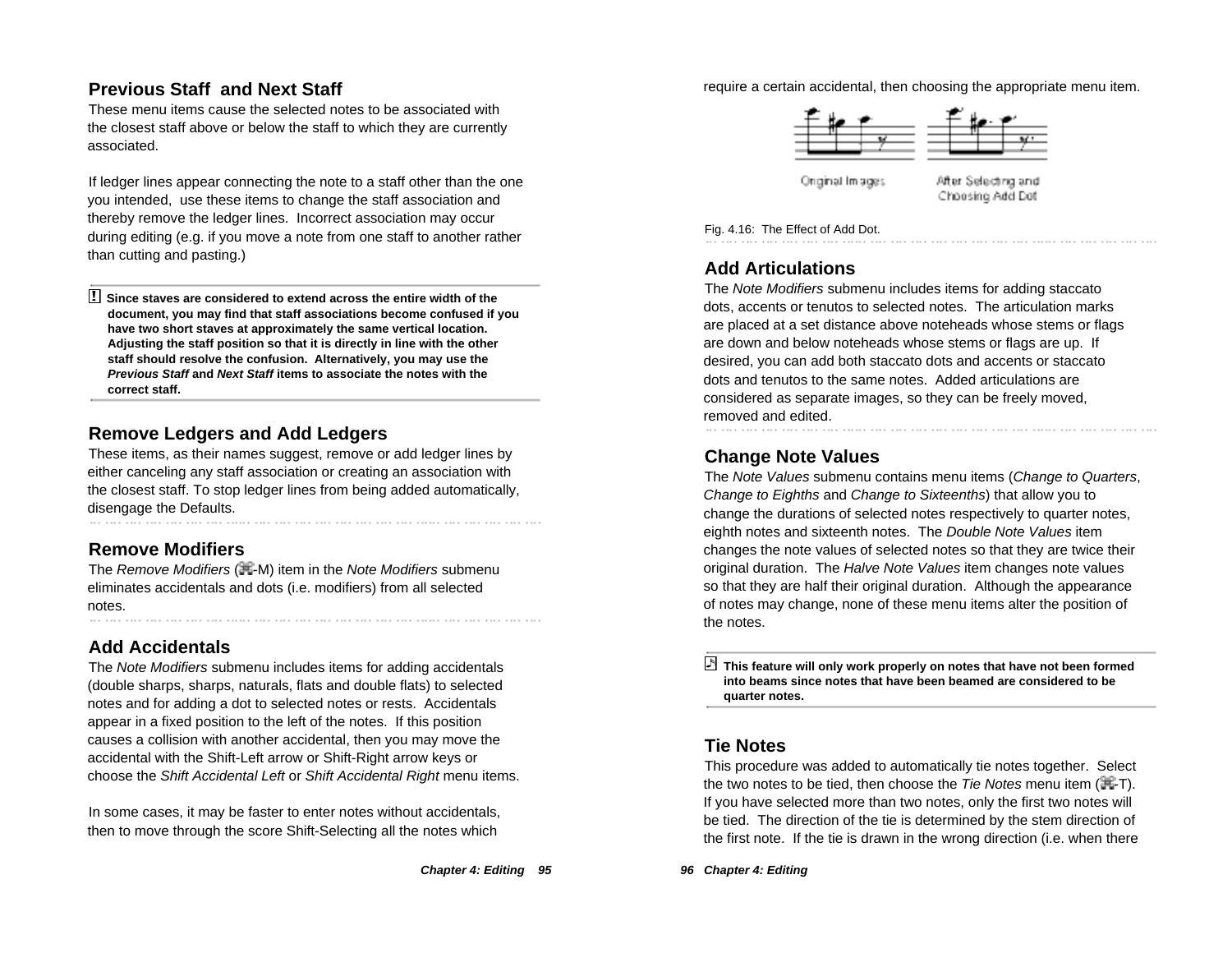are multiple voices on the staff), you may reverse the direction by selecting the tie and choosing the Flip Beam or Tie menu item  $(H - I)$ . Also, ties may be adjusted or moved using the normal editing procedures. Remember, ties are drawn to and from the same vertical location -- they cannot be used to join notes of different pitch. If you adjust the first or third Control Point of a tie the other will be adjusted with it.

 **This feature may only be used to generate ties between notes. To draw ties at the ends or beginnings of lines, use the normal tie command.**

#### **Flip Notes**

This menu item  $(\mathbb{H}J)$  causes a group of selected notes and beams to be flipped so that the beams and stems are drawn on the opposite side of the note heads. In effect, the stems are flipped, the beam is shifted, and the drawing direction of the beam is reversed. This routine may not work correctly with excessively long stems or unusual melodic contours. All images may, of course, be altered using the normal editing procedures.

! **If the beam becomes separated from the notes when you perform this routine, it means that beam was initially drawn in the wrong direction (in the case of single beams, this is not apparent on the screen.) You should first reverse the direction of the beam (Change Beam Direction menu item) then call the Flip Beams and Stems routine.**



# **The Extension Menu**

An Extension menu (named Ext.) was added to NoteWriter so that simple, but useful editing procedures could be added to the program as they were developed, and so that individuals could customize their version of NoteWriter with additional editing routines.

A number of these routines have been added (thanks to George Kan for writing most of them):

Remove Dot - removes only the dot from selected notes and rests.

Remove Accidental - removes only the accidental from selected notes.(The Remove Modifiers menu item removes both accidentals and dots.)

Remove Stems - removes the stems from notes.

Remove Heads - removes the notehead leaving only the stem.

Change Note->diamond - change a regular notehead to a diamond notehead. This is useful for string harmonics.

Change Tie->dotted - change a tie or slur to a dotted curve.

- Change Note->small change selected regular-sized notes to grace notes.
- Align horizontal align images horizontally (to the first image in the selection.)
- Tie Middle Up adjusts the arc of the tie so it is higher. In fact, the tie is transformed into a slur and the middle point is adjusted.
- Tie Middle Down adjusts the arc of the tie so it is lower. As above, the tie is changed into a slur and the middle point is adjusted.

Move 1Pix->right - move images 1 pixel to the right.

Move 1Pix->left - move images 1 pixel to the left.

Move 1Pix->down - move images 1 pixel down.

**Chapter 4: Editing 97**

**98 Chapter 4: Editing**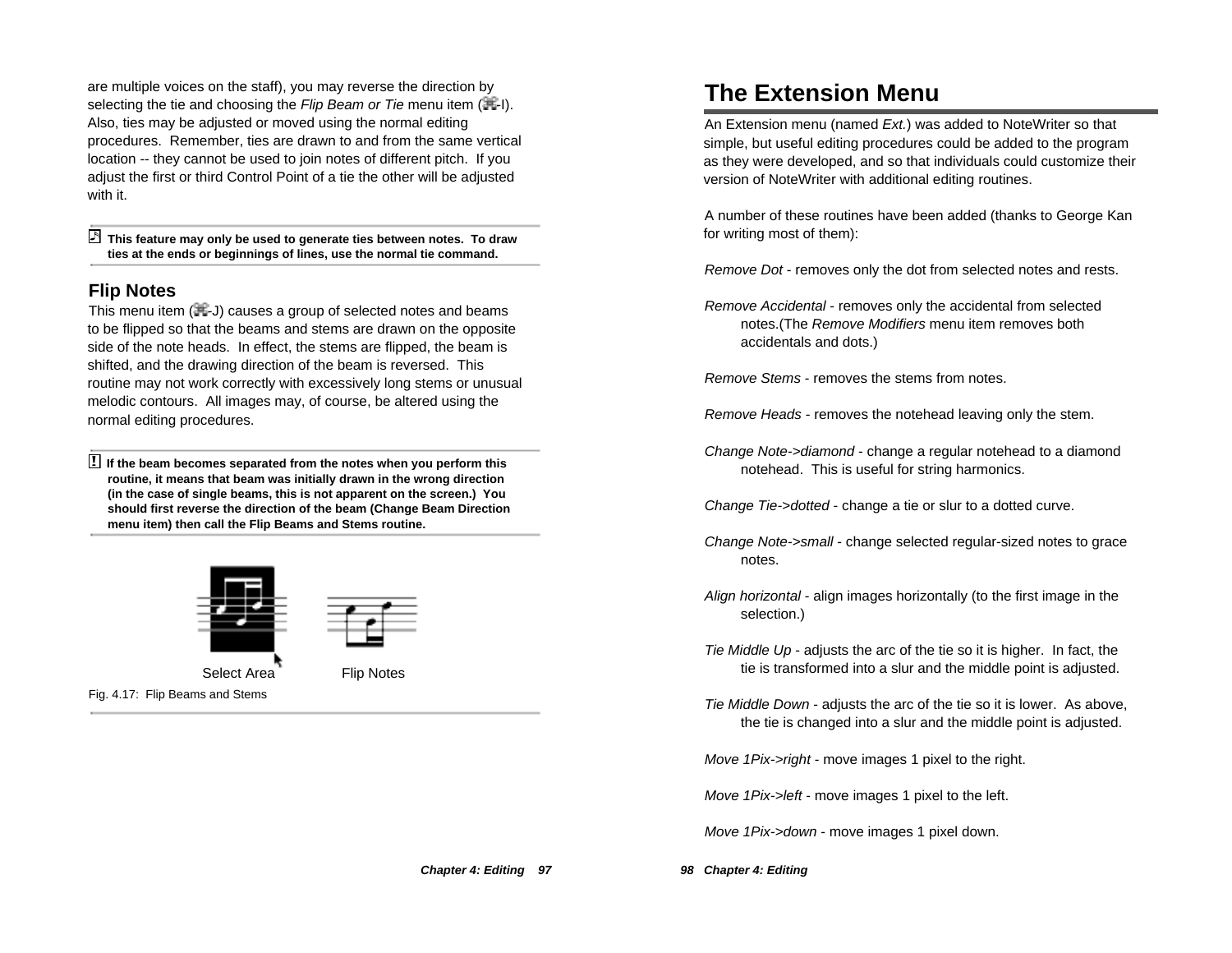Move 1Pix->up - move images 1 pixel up.

#### **The above 4 items allow you to adjust the position of images without disabling the Grid.**

- Line Width... brings up a dialog box which allows the width of lines and other graphics (rectangles, ovals, curves) to be altered.
- Text... allows the characters in single-quote text to be altered. (Up to 8 characters are allowed in single-quote text.)
- Text Size... allows the size of single-quote text to be altered.
- Time Signature allows selected time signatures to be altered.
- Change Object allows the ID number of a selected image (or group of images) to be altered. This should only be done by expert users!
- Cresc.<->Dim. alters the direction of selected crescendi and diminuendi.

Users who are familiar with C programming and would like to create their own editing extensions should contact the author for the necessary code.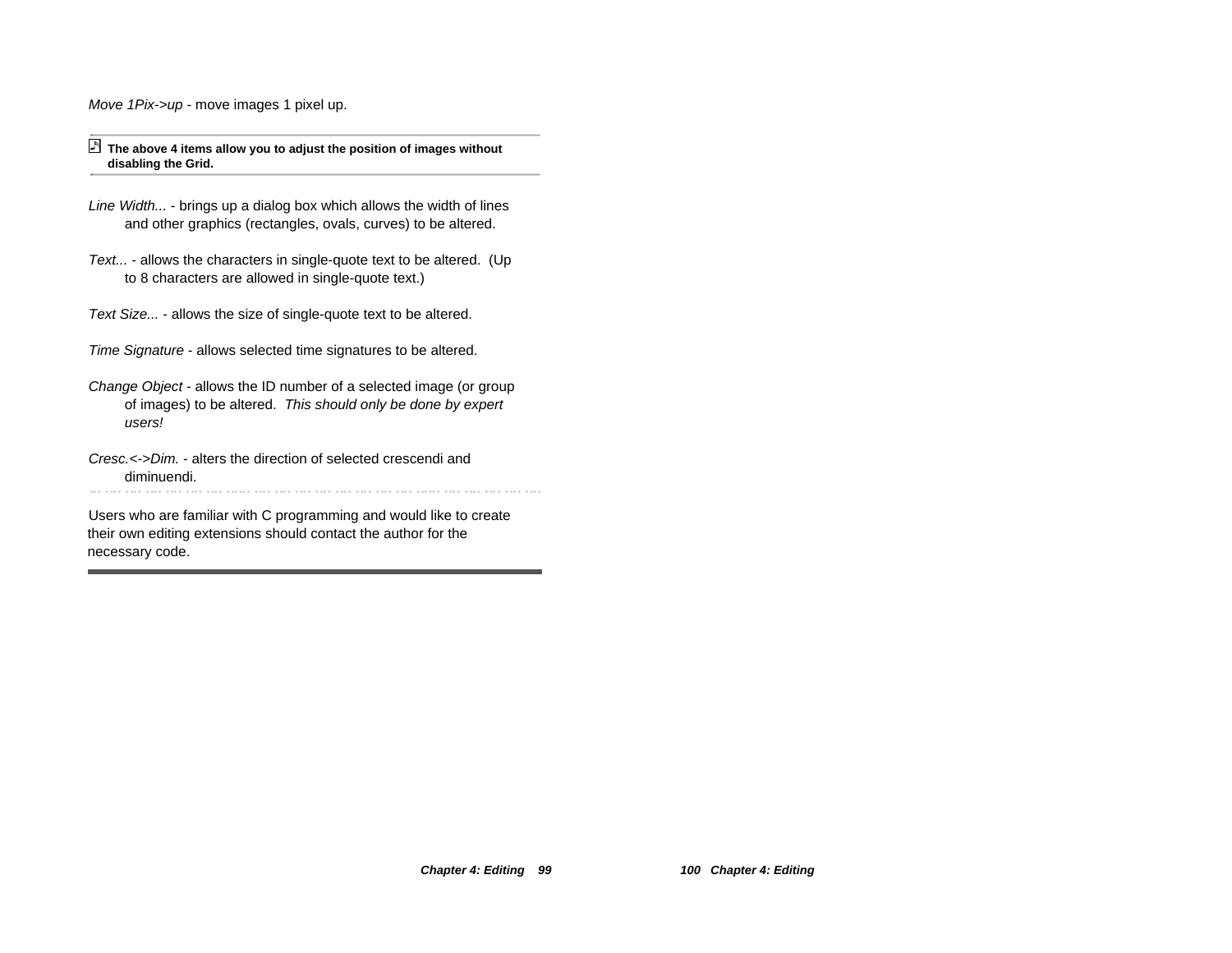# **Chapter 5 - Printing**

## **Printing Modes**

NoteWriter supports two printing modes: Draft mode is designed for dot matrix printers, ink-jet printers and non-PostScript laser printers. Laser mode is designed for PostScript laser printers and phototypesetters. To print in Draft mode, select the Draft-quality Print... item from the File menu. To print in laser mode, select the Laser Print... menu item  $(\mathbb{H}\text{-}P)$  from the File menu.

The main distinction between the two printing methods is that Draft mode sends the images on the screen to the printer as QuickDraw calls, while Laser mode converts the images on the screen into PostScript code and sends this code to the printer. The PostScript printer then interprets the code and draws the music images using the Sonata font and high resolution methods for beams, slurs, and other variable length images. The output of Laser mode (PostScript) printing is far superior to Draft mode printing. However, because of the difference between the two printing modes, the screen will be faithfully reproduced with Draft printing, but is approximated (as closely as possible) with Laser printing. You will notice some slight discrepancies between what appears on the screen and what appears on your PostScript laser printer. For the most part, the discrepancies result from the differences between the NoteWriter images (on the screen) and the Sonata images (on the printer) as well as from the different methods (PostScript versus QuickDraw) used to draw variable length images (e.g. slurs, ties, piano braces.) If you are working with very detailed and precise placement of images, you may be required to make slight adjustments to the screen images so that they appear exactly the way you want them on your PostScript printer.

Another important distinction between the two printing modes is that Draft printing sends the enlarged images to the printer, whereas Laser printing sends the images at normal scale (24 point). The best way to conceptualize this is to consider the screen to be slightly magnified - notice that the NoteWriter rulers (choose the Ruler On menu item) are also enlarged. When you print in Laser mode, the images are automatically reduced to normal size, but when you print in Draft mode they remain enlarged, unless you choose the Draft Print @ 75% selection from the File menu.

# **Page SetUp**

Choosing Page Setup from the File menu shows the standard Macintosh dialogs for the currently selected printer. A dialog box appears which allows the paper size, the orientation and other special effects to be specified.



5.1: LaserWriter Page Setup dialog.

Once a Page Setup has been set, you should see the print area margins on the screen - a gray rectangle on the main screen shows the current print area and will reflect all the setting of the Page Setup dialog. This gray rectangle can be turned of with the Hide Print Area menu item in the Control menu.

To view a miniature display of the entire page choose Show Overview  $(E-F)$  from the *Windows* menu. The print area (as set by the Page Setup dialog) is highlighted and can be moved to any desired location by dragging it. This allows you to change to portion of the score that will appear on the printed page.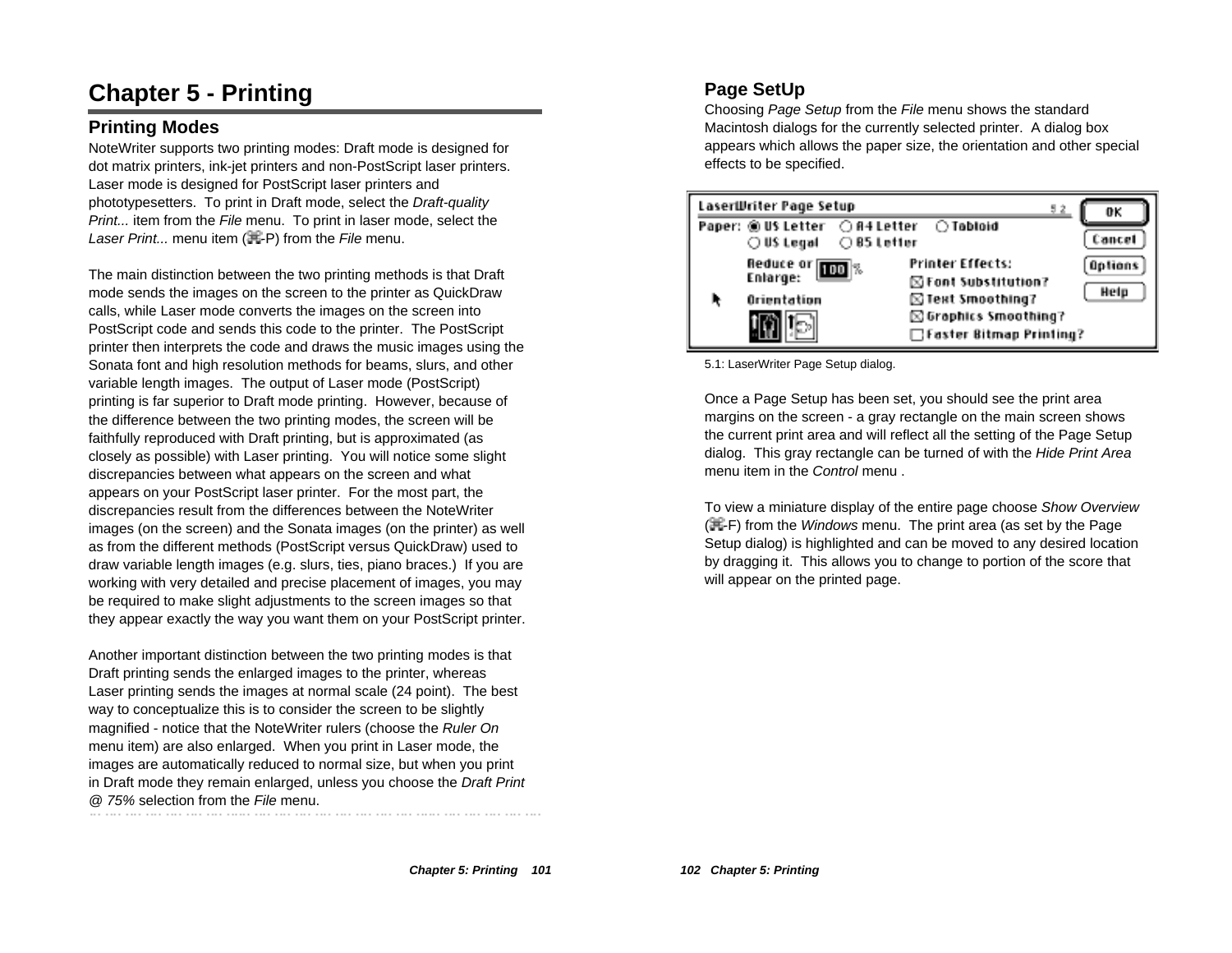

Fig. 5.2: Overview of the Page

 **Page Setup information is saved with the NoteWriter file. If you move your document to another computer or try to print on a different printer, you should choose Page Setup before trying to print the document.**

## **Draft Printing**

To print a Draft-quality copy of your document, select Draft-quality Print from the File menu. A dialog box controls the printing job. If you are printing on an Apple ImageWriter it is recommended that you use the Faster rather than the Best quality setting in this dialog box. Best quality prints lines darker than bitmaps, and the output will not be consistent.

| ImageWriter |             |                  | ×2.5    | OK     |
|-------------|-------------|------------------|---------|--------|
| Quality:    | ○ Best      | ⊛Faster          | ○ Draft |        |
| Page Range: | ® Alt       | $\bigcirc$ from: | To:     | Cancel |
| Copies:     |             |                  |         |        |
| Paper Feed: | @ Automatic | ○ Hand Feed      |         |        |

5.3: ImageWriter Print Job Dialog Box

Draft mode was primarily designed for proofing scores on dot-matrix

or ink-jet printers, although it may be used for final copy if a PostScript laser printer is unavailable. In order to produce a reasonably high quality output on dot matrix printers, the images are sent to the printer at the size they appear on the screen. The printed score can later be reduced to a smaller size (e.g. to 75%) with a photocopier to produces a much more acceptable resolution than printing at the smaller size. However, because an enlarged version of the score is sent to the printer, you may not get the entire document on a single page. Alternatively, you can choose Draft Print @ 75% from the File menu to reduce the score so that it fits on a single page. The chart below shows the actual printing area on the page, and the effective size of the NoteWriter document that is printed in this area.

| Paper    |               | <b>Actual Size Document Size</b> |
|----------|---------------|----------------------------------|
| Letter   | 8" X 10"      | 6.75" X 7.75"                    |
| Legal    | $8"$ X 14"    | $6"$ X 10"                       |
| Computer | $10"$ X $14"$ | 7.75" X 10"                      |

Most dot-matrix and ink-jet printers permit a variety of reduction and enlargement percentages, so you may want to experiment with different percentages (with and without the Draft Print @ 75% item checked) in order to get the desired print-out size on the paper.

## **Laser Printing**

To print on a PostScript printing device such as the Apple LaserWriter, choose Laser Print... (其-P) from the File menu. The Page Setup dialog box allows you to specify either landscape or portrait orientations, reductions and enlargements of 25% to 400% as well as several other options such as larger print areas, printing in gray scale, multiple page layout, etc.

If you are having difficulty printing on a PostScript printer, ensure that you have the most recent version of the printer driver in your system folder. The printer driver should be included on the disks that came with the printer.

Most recent printer drivers spool the print job on your hard drive during the printing process. You should always ensure that you have at least 2 MBytes free on your hard drive when printing NoteWriter documents. Very large or dense documents may require even more memory to print.

#### **104 Chapter 5: Printing**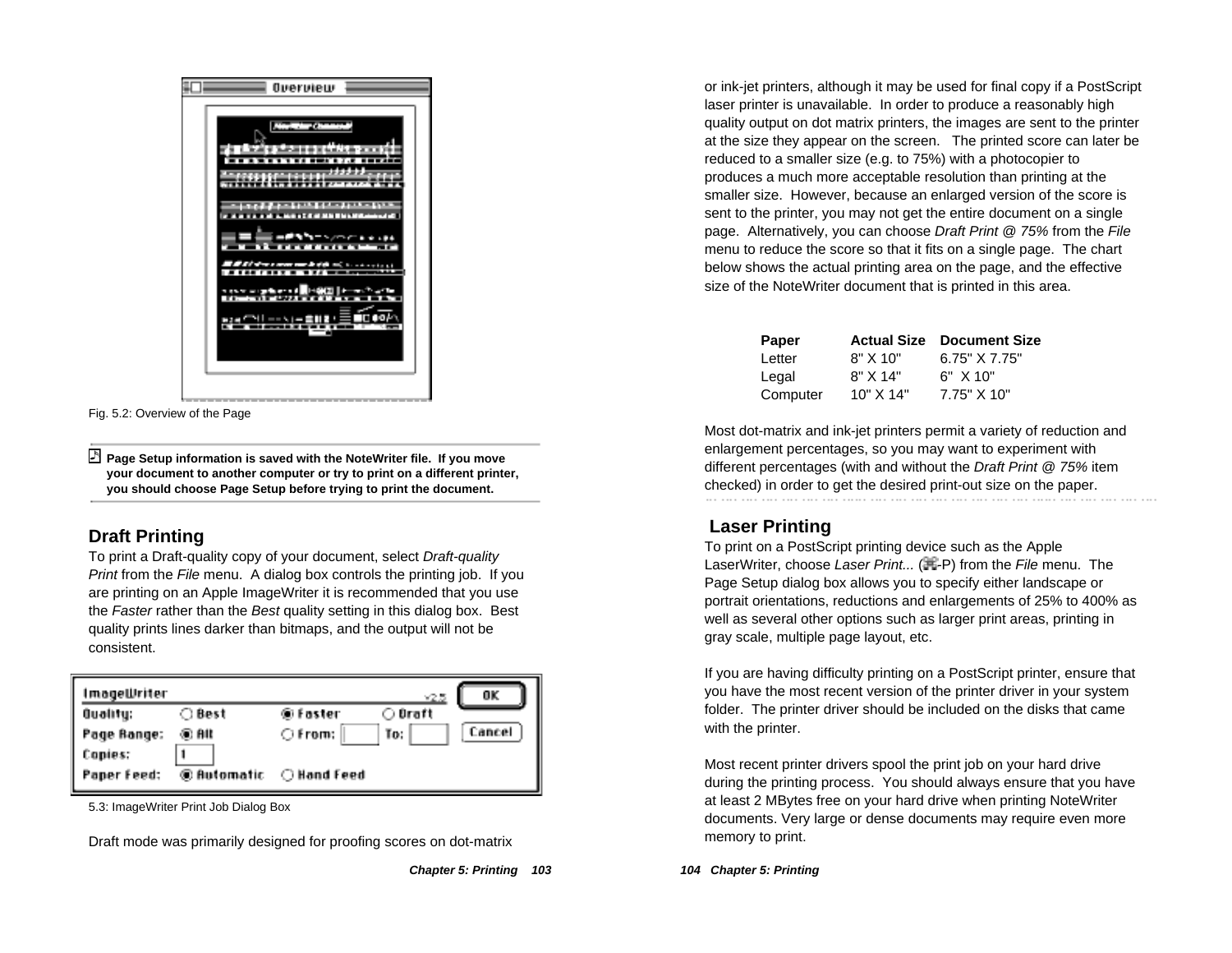| LaserWriter <laserwriter><br/>v40</laserwriter>   | OK     |
|---------------------------------------------------|--------|
| Copies: <b>1</b><br>Pages: ® RII ○ From:<br>  To: | Cancel |
|                                                   | Help   |
| Paper Source: ◉ Paper Cassette ◯ Manual Feed      |        |

5.4: LaserWriter Print Job Dialog Box

! **If you select Laser Print... with a non-PostScript printer connected, a message will notify you of the printer incompatibility.**

There are endless printing possibilities with the various page sizes, paper sizes, reduction percentages and tiling configurations in Laser mode. Basically, you can print any size document many different ways depending upon the resolution you want. Remember, laser printers have a fixed resolution (eg. 300 dots per inch or 600 dots per inch) -- as you reduce the score, you lose clarity. For miniature scores, photocopy reduction of a larger page may produce a better result a than a drastic laser printer reduction. The table below shows the document size and the reduction percentage which fits on a single page of letter size paper. The document sizes assume a 1/2 inch margin on all sides. With tiling, you may use multiples of these sizes (e.g. 16" X 11").

| <b>Document Size</b> | <b>Reduction %</b> | Orientation |
|----------------------|--------------------|-------------|
| $8.5"$ $X$ 11"       | 100                | Portrait    |
| 9.5" X 12"           | 90                 | Portrait    |
| 10.5" X 13.5"        | 80                 | Portrait    |
| 11" X 14.5"          | 75                 | Portrait    |
| 12" X 15.5"          | 70                 | Portrait    |
| 14" X 18"            | 60                 | Portrait    |
| 11" X 8.5"           | 100                | Landscape   |
| 12" X 9.5"           | 90                 | Landscape   |
| 13.5" X 10.5"        | 80                 | Landscape   |
| $14.5$ " $X$ 11"     | 75                 | Landscape   |
| 15.5" X 12"          | 70                 | Landscape   |
| 18" X 14"            | 60                 | Landscape   |

The same principle can be applied to enlargements. To print at 125% (with portrait orientation) the recommended document size is 6.5" X 8.5".

## **Tiling**

Tiling is the process used to print a large document in pieces so that they can be taped together to recreate the original large page. Since most laser printers (including the LaserWriter) cannot print on paper larger than legal size, this procedure is necessary for printing orchestral-sized scores.

 **If you have access to a large-format laser printer, it is possible to print large pages either with a specialized driver for this printer or through a page layout program. The procedure for transferring NoteWriter files to page layout programs is discussed in Chapter 8.**

Whenever you print a document, the area of the page that will be printed is determined by the rectangular area that is highlighted when the Show Overview window is displayed. Any portions of the score that are outside this rectangular area will not be printed. In order to print the portions of the document that outside of this area, you must either change the reduction percentage (in the Page Setup dialog) so that the entire document is within the rectangular area or you must print the page in several pieces. To print the document in several pieces, you should print the first part of the score with the print area (i.e. the highlighted rectangle) placed at one location of the document, then adjust the print area (by dragging the highlighted rectangle) to a different location and print this portion of the document.

## **Printing Large Pages**

As an example, we will run through the procedure for printing a 10" X 15" document in two tiles (at full size).

- select Show Overview from the *Windows* menu and set make sure the print area is positioned at the top of the page.
- print the document (using landscape orientation at 100%)
- select Show Overview again (if it the Overview window is not already visible) and drag the highlighted rectangle (i.e. the print area) half way down the page - allow for at least 1" of overlap between the two areas.
- print the document again (also using landscape orientation at 100%)
- Tile (tape) the two portions of each page together.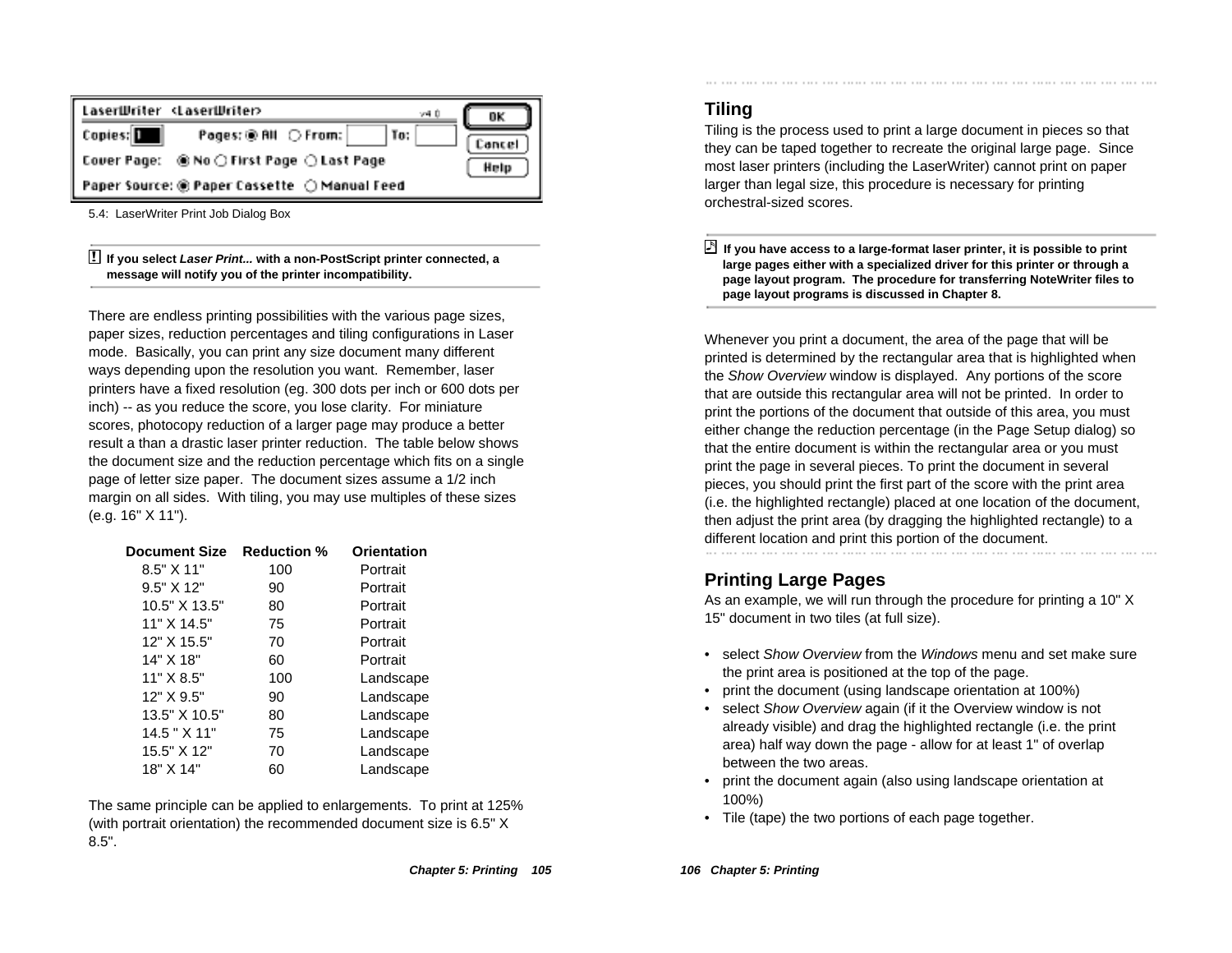Obviously, the entire document could have been printed on a single page (portrait orientation) at 70% or 75% reduction.

#### **A Note Concerning the Printing of Large Pages:**

When printing large documents in pieces on certain laser printers (eg. early version of the Apple LaserWriter), you will find that the images at the bottom of one page do not align accurately with the top of the next page. This is a problem with the optics of the LaserWriter -- lines drawn on either side of the page are not perfectly parallel. The problem is especially noticeable on Legal-size paper printed in landscape orientation. One way of minimizing the distortion is to print the first page normally, then print the second page with the Flip Horizontal and Flip Vertical options set. Alternatively, you can control the position of the overlap between adjoining pages so that relatively few images cross from one page to another (in an orchestral score, this means splitting pages between systems or orchestral groups).

# **Changing the Page Size**

To change the document page size during editing, select the Change Page Size item in the Control menu and enter the new size. Images on the score are not affected by the change to the document size.

If you are increasing the score size, the staves should be extended manually by selecting their right edge (Control Point 2) and adjusting them to the new margin. If you are reducing the score size, you should first remove or adjust any images which will be outside the new margins (eg. the ends of staves should be adjusted to the left).

# **Postscript Settings**

A PostScript Settings dialog box can be found in the Control menu. This dialog box sets a number of PostScript variables which alter the appearance of the certain images when the document is printed in Laser mode. The settings for Beam Thickness and Distance between Beams are reflected on the screen, the others are only apparent when the page is printed. These settings are not saved as part of the document, but may be saved in your NoteWriter preference file by choosing the Save Preferences... item from the File menu.

Currently, the attributes which can be set are:

- 1) Beam Thickness (3, 4 or 5 pixels)
- 2) Distance between Beams (4, 6 or 8 pixels)

3) Slur and Tie thickness (max thickness = 2, 2.5, or 3 pixels)

- 4) Curly Brace Thickness (Thin, Medium or Thick)
- 5) Staff Line Thickness (.25, .5, or .75 pixels)
- 6) Standard Line Thickness (.5, .75, or 1 pixel)

| PostScript⊕ Settings                                                                                                                  |                 |  |  |                                                                         |
|---------------------------------------------------------------------------------------------------------------------------------------|-----------------|--|--|-------------------------------------------------------------------------|
| Beam Thickness                                                                                                                        |                 |  |  | $\bigcirc$ 3 $\bigcirc$ 4 $\bigcirc$ 5 $\bigcirc$ 6 $\bigcirc$ 7 pixels |
| Distance between Beams $\circlearrowright$ 5 $\circledast$ 6 $\circlearrowright$ 7 $\circlearrowright$ 8 $\circlearrowright$ 9 pixels |                 |  |  |                                                                         |
| Slur / Tie Thickness                                                                                                                  | ○ Thìn          |  |  | ® Medium ∩Thick                                                         |
| Curly Brace Thickness                                                                                                                 | ○ Thin          |  |  | ⊛ Medium - ○ Thick                                                      |
| Staff Line Thickness                                                                                                                  | $\bigcirc$ Thin |  |  | ⊛Medium ∩Thick                                                          |
| Slandard Line Thickness                                                                                                               | $\bigcirc$ Thin |  |  |                                                                         |
| ūK                                                                                                                                    |                 |  |  |                                                                         |

Fig. 5.5: PostScript Setting Dialog box

The examples below show beams and slurs at different PostScript settings:



Fig. 5.6:Thick Beam and Slur Settings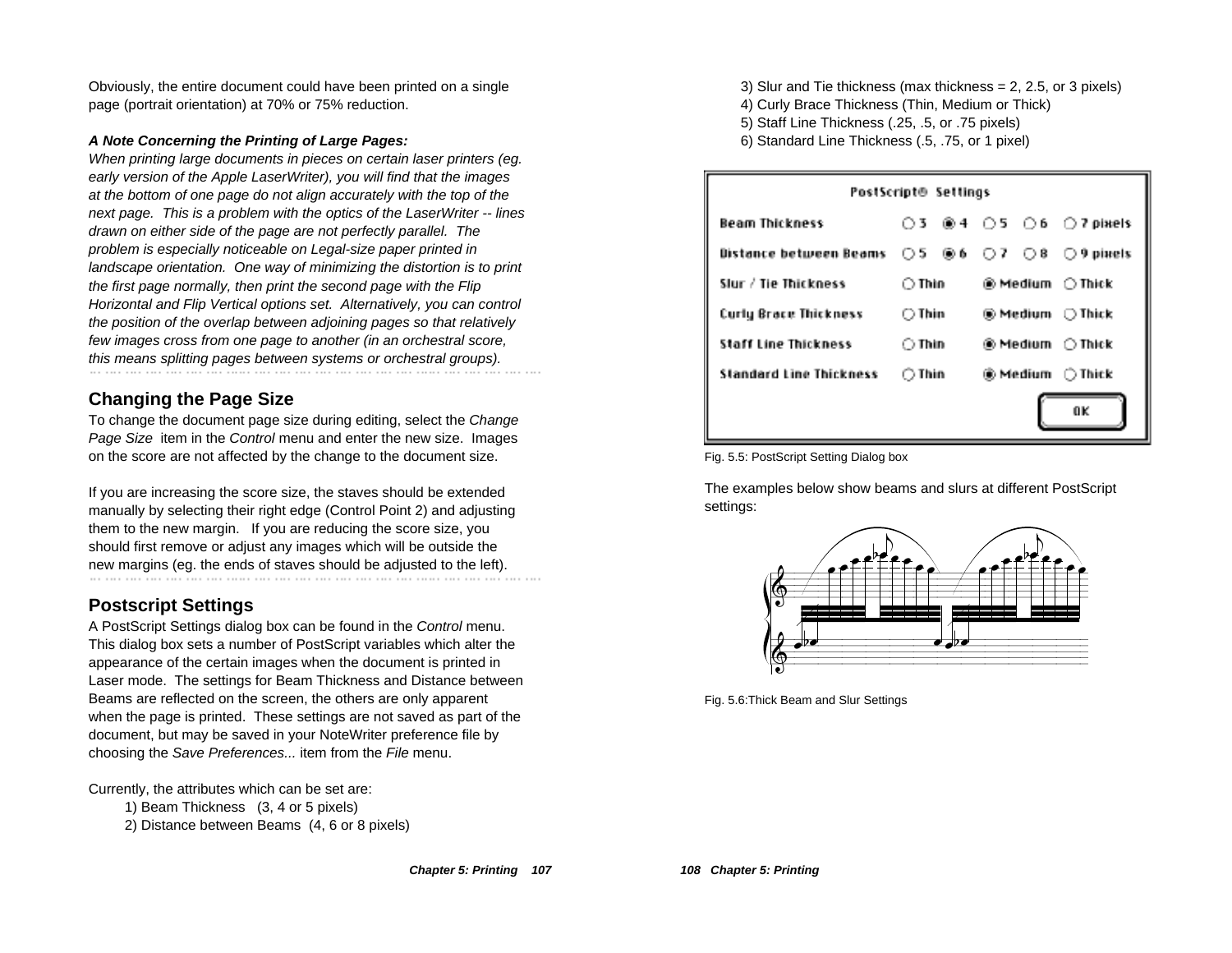

Fig. 5.7:Thin Beam and Slur Settings

## **PostScript Files**

As well printing your documents directly from NoteWriter, you can save your scores (or excerpts of your scores) as Encapsulated PostScript (EPS) files. EPS files can be imported into most word processors and page layout programs (eg. Microsoft Word and Aldus PageMaker) and the NoteWriter excerpts can printed from these applications. For more information on Encapsulated PostScript files refer to Chapter 8.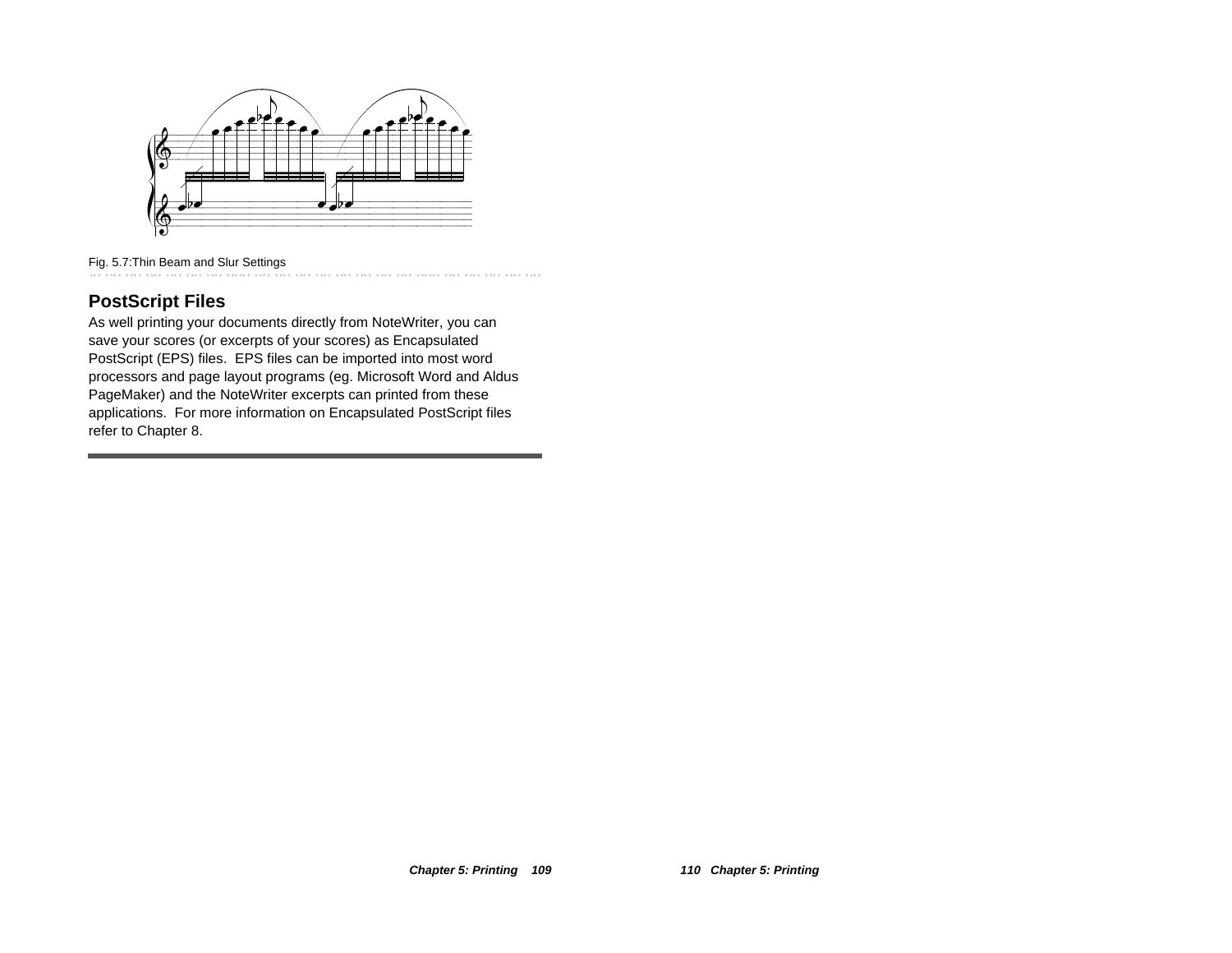# **Chapter 6 - Alignment Aids**

There are a number of devices which aid the user in correctly spacing and aligning your music. Ultimately, however, every image is adjustable and moveable whether or not alignment aids are used during input.

## **Ruler**

The NoteWriter ruler can be turn on and off with the *Ruler* item  $(\mathbb{H} - R)$ in the Control menu. It is drawn along the top and left edge of the Score Window, and shows the current position of the window within the document. The Ruler is always drawn from the original origin of the document (i.e. top-left corner of the page). The maximum height and width of the ruler is 36 inches. or 90 centimeters.

 **To change the measurement units from inches to centimeters, use the Set Ruler... menu item in the Control menu.**



Fig. 6.1: NoteWriter Ruler

As you move the cursor, horizontal and vertical pins (short dotted lines) appear in the ruler at the current position of the cursor. These pins may be used to help align images, or to aid in the spacing of images on the page.

 **The Ruler has been enlarged to correspond to the NoteWriter screen images. Inches on the ruler are 25% larger than normal.**

# **Grid**

The Grid is an automatic adjustment feature. When the program is launched, the Grid is engaged, although it may be turned off and on with the Grid item in the Control menu ( $\#$ -G). The Grid is invisible, and is set to 4 pixel X 4 pixel squares. The function of the Grid is to alter the positions of most images slightly so that they are aligned with other images. For example, when a note is entered, the Grid ensures that it is centred either on a staff line or in a staff space. When a beam is entered, the Grid adjusts it horizontally so that it meets the note stem. Editing commands, (e.g. Adjust, Move, Paste) also leave images aligned to the Grid.

If you do not want note heads and other images to be correctly placed on staff lines and spaces, or you want more precision when moving or adjusting a portion of score, the Grid may be turned off, and all objects freely positioned. If you notice that beams and notes are not properly aligned, it may be that the Grid was not enabled when these images where drawn. The incorrect images should either be re-drawn with the Grid on, or adjusted to their correct position with the Grid off.

! **Because of the resolution difference between the Macintosh screen and High-quality printers, it is possible that two images may appear to be joined on the screen, but be a short distance apart when printed. To avoid this discrepancy, keep the Grid on except when it is absolutely necessary to remove it.**

## **Defaults**

Defaults are a collection of preset alignment tendencies. They are initially enabled, but may be turned on and off with the Defaults item in the Control menu  $(\mathbb{H}$ -D). Defaults cause some music images to be adjusted to their standard position on or relative to the closest staff. In keeping with the basic philosophy of NoteWriter, the Defaults may be disengaged at any time. When Defaults are active, the following symbols are adjusted in the following ways:

- **Rests** -- all rests are adjusted vertically to their standard position on the closest staff. If the Vertical Alignment Bar is also engaged, the horizontal position of the rest will be adjusted to the V.A. Bar.
- **Clefs** -- all standard size clefs are adjusted vertically to their normal position on the closest staff.
- **112 Chapter 6: Alignment Aids**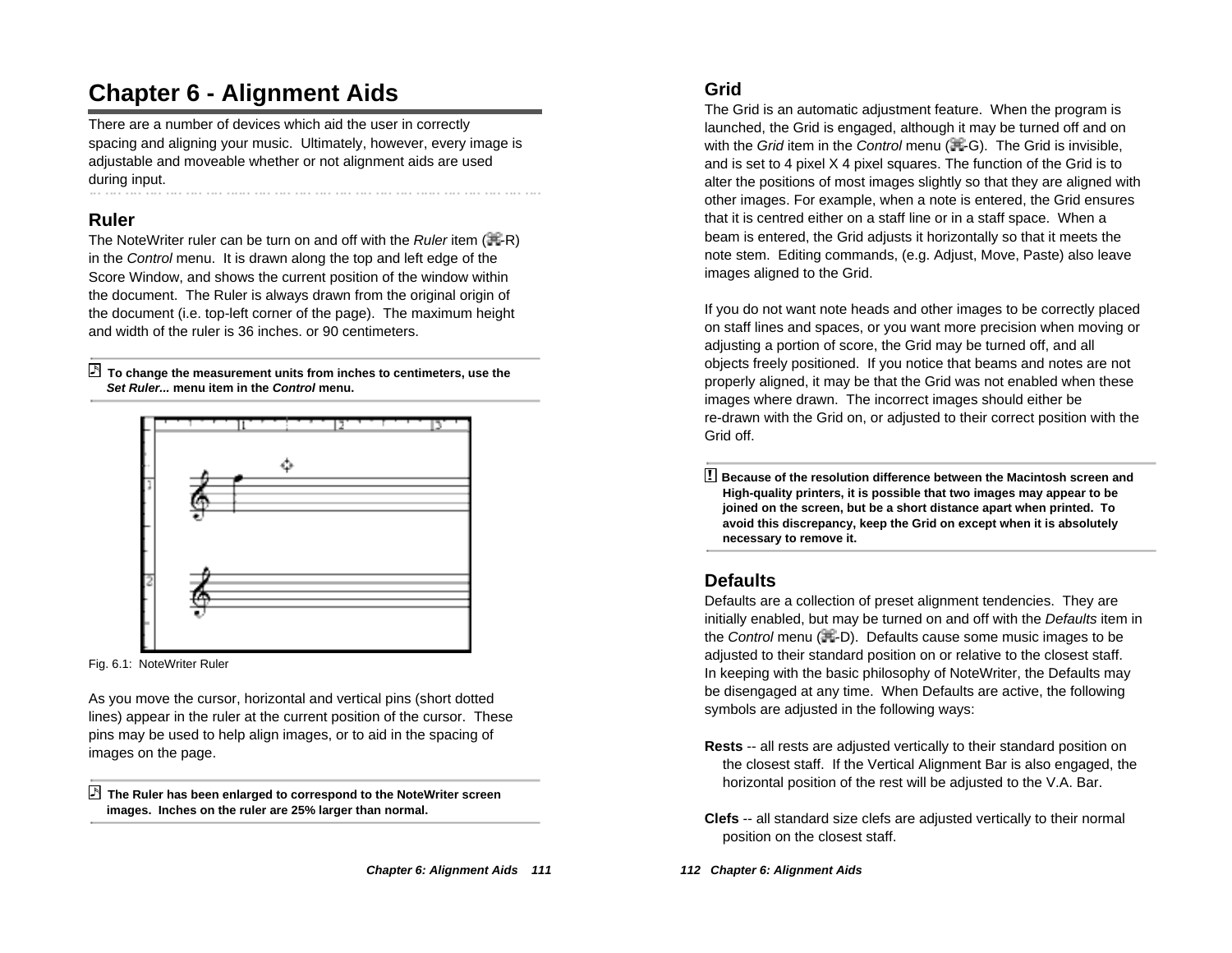- **Barlines** -- barlines, double barlines and repeat barlines are adjusted so that they connect the top line of the top staff with the bottom line of the bottom staff in the closest system. If Defaults are disabled, barlines will be drawn the height of a single staff down from the cursor position.
- **Global Barlines** -- global barlines are normally drawn between all established systems. With Defaults disabled, single barlines will be drawn on all staves of the page at the horizontal location of the cursor.
- **Beams** -- the direction in which beams are drawn is automated when Defaults are engaged. The system looks at the first cursor position and draws the beams in an upward or downward direction depending upon the first mouse click relative to the middle line of the closest staff. If the first mouse click was above the middle line, then the beams are drawn in a downward direction, and vice versa. If Defaults are disabled, upward drawing direction for beams (i.e. beams below notes) is specified with the commands "bb", "aa", "gbb" and "gaa". When adding beams to notes that are in extreme registers, remember to place the beam on the opposite side of the middle staff line.
- **Notes** -- when Defaults are disabled, ledger lines are not automatically added to notes. Ledgers may later be added with the Add Ledgers menu item, or with the "l" Command.
- ! **All of the above Defaults are turned off when the Disable Defaults menu item is selected. As in the case of the Grid, it is recommended that the Defaults normally be left enabled, and disabled only when needed.**

## **Vertical Alignment Bar**

The Vertical Alignment Bar (V.A. Bar) consists of a dotted line running the entire length of the page with a box affixed to the line, and positioned on one of the staves. It is activated by the Alignment item in the Control menu ( $\mathbb{H}$  - L). While active, all notes and rests will be adjusted horizontally so that they appear at the position of the V.A. Bar regardless of where the mouse was originally clicked.



Fig. 6.2: Vertical Alignment Bar

There are six methods of moving the Vertical Alignment Bar horizontally:

- When you depress the Space bar, the V.A. Bar shifts to the right the distance specified in the Alignment dialog box (choose Set Alignment... from the Control menu). Holding the Shift key down and depressing the space bar will shift the V.A. Bar to the left.
- When you depress the Tab key the bar will move to the right a multiple of the space bar increment (the multiple  $\times$  4,  $\times$  6 or  $\times$  8 is also determined by the Set Alignment... menu item). As above, Shift-Tab moves the Bar to the left.
- You may use the Back-quote key or the Shift and Back-quote keys to move the bar by its smallest increment (4 pixels) to the right or left. This is useful for making fine adjustments to the position of the V.A. Bar.

 **The Back-quote key (') also has the tilde (~) character on it and is located different places on different keyboards - sometimes it is immediately to the left of the spacebar and sometimes it is the top-left key on the keyboard.**

- You may place the cursor in either of the black circles which are centred on the vertical line and drag the Bar to a new position.
- Although not yet discussed in the manual, it is possible to move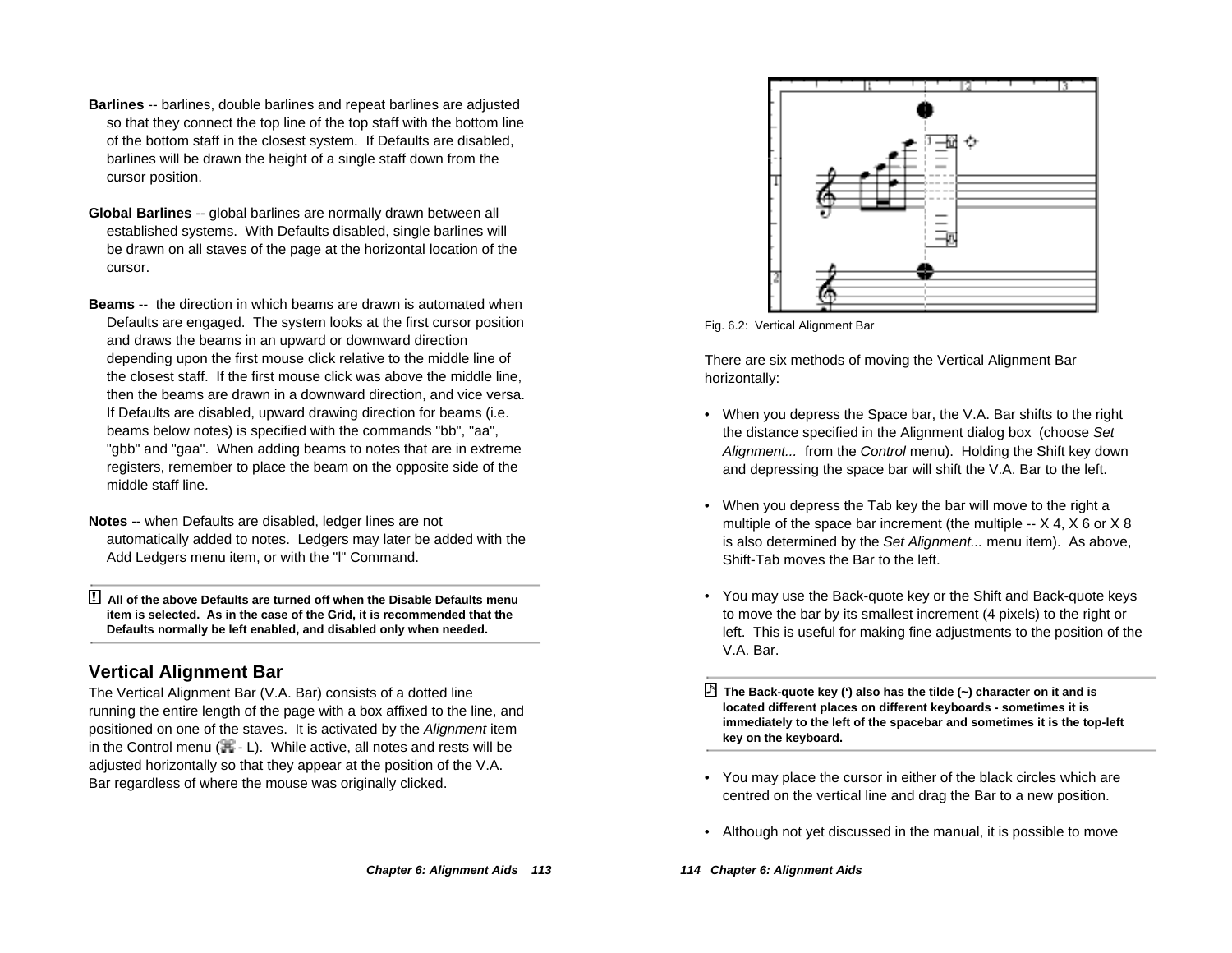the V.A. Bar with the Keyboard controls in the Keyboard Window. The left and right arrows shift the Bar increments to the left and right.

•The Auto Increment item can be selected from the Control menu. This feature causes the Vertical Alignment Bar to move automatically after a note or rest has been added. The distance of the increment is a multiple of the current Alignment setting (determined by the Set Alignment menu item.) The increment distances are as follows:

| - Alignment setting      |
|--------------------------|
| - 2 X Alignment setting  |
| - 4 X Alignment setting  |
| - 8 X Alignment setting  |
| - 16 X Alignment setting |
|                          |

(Smaller rhythmic values are set to short default distances.)

To shift the Vertical Alignment Bar up and down the page, click on the small arrows in the top-right and bottom-right corners of the Vertical Alignment box. If you click on the up arrow, the V.A. Bar shifts to the staff immediately above the current staff and if you click on the down arrow, the V.A. Bar shifts to the first staff below. The visible portion of the document is adjusted so that the new staff appears on the screen.

! **If you input images and you don't see them on the screen, check to see whether the V.A. Bar is on. If the V.A. Bar is situated at the very edge of the window, the notes and rests appearing at this position may be only partially visible.**

## **Vertical and Horizontal Guides**

The function of Vertical and Horizontal Guides is to aid in the alignment of notes, rests and other images in a large score. Essentially, the guides are dotted lines which run the entire height or width of the document. They are placed on the document by selecting either the Vertical Guide tool or the Horizontal Guide tool and clicking the mouse at the position you want the guide drawn. Guides are aligned to the Grid when the Grid is enabled. You can remove individual Guides by selecting the tool again and clicking on an existing line, or you can clear all the guides on the page by clicking on the small square in the upper-right corner of the Guide tool box.

In practical terms, Vertical Guides are useful for placing a marker at each beat or sub-beat within a measure. In the example below, Guides have been placed at the beginning of each of the three beats. If you were to scroll down the page, the dotted lines would mark the horizontal position of these beats.



Fig. 6.3: Vertical Guides

Vertical Guides are also useful for aligning barlines and margins. For example, if you want the right margins of your staves aligned, you can place a guide on the final barline of one system and stretch or compress the other systems so that their final barlines are also aligned to the Guide.

Horizontal Guides are useful for the alignment of text, dynamic markings, crescendi and any other images that you want to be aligned across the page.



Fig. 6.4: Horizontal Guides

**116 Chapter 6: Alignment Aids**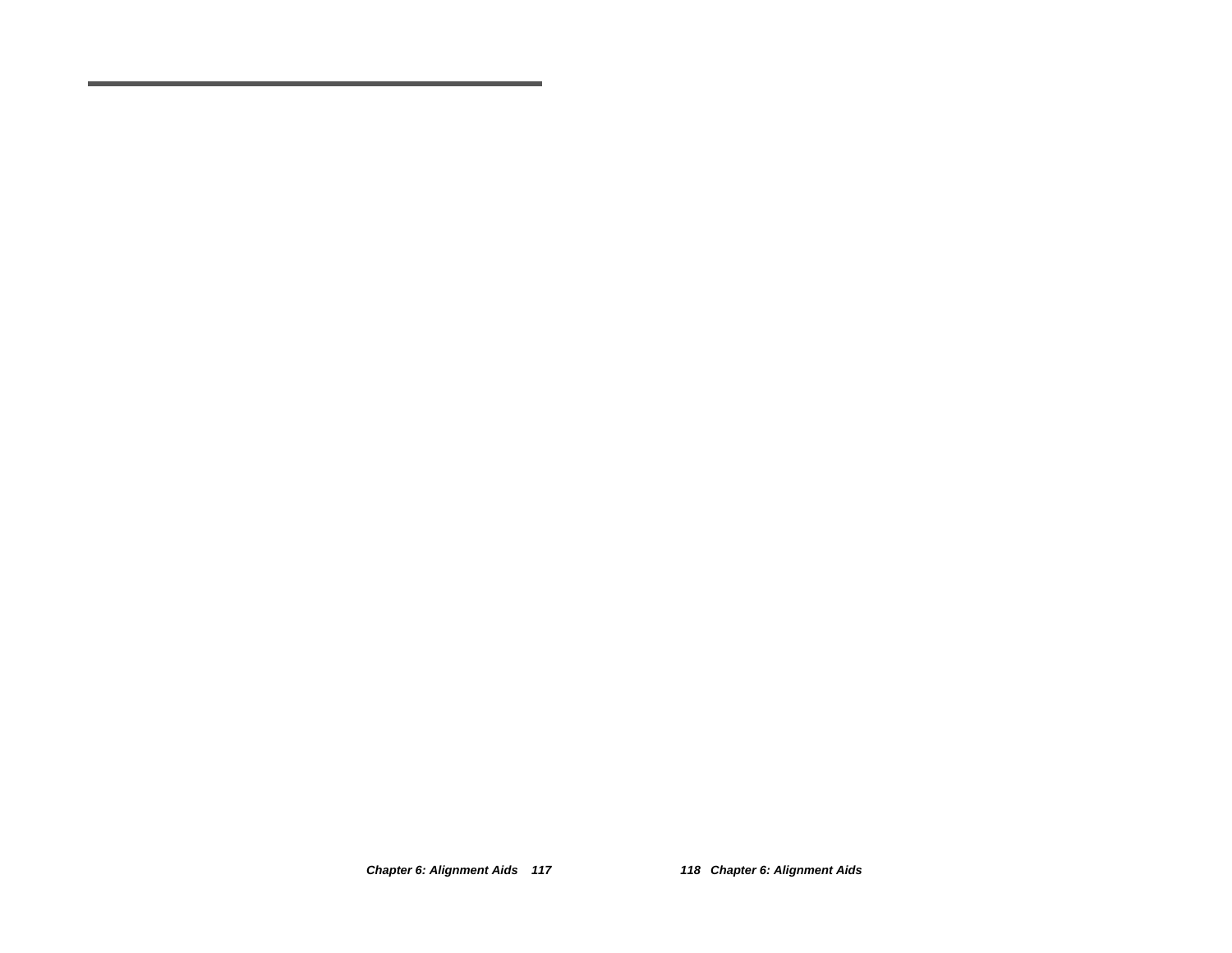# **Chapter 7 - Advanced Input Methods**

The standard method of adding images to the score is to type a command on the keyboard and specify the placement of the image by clicking the mouse button. In addition to this input method, there are a number of other ways in which images can be added to the score - QuickScrawl™ entry, On-screen Keyboard entry and Numeric Keypad entry. The Auto-Beam feature is also described in this chapter.

## **QuickScrawl**

QuickScrawl is an extended mouse-entry method and are available at all times. The purpose of QuickScrawl is to allow NoteWriter images to be quickly drawn (or "scrawled") using the mouse as a drawing tool. Immediately after drawing, the scrawl is analysed and is replaced by the desired NoteWriter image. The advantage of QuickScrawl is that the images can be quickly added to the document without having to change the Current Command.

There are three QuickScrawl modes, each defined by the cursor used - Pencil, Quill and Crayon. To activate these modes, a particular key is held down on the keyboard.

| <b>Key Depressed</b>   | <b>QuickScrawl Mode</b> |
|------------------------|-------------------------|
| Shift OR Caps Lock     | Pencil                  |
| Option                 | Quill                   |
| Command $(\mathbb{H})$ | Crayon                  |

While one of these keys is held down, the cursor appears as the suggested drawing instrument. If the mouse button is depressed, a line will be drawn on the screen as the mouse is moved. When the mouse button is released, the QuickScrawl drawing you have made is matched against templates of possible NoteWriter images, and if there is a match, the NoteWriter image is placed on the screen at the location of the drawing. Usually, the initial position of the drawing is used to position the NoteWriter image.

Each of the three QuickScrawl modes is used to draw a particular subset of NoteWriter images. Since some QuickScrawls are used in different modes to represent different images, it is important to remember which categories of images are drawn by which cursor.

The images are divided as follows:

| Pencil    | Quill        | Crayon                       |
|-----------|--------------|------------------------------|
| Rests     | <b>Beams</b> | <b>Dynamic Markings</b>      |
| Barlines  | Some Notes   | <b>Articulation Markings</b> |
| All Notes |              | Ornaments                    |
| Flags     |              | Accidentals                  |
| Clefs     |              |                              |

When using QuickScrawl it is important to think of this activity as a kind of shorthand. You are not really trying to draw the image freehand, but rather are simply creating a series of line segments that will be matched to the desired image's template. All "scrawls" are reduced to a series of straight lines in one of the eight compass directions (N, NE, E, SE, S, SW, W, NW). To get accurate results, keep your lines straight and as close to the compass directions as possible.



Fig. 7.1: The Eight compass directions of QuickScrawl.

The procedure for adding an eighth note (with a downward flag) to your score with QuickScrawl would be as follows:

- The command line, usually containing a commonly used symbol, such as "q" for quarter note, is left unaltered.
- Ensure that you are in insert mode (the insert box should be highlighted.)
- The Shift key is held down, and the cursor, which now resembles a pencil, is moved to the starting position -- in this case, the third staff space (from the bottom).
- The mouse button is then depressed and the mouse is moved in the pattern which represents the eight note (South followed by North-East as shown below). It is important to try to keep the lines as close to the 8 compass directions as possible.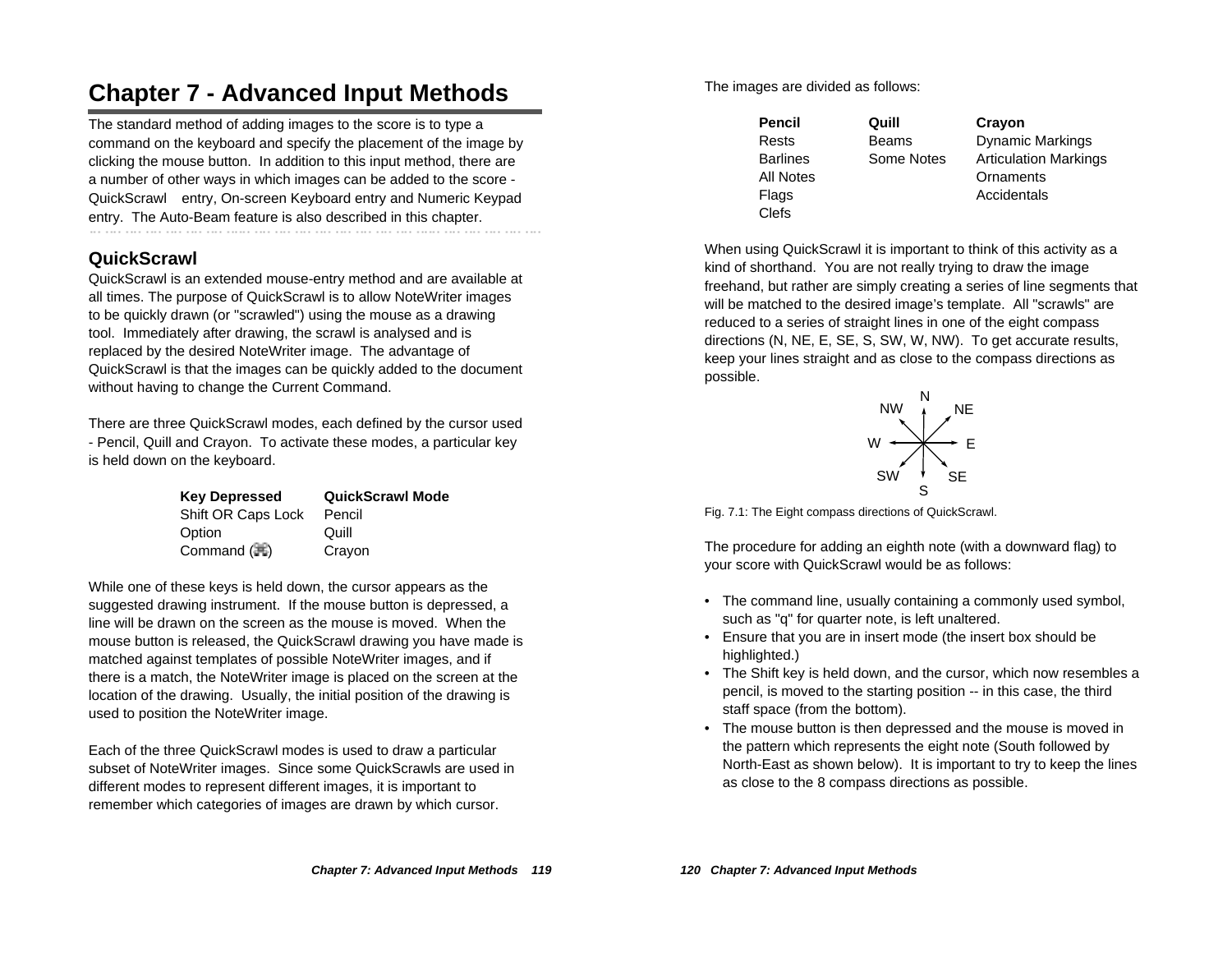

Figure 7.2: A QuickScrawl Gesture

The length of the lines is unimportant since it is the sequence of compass directions which is used for identifying patterns. If NoteWriter fails to find a match, the screen will remain unchanged and the drawing may be repeated. If an incorrect image is drawn, it may be cleared with Undo.

In this case, as in the case of many NoteWriter images, the position of the eighth note is adjusted to the Grid (assuming it is engaged) and horizontally to the Vertical Alignment Bar (if it is on.)

#### **Pencil Routines**

The Pencil routines are the most commonly used. You may find it convenient to use the "Caps Lock" key (rather than holding down the "Shift" key) if you are using QuickScrawl to enter a series of images. (The "Option" and "Command" keys may still be used to activate the Quill and Crayon with the "Shift" or "Caps Lock" keys down.)

Normally, the starting position of the Pencil (or the target cursor before it is transformed into a Pencil) determines the location of the NoteWriter image on the screen. Rests and barlines will normally default to the closest staff (provided Defaults are engaged) and notes and rests will normally be drawn at the Vertical Alignment Bar (if it is on). Notes are all drawn at their standard length. To get non-standard note stems, the stem or flag must be altered with the Adjust procedure after the image has been added.

## **Quill Routines**

Quill routines are different from Pencil and most Crayon routines Crayon routines because they are sensitive to the starting and ending positions of the "Quickscrawl". Normally, beams are drawn from the beginning quill position to the final quill position regardless of how many strokes have occurred between them.

In the case of all beams, NoteWriter decides whether a straight beam

"b - type" or angled beam "a - type" is to be drawn by the location of the starting and ending cursor positions. Angles less than 10 degrees above or below the horizontal will be drawn as straight beams others will be angled from the first to the second cursor positions.

Both the Pencil and the Quill can be used for entering quarter notes and flagged notes.

## **Crayon Routines**

The Crayon is used to add dynamic indications, articulation markings, ornaments and other specialized images. The arpeggio, trill and octava are drawn from the starting cursor position to the ending position while all others are positioned according to the starting cursor position (as in the case of Pencil routines).

A complete chart of QuickScrawl commands is provided in Appendix 2. The chart shows the QuickScrawl pattern, the NoteWriter image it represents, and information on where the starting cursor position should be. The fourth column lists the NoteWriter features which affect the final position of the image: the Grid, Defaults (if they are enabled) and the Vertical Alignment Bar (if it is on).

# **On-screen Keyboard**

NoteWriter provides an on-screen piano keyboard which may be used to enter notes into the score. Select Keyboard  $(\mathbb{H}-E)$  from the Windows menu to make the keyboard visible. In effect, the Keyboard is a complex input controller. In addition to adding notes to the score the boxes in the Keyboard Window can be used to add or alter accidentals, to adjust pitches, to add bar lines and to move the Vertical Alignment Bar around the document.

In order to use the Keyboard to enter notes, the following steps must be followed:

- The Keyboard Window must be visible.
- The Vertical Alignment Bar must be on -- notes are drawn on the staff indicated by the V. A. Bar and at the location of the V.A. Bar. If the V.A. Bar is not moved (by depressing the space bar or clicking the arrows in the Keyboard Window), the next note will be drawn at the same horizontal location.
- The image to be drawn must be entered as the Current Command.

**122 Chapter 7: Advanced Input Methods**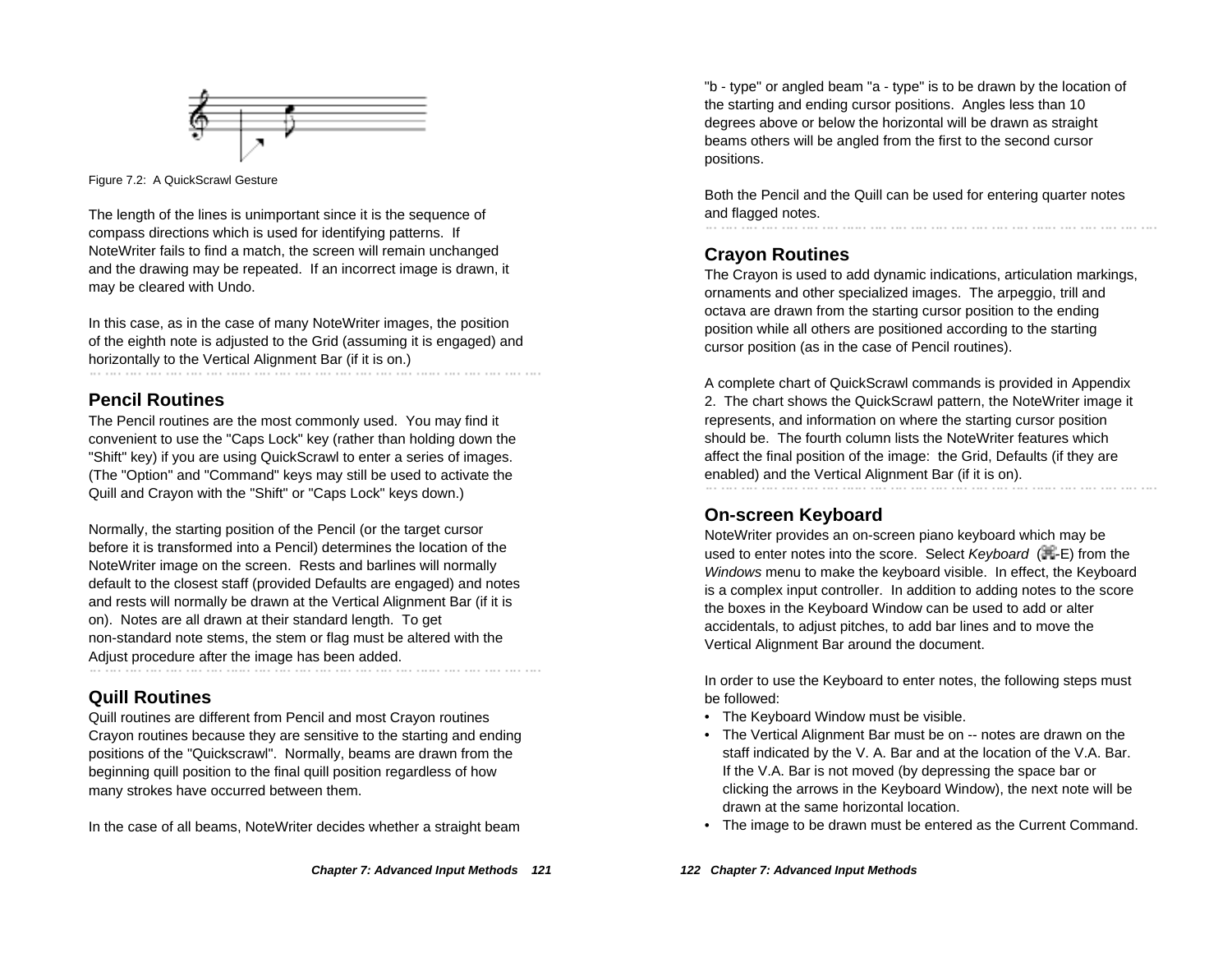If there is no Command, or the Command is not a note, nothing will be added to the score.

Remember, all input methods in NoteWriter may be used interchangeably. You may keep the Keyboard Window visible, and still enter notes using other methods. Also, the Keyboard controls can be used to modify the last note entered (i.e. alter accidentals, add dots etc.) regardless of the input method used.



#### Fig. 7.3: Keyboard Window

#### **Piano Keyboard**

The central component of the Keyboard window is the 5 octave piano keyboard. When you depress the mouse button with the cursor on one of the keys the corresponding pitch is sounded from the Macintosh internal speaker and the note (indicated by the Current Command) is entered on the score. The volume of the sound can be altered in the System Control Panel (under the Apple menu).

! **Because of the changes to the Macintosh Sound Manager and to the Macintosh System file, the keyboard may not sound on your computer.**

#### **Set Clefs**

Since NoteWriter has no immediate knowledge of which clef is associated with which staff, the clef must be set by clicking the appropriate box. All notes played on the keyboard are drawn on the current staff (which is determined by the Vertical Alignment Bar) at the pitch relative to the specified clef. In other words, if you play middle C (which is the gray note on the keyboard) the note will appear one line below the staff if the treble clef is selected, one line above the staff if the bass clef is selected, on the middle staff line if the alto clef is selected and on the second line if the tenor clef is selected.

#### **Move Vertical Alignment Bar Up or Down**

The up and down arrows shift the Vertical Alignment bar to the previous or next staff in the score. The new staff becomes the current staff (i.e. the staff on which notes will appear), and the document is adjusted so that the staff is visible in the window.

#### **Set Stem Direction**

There are three settings for stem direction. The settings determine which direction stems and flags will be drawn when notes are input. The highlighted box indicates the current setting, which may be changed by clicking one of the other boxes. The three settings are:

- Default direction (above the middle line stems down, middle line and below -- stems up)
- Force stems down (lower voice of a two part composition)
- Force stems up (upper voice of a two part composition)

#### **Flip Stem Direction**

Clicking the mouse in this box flips the direction of the stem or flag. This procedure operates on the last image added to the score (provided it is a note).

#### **Remove Stem**

Clicking this box causes the stem of the last image to be eliminated. This feature can be used for chord clusters, where notes are placed on either side of the stem.

#### **Shift Vertical Alignment Bar Right and Left**

There are four horizontal shift areas. The thick arrows move the V.A. Bar the distance set with the Set Alignment menu item. The thin arrows shift the Bar a distance of a single note width. The main purpose of the thin arrow is to shift the V.A. Bar to the other side of the stem (for creating chord clusters). The normal methods of moving the V.A. Bar may also be used (i.e. depressing the Space, Tab or Back-quote keys.)

**124 Chapter 7: Advanced Input Methods**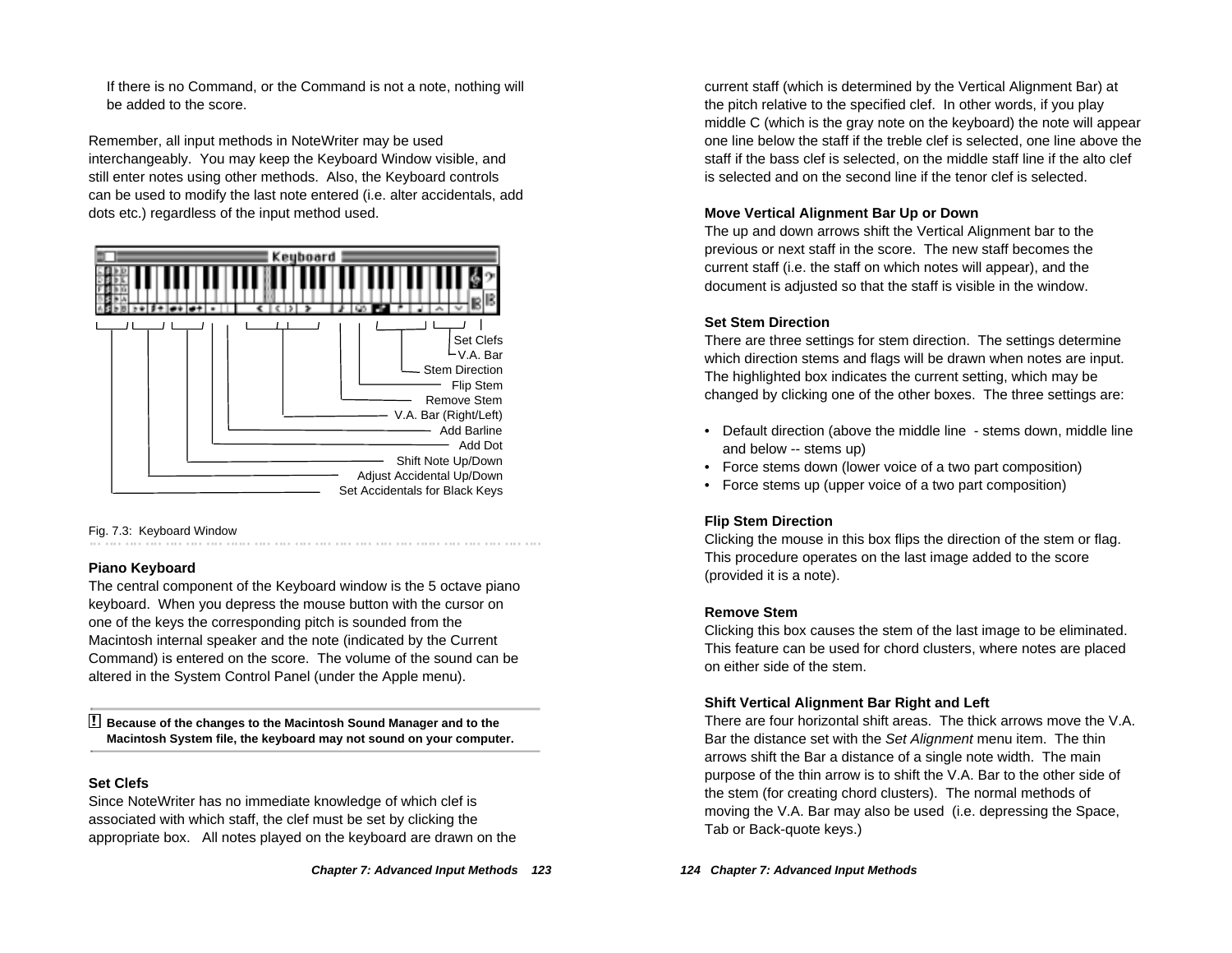#### **Add Barline**

This box causes a barline to be drawn at the position of the Vertical Alignment Bar. After drawing the barline, you should increment the V.A. Bar to the right to allow some space between the barline and the next note.

#### **Add Dot**

This box causes a dot to be added to the last image provided it is a note. To remove the dot, choose the Remove Modifiers item from the Modify menu or the Remove Dot item from the Ext. menu.

#### **Shift Note Up or Down**

These two boxes cause the last note entered to be shifted up or down in the score. This is useful for error correction or for enharmonic adjustments to notes.

#### **Shift Accidental Up or Down**

These two boxes cause the accidental associated with the last entered note to be altered. If there is no accidental, one will be added. The accidentals appear in a circular sequence as follows:



Fig.7.4: Shifting Accidentals

#### **Set Accidentals for Black Keys**

Although not a complete enharmonic system, this table controls which note and accidental appears when the black keys are played. The five rows in the table each refer to one of the black pitch classes (i.e. a pitch in all octaves) beginning with the C#-Db key. The four columns in the table indicate which note and accidental appears. In the case of C#, the choices are:

> 1) the note on C with no accidental 2) the note on C with a sharp accidental 3) the note on D with a flat accidental

4) the note on D with no accidental

Normally, the current key signature (if there is one) is set by selecting the the appropriate notes in the first or fourth columns. Doing this will stop accidentals that appear in the key signature from appearing. The example below shows the normal configuration for two different keys. Notice that this table allows leading tone accidentals (e.g. F sharp in G minor) to be set as well as the accidentals in the key signature.



G Mno

Fig. 7.5: Setting Key Signatures

 **The Key Signature table does not accommodate keys with more that 5 accidentals. Also, there is no mechanism for automatically adding sharps or flats to the white piano notes. These alterations must be made with the Shift Accidental boxes.**

## **Numeric Keypad Entry**

Numeric Keypad entry is active at all times and may be used to enter notes or to modify any notes added with other input methods. As with the On-screen keyboard, the Vertical Alignment Bar must be active for notes to be added with Numeric Keypad entry. The keys of the numeric keypad have the following functions:

1) The Enter key is used as a shift key.

2) Numbers 1 through 9 are used to enter notes. The note type is determined by the Current Command and the number indicates the diatonic interval above or (if the Enter key is held down) below the previous note. For example: 1 is a unison, 2 is a step above, Enter-3 is a third below). The initial starting position is the top line of the staff.

Normally stem direction is determined by the pitch (with notes above the middle staff line having stems down and notes below the middle staff line having stems up.) However, you may also use the Stem Direction settings in the Keyboard window to force stems to be drawn up or down. When Auto-beam is active, notes will be

**126 Chapter 7: Advanced Input Methods**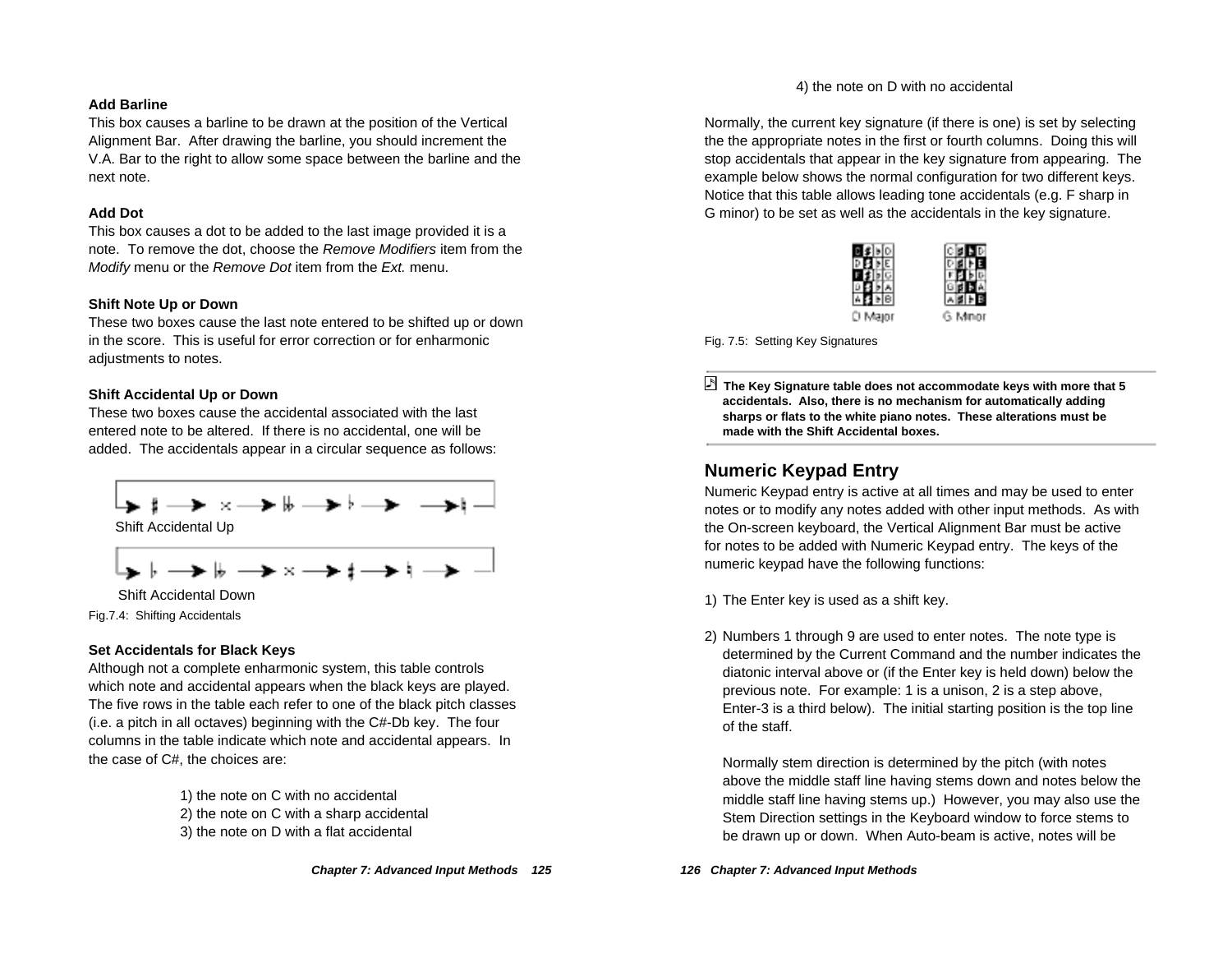grouped into beams as they are entered.

- 3) The "0"key adds a rest (at the position of the V.A. Bar) that is equivalent to the note type specified by the Current Command - (eg. if the Command is "q", a quarter rest will be added.)
- 4) The "." key adds a dot to the previous note (and increments the V.A. Bar.)
- 5) The "+" key adds accidentals to the previous note. The accidentals are added by ascending semitones: natural - sharp double sharp unless the Enter key is held down in which case the direction of the semitones is reversed: natural - flat - double flat. This key can be used to modify notes added with any NoteWriter input method.
- 6) The "-" key is used to jump back to the previous note. This is necessary when Automatic Increment is engaged and you want to build chords within a single voice.
- 7) The "\*" key is used to flip the stem direction of the previous note.
- 8) The "/" key is used to add barline at the position of the V.A. Bar.
- 9) The "=" key is used to eliminate the stem of a note (for building chords.) When the key is depressed a second time, the stem is restored without a flag (if one previously existed).
- 10) The "clear" key acts as a carriage return. It scrolls the document back to the left edge of the page and moves the Vertical Alignment Bar to the beginning of the next staff.



## **Auto Beaming**

Auto Beaming is turned on with the Auto Beam item  $(\mathbb{H}$ -1) in the Control menu. The beat size of the beam group is specified with the Set Auto Beam... item in the Control menu

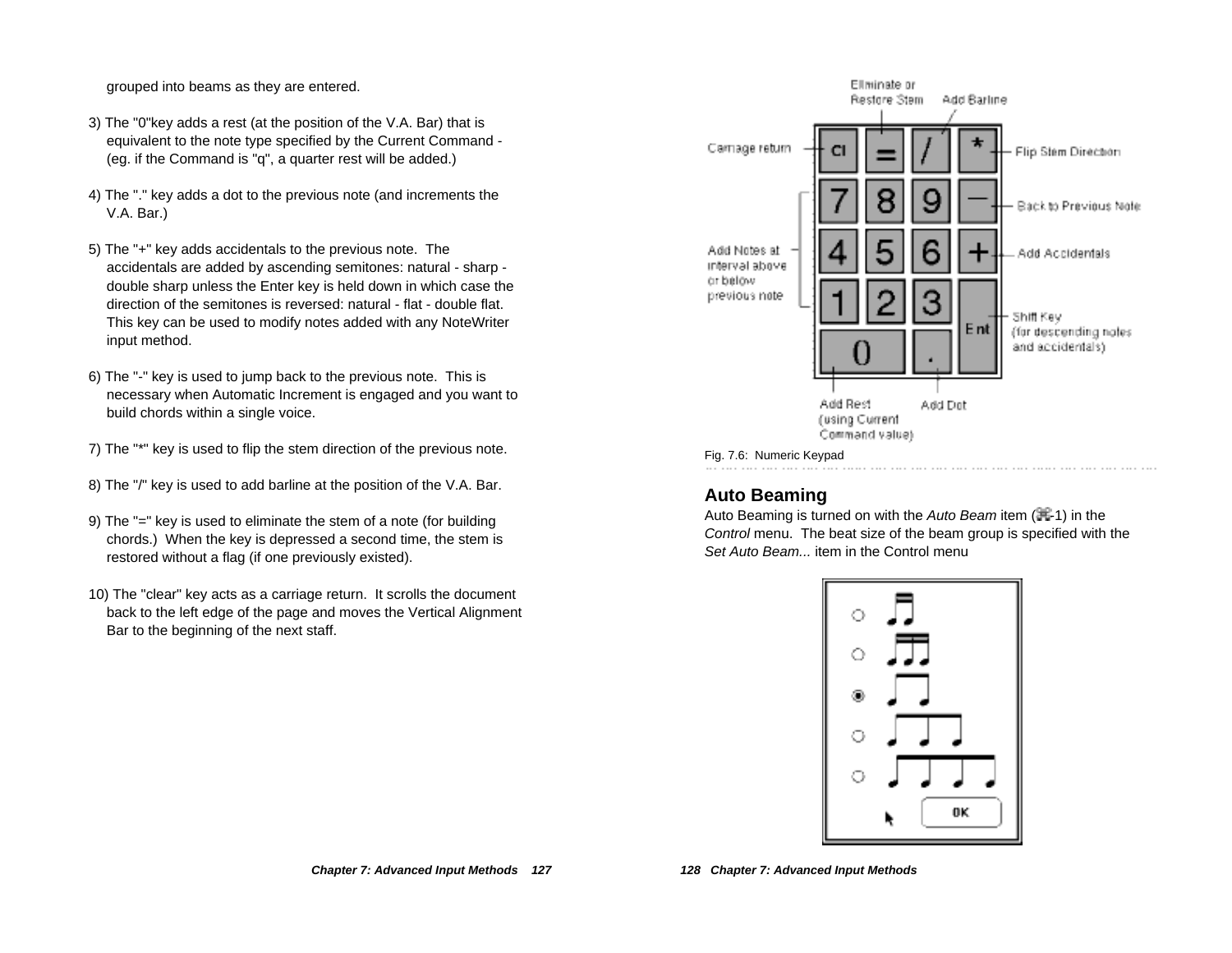Fig. 7.7: Set Auto Beam Dialog

When Auto Beaming is active, the notes and rests you enter are collected until a full beat has been entered. At this time, the notes will be formed into a beam group and the next group of notes and rests collected. Notes that are placed at the same horizontal location as the previous note (i.e. in chords) will not be counted as new notes.

While using auto beaming, you can reset the beam counter (which keeps track of the notes that should be included in the beam group) by choosing the Reset Auto Beam item  $(\mathbb{H} - 2)$  in the Control menu. When a barline is entered or the Clear key (i.e. a carriage return) is hit the beam counter is automatically reset.

If incorrect beaming occurs, you can select Undo to remove the beam and choose Reset Auto Beam at the beginning of the next beat.

The Auto Beam feature is especially useful when used in conjunction with Auto Increment and either the On-screen Keyboard or Numeric Keypad entry.

! **Auto Beaming should only be used for entering relatively simple rhythmic material - it cannot accommodate triplets or other complex groupings. Remember to turn off Auto Beaming when you are not using it or it may try to beam notes that you do not intend to be beamed.**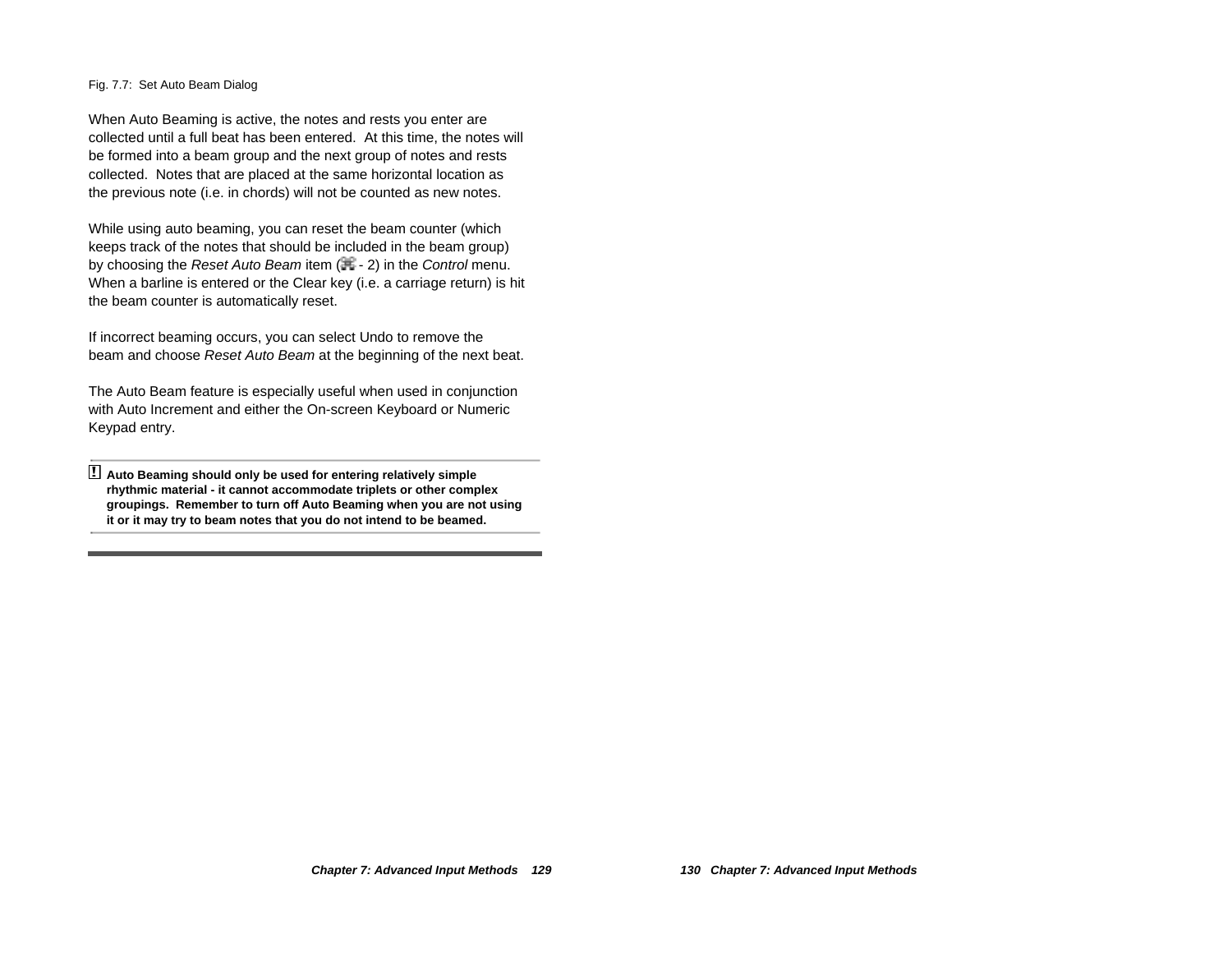# **Chapter 8 - Other Features**

## **Command List**

The Command List...  $(\mathbb{H} - F)$  item in the Windows menu displays an extensive listing of NoteWriter commands along with the image they draw.

Simply click on an image to automatically enter it as the Current Command or click the Done button to close the window. Refer to Appendix 4 to see the images in the Command List.<br>  $\ldots$  in the company of the company of the company of the company of the company of the company of the company

## **Overview Window**

The Overview feature (which is activated by the Show Overview...  $(E-F)$  item in the *Windows* menu) provides a reduced view of the document. The reduction factor depends on the size of the document and the size of your screen, but the entire page will be displayed in the Overview window.

The Overview window may be moved (by dragging the Title Bar) and closed (by clicking the Go-Away box.) As discussed in Chapter 5, the visible portion (print area) of the document appears as a highlighted rectangle in the Overview window. You may indicate a different print area by dragging this rectangle to a new location.

Changes that are made to the score while the Overview window is visible are not updated in the Overview window. However, the changes will appear when the Overview window is redrawn (either by re-selecting the menu item or scrolling to a different page.



#### Fig. 8.1: Overview window

# **Change Page Size**

To change the size of your page, select the Change Page Size item from the Document menu. A dialog box, which is similar to the Page Set-up dialog box, appears and a new document size may be specified by dragging the box in the grid or by typing the new values in the Score Height and Score Width text boxes. If you want to specify a size larger than the sizes available with the grid (i.e. larger than 24" X 32"), enter the new size in the text boxes and click the Show Score Size button. You should also indicate whether you want all pages to be altered or only the page that is currently visible.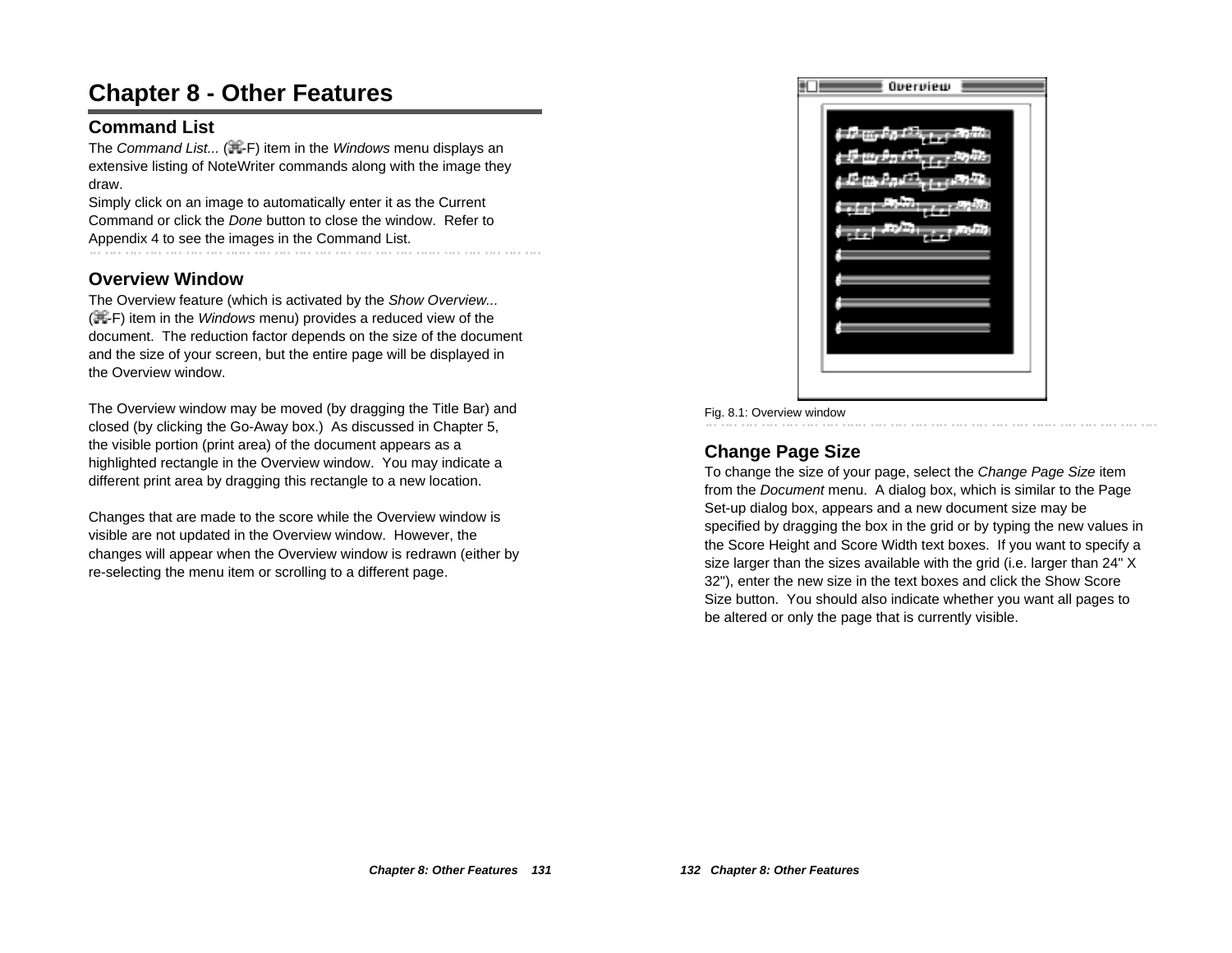

Fig. 8.2: Change Page Size Dialog Box

When you change the page size, the images in the document are not altered. If you widen the document, the right edges of staves will have to be extended manually -- by selecting and adjusting them. If you lengthen the document, additional staves must be added manually (either by copying and pasting existing staves or with the "fst" command). If you reduce the size of the document, you should ensure that all images have been removed from the area being eliminated. Images left in this area are still considered to be part of the document and may appear when the document is printed.

## **Other File Formats**

As mentioned earlier, NoteWriter supports two file formats in addition to NoteWriter format. To save a document in another format, select Save As... (from the File menu) and choose one of the three possible formats

- NoteWriter format used to save the current NoteWriter document with a different name.
- PostScript format used to save the document as a PostScript file or in Encapsulated PostScript format for inclusion in page layout programs or word processors.
- Paint format used to save the current page as a bitmap in MacPaint format.



Fig. 8.3: Save As... Dialog Box

# **NoteWriter Format**

Choosing Save  $(\mathbb{H}\text{-}S)$  from the File menu will save the entire NoteWriter document and all its attributes in standard NoteWriter format. It is recommended that you select Save regularly while working to avoid losing your work through a system or program crash.

Selecting Save As... from the File menu and choosing the NoteWriter Format button will allow you to save your file with a different name. The original file will remain on disk as it was when you last saved it.

# **PostScript Format and Encapsulated PostScript**

To save a document or a single page as a PostScript file or in EPS format, select the Save As... item in the File menu and choose the PostScript<sup>®</sup> Format button. To save a portion of the page in EPS format, select the area to be saved (with the Select-Rect or Select-Region tools) and choose the Save Selection as EPS... item in the File menu.

A series of dialog boxes allow you to set the various options for saving your PostScript or EPS file. You will first be asked to specify a printing scale for your file. This is the point size that the images will be drawn at if no additional reduction or enlargement is performed.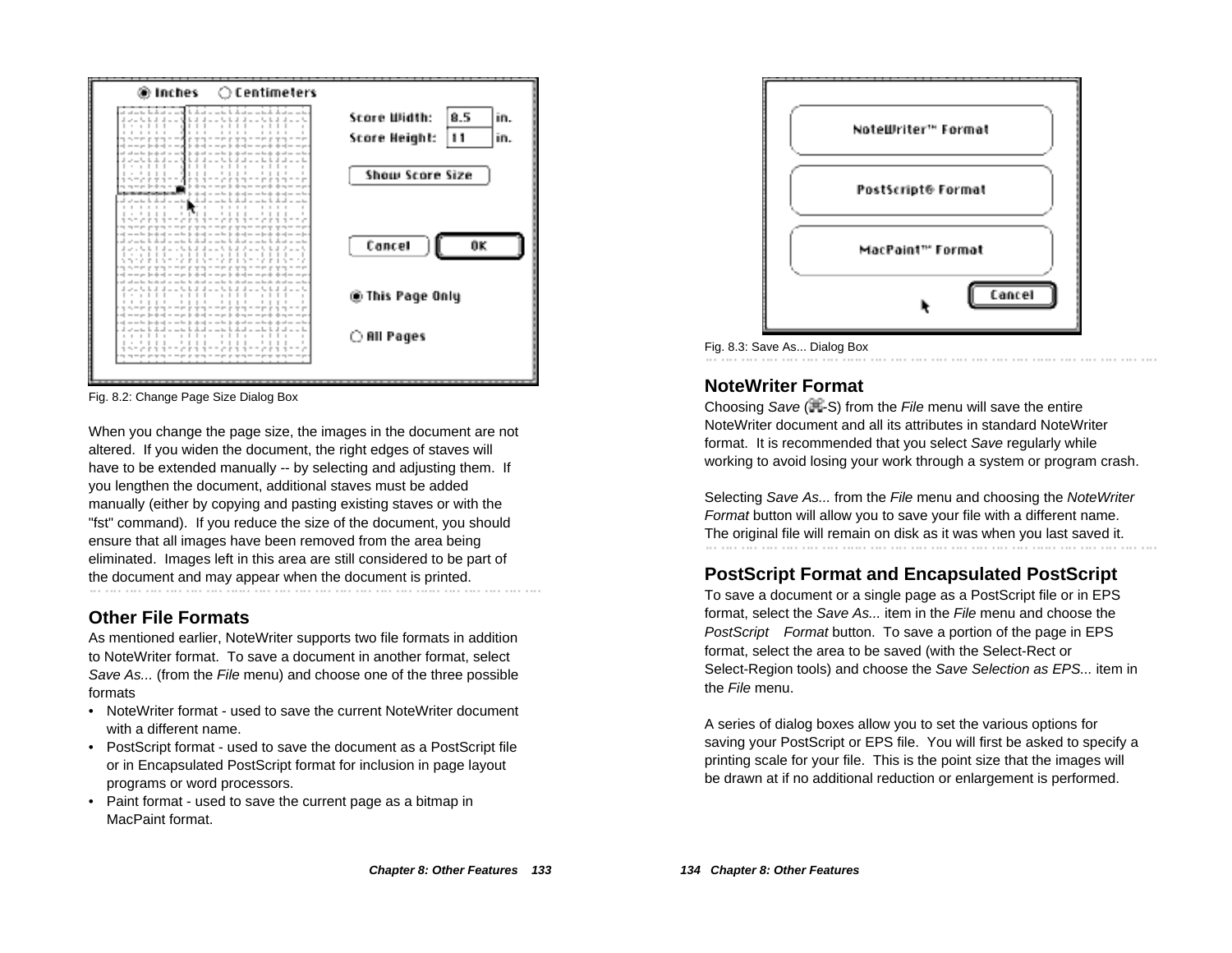

Fig. 8.5: Printing Scale Dialog Box

The chart below shows the possible point sizes and their equivalent reduction / enlargement percentages:

| 16 point | 67%  |
|----------|------|
| 20 point | 83%  |
| 24 point | 100% |
| 28 point | 117% |
| 32 point | 133% |
| 36 point | 150% |

Since most of the applications that accept EPS files have their own facility for scaling, you may want to simplify the process by saving the file at normal size (24 point.) The excerpt can be scaled or resized after it has been imported into the page layout or word processing program.

After setting the page scale, you will be prompted to set the Document Type as either an Encapsulation or as a PostScript file. Encapsulations (which are in Encapsulated PostScript format) are usually single page excerpts (or smaller) that are to be imported into other graphics programs. PostScript files are self-contained files (which may include multiple pages) and which can be downloaded directly to a PostScript printer. Since PostScript files include the PostScript code to print the page, they are not intended to be imported into page layout programs - use Encapsulation to do this.

 **For those familiar with Macintosh file types, EPS files are of type EPSF whereas PostScript files are of type TEXT.**

If you have chosen to save a PostScript file, a dialog box will prompt you to choose either This Page Only or Entire Document. This Page Only refers to the page that is currently visible.

Next, you will be asked whether you want to save a picture (in PICT format) with the PostScript file. The picture is a bitmap image of the page (or the selected area if you have chosen Save Selection as EPS...) The picture is saved with the EPS file and will appear when the EPS file is imported into a page layout or word processing program. If you are exporting the EPS file to a non-Macintosh computer, there is no point saving the picture since the program will not be able to display it.



#### Fig. 8.5: Save Picture dialog

Once these options have been set, you will be prompted to give the PostScript file a name. Be sure to give it a unique name so that you do not accidentally write over an existing NoteWriter file. As a convention, you may want to give all PostScript files a suffix (e.g. file.eps).

When saving a fragment of the score as EPS, only images whose primary Control Point is within the selected area are sent to the file. This means that staves are not included in the EPS file unless they are included in the selection. In some cases, you may want to add a short staff on top of an existing staff so that the shorter staff will be included in the file. For details on how to load EPS files into specific page layout, word processor and graphics applications, refer to the user's manuals of these programs.

As an example, the procedure for combining a music excerpt with text

**136 Chapter 8: Other Features**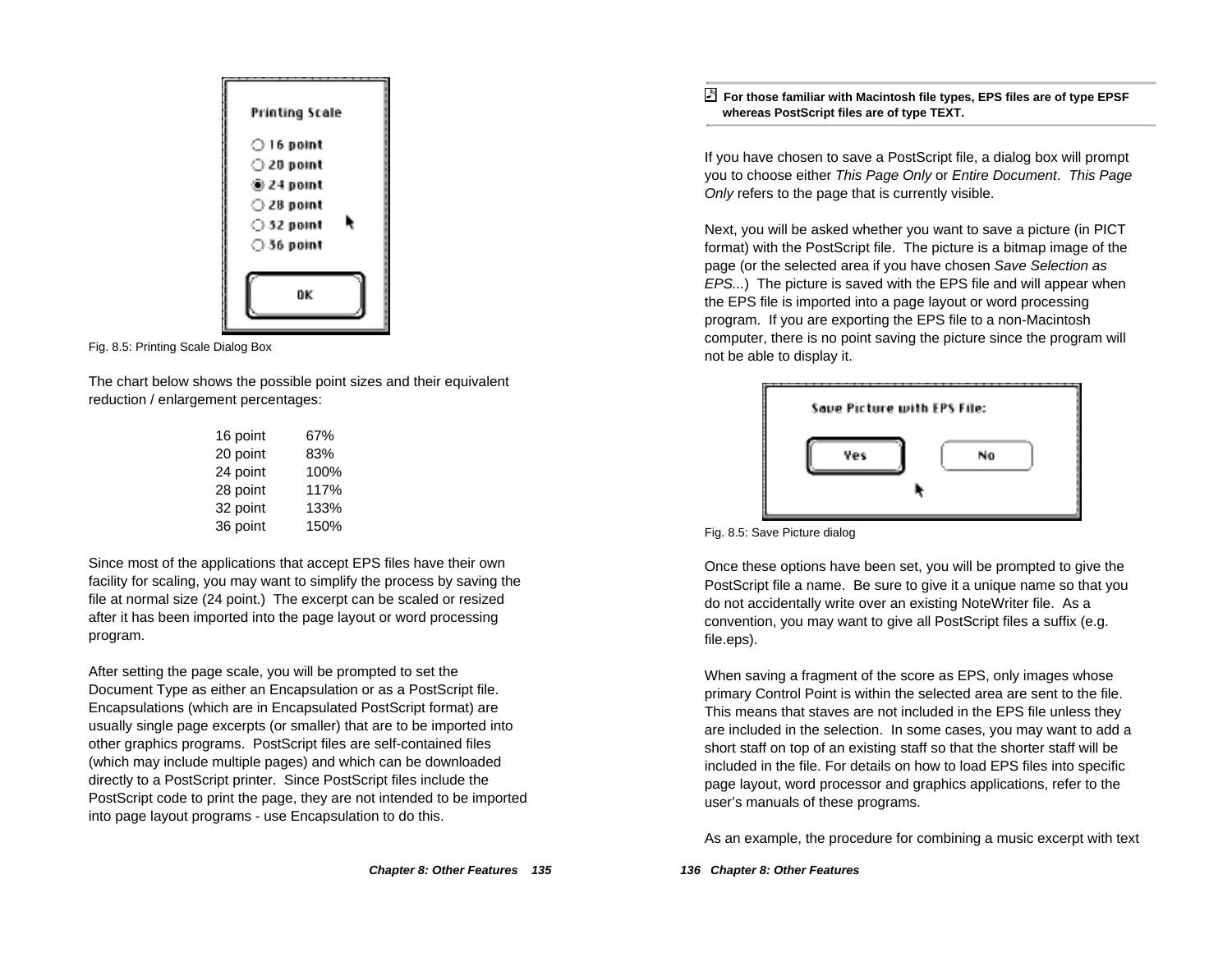in the PageMaker™ program is as follows:

- Select the excerpt with the Select-Rect tool. Include a staff in the selection if you want a staff drawn. All images whose first Control Point is selected will be included in the PostScript file, and the images will be clipped to the size of the rectangle.
- Choose the Save Selection as EPS item in the File menu and give the file a new name.
- Open the PageMaker file you want to add the NoteWriter excerpt to.
- •Select the Place item in the PageMaker File menu and choose the file you created in NoteWriter. Once the file is loaded, the cursor changes to indicate that a file in PostScript format is ready to be added to the document. Position the cursor at the location of the top left corner of the encapsulated fragment and click the mouse button.
- The fragment appears as a gray rectangle with the dimensions of the original selection. If a PICT has been saved with the file, it will appear in the box. If not, the title of the excerpt, the date and time created and the creating application (i.e. NoteWriter) will appear in the rectangle.

It is now possible to distort, crop, scale and adjust the position of the excerpt using PageMaker's standard editing procedures. Other page layout programs should operate in a similar fashion.

## **Paint Format**

To save a single page in Paint format, select the Save As... item in the File menu and choose the MacPaint Format button. MacPaint format is readable by many graphics applications and may be used to create graphic scores or to cut and paste fragments (as bitmap images) into many Macintosh word processors or graphics programs.

The procedure for doing this is:

- Save the score in Paint format and quit NoteWriter
- Open the graphics program (e.g. MacPaint, FullPaint™, SuperPaint™, Paint Cutter™ etc.) and load the file you have saved into the application.
- Copy the desired portions of the score and paste them into the Scrapbook (in the Apple menu).
- Quit the graphics application and open a text document on your word processor.
- Paste the excerpts from the Scrapbook into the text document.

Since NoteWriter screen images are enlarged, a 6.75" X 7.75" document will fill the 8" X 10" maximum size of the MacPaint file. Because of this restriction, it is not possible to save larger areas as Paint files.

- **Paint format is rarely required since the Macintosh system provides a** mechanism for capturing screen images (**其**- Shift - 3). However, if you **are working on a Macintosh computer with small screen, saving the page in Paint format may still be useful.**
- **It is NOT possible to open either PostScript or Paint files in NoteWriter. Remember to save your documents in NoteWriter format if you want to open them later.**

# **Working with Large Documents**

NoteWriter allows tremendous flexibility in page size and format, although orchestral-sized scores (because of their size) are somewhat awkward to work with without a large screen. The following suggestions should make the creation of orchestral scores simpler.

#### **Page Setup**

- When setting up your initial page, specify the document size and the distance between staves (which may be reduced in some scores.)
- You may also want to leave a slightly larger left margin so that instrument names can be added.
- You should decide how you want bar lines handled in the document - either individually or in instrumental sections, and you should set up the document appropriately. To do this, specify Other as the number of staves in a system and enter the staffs and braces as you want them.
- Add clefs, key signatures, instrument names and barlines to create a score template. The template should saved to disk and can be used for each section of the score, saving the document as a different name each time. This will save a substantial amount of page setup time. It is also possible to eliminate and re-position staves to alter the page format as the number of instruments changes.

**138 Chapter 8: Other Features**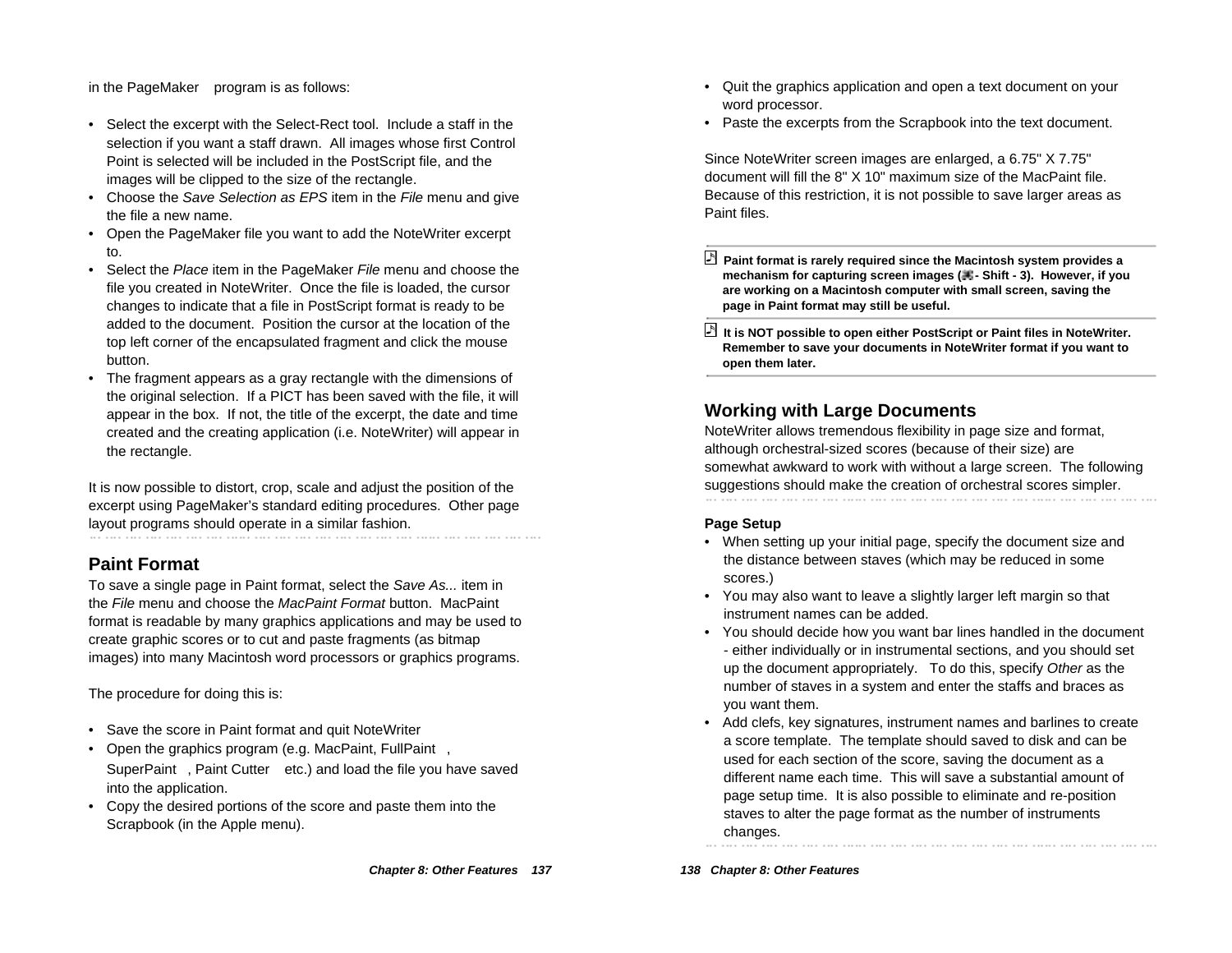#### **Entering the Material**

- Working on the document is no different than working on a small document, except that the small size of score window makes for a great deal of scrolling. It is advisable to use the Miniature Page in the Scroll Window to move directly to other places in the document, since sequential scrolling can be quite slow.
- When working though the score, you should enter the most complex lines first, then place Vertical Guides at each beat or sub-beat in this part. The other voices can then be correctly aligned to the Guides. Alternatively, if the music is very simple, you can use the Vertical Alignment bar (e.g. one increment of the V.A. Bar for each eighth note).
- Use the global barline and time signature commands the prefix "&" to add these images on every staff on the page.
- You should examine the document periodically with the Show Overview feature, and save the file regularly to disk.

#### **Printing the Document**

• If you are printing the document on a printer with a small page size (e.g. the Apple LaserWriter), you can print a large document by tiling (and piecing the fragments together), by reduction, or by a combination of reduction and tiling.

• Alternatively, you can save the document in EPS format and load it into a page layout program. The entire document can then be pasted onto a large page in the page layout program and printed on a large-format laser printer or phototypesetter. For example, a score with dimensions of 15" X 22" can be loaded into a page layout program and printed on a Linotronic L100 at 75% reduction onto an 11" X 17" page.

#### **Extracting Parts**

NoteWriter does not have an automatic part extraction procedure. However, parts may be created quite efficiently by cutting lines from the score and pasting them into another file or into the Symbol Library. For small scores, you can paste the parts onto successive pages in the same document. For large scores, parts should be copied and saved in separate files.

The extracted files may be further edited, so that cues may be added and multiple measures of rests eliminated.

The procedure for extracting an instrumental part is as follows:

- Create a new "parts" document with single staves and the appropriate clef and key signature. The document should be the same width as the original score. It may be useful to use Save As.... to save multiple copies of this template to disk so it can be used for other instrumental parts. Close the "parts" document.
- Open the original score.
- Set the Select to Right Edge menu item in the File menu and copy the first line of the score by placing the cursor immediately to the right of the clef and selecting all the material on the staff (without selecting the staff). If you include material belonging to other parts, it may be removed once the passage has been pasted into the "parts" document. Make note of the first pitch of the selected passage so you will have a reference when you paste the material into your parts document.
- Choose New from the Library menu to create a new Symbol Library and paste the copied material into a the first segment of the library.
- Continue copying lines of this instrument from the pages of the score and pasting them into successive segments of the Symbol Library.
- Once the all the lines of the instrument have been copied into the Symbol Library, close the score and open the blank "parts" document.
- Paste each segment of from the Symbol Library onto successive lines of the "parts" document, dragging each to the correct location (using the first pitch of each passage as a reference).
- Once all the lines have been pasted into the "parts" document, you can add rehearsal letters, bar numbers, tempo indications, cues, and replace multiple measures of rests with the "=" command. Transposition can also be performed by selecting passages, moving the notes up or down on the page and changing the appropriate accidentals. The Shift-Select editing procedure will simplify this process.
- Save and Close the "parts" document and repeat the process for the next instrument.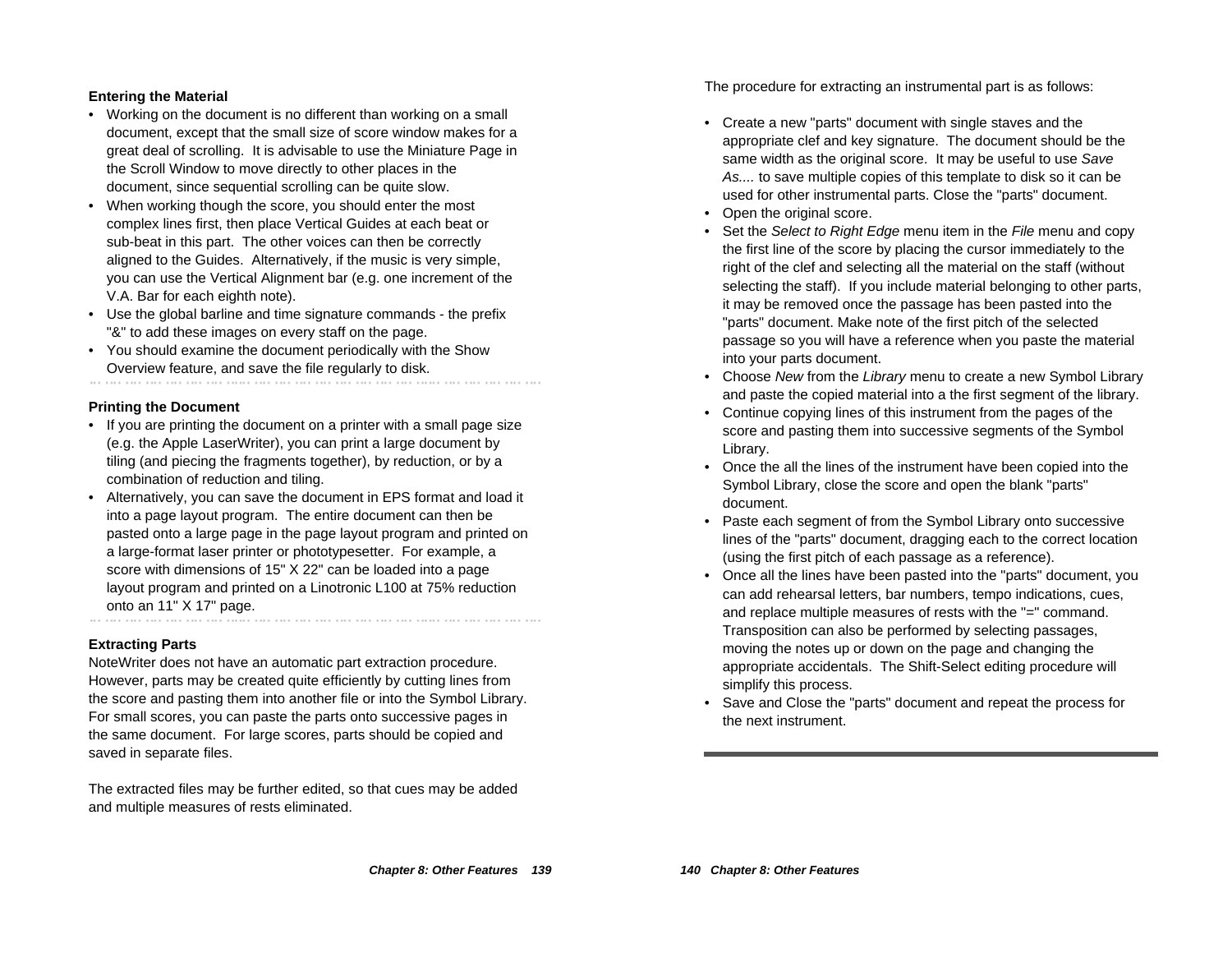# **Chapter 9 - Helpful Hints**

## **Rearranging the Windows**

NoteWriter windows are all moveable, so you may want re-position them on the screen to reduce the amount of mouse activity during image entry and editing. To move a window, hold the mouse button down with the cursor in the window's title-bar or the small black square ("handle") at the upper-left or lower-right corner of the window.

The way in which you arrange the windows depends upon the input method you are using. For example, if you are regularly using the Image Palette and Keyboard, you may want to place both of these windows at the bottom of the screen and move the Score Window above them. If you are using a large screen, you may also want to keep the Overview window visible, or partially visible, at one side of the screen.



Fig. 9.1: Re-arranging the NoteWriter Windows

If a window becomes hidden by another window, you can bring it to the front either by selecting its title-bar (if visible) or by selecting it from the Windows menu. You can store the Window locations (along with the Postscript settings) by selecting Save Preferences... from the File menu.

# **Editing Hints**

Everyone who uses NoteWriter seems to develop their own style of entering and editing images. There is no right or wrong way of using the program, but the suggestions below should make editing more efficient.

- Use the Undo command frequently. It is faster to remove an incorrectly placed image (with  $U$ ndo or  $\mathbb{H}$ -Z) than to try to adjust it. Also, if you incorrectly paste onto or cut from the score, Undo the change.
- It is faster to enter multiples of one image (e.g. notes), then go back and add other images (e.g. beams and slurs). When you do this, you change the Current Command less frequently and entry proceeds more quickly.
- It is possible to enter notes without accidentals, then return to the passage and Shift-Select the notes that require accidentals or dots and choose the appropriate item in the Modify menu.
- Look for repeated gestures in the score and use the Copy ( $\equiv$ -C) and Paste ( $\mathbb{H}$ -V) routines as often as possible. If you see a sequence in the score, enter the first instance of the gesture (draw all the notes, beams, slurs and articulations) and Copy and Paste the entire gesture to create the second instance. Remember, it is very easy to adjust pitches, so even if you only have a repeated rhythmic gesture, it is probably faster to make a copy of the fragment and alter the pitches than to re-enter all the components of the passage. If you find that if a particular rhythmic group is used extensively in a piece, you will find that it is faster to copy and paste the fragment repeatedly than to enter each group separately. The example below shows how copying, pasting and adjusting can be used to create a similar passage in the score.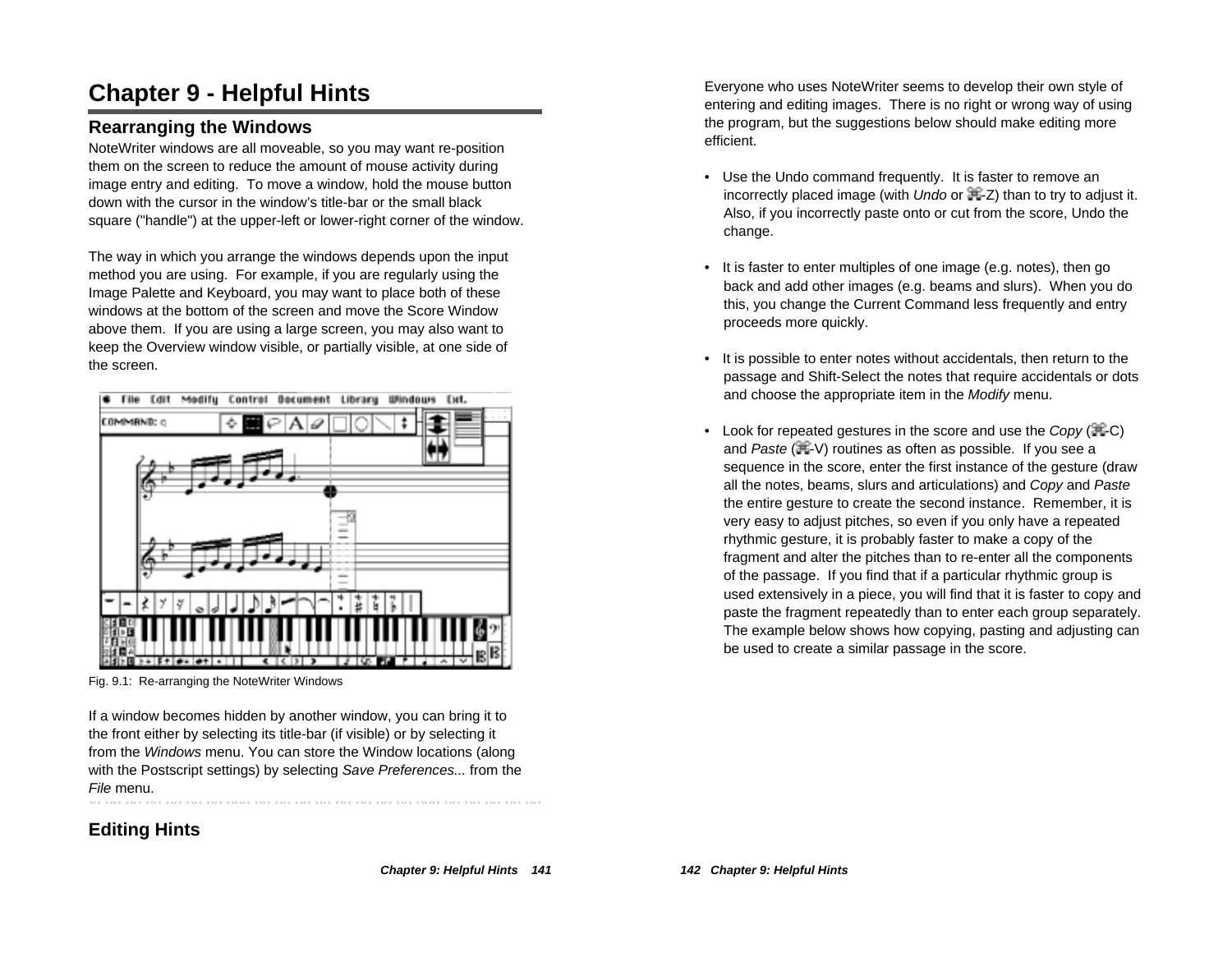

9.2: Copying and Pasting to Create Similar Gestures

• If the score requires complex rhythmic groups to be aligned, it is easier to enter the pitches using the Vertical Alignment Bar, and once the gesture is complete, to stretch or compress the group (using the Stretch / Compress routines) to align the notes to the beat. If accurate spacing is required, then the Grid should be disengaged during the adjustment. In the example below, a group of 7 is entered and compressed so that it aligns with a group of 4.



Fig. 9.3: Aligning Complex Rhythms

- Use the Select to Right Edge (再-7) and Select to Bottom Edge ( $\frac{1}{2}$ -8) settings whenever appropriate. For example, if you need to adjust a portion of a measure in an orchestral score, set the Select to Bottom Edge item and all images to the bottom of the score will be selected.
- Aligning the right margins of the score are best done after the page has been completed. Place a Vertical Guide on the bar line of the longest systems, and stretch the shorter systems so that they are aligned to the Vertical Guide.
- Use QuickScrawl for rests, barlines and dynamic markings (even if you are not using the routines for other images). These images are easily scrawled and entering them this way saves you continually altering the Current Command.

### **Creating Custom Symbols and Images**

The flexible design of NoteWriter allows many types of non-standard notation to be created. To do this, you may have to design your own graphic symbols this can be done either with the NoteWriter graphic

**144 Chapter 9: Helpful Hints**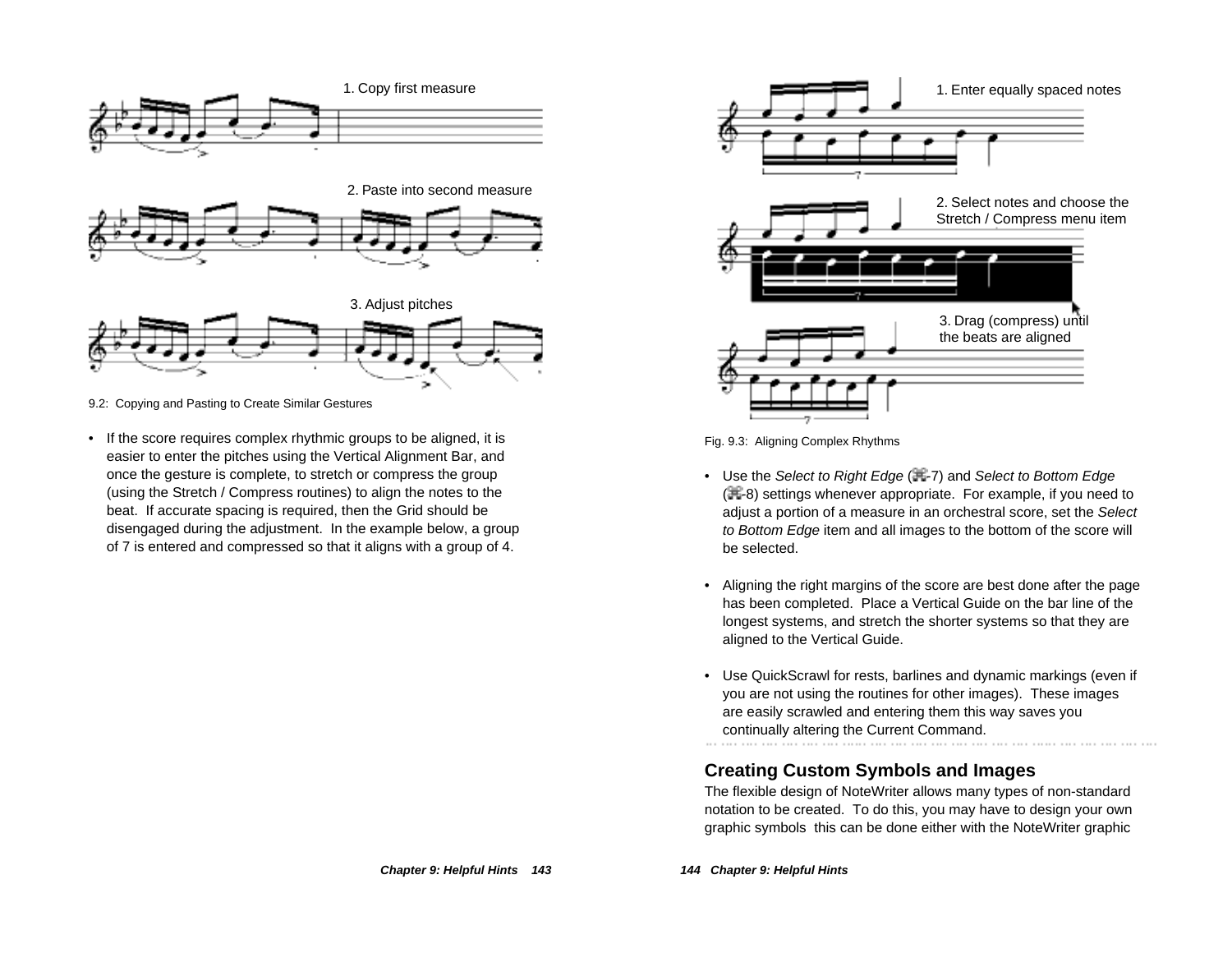tools or by importing PICT images.

# **Designing Images in NoteWriter**

The simplest method of adding specialized symbols is to use the NoteWriter graphics tools (Draw-Rect, Draw-Oval, Draw-Line) or a combination of NoteWriter images and graphics tools to create the new symbol, and copy and paste it into a Symbol Library. In future, whenever you need the symbol, you can copy it out of the Symbol Library and paste it into the new document. The images below have all been created by combining graphics tools and NoteWriter images:



Fig. 9.4: Custom Symbols

# **Designing Images in a Graphics Program**

If the graphics tools are not sufficient to create the symbol you need, you can design the image in a Graphics program (such as SuperPaint or ClarisWorks) and import the image (in PICT format) into NoteWriter. The easiest way to import the image is to have both NoteWriter and the graphics program running at the same time. You should be able to select and copy the image (in the Graphics program), switch to NoteWriter, and paste the image into NoteWriter. When the PICT image is first pasted into NoteWriter it is represented by a gray rectangle, and after the PICT is dragged into position, the image is drawn. The gray rectangle is drawn around the PICT image, but it is not printed. If direct copy and paste between applications is not successful, you can copy the images into the Scrapbook and then later paste them into NoteWriter.

# **Importing PICT Images**

The procedure for importing PICT images is outlined below. It is assumed that both NoteWriter and a Graphics program are running simultaneously (under MultiFinder or System 7.)

**1** Create in the graphic image or symbol in a Graphics program (eg. SuperPaint 3.0). Select the area to be copied and choose the

#### Copy item from the File menu.



**2** In NoteWriter, choose Paste from the File menu



**3** Place the mouse cursor in the inverted rectangle and drag the PICT image into position. The image will appear when the mouse button is released.



Fig. 9.5: Importing PICT images

The imported PICT can be moved by dragging the top-left corner of the rectangle and it can be resized by dragging the bottom-right corner. When PICT images are resized, the image is stretched or compressed to conform to the bounding rectangle.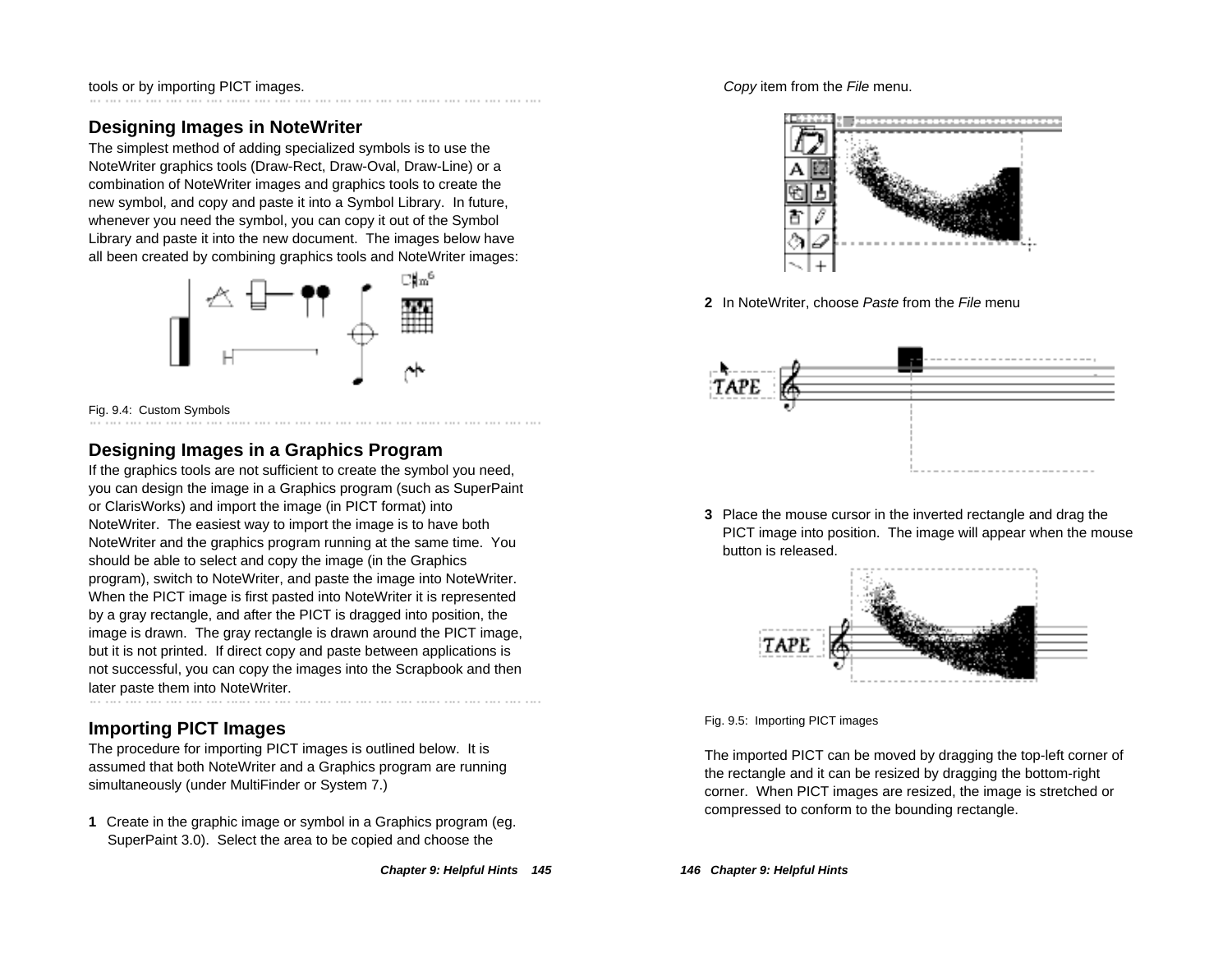

Fig. 9.6: A Resized PICT image

If you do not want the PICT graphics to be displayed, you can hide them by choosing the Hide Text and PICT item from the Control menu.

 **It is not possible to include imported PICT images in EPS files, so if you plan to encapsulate you score for printing from a page layout program or word processor, you should avoid including PICT images in the NoteWriter document.**

# **Printer Errors**

NoteWriter converts its data structure into PostScript code which is then sent to the printer. If an error is encountered during printing (i.e. a PostScript error is generated), the page will not print, and sometimes no error message will appear. If this happens, you should follow the procedure outlined below:

- **1** Check to see whether the data is being sent to the printer -- a light should flash on your Printer during communication. If the data is not being sent to printer, check that the cables are correctly connected and that the Chooser is set for the printer you are using.
- **2** Save the document as a PostScript file (choose Save As... from the File menu) and follow the instructions for saving a PostScript file. Try sending the PostScript file directly to the printer with a Font Utility program (eg. LaserWriter Utility.). If you get a successful print using this method, you may want to load the document into a page layout program and print the document from the page layout program. If you get a PostScript error while you are downloading the file, then the NoteWriter document contains some bad data. This is normally caused by an incorrectly entered image, and the only way of saving the file is to locate and remove

the offending image.

- **3** To find an incorrect image, open the NoteWriter document and examine the Control Points by selecting Show Control Points from the Control menu. See if there are any extraneous Control Points (i.e. Control Points which do not seem to belong to any image) and erase them from the document.
- **4** If the document still does not print, try copying portions of the document, and pasting them into a new page, and printing the document in pieces. This should help determine which image is causing the error. The following images or situations have been known to cause memory errors in large documents.
- Excessively large text boxes of any style
- • Text boxes (especially with long lines of text) that have Outline or Shadow styles.)
- Too many different fonts and styles of text
- •documents with images below the bottom margin
- • some graphic images, especially if they have no dimensions (i.e. they were drawn on one point) or they are reversed (i.e. the second control point is to the left of the first.)
- multiple measure rests images that are too short to be visible on the page or that were added without a number in them.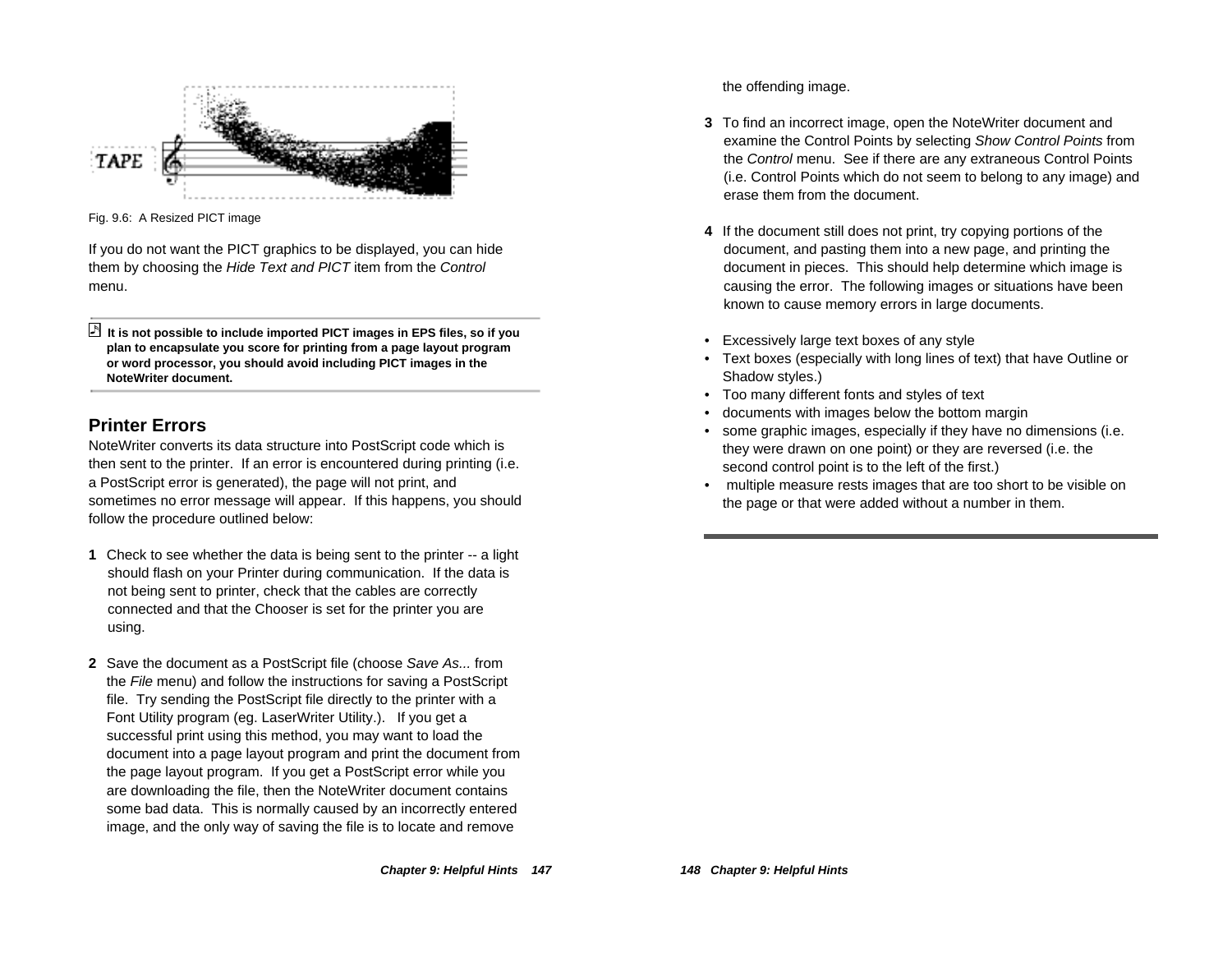# **Appendix 1 - Menus**

#### **Menu**

#### **About NoteWriter...**

Displays version and copyright information.

#### **File Menu**

#### **New H**<sub>R</sub>

Create a new NoteWriter document by launching the Page Setup dialog boxes.

#### **Open...** -**O**

Open an existing NoteWriter document for editing.

#### Save **黑S**

Save the open NoteWriter document onto disk (using its current file name).

#### **Save As...**

Save the open NoteWriter document onto disk in either NoteWriter format with a new name, in Encapsulated PostScript format or in Paint format.

#### **Close**

Close the open NoteWriter document. You will be prompted to save changes if you have not already done so.

#### **Draft Print @ 75%**

When the item is checked, the print size of Draft printing is automatically reduces to 75%.

#### **Draft-quality Print...**

Print the document using the QuickDraw screen images on a dot-matrix or non-PostScript laser printer.

#### Laser Print... 课-P

Print the document using Sonata font and PostScript graphics on a PostScript laser printer or phototypesetter.

#### **Page Setup...**

Calls the page setup dialog of the currently chosen printer. This allows options such as page layout, print reduction and paper size to be set.

#### **Save Selection as EPS...**

Save the currently selected area of the page in Encapsulated PostScript (EPS) format.

#### **Save Preferences...**

Save the window positions and current PostScript settings in a preference file.

#### **Quit** -**Q**

Quit the NoteWriter program. You will be prompted to save the document if you have not already done so.

#### **Edit Menu**

#### **Undo** -**Z**

Undo the last change made to the document.

#### $Cut$   $\mathbb{R} X$

Remove the images from the selected area and save them in the NoteWriter buffer.

#### **Copy** -**C**

Copy the images from the selected area and save them in the NoteWriter buffer.

#### **Paste 黑V**

Paste the contents of the NoteWriter buffer onto the screen so that the images can be dragged to the desired location.

#### **Clear**

Delete all images which have their primary Control Point in the selected area.

#### **Move**

Move (by dragging) all images which have their primary Control Point in the selected area.

#### **Adjust**

Adjust (by dragging) the position or dimensions of all images which have a Control Point in the selected are

#### **Stretch / Compress** -**K**

Stretch or compress (by dragging) the horizontal positions of images within the selected area.

#### **Justify** -**/**

Horizontally adjust the positions of selected images so that the music fits properly on the staff.

# **Select to Right Edge ++7**

Make the selection box extend to the right edge of the document.

#### **Select to Bottom Edge** +8

Make the selection box extend to the bottom edge of the document.

**150 Appendix 1- NoteWriter Menus**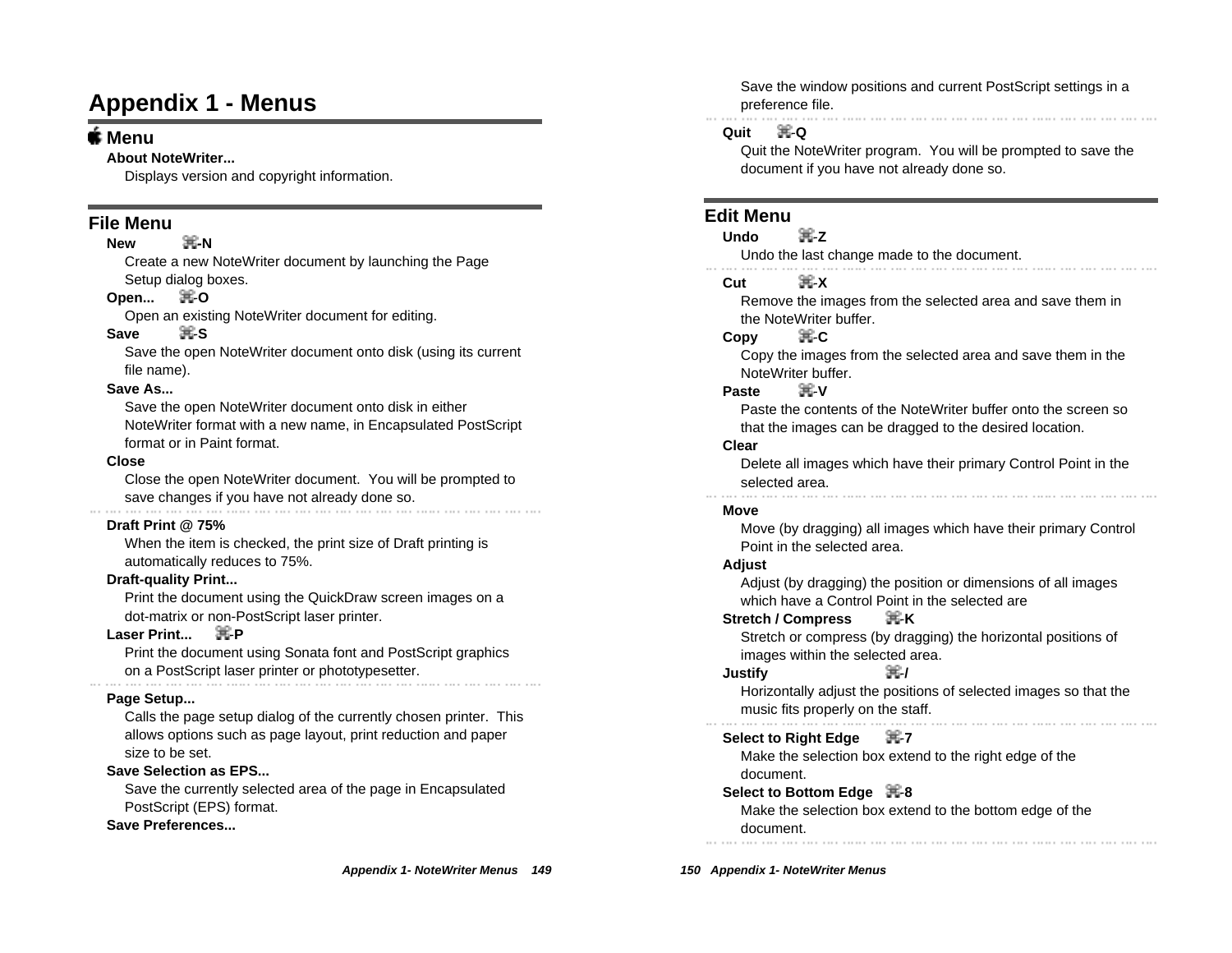#### **Remove Last Image 第9**

Remove the last image added to the document.

#### **Reinstate Last Image 再0**

Reinstate images that have previously been removed with Remove Last Image.

#### **Set Edit Filter...**

Allows you to set the types of images that will not be selected in cut, copy and clear operations.

#### **Clear Edit Filter...**

Clears the Edit Filter settings.

#### **Modify Menu**

**Beam Notes** 课**B** Beam all notes in the selected area.

#### Un-Beam Notes **黒H**

Removes the beams from notes in the selected area.

#### **Flip Beam or Tie 耳-I**

Changes the beam drawing direction and the tie drawing direction in all selected beams, ties and slurs.

#### **Transpose Free Transpose** -**U**

Transpose (by dragging) the selected notes.

#### **Transpose Transpose Interval...**

Transpose the selected notes by a specified interval.

#### Transpose **F** Transpose Key...

Transpose the selected notes from one key to another.<br>  $\ldots$   $\ldots$   $\ldots$   $\ldots$   $\ldots$   $\ldots$   $\ldots$   $\ldots$   $\ldots$   $\ldots$   $\ldots$   $\ldots$   $\ldots$   $\ldots$   $\ldots$ 

#### Transpose **Clean Up Accidentals**

Adjusts accidentals in the selected area to remove repeated accidentals. This command should be used after transposition.

#### **Previous Staff**

Change the staff association of selected notes to the staff immediately above their current staff. Ledger lines will be drawn to the new staff.

#### **Next Staff**

Change the staff association of selected notes to the staff immediately below their current staff. Ledger lines will be drawn to the new staff.

#### **Remove Ledgers <sub>第</sub>-**

Remove ledger lines from selected notes. The notes are not longer associated with any staff.

Add Ledgers **- 第**-Add ledger lines to selected notes. Each note becomes associated with the closest staff and ledger lines are drawn to that staff. **Note Modifiers Remove Modifiers** -**M** Remove all accidentals and dots from selected notes and all dots from selected rests. **Note Modifiers Add Double Sharp** Add a double sharp (in standard position) to all selected notes. **Note Modifiers Add Sharp** -**3** Add a sharp (in standard position) to all selected notes. **Note Modifiers Add Natural** -**2** Add a natural (in standard position) to all selected notes. **Note Modifiers Add Flat** -**1** Add a flat (in standard position) to all selected notes. **Note Modifiers FAdd Double Flat** Add a double flat (in standard position) to all selected notes. **Note Modifiers Add Dot** Add a dot to all selected notes and rests. **Note Modifiers Fight Accidental Left** Shift the horizontal position of the accidentals on all selected notes to the left (so that the accidental is farther from the notehead.) **Note Modifiers Fight Accidental Right** Shift the horizontal position of the accidentals on all selected notes to the right (so that the accidental is closer to the notehead.) **Note Modifiers Add Staccato 课.** Add a staccato mark above or below all selected notes. **Note Modifiers Add Accent** -**A** Add an accent mark above or below all selected notes. **Note Modifiers | Add Accent** | **【** Add a tenuto mark above or below all selected notes. **Note Values ▶ Change to Quarters**  Change all selected notes to quarter notes. **Note Values FChange to Eighths**  Change all selected notes to eighth notes. **Note Values ▶ Change to Sixteenths** Change all selected notes to sixteenth notes.

**152 Appendix 1- NoteWriter Menus**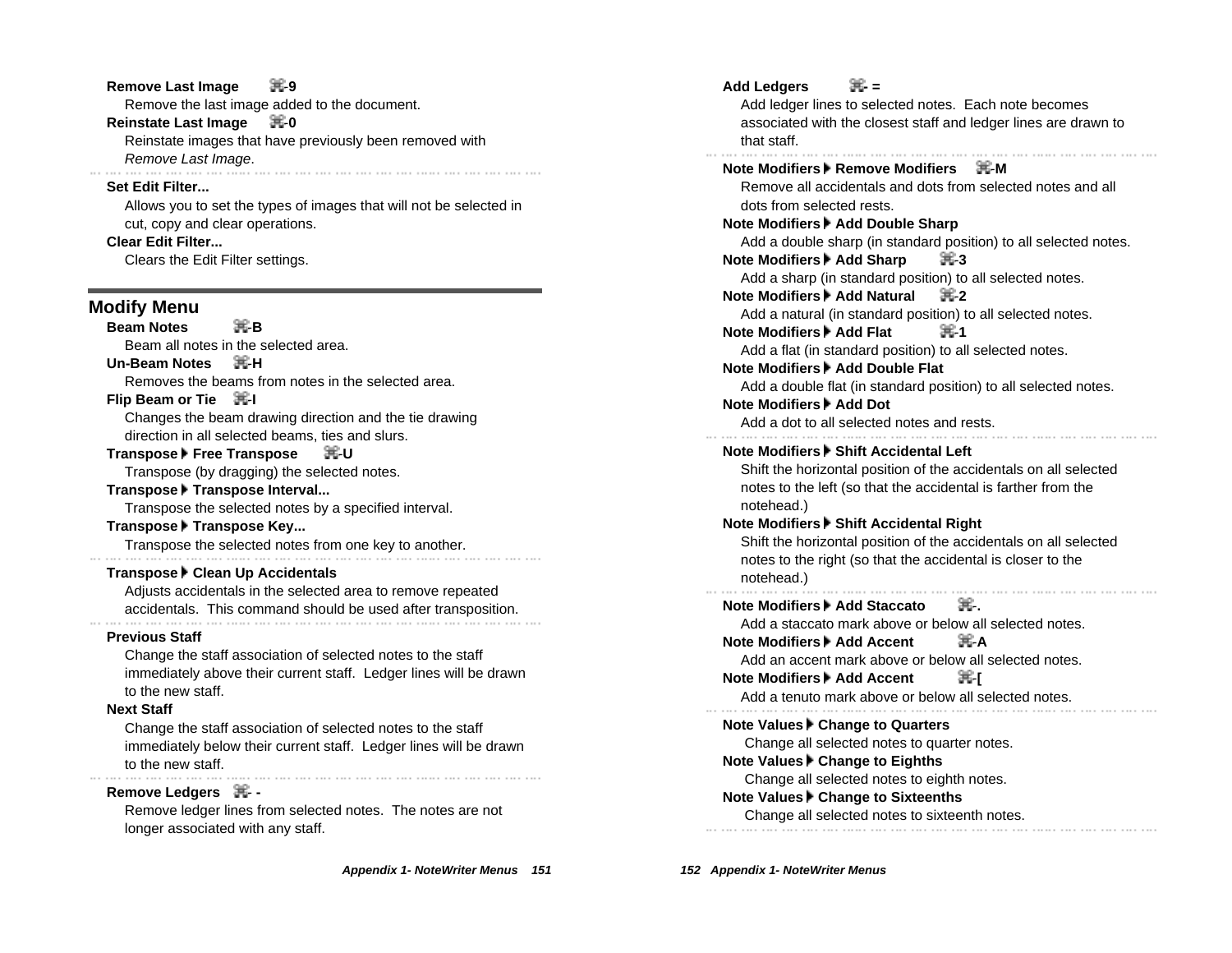#### **Note Values F Double Note Values**

Change all selected notes to double their rhythmic values.

#### **Note Values Halve Note Values**

Change all selected notes to one half their rhythmic values.

#### **Tie Notes -T**

Draw a tie between the first two selected notes.

#### **Flip Notes** 课F

Flip the beams and stems of selected images so they are drawn on the other side of (i.e. above or below) the notehead.

#### **Control Menu**

**Text Format...** -**W** Set the text font, font size, style and justification in the Text Format dialog box.

#### **Alignment** – 工工

Turn the Vertical Alignment bar on or off. **Ruler** 実R

Turn the On-screen Ruler on or off.

**Grid** -**G**

Turn the Grid on or off.

**Defaults** -**D**

Turn Defaults on or off.

#### **Auto Increment** -**Y**

Set the Vertical Alignment Bar to move forward when a note or rest is entered.

#### Auto Beam **ま**1

Groups notes into beams as they are entered.

#### **Reset Auto Beam** = 黑-2

Clear the collection of notes for beaming.

#### **Set Auto Beam...**

Set the size of the rhythmic group for auto beaming.

#### **Set Alignment...**

Set the size of the increments of the Vertical Alignment Bar.

These settings control the distance that the bar shifts when the Space and Tab keys are depressed.

#### **Set Line Width...**

Set the width of lines and the method (i.e. fill, frame, erase) of drawing rectangles and ovals.

#### **Set Stem Clip...**

Set how stems are clipped by beams when beams are added

manually to the score.

#### **Set Rulers...**

Set whether the rulers (and other measurement units) should be inches or centimeters.

#### **Show / Hide Control Points**

Show or hide the Control Points for all images. Primary Control Points are drawn in white, others in gray.

#### **Hide / Show Text and PICT**

Hide or show the text boxes and imported PICT images.

#### **Hide / Show Print Area**

Hide or show (as a gray rectangle) the area of the page that will be printed with the current page setup.

#### **Hide / Show Text Frame**

Hide or show the gray frame around text boxes.

#### **PostScript Settings...**

Set the beam thickness, the distance between beams and the default line thickness.

#### **Document Menu**

#### **Add Page**

Add a page after the current page to the open document. **Delete Page**

# Delete the current page from the open document. (This

operation cannot be undone.)

#### **Insert Page**

Add a page *before* the current page to the open document

#### **Go To Page...**

Jump to the specified page in the open document.

#### **Change Page Size**

Change the page size of the current page or the entire document.

#### **Library Menu**

#### **New Library**

Creates a new (blank) Symbol Library.

#### **Open Library...**

Allow you to select and open a Symbol Library from disk. **Save Library**

Saves the open Symbol Library to disk. **Save Library As...**

**154 Appendix 1- NoteWriter Menus**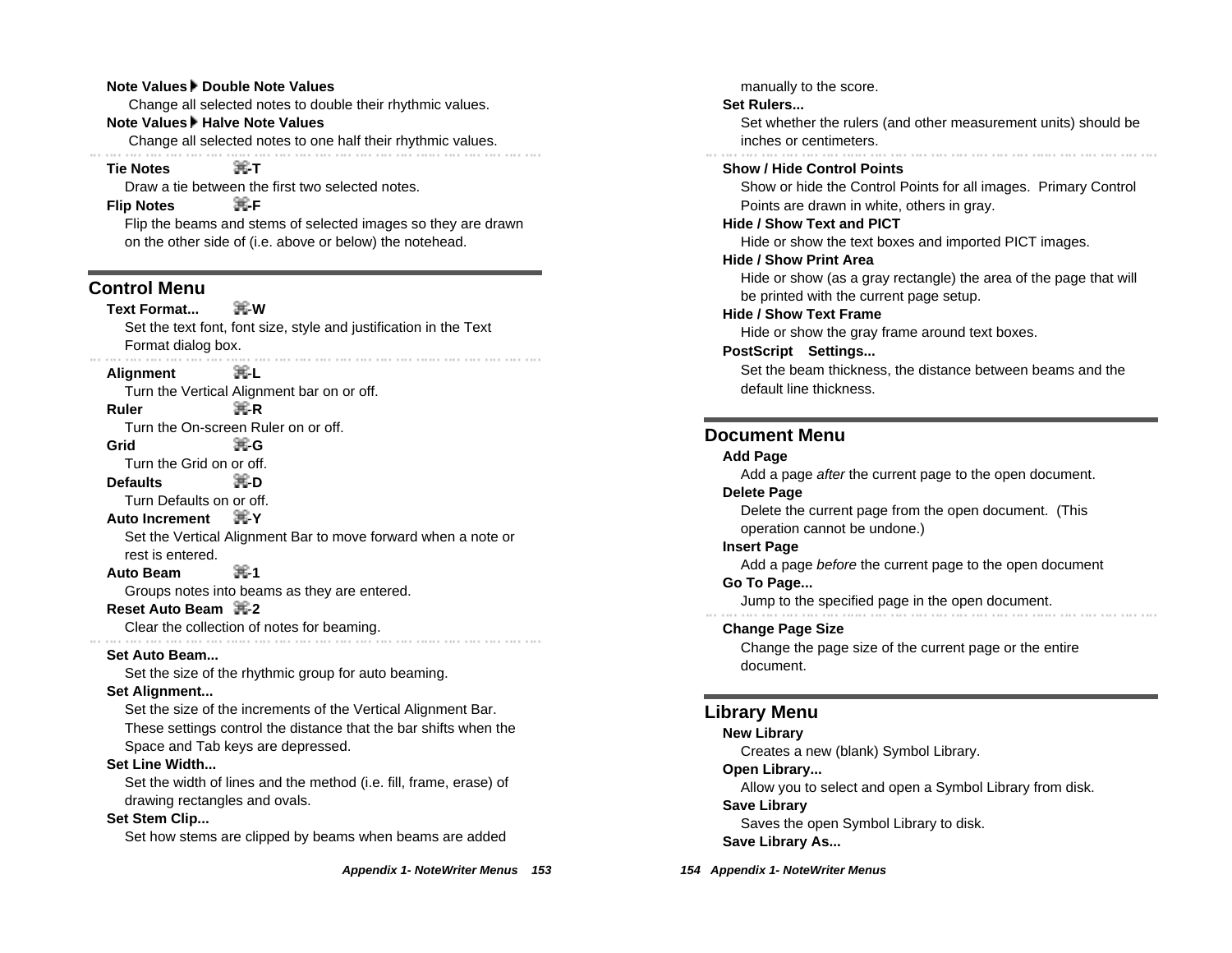Saves the open Symbol Library to disk under a new name.

#### **Windows Menu**

#### **Score Window**  黑-\

Brings the Score Window to the front of the screen.

#### **Show Overview** <sub>H</sub><sub>F</sub>

Brings the Overview Window to the front of the screen and draws a miniature version of the page in the window.

#### **Command List... 再**

Displays a complete list of all NoteWriter commands.

**Palette Window**

Brings the Palette Window to the front of the screen.

#### **Scroll Window**

Brings the Scroll Window to the front of the screen.

#### **Command Window**

Brings the Command Window to the front of the screen.

#### **Keyboard Window** -**E**

Brings the Keyboard Window to the front of the screen.

#### **Symbol Library**

Brings the Symbol Library Window to the front of the screen.

#### **Ext. Menu**

#### **Remove Dot**

Removes dots from selected notes and rests.

#### **Remove Accidental**

Removes only the accidental from selected notes. (The Remove Modifiers menu item removes both accidentals and dots.)

#### **Remove Stems**

Removes the stems from notes.

#### **Remove Heads**

Removes the noteheads from selected notes (leaving only the stem.)

#### **Change Note->diamond**

Changes regular noteheads to a diamond noteheads on selected notes.

#### **Change Tie->dotted**

Changes selected ties or slurs to a dotted curves.

#### **Change Note->small**

**Appendix 1- NoteWriter Menus 155**

Changes selected regular-sized notes to grace notes. **Align horizontal** Align selected images horizontally (to the first image in the selection.) **Tie Middle Up** Adjusts the arc of the tie so it is higher. In fact, the tie is transformed into a slur and the middle point is adjusted. **Tie Middle Down** Adjusts the arc of the tie so it is lower. As above, the tie is changed into a slur and the middle point is adjusted. **Move 1Pix->right** Moves selected images 1 pixel to the right. **Move 1Pix->left** Moves selected images 1 pixel to the left. **Move 1Pix->down** Moves selected images 1 pixel down. **Move 1Pix->up** Moves selected images 1 pixel up. **Line Width...** Brings up a dialog box which allows the width of selected lines and other graphics (rectangles, ovals, curves) to be altered. **Text...** Allows the characters in selected single-quote text to be altered. (Up to 8 characters are allowed in single-quote text.) **Text Size...** Allows the size of selected single-quote text to be altered. **Time Signature** Allows selected time signatures to be altered.<br>  $\ldots \ldots \ldots \ldots \ldots$ **Change Object** Allows the ID number of selected images to be altered. This should only be done by expert users! **Cresc.<->Dim.** Alters the direction of selected crescendi and diminuendi.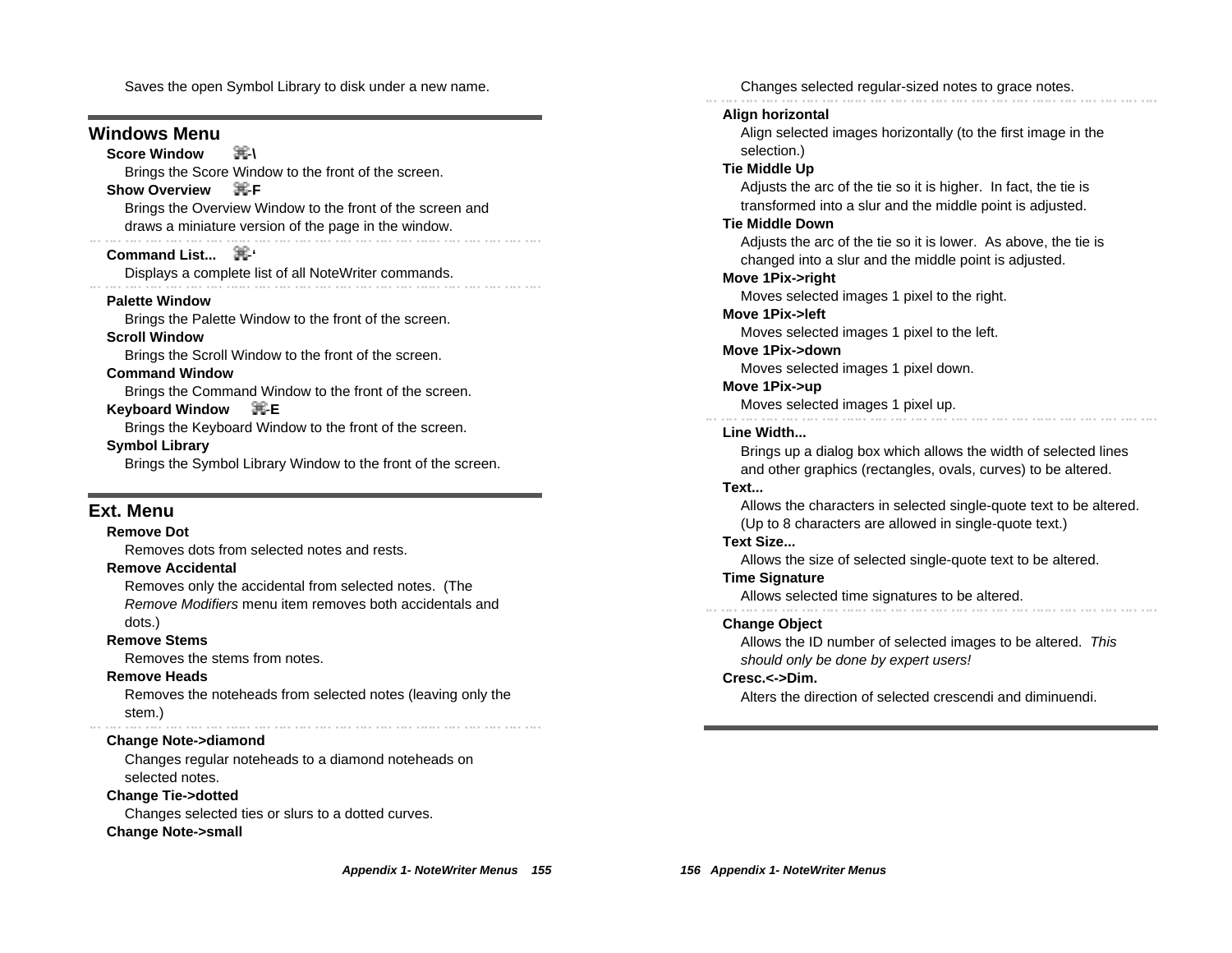# **Appendix 2 - QuickScrawl**

### **Pencil Routines**

| Quick<br>Scrawl | Image       | Starting<br>Cursor<br>Position | Affected<br>Вy                    |
|-----------------|-------------|--------------------------------|-----------------------------------|
|                 |             | 3rd Staff<br>Space             | <b>Defaults</b><br>VA Bar<br>Grid |
|                 |             | 3rd Staff<br>Space             | <b>Defaults</b><br>VA Bar<br>Grid |
|                 | ₹           | 4th Staff<br>Space             | Defaults<br>VA Bar<br>Grid        |
|                 | 7           | 4th Staff<br>Space             | <b>Defaults</b><br>VA Bar<br>Grid |
|                 | ý           | 4th Staff<br>Space             | <b>Defaults</b><br>VA Bar<br>Grid |
|                 | Ÿ           | 4th Staff<br>Space             | <b>Defaults</b><br>VA Bar<br>Grid |
|                 |             | <b>Top Staff</b><br>Line       | <b>Defaults</b>                   |
|                 |             | <b>Top Staff</b><br>Line       | <b>Defaults</b>                   |
|                 | $\mathbf o$ | Centre of<br>Notehead          | VA Bar<br>Grid                    |
|                 |             | Centre of<br>Notehead          | VA Bar<br>Grid                    |
|                 |             | Centre of<br>Notehead          | VA Bar<br>Grid                    |
|                 |             | Centre of<br>Notehead          | VA Bar<br>Grid                    |

| Quick<br>Scrawl | Image         | Starting<br>Cursor<br>Position | Affected<br>By |
|-----------------|---------------|--------------------------------|----------------|
|                 |               | Centre of<br>Notehead          | VA Bar<br>Grid |
|                 |               | Centre of<br>Notehead          | VA Bar<br>Grid |
|                 | ঢ়            | Centre of<br>Notehead          | VA Bar<br>Grid |
|                 | $\mathcal{A}$ | Centre of<br>Notehead          | VA Bar<br>Grid |
|                 |               | Centre of<br>Notehead          | VA Bar<br>Grid |
| F               |               | Centre of<br>Notehead          | VA Bar<br>Grid |
|                 |               | Centre of<br>Notehead          | VA Bar<br>Grid |
|                 | x             | Centre of<br>Accidental        | Grid           |
|                 | ⋕             | Centre of<br>Accidental        | Grid           |
|                 | h             | Centre of<br>Accidental        | Grid           |
|                 | b             | Centre of<br>Accidental        | Grid           |
|                 | bb            | Centre of<br>Accidental        | Grid           |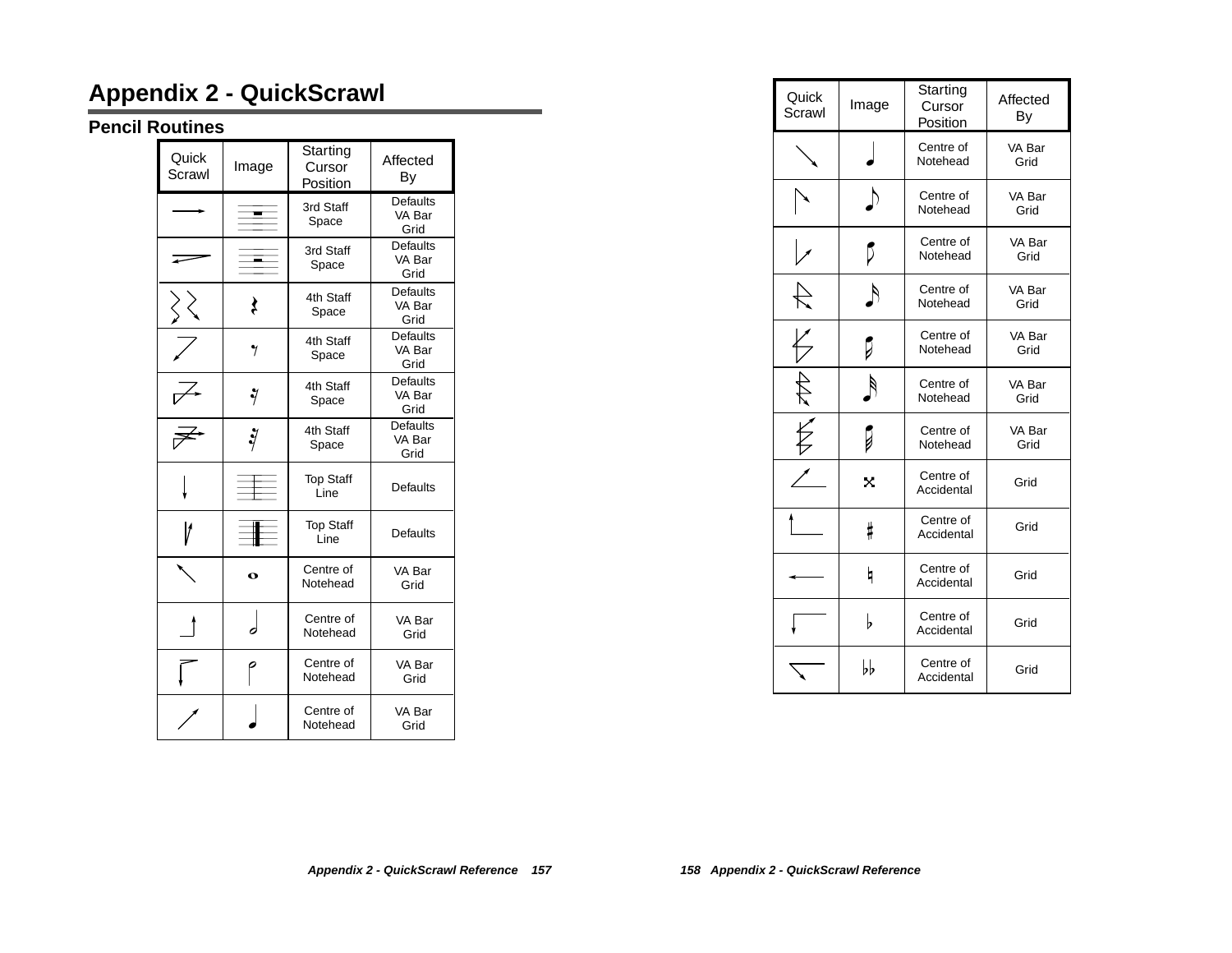# **Crayon Routines**

| Quick<br>Scrawl | Image            | Starting<br>Cursor<br>Position    | Affected<br>By          |
|-----------------|------------------|-----------------------------------|-------------------------|
|                 | $\infty$         |                                   | Grid                    |
|                 | $8va - 1$        | Left Edge<br>of Image             |                         |
|                 | $8ab - 1$        | Left Edge<br>of Image             |                         |
|                 | ∕∕               | Bottom of<br>Image                | Grid                    |
|                 | str∡             | Left Edge<br>of Image             | Grid                    |
|                 |                  | <b>Below</b><br><b>Staff Line</b> | <b>Defaults</b><br>Grid |
|                 |                  | 4th Staff<br>Space                | <b>Defaults</b><br>Grid |
|                 | $\mathbb{B}$     | 4th Staff<br>Space                | <b>Defaults</b><br>Grid |
|                 | $\boldsymbol{p}$ | Left Edge<br>of Image             |                         |
|                 | $\boldsymbol{p}$ | Left Edge<br>of Image             |                         |
|                 | <i>ppp</i>       | Left Edge<br>of Image             |                         |
|                 | <b>PPPP</b>      | Left Edge<br>of Image             |                         |

| Quick<br>Scrawl | Image                            | Starting<br>Cursor<br>Position | Affected<br>By |
|-----------------|----------------------------------|--------------------------------|----------------|
|                 | $\boldsymbol{f}$                 | Left Edge<br>of Image          |                |
|                 | $\boldsymbol{f}\!\boldsymbol{f}$ | Left Edge<br>of Image          |                |
|                 | fff                              | Left Edge<br>of Image          |                |
| N               | <i>€€€</i>                       | Left Edge<br>of Image          |                |
|                 | $\boldsymbol{fp}$                | Left Edge<br>of Image          |                |
|                 | $\boldsymbol{m}$                 | Left Edge<br>of Image          |                |
|                 | m f                              | Left Edge<br>of Image          |                |
|                 | sf                               | Left Edge<br>of Image          |                |
|                 | sfz                              | Left Edge<br>of Image          |                |
|                 |                                  | Centre<br>of Image             | Grid           |
|                 | ٨                                | Centre<br>of Image             | Grid           |
|                 |                                  | Centre<br>of Image             | Grid           |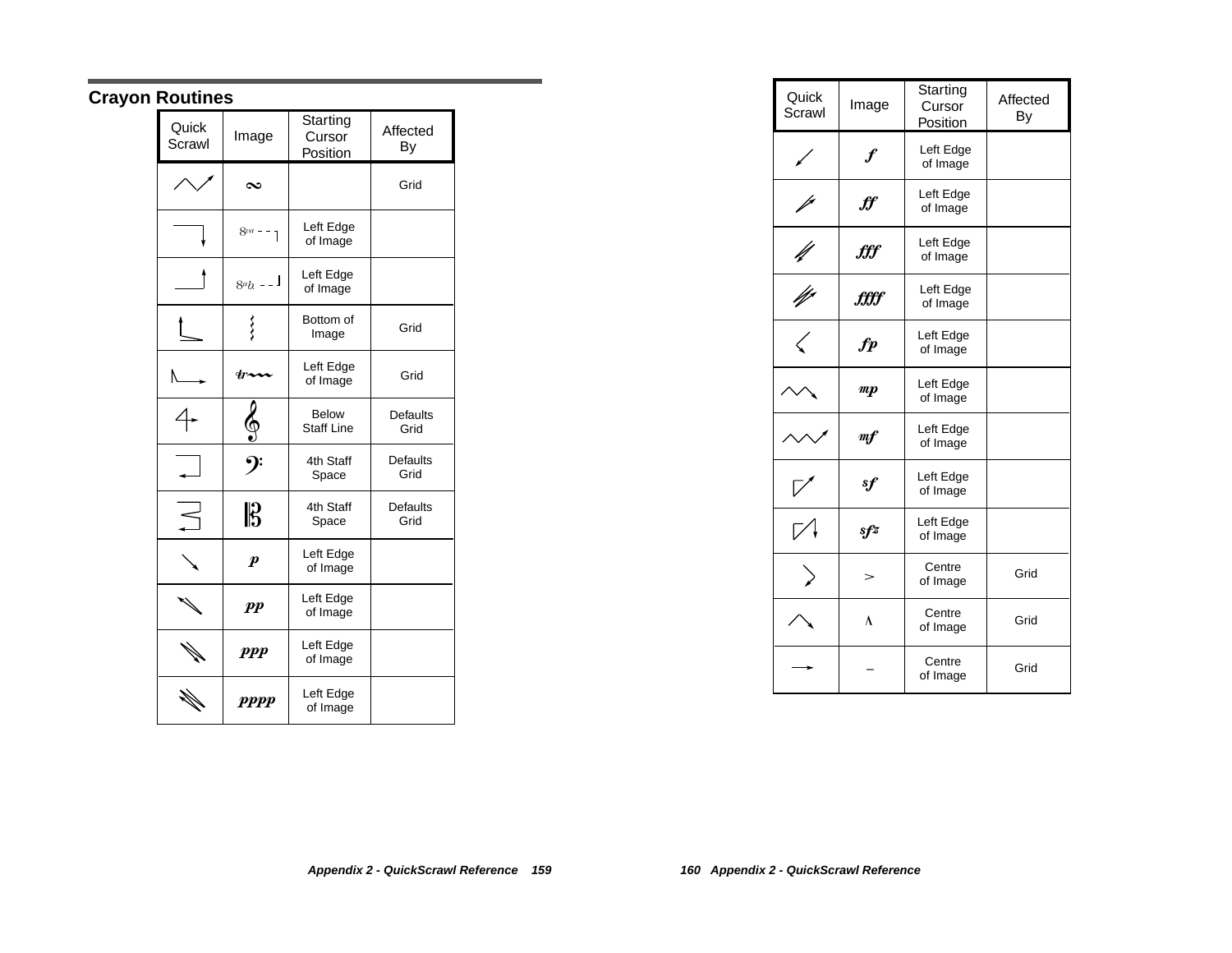| Quick<br>Scrawl | Image | Starting<br>Cursor<br>Position | Affected<br>By |
|-----------------|-------|--------------------------------|----------------|
|                 |       | Centre<br>of Image             | Grid           |
| $\mathbf{z}$    |       | Centre<br>of Image             | Grid           |
|                 | ⌒     | Left Edge<br>of Image          | Grid           |
|                 | ٠.    | Left Edge<br>of Image          | Grid           |
|                 |       | Left Edge<br>of Image          | Grid           |

## **Quill Routines**

|          | Left Edge<br>of Image | Defaults<br>Grid           |
|----------|-----------------------|----------------------------|
|          | Left Edge<br>of Image | Defaults<br>Grid           |
| $\equiv$ | Left Edge<br>of Image | Defaults<br>Grid           |
| ₹        | Left Edge<br>of Image | Defaults<br>Grid           |
|          | Centre of<br>Notehead | Defaults<br>VA Bar<br>Grid |
|          | Centre of<br>Notehead | Defaults<br>VA Bar<br>Grid |

٠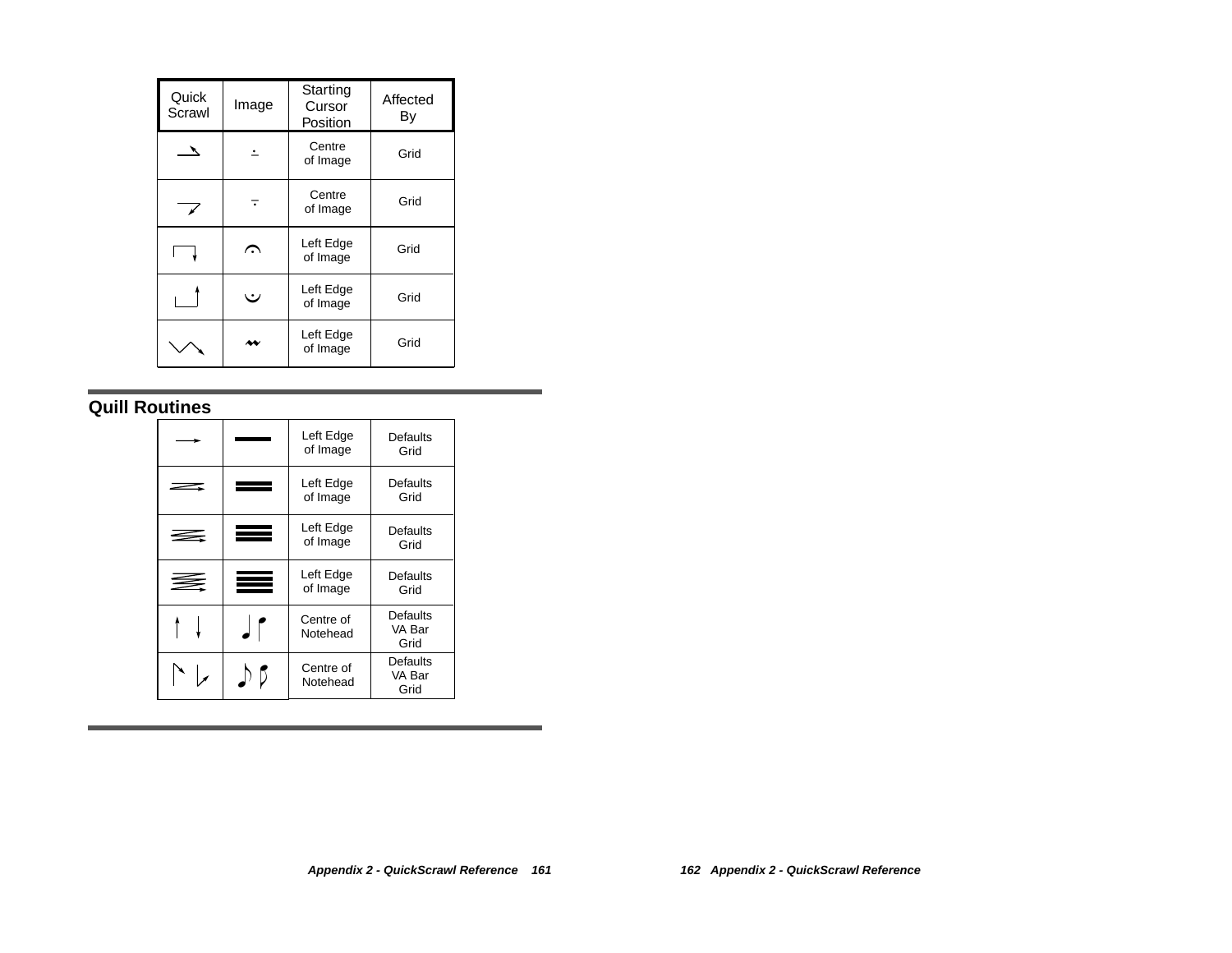# **Appendix 3 - NoteWriter Images**

| Command<br>Image |                                 | <b>Modifiers</b> |                | <b>Mouse Clicks</b>    |  |  |
|------------------|---------------------------------|------------------|----------------|------------------------|--|--|
| <b>Notes</b>     |                                 |                  |                |                        |  |  |
| dw               | double whole note               | . sh n fl        | 1              | note head              |  |  |
| W                | whole note                      | . sh n fl        | 1              | note head              |  |  |
| h                | half note                       | . sh n fl        | $\overline{2}$ | note head--end of stem |  |  |
| q                | quarter note                    | . sh n fl        | 2              | note head--end of stem |  |  |
| е                | eighth note (flag)              | . sh n fl        | 2              | note head--end of flag |  |  |
| s                | sixteenth note (flag)           | . sh n fl        | $\overline{2}$ | note head--end of flag |  |  |
| ts               | thirty-second note (flag)       | . sh n fl        | 2              | note head--end of flag |  |  |
| sft              | sixty-fourth note (flag)        | . sh n fl        | 2              | note head--end of flag |  |  |
| q1               | notehead (no stem)              | . sh n fl        | 1              | note head              |  |  |
| gw               | grace whole note                | . sh n fl        | 1              | note head              |  |  |
| gh               | grace half note                 | . sh n fl        | $\overline{2}$ | note head--end of stem |  |  |
| g                | grace quarter note              | . sh n fl        | $\overline{2}$ | note head--end of stem |  |  |
| G                | grace quarter note (large)      | . sh n fl        | $\overline{2}$ | note head--end of stem |  |  |
| ge               | grace eighth note (flag)        | . sh n fl        | 2              | note head--end of flag |  |  |
| gs               | sixteenth note (flag)           | . sh n fl        | 2              | note head--end of flag |  |  |
| gt               | thirty-second note (flag)       | . sh n fl        | 2              | note head--end of flag |  |  |
| dia              | diamond (harmonic)              | . sh n fl        | 2              | note head--end of stem |  |  |
| sdia             | solid diamond                   | . sh n fl        | 2              | note head--end of stem |  |  |
| +                | x-note                          | . sh n fl        | 2              | note head--end of stem |  |  |
| qq               | quarter note (fixed stem)       | . sh n fl        | 2              | note head--end of stem |  |  |
| hh               | half note (fixed stem)          | . sh n fl        | $\overline{2}$ | note head--end of stem |  |  |
| gf               | grace note (8th flag)           |                  | 1              | note head              |  |  |
| gfd              | grace note (16th flag)          |                  | 1              | note head              |  |  |
| gft              | grace note (32nd flag)          |                  | 1              | note head              |  |  |
| gfs              | grace note w/ slash (8th flag)  |                  | 1              | note head              |  |  |
| gfds             | grace note w/ slash (16th flag) |                  | 1              | note head              |  |  |
| gfts             | grace note w/ slash (32nd flag) |                  | 1              | note head              |  |  |
| g(               | grace note head in brackets     |                  | 1              | note head              |  |  |
| sm               | stem                            |                  | 2              | top--bottom of stem    |  |  |
| Flags            |                                 |                  |                |                        |  |  |
| sflag            | single flag                     |                  | 2              | base--top of flag      |  |  |
| dflag            | double flag                     |                  | 2              | base--top of flag      |  |  |
| tflag            | triple flag                     |                  | $\overline{2}$ | base--top of flag      |  |  |
| qflag            | quadruple flag                  |                  | 2              | base--top of flag      |  |  |
| Rests            |                                 |                  |                |                        |  |  |
| rw               | whole rest                      |                  | 1              | 2nd staff line         |  |  |
| rh               | half rest (dotted half)         |                  | 1              | centre staff line      |  |  |
| rq               | quarter rest                    |                  | 1              | centre staff line      |  |  |
| re               | eighth rest                     |                  | 1              | centre staff line      |  |  |
| rs               | sixteenth rest                  |                  | 1              | centre staff line      |  |  |
| rts              | thirty-second rest              |                  | 1              | centre staff line      |  |  |
| rsf              | sixty-fourth rest               |                  | 1              | centre staff line      |  |  |
| rw-              | whole rest with staff line      |                  | 1              | centred                |  |  |
| rh-              | half rest with staff line       |                  | 1              | centred                |  |  |

**Clefs** tc treble clef 1 centre staff line ac alto clef 1 centre staff line the tenor clef tensor contre staff line bc bass clef 1 centre staff line !tc small treble clef 1 centre staff line lac small alto clef 1 centre staff line !tnc small tenor clef 1 centre staff line !bc small bass clef 1 centre staff line  $\alpha$  ,  $\alpha$  ,  $\alpha$  ,  $\alpha$  ,  $\alpha$ **Accidentals** dsh double sharp 1 centred sh sharp 1 centred n natural 1 centred fl flat flat 1 centred dfl double flat 1 centred fl1 1/4 flat 1 centred sh1 1/4 sharp 1 centred sh3 3/4 sharp 1 centred !dsh 3/4-size double sharp 1 centred !sh 3/4-size sharp 1 centred In 3/4-size natural 1 centred !fl 3/4-size flat 1 centred !dfl 3/4-size double flat 1 centred gds grace note double sharp 1 centred gsh grace note sharp 1 centred gn grace note natural metal manufactured centred gfl grace note flat 1 centred gdf grace note double flat 1 centred . (...) dot (or multiple dots) 1 first dot centred the contract of the contract of the con-**Beams** b beams (straight)  $# . ,$  2 start--end a beams (angled)  $\#$ ., 2 start--end gb grace beams (straight)  $\frac{1}{2}$ , 2 start--end<br>
on a grace beams (angled)  $\frac{1}{2}$ , 2 start--end ga grace beams (angled) # ., 2 start--end bb beams (below notes)  $#$ ., 2 start--end aa angled beams (below) #., 2 start--end gbb grace beams (below) #., 2 start--end gaa angled gr. beams (below) # ., 2 start--end sb single beam (straight) 2 start--end sa single angled beam 2 start--end and the same **Barlines** bl barline 1 top staff line dbl double barline 1 top staff line |. repeat beginning | 1 top staff line .| repeat ending 1 top staff line &bl global barline (all systems) 1 horizontal position

&dbl global double barline (all staves) 1 horizontal position

**Appendix 3 - NoteWriter Images 163**

 $\sim 1000$ 

**Contract** 

**164 Appendix 3 - NoteWriter Images**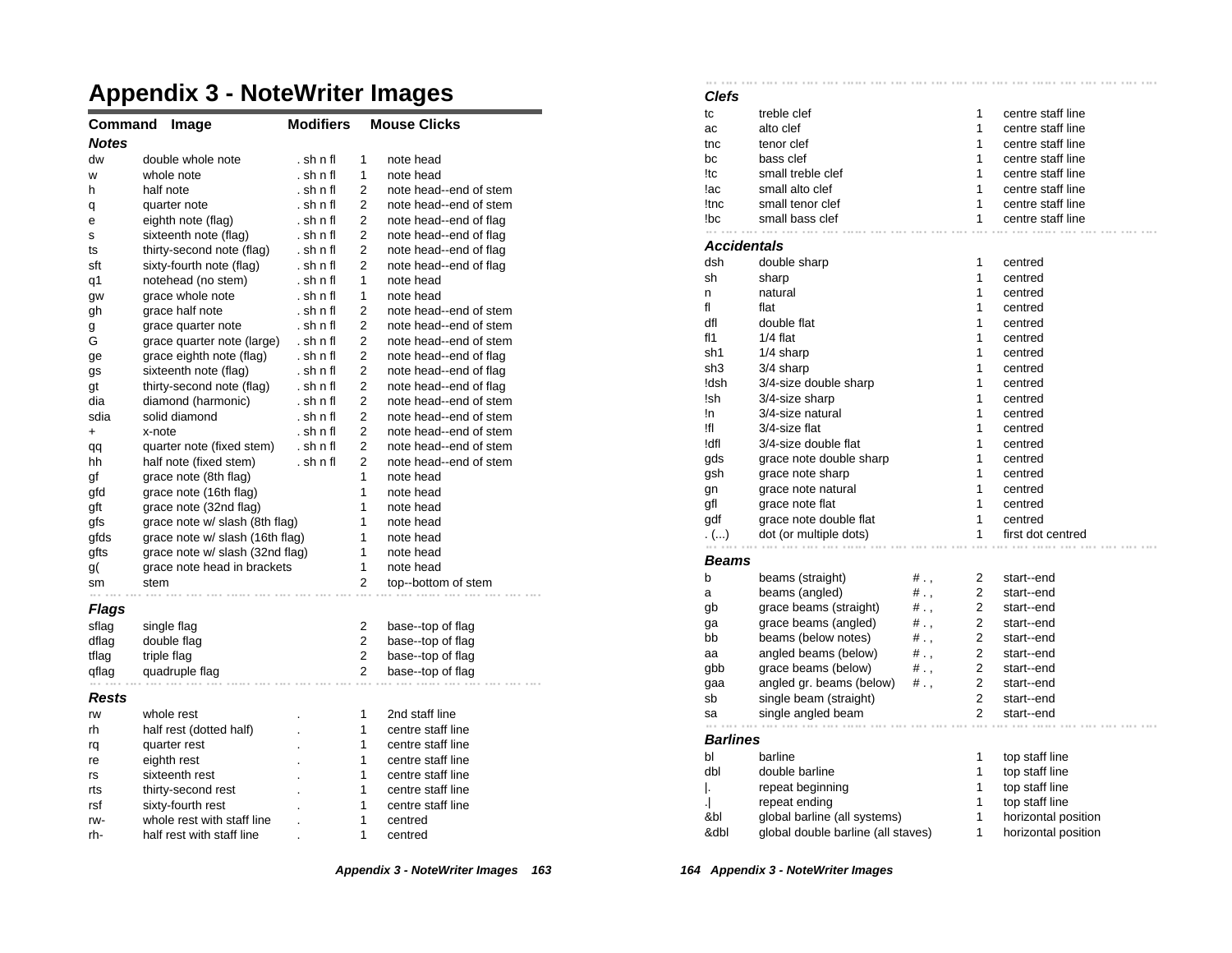| & .                                                 | global repeat beginning (all staves) |                | horizontal position                        |
|-----------------------------------------------------|--------------------------------------|----------------|--------------------------------------------|
| &. <br>global repeat ending (all staves)            |                                      | 1              | horizontal position                        |
| <b>Ledger lines</b>                                 |                                      |                |                                            |
| T<br>ledger lines up                                | #                                    | 1              | top staff line                             |
| ledger lines down<br>ld<br>a di                     | #                                    | 1              | bottom staff line                          |
| <b>Ties and Slurs</b>                               |                                      |                |                                            |
| slur<br>slur -- over / under notes                  |                                      | 3              | start--top of arc--end                     |
| tie<br>tie -- over / under notes                    |                                      | 3              | start--direction--end                      |
| curve -- over / under notes<br>cur<br>a con         |                                      | 3              | start--top of arc--end                     |
| Dynamic Markings                                    |                                      |                |                                            |
| f<br>forte $(f)$                                    |                                      | 1              | centred                                    |
| ff<br>fortissimo (ff)                               |                                      | 1              | first letter centred                       |
| fff<br>triple forte (fff)                           |                                      | 1              | first letter centred                       |
| quadruple forte (ffff)<br>ffff                      |                                      | 1              | first letter centred                       |
| forte piano (fp)<br>fp                              |                                      | 1              | first letter centred                       |
| mezzo forte (mf)<br>mf                              |                                      | 1              | first letter centred                       |
| mezzo piano (mp)<br>mp                              |                                      | 1              | first letter centred                       |
| piano (p)<br>р                                      |                                      | 1              | centred                                    |
| pianissimo (pp)<br>pp                               |                                      | 1              | first letter centred                       |
| triple piano (ppp)<br>ppp                           |                                      | 1              | first letter centred                       |
| quadruple piano (pppp)<br>pppp                      |                                      | 1              | first letter centred                       |
| sforzando (sf)<br>sf                                |                                      | 1              | first letter centred                       |
| sforzando (sfz)<br>sfz                              |                                      | 1              | first letter centred                       |
| hairpin (cres. or decres.)<br>$\,<$                 |                                      | 2              | point--end                                 |
|                                                     |                                      |                |                                            |
| <b>Time Signatures</b><br>#/#                       |                                      | 1              | centre staff line                          |
| time signatures (e.g. $4/4$ )<br>$1 - 9$<br>numbers |                                      | 1              | first number centred                       |
| common time                                         |                                      | 1              | centre staff line                          |
| с                                                   |                                      | 1              |                                            |
| c/<br>cut time                                      |                                      | 1              | centre staff line                          |
| 8#/#<br>global time signatures                      |                                      |                | horizontal position                        |
| &c<br>global common time<br>&c/<br>global cut time  |                                      | 1<br>1         | horizontal position<br>horizontal position |
| $\alpha \rightarrow \alpha \rightarrow \alpha$      |                                      |                |                                            |
| Staves                                              |                                      |                |                                            |
| st<br>staff                                         |                                      | 2              | start, top of staff--end                   |
| narrow staff<br>!st                                 |                                      | $\overline{2}$ | start, top of staff--end                   |
| full length staff<br>fst<br>in a                    |                                      | 1              | top staff line                             |
| <b>Articulation Marks</b>                           |                                      |                |                                            |
| accent (thin)<br>>                                  |                                      | 1              | centred                                    |
| accent (thick)<br>>                                 |                                      | 1              | centred                                    |
| tenuto                                              |                                      | 1              | centred                                    |
| tenuto with dot below                               |                                      | 1              | centred                                    |
| tenuto with dot above                               |                                      | 1              | centred                                    |
| Λ<br>accent-point up                                |                                      | 1              | centred                                    |
| $\mathsf{M}$<br>accent-point down                   |                                      | 1              | centred                                    |
| k.<br>staccatissimo (above)                         |                                      | 1              | centred                                    |
| $\epsilon$<br>staccatissimo (below)                 |                                      | 1              | centred                                    |

| . $()$   | dot (or multiple dots)                                    |                            |   | 1 | first dot centred                            |
|----------|-----------------------------------------------------------|----------------------------|---|---|----------------------------------------------|
| ferm     | fermata above notes                                       |                            |   | 1 | centred                                      |
| fermu    | fermata below notes                                       |                            |   | 1 | centred                                      |
|          | Other Symbols                                             |                            |   |   |                                              |
| sl       | slash up or down (45o)                                    |                            |   | 2 | start--height                                |
| \$       | signa                                                     |                            |   | 1 | centred                                      |
| coda     | coda sign                                                 |                            |   | 1 | centred                                      |
| oct      | octave                                                    |                            |   | 2 | start--end of line                           |
| tr       | trill                                                     |                            |   | 2 | start--end of wave                           |
|          | upper tuplet bracket                                      |                            | # | 2 | start--end                                   |
| l<br>1   | lower tuplet bracket                                      |                            | # | 2 | start--end                                   |
|          | comma (breath mark)                                       |                            |   | 1 | centred                                      |
| l٧       | laisser vib. (Iv)                                         |                            |   | 1 | centred                                      |
| turn     | turn                                                      |                            |   | 1 | centred                                      |
| mord     | mordent                                                   |                            |   | 1 | centred                                      |
| о        | natural harmonic (o)                                      |                            |   | 1 | centred                                      |
| ub       | up bow                                                    |                            |   | 1 | centred                                      |
| db       | down bow                                                  |                            |   | 1 | centred                                      |
| $\prime$ | single tremolo                                            |                            |   | 1 | centred                                      |
| //       | double tremolo                                            |                            |   | 1 | top tremolo is centred                       |
| ///      | triple tremolo                                            |                            |   | 1 | top tremolo is centred                       |
| ped      | pedal indication                                          |                            |   | 1 | centred                                      |
|          | pedal up sign                                             |                            |   | 1 | centred                                      |
|          | arppeggio indication                                      |                            |   | 2 | top--bottom                                  |
| arp      |                                                           |                            |   | 1 | centred                                      |
| gtr      | guitar tablature<br>text                                  |                            |   | 1 | bottom of first char.                        |
| '….      |                                                           |                            |   | 2 |                                              |
| {        | piano brace                                               |                            |   | 2 | top--bottom                                  |
| (        | straight brace                                            |                            |   | 1 | top--bottom                                  |
| r#<br>R  | measure number<br>rehearsal number                        |                            | # | 1 | centred                                      |
|          |                                                           |                            |   | 1 | centred<br>B-line of staff                   |
| ks#      | sharp key signature                                       |                            | # | 1 | B-line of staff                              |
| kf#      | flat key signature                                        |                            | # | 1 |                                              |
| &ks#     |                                                           | global sharp key signature | # |   | B-line of staff                              |
| &kf#     | global flat key signature                                 |                            | # | 1 | B-line of staff                              |
| Lines    |                                                           |                            |   |   |                                              |
|          | vertical line                                             |                            | # | 2 | top--bottom                                  |
| Ш        | vertical line-broken                                      |                            | # | 2 | top--bottom                                  |
|          | horizontal line                                           |                            | # | 2 | start--end                                   |
|          | horizontal line-broken                                    |                            | # | 2 | start--end                                   |
| ∖        | line - any direction                                      |                            | # | 2 | start--end                                   |
| x        | erase horizontal line                                     |                            |   | 2 | start--length of erase                       |
| у        |                                                           | erase vertical line        |   | 2 | top--length of erase                         |
| xy       | erases a straight line                                    |                            |   | 2 | start point--end point                       |
|          |                                                           |                            |   |   |                                              |
|          | Other Tips                                                |                            |   |   |                                              |
|          | Return Key                                                |                            |   |   | Toggles between Insert and Select-rect modes |
|          | Shift Key                                                 |                            |   |   | Constrains horizontal movement when drawing  |
|          | Option-Shift<br>Constrains vertical movement when drawing |                            |   |   |                                              |

**Appendix 3 - NoteWriter Images 165**

**166 Appendix 3 - NoteWriter Images**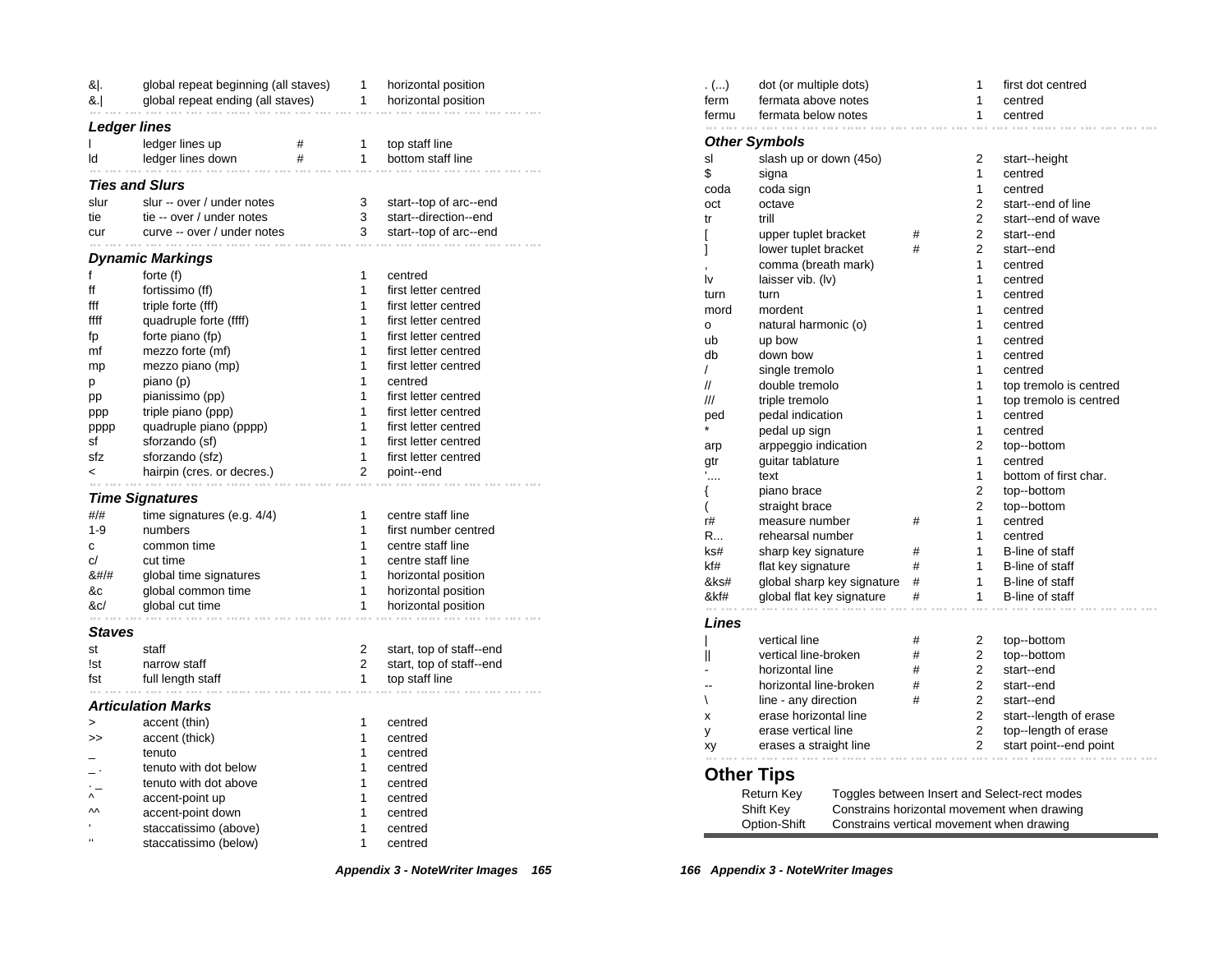# **Appendix 4 - Command List**

|    |         |    |     | r.                          | ĸ             | ю<br>Ï | 2        | $\frac{1}{1}$ | $=$     | ×    | p. | ₹        |          |                   |
|----|---------|----|-----|-----------------------------|---------------|--------|----------|---------------|---------|------|----|----------|----------|-------------------|
|    |         |    | I   | Ŋ.                          |               | ı      | ١        | $\frac{1}{1}$ |         | ⊷    | ÷  |          |          | È                 |
| 뵤  | ξ       | ۰  | t   | $\mathcal{F}_{\mathcal{A}}$ | ≳             | ₹      | 玉        | 23            | n       | 원    | 윲  | Z        |          |                   |
| រំ | ĝ       | Ð  | ,,, | ٧                           | V,            | W,     | н        | ŝ             | ÷       | π,   | 囜  | P3       |          |                   |
| 둒  | m       | ŝ  | ă   | ¥                           | 쁘             | 쁙      |          | Ż             | T LE DE | Į    | ٠  | €        | ŝ        | 皎                 |
|    | œ       | ۰  | ģ   | ś,                          | 5,<br>í,      | ı.     | ÷        | š             | ŧ       | g    | ٠  | c        | ÷        | x                 |
| ŧ  | ţ       | 迁河 | n.  | à                           | $\frac{1}{2}$ | g      | ă.       | I             | ı       | ī    | ï  | II.<br>ı | ţ        | n<br>E            |
| ⊪  |         |    |     | u                           | J.            | ≞      | ۸        | ı             | ٠l      | r    | ÷  | э.       | ¢        | ð                 |
| ξ  | ŕ.      | ъ. | Σ   | ĝ                           | ≏             | â      | â        | ê             | ę       | ъ    | v  | hp.      | 쉋        | 얼                 |
| ŧ  | ¢,      | ∽  | Þ   | ŀ                           | Α,            | ħ,     | i.       | Ą             | Š,      | ₩    | γ  | ٨        | ╢        | ļ.                |
| a  | ×       | ≏  | ۰   | è                           | è             | 싶      | 엏        | ta<br>Di      | ŝ       | 뼸    | ŝ  | š        | š        | ě                 |
| ı  | ١       | ľ  | ۳   | ı.                          |               | I      | ø        | ŕ             |         | ١    | ı  | ١        | II       | ø,                |
| ×  | g       | Ë  | 2   | ₽                           | X             | ğ      | ĕ        | 5             | ą       |      | —  | ŝ        | ě        | ă                 |
|    | പ്പള്ളു |    | ä۱  | n yn                        | 宣             | 壟      | è.       | lit           | m       | 패    | 酎  | å        | ţ        | C                 |
| 듷  | 들       | c  | с   | ë                           | Ę             | 陰氣     | $\equiv$ | 訁             | 듧       | 菰    | ξ  | ā        | $\alpha$ | $\frac{1}{2}$     |
| ×  | ₩       | ᅲ  | s.  | 圡                           |               | ٠      | ÷        | u             | ۰.      | æ    | ۰  | ±        | $\,$     | t                 |
| ă. | 틊       | £  | z   | iUtd                        | dfiag         | Î      | qfl.aq   | ζ             | £       | E    | ٣  | Ĕ        | €        | E                 |
| Ξ  | -       | ాం |     |                             |               | æ      | æ        | b             | Ń       | يبيه | r, | ۰,       | h,       | $\eta_{\rm{QCD}}$ |
| 2  | э       | ۵  | ÷   |                             | ÷             | s      | 듳        | ã             | ŝ       | ۰    | ده | ÷        | ť        | 듕                 |
| Ц  | ٥       | v  |     |                             |               |        |          | ۰             |         |      |    |          | ×,       |                   |

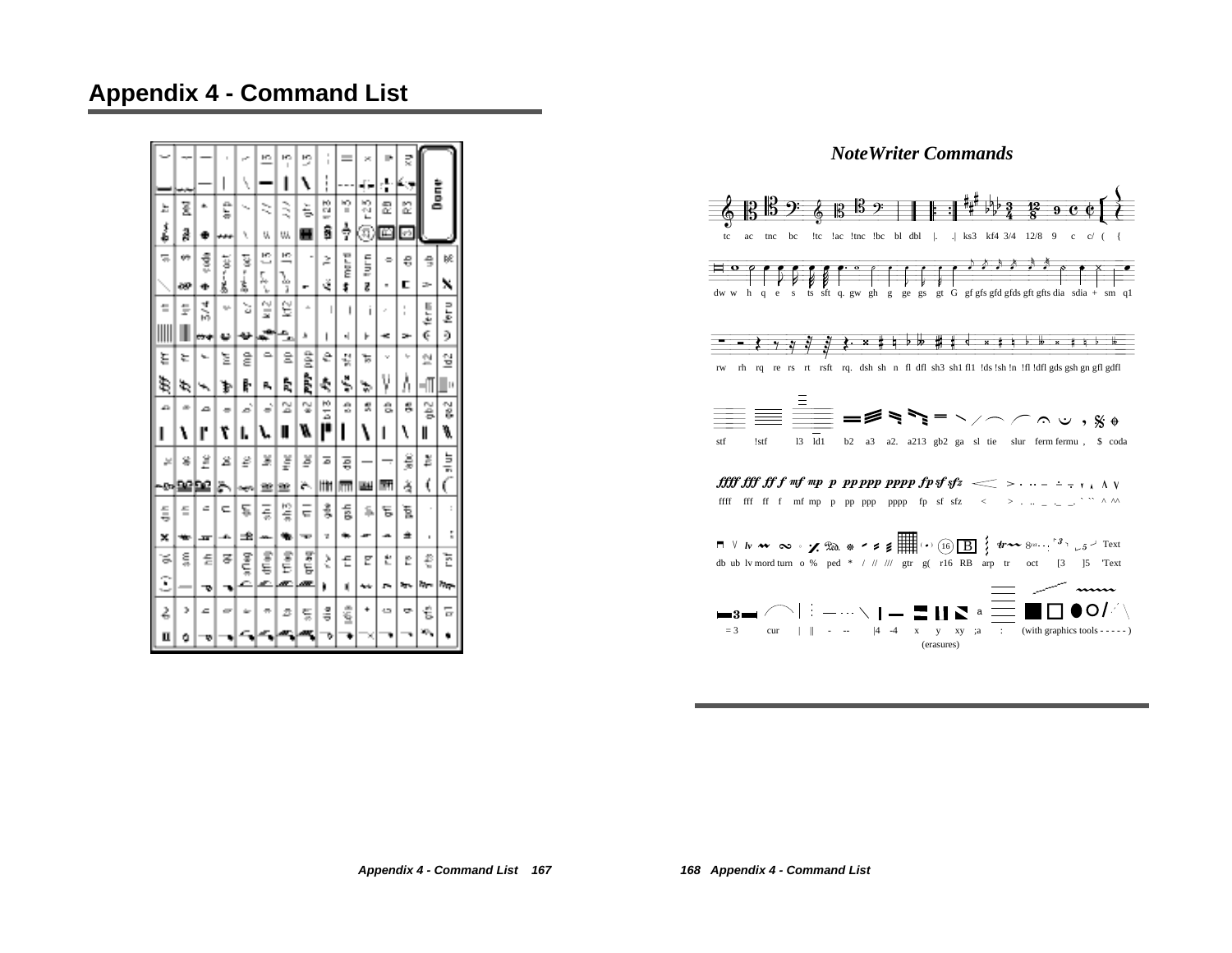#### **Index**

#### **A**

 $\overline{\phantom{a}}$ 

|   | About the author<br>Accent menu item<br>Accidentals<br>add to notes<br><b>Add Articulations</b><br>Add Ledgers<br>Add Page menu item<br><b>Adjusting Images</b><br>Adjust menu item<br>Align horizontal<br>Alignment aids<br>Articulations<br>Auto-Beaming | 10<br>96<br>47<br>95<br>96<br>95<br>24<br>78<br>85<br>98<br>111<br>51<br>128 |
|---|------------------------------------------------------------------------------------------------------------------------------------------------------------------------------------------------------------------------------------------------------------|------------------------------------------------------------------------------|
| в |                                                                                                                                                                                                                                                            |                                                                              |
|   | <b>Backups</b>                                                                                                                                                                                                                                             | 12                                                                           |
|   | <b>Barlines</b>                                                                                                                                                                                                                                            | 50                                                                           |
|   | Beam Notes menu item                                                                                                                                                                                                                                       | 90                                                                           |
|   | <b>Beams</b>                                                                                                                                                                                                                                               | 56                                                                           |
|   | complex<br>setting stem clip                                                                                                                                                                                                                               | 58<br>59                                                                     |
|   | short                                                                                                                                                                                                                                                      | 58                                                                           |
|   | simple                                                                                                                                                                                                                                                     | 56                                                                           |
|   | single                                                                                                                                                                                                                                                     | 59                                                                           |
|   | Brackets for tuplets                                                                                                                                                                                                                                       | 60                                                                           |
|   |                                                                                                                                                                                                                                                            |                                                                              |
|   | Change                                                                                                                                                                                                                                                     |                                                                              |
|   | cresc to dim.                                                                                                                                                                                                                                              | 99                                                                           |
|   | image code                                                                                                                                                                                                                                                 | 99                                                                           |
|   | note to gracenote                                                                                                                                                                                                                                          | 98                                                                           |
|   | note to diamond                                                                                                                                                                                                                                            | 98                                                                           |
|   | note values                                                                                                                                                                                                                                                | 96                                                                           |
|   | page size                                                                                                                                                                                                                                                  | 107                                                                          |
|   | page size dialog                                                                                                                                                                                                                                           | 132                                                                          |
|   | tie to dotted slur                                                                                                                                                                                                                                         | 98                                                                           |
|   | to eighth notes                                                                                                                                                                                                                                            | 96                                                                           |
|   | to quarter notes                                                                                                                                                                                                                                           | 96                                                                           |
|   | to sixteenth notes                                                                                                                                                                                                                                         | 96                                                                           |
|   | Chords                                                                                                                                                                                                                                                     | 53                                                                           |
|   | Clean Up Accidentals<br>Clear Edit Filter                                                                                                                                                                                                                  | 94<br>89                                                                     |
|   | Clefs                                                                                                                                                                                                                                                      | 46                                                                           |
|   | <b>Command list</b>                                                                                                                                                                                                                                        | 131                                                                          |
|   | Command window                                                                                                                                                                                                                                             | 28                                                                           |
|   | Complex rhythms                                                                                                                                                                                                                                            | 143                                                                          |
|   | Control points                                                                                                                                                                                                                                             | 43                                                                           |

| placement for notes                            | 55        |
|------------------------------------------------|-----------|
| selection                                      | 79        |
| Copy                                           | 82        |
| Copyright notices                              | 5         |
| Crayon routines                                | 122       |
| Cursors                                        | 29        |
| Curves                                         | 65        |
| <b>Custom Symbols and Images</b><br>Cut        | 144<br>83 |
|                                                |           |
| Default settings                               | 42        |
| <b>Defaults</b>                                | 112       |
| Delete images                                  | 83        |
| Delete Page menu item                          | 24        |
| Document Setup                                 |           |
| adding clefs                                   | 26        |
| adding staves                                  | 25        |
| grouping staves                                | 26        |
| remove staves                                  | 26        |
| setting up                                     | 23        |
| setting up multiple pages                      | 24        |
| Dot-matrix printing                            | 103       |
| Double Flat menu item                          | 95        |
| Double Sharp menu item                         | 95        |
| Draft printing                                 | 103       |
| Drawing images overview<br>Dynamic indications | 33<br>46  |
|                                                |           |
| Edit filter                                    | 89        |
| Edit menu                                      | 82        |
| Editing hints                                  | 141       |
| Editing overview                               | 34        |
| Erase                                          | 84        |
| Eraser tool                                    | 30        |
| <b>Extension menu</b>                          | 98<br>139 |
| <b>Extracting instrumental parts</b>           |           |
| <b>File Formats</b>                            | 133       |
| <b>Encapsulated PostScript</b>                 | 134       |
| NoteWriter                                     | 134       |
| PostScript                                     | 134       |
| Paint                                          | 137       |
| Flags                                          | 56        |
| Flat menu item                                 | 95        |
| Flip                                           |           |
| beam direction                                 | 91        |
| beams                                          | 97        |
| stems                                          | 97        |
| tie direction                                  | 91        |
|                                                |           |

**170 Index** 

**D**

**E**

**F**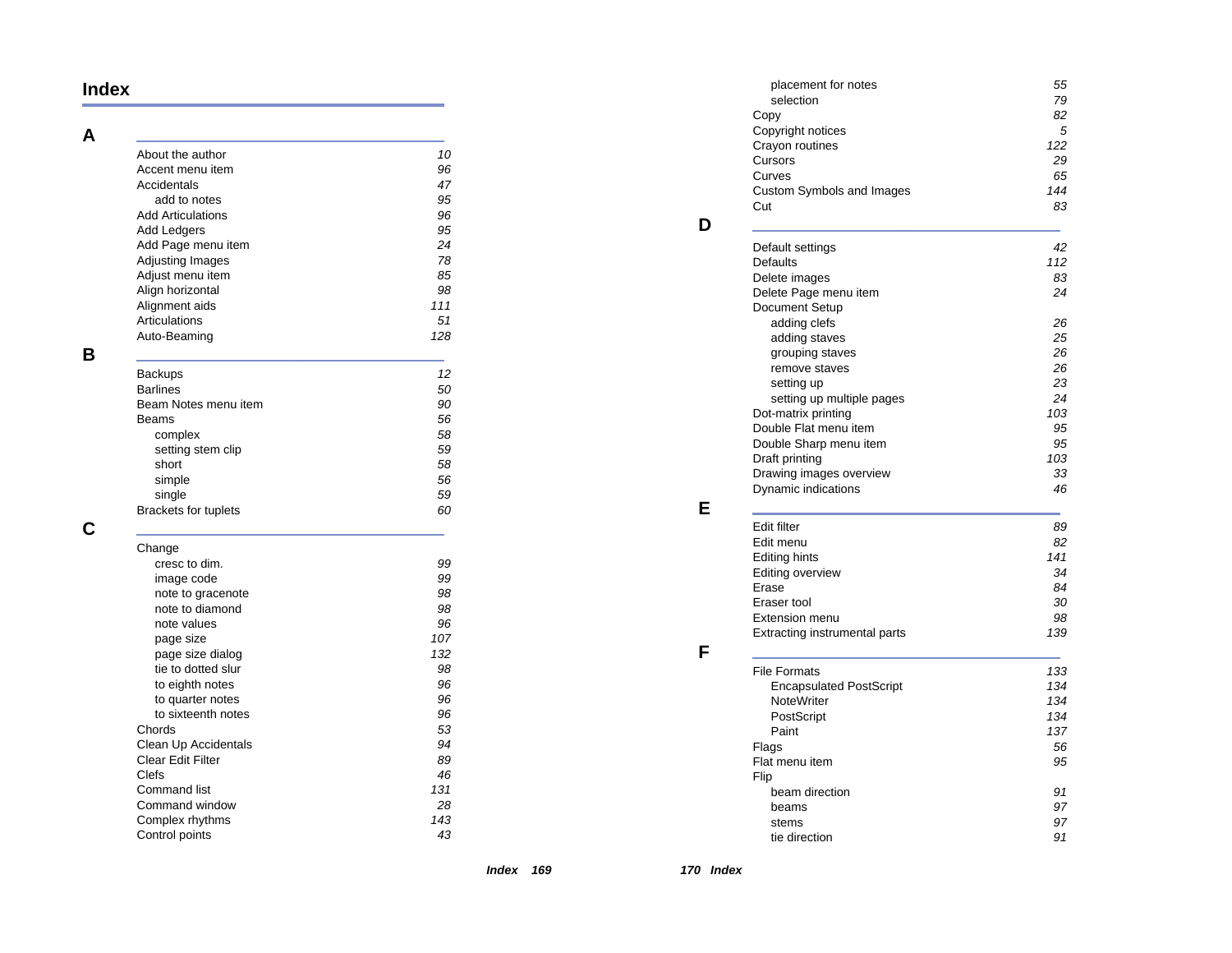|   | Font requirements                | 18        |
|---|----------------------------------|-----------|
| G |                                  |           |
|   | Global commands                  | 52<br>24  |
|   | Go to page menu item<br>Graphics |           |
|   | designing in NoteWriter          | 144       |
|   | designing in other programs      | 144       |
|   | entering                         | 71        |
|   | importing                        | 72        |
|   | importing and placing            | 145<br>30 |
|   | tools<br>Grid                    | 41        |
|   | Grid                             | 112       |
|   | Guides (vertical and horizontal) | 115       |
| н |                                  |           |
|   | Hamel, Keith                     | 10        |
|   | <b>Hard Drive installation</b>   | 17        |
|   | Hardware requirements            | 11        |
|   | Horizontal guides                | 115       |
| ı |                                  |           |
|   | Image palette                    | 31        |
|   | Images                           |           |
|   | adding to score                  | 41        |
|   | command list                     | 167       |
|   | complete list of                 | 163       |
|   | double click<br>single click     | 53<br>45  |
|   | triple click                     | 65        |
|   | <b>Importing Graphics</b>        | 72        |
|   | Insert Page menu item            | 24        |
|   | Insertion cursor                 | 40        |
|   |                                  |           |
|   | Justify                          | 87        |
| κ |                                  |           |
|   | <b>Key Signatures</b>            | 48        |
|   | Keyboard (on-screen)             | 122       |
|   |                                  |           |
|   | Large documents                  | 138       |
|   | Laser printing                   | 104       |
|   | Ledger lines                     |           |
|   | add                              | 95        |
|   | automatic                        | 54        |
|   | change staff association         | 95        |
|   | manual                           | 49<br>95  |
|   | remove<br>Libraries              | 19        |
|   | Lines                            |           |
|   |                                  |           |

| changing width<br>entered with line tool | 99<br>30          |
|------------------------------------------|-------------------|
| erasures                                 | 60                |
| simple                                   | 60                |
| Macintosh software license               | 9                 |
| Menu list                                | 149               |
| Modify menu                              | 90                |
| Modifying images                         | 90<br>98          |
| Move images 1 pixel<br>Move menu item    | 85                |
| Natural menu item                        | 95                |
| <b>Next Staff</b>                        | 95                |
| Notes                                    | 53                |
| <b>NoteWriter</b>                        |                   |
| basic operations                         | 20                |
| file format                              | 134               |
| icons                                    | 18                |
| system design                            | 12<br>126         |
| Numeric keypad entry                     |                   |
| On-screen Keyboard                       | 122               |
| Opening the program                      | 21                |
| Opus 1 Music Inc.<br>Overview            | 5<br>11           |
| Show Overview menu item                  | 131               |
| Oval tool                                | 30                |
| Page                                     |                   |
| Add Page menu item                       | 24                |
| change size                              | 107               |
| change size dialog                       | 132               |
| Delete Page menu item                    | 24                |
| Go to page menu item                     | 24                |
| Insert Page menu item                    | 24<br>23          |
| set size<br>setup                        | 102               |
| Paint format                             | 137               |
| Paste                                    | 84                |
| Pencil routines                          | 121               |
| <b>PICT</b> images                       |                   |
| designing in graphics programs           | 145               |
| importing                                | 145               |
| PostScript                               |                   |
|                                          |                   |
| <b>EPS</b> format                        |                   |
| errors<br>file format                    | 134<br>147<br>134 |

**172 Index** 

**M**

**N**

**O**

**P**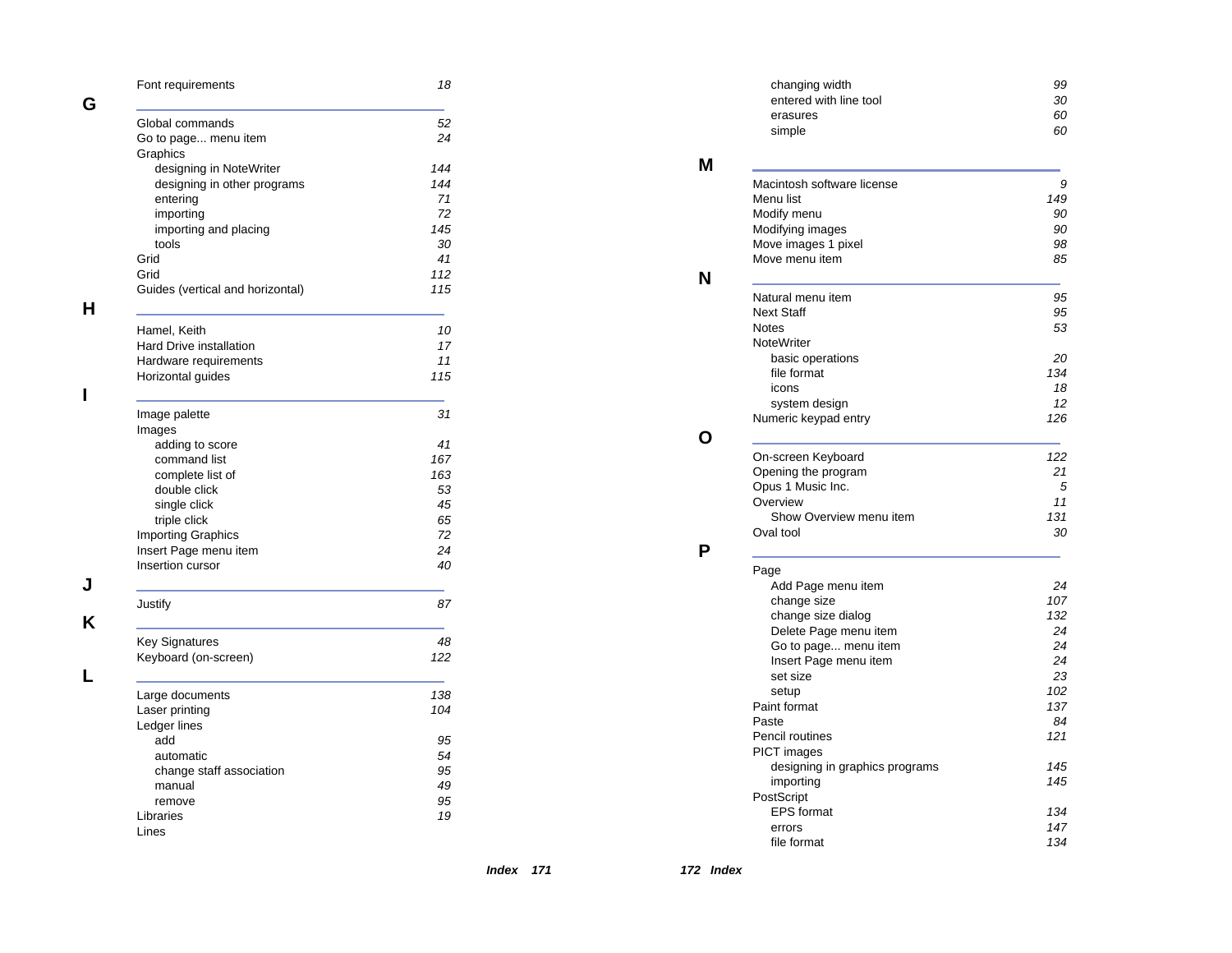| saving files            | 109        |
|-------------------------|------------|
| settings                | 107        |
| Preferences             | 19         |
| <b>Previous Staff</b>   | 95         |
| Print the document      | 36         |
| Printer examples        | 14         |
| Printing                |            |
| draft-quality           | 103<br>147 |
| errors                  |            |
| large pages             | 106        |
| laser-quality           | 104        |
| methods                 | 13         |
| modes                   | 101        |
| QuickScrawl             | 119        |
| crayon routines         | 122        |
| pencil routines         | 121        |
| quill routines          | 121        |
| reference list          | 157        |
| Quit the program        | 37         |
| Rectangle tool          | 30         |
| Reinstate Last Image    | 88         |
| Remove                  |            |
| accidental              | 98         |
| dot                     | 98         |
| heads                   | 98         |
| last image              | 88         |
| ledgers                 | 95         |
| modifiers               | 95         |
| stems                   | 98         |
| Rests                   | 45         |
| Ruler                   | 111        |
| Save the document       | 35         |
| Save As menu item       | 134        |
| Scroll window           | 32         |
| Select-Rect tool        | 29         |
| Select-Region tool      | 29         |
| Selecting Images        | 77         |
| making large selections | 88         |
| Set Auto-Beam           | 128        |
| Set Edit Filter         | 89         |
| Set Line Width          | 71         |
| Setting the command     | 39         |
| Sharp menu item         | 95         |
| Shift-Selecting         | 80         |
| Slurs                   | 65         |
| Software license        | 6          |
|                         |            |

**Q**

**R**

**S**

| Sonata Font<br>in text boxes<br>70<br>96<br>Staccato menu item<br>Staff format<br>25<br>Stretch / Compress<br>86<br>74<br>Symbol library<br>copy and pasting<br>74<br>Tenuto menu item<br>96<br>Text<br>boxes<br>format<br>single quote type<br>changing size<br>changing text<br>tool<br>Ties<br>adjust middle down<br>adjust middle up<br>make dotted<br>Tie Notes menu item<br>Tiling pages<br>Time signatures<br>altering<br>Tools<br>insertion tool<br>select-Rect tool<br>select-Region tool<br>text tool<br>eraser tool<br>graphics tool<br>vertical and horizontal guide tools<br>Transpose<br>by interval<br>by key<br>cleaning accidentals<br>free transpose<br><b>Tuplet brackets</b><br>Unbeam Notes menu item<br>90<br>Undo<br>82<br>Upgrades | 11  |
|------------------------------------------------------------------------------------------------------------------------------------------------------------------------------------------------------------------------------------------------------------------------------------------------------------------------------------------------------------------------------------------------------------------------------------------------------------------------------------------------------------------------------------------------------------------------------------------------------------------------------------------------------------------------------------------------------------------------------------------------------------|-----|
|                                                                                                                                                                                                                                                                                                                                                                                                                                                                                                                                                                                                                                                                                                                                                            | 18  |
|                                                                                                                                                                                                                                                                                                                                                                                                                                                                                                                                                                                                                                                                                                                                                            |     |
|                                                                                                                                                                                                                                                                                                                                                                                                                                                                                                                                                                                                                                                                                                                                                            |     |
|                                                                                                                                                                                                                                                                                                                                                                                                                                                                                                                                                                                                                                                                                                                                                            |     |
|                                                                                                                                                                                                                                                                                                                                                                                                                                                                                                                                                                                                                                                                                                                                                            |     |
|                                                                                                                                                                                                                                                                                                                                                                                                                                                                                                                                                                                                                                                                                                                                                            |     |
|                                                                                                                                                                                                                                                                                                                                                                                                                                                                                                                                                                                                                                                                                                                                                            |     |
|                                                                                                                                                                                                                                                                                                                                                                                                                                                                                                                                                                                                                                                                                                                                                            |     |
|                                                                                                                                                                                                                                                                                                                                                                                                                                                                                                                                                                                                                                                                                                                                                            |     |
|                                                                                                                                                                                                                                                                                                                                                                                                                                                                                                                                                                                                                                                                                                                                                            | 68  |
|                                                                                                                                                                                                                                                                                                                                                                                                                                                                                                                                                                                                                                                                                                                                                            | 68  |
|                                                                                                                                                                                                                                                                                                                                                                                                                                                                                                                                                                                                                                                                                                                                                            | 48  |
|                                                                                                                                                                                                                                                                                                                                                                                                                                                                                                                                                                                                                                                                                                                                                            | 99  |
|                                                                                                                                                                                                                                                                                                                                                                                                                                                                                                                                                                                                                                                                                                                                                            | 99  |
|                                                                                                                                                                                                                                                                                                                                                                                                                                                                                                                                                                                                                                                                                                                                                            | 30  |
|                                                                                                                                                                                                                                                                                                                                                                                                                                                                                                                                                                                                                                                                                                                                                            | 65  |
|                                                                                                                                                                                                                                                                                                                                                                                                                                                                                                                                                                                                                                                                                                                                                            | 98  |
|                                                                                                                                                                                                                                                                                                                                                                                                                                                                                                                                                                                                                                                                                                                                                            | 98  |
|                                                                                                                                                                                                                                                                                                                                                                                                                                                                                                                                                                                                                                                                                                                                                            | 98  |
|                                                                                                                                                                                                                                                                                                                                                                                                                                                                                                                                                                                                                                                                                                                                                            | 96  |
|                                                                                                                                                                                                                                                                                                                                                                                                                                                                                                                                                                                                                                                                                                                                                            | 106 |
|                                                                                                                                                                                                                                                                                                                                                                                                                                                                                                                                                                                                                                                                                                                                                            | 49  |
|                                                                                                                                                                                                                                                                                                                                                                                                                                                                                                                                                                                                                                                                                                                                                            | 99  |
|                                                                                                                                                                                                                                                                                                                                                                                                                                                                                                                                                                                                                                                                                                                                                            |     |
|                                                                                                                                                                                                                                                                                                                                                                                                                                                                                                                                                                                                                                                                                                                                                            | 29  |
|                                                                                                                                                                                                                                                                                                                                                                                                                                                                                                                                                                                                                                                                                                                                                            | 29  |
|                                                                                                                                                                                                                                                                                                                                                                                                                                                                                                                                                                                                                                                                                                                                                            | 29  |
|                                                                                                                                                                                                                                                                                                                                                                                                                                                                                                                                                                                                                                                                                                                                                            | 30  |
|                                                                                                                                                                                                                                                                                                                                                                                                                                                                                                                                                                                                                                                                                                                                                            | 30  |
|                                                                                                                                                                                                                                                                                                                                                                                                                                                                                                                                                                                                                                                                                                                                                            | 30  |
|                                                                                                                                                                                                                                                                                                                                                                                                                                                                                                                                                                                                                                                                                                                                                            | 31  |
|                                                                                                                                                                                                                                                                                                                                                                                                                                                                                                                                                                                                                                                                                                                                                            | 92  |
|                                                                                                                                                                                                                                                                                                                                                                                                                                                                                                                                                                                                                                                                                                                                                            | 93  |
|                                                                                                                                                                                                                                                                                                                                                                                                                                                                                                                                                                                                                                                                                                                                                            | 93  |
|                                                                                                                                                                                                                                                                                                                                                                                                                                                                                                                                                                                                                                                                                                                                                            | 94  |
|                                                                                                                                                                                                                                                                                                                                                                                                                                                                                                                                                                                                                                                                                                                                                            | 92  |
|                                                                                                                                                                                                                                                                                                                                                                                                                                                                                                                                                                                                                                                                                                                                                            | 60  |
|                                                                                                                                                                                                                                                                                                                                                                                                                                                                                                                                                                                                                                                                                                                                                            |     |
|                                                                                                                                                                                                                                                                                                                                                                                                                                                                                                                                                                                                                                                                                                                                                            |     |
|                                                                                                                                                                                                                                                                                                                                                                                                                                                                                                                                                                                                                                                                                                                                                            | 12  |
|                                                                                                                                                                                                                                                                                                                                                                                                                                                                                                                                                                                                                                                                                                                                                            |     |
| Vertical Alignment Bar (V.A. Bar)                                                                                                                                                                                                                                                                                                                                                                                                                                                                                                                                                                                                                                                                                                                          | 41  |
| Vertical Alignment Bar                                                                                                                                                                                                                                                                                                                                                                                                                                                                                                                                                                                                                                                                                                                                     | 113 |
| Vertical guides                                                                                                                                                                                                                                                                                                                                                                                                                                                                                                                                                                                                                                                                                                                                            | 115 |
| Windows                                                                                                                                                                                                                                                                                                                                                                                                                                                                                                                                                                                                                                                                                                                                                    |     |

**174 Index**